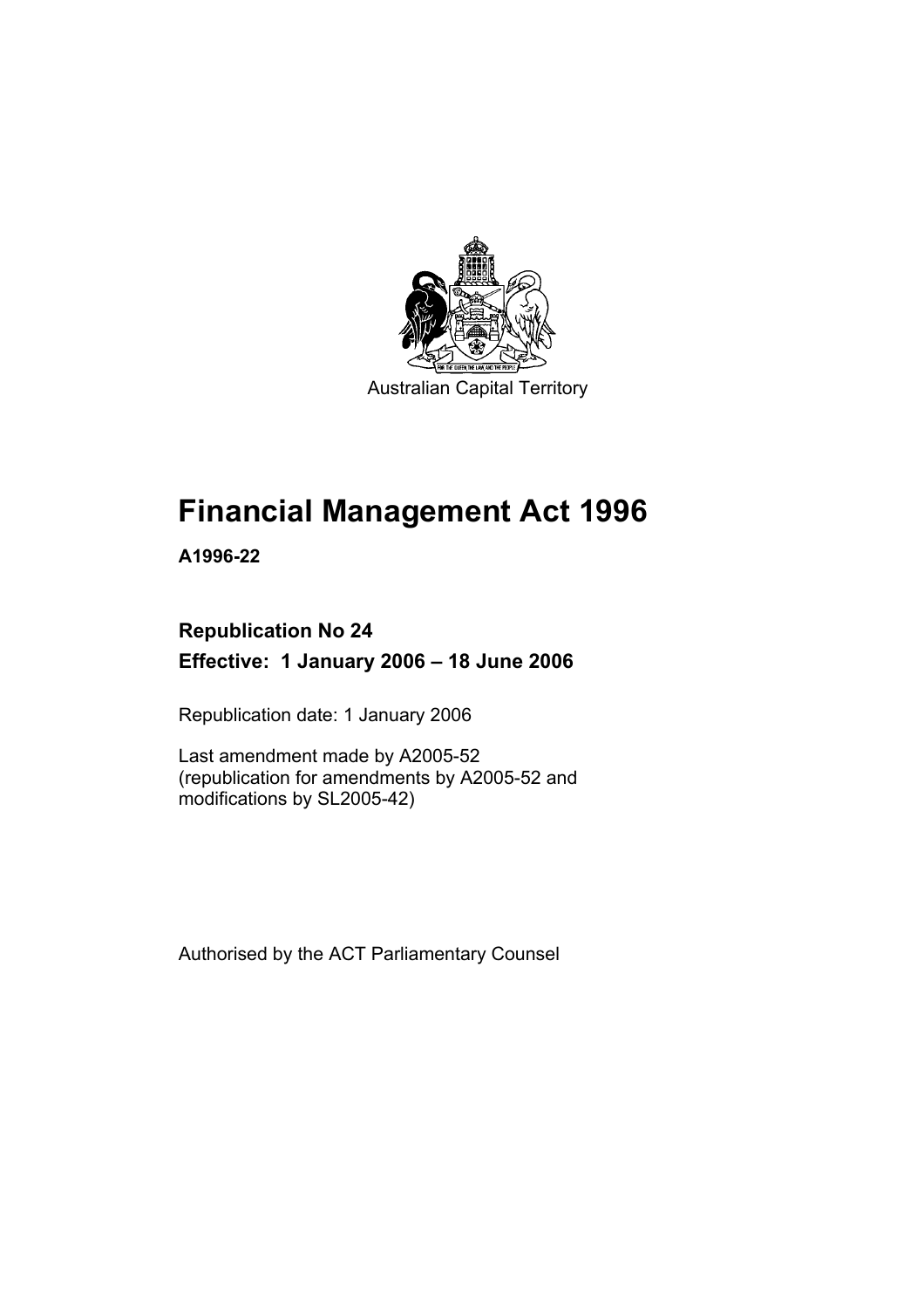#### **About this republication**

#### **The republished law**

This is a republication of the *Financial Management Act 1996* (including any amendment made under the *Legislation Act 2001*, part 11.3 (Editorial changes)) as in force on 1 January 2006*.* It also includes any amendment, repeal or expiry affecting the republished law to 1 January 2006.

The legislation history and amendment history of the republished law are set out in endnotes 3 and 4.

#### **Kinds of republications**

The Parliamentary Counsel's Office prepares 2 kinds of republications of ACT laws (see the ACT legislation register at www.legislation.act.gov.au):

- authorised republications to which the *Legislation Act 2001* applies
- unauthorised republications.

The status of this republication appears on the bottom of each page.

#### **Editorial changes**

The *Legislation Act 2001*, part 11.3 authorises the Parliamentary Counsel to make editorial amendments and other changes of a formal nature when preparing a law for republication. Editorial changes do not change the effect of the law, but have effect as if they had been made by an Act commencing on the republication date (see *Legislation Act 2001*, s 115 and s 117). The changes are made if the Parliamentary Counsel considers they are desirable to bring the law into line, or more closely into line, with current legislative drafting practice.

This republication includes amendments made under part 11.3 (see endnote 1).

#### **Uncommenced provisions and amendments**

If a provision of the republished law has not commenced or is affected by an uncommenced amendment, the symbol  $\mathbf{U}$  appears immediately before the provision heading. The text of the uncommenced provision or amendment appears only in the last endnote.

#### **Modifications**

If a provision of the republished law is affected by a current modification, the symbol  $\mathbf{M}$ appears immediately before the provision heading. The text of the modifying provision appears in the endnotes. For the legal status of modifications, see *Legislation Act 2001*, section 95.

#### **Penalties**

The value of a penalty unit for an offence against this republished law at the republication date is—

- (a) if the person charged is an individual—\$100; or
- (b) if the person charged is a corporation—\$500.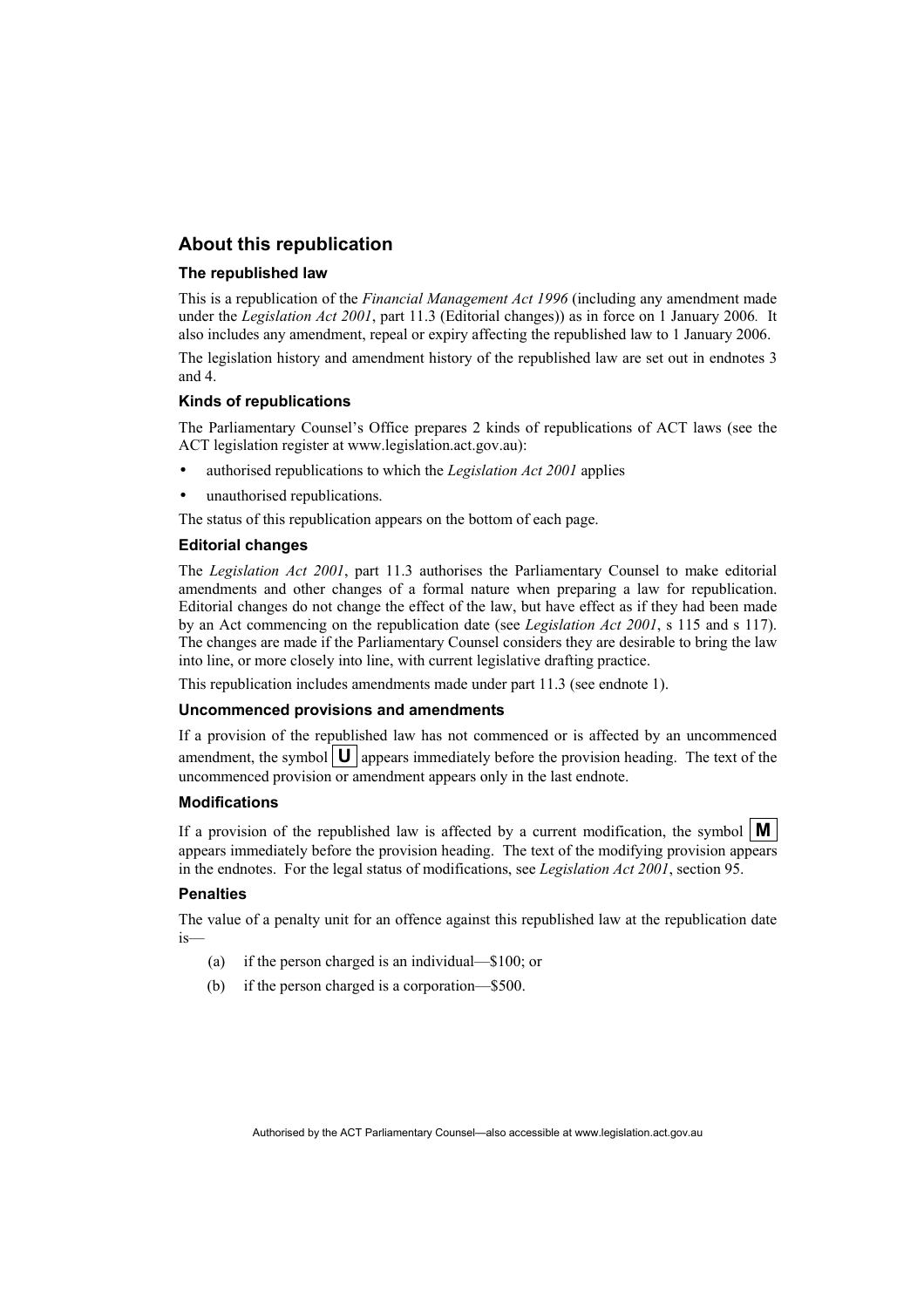

# **Financial Management Act 1996**

# **Contents**

|                     |                                                                        | Page       |
|---------------------|------------------------------------------------------------------------|------------|
| Part 1              | <b>Preliminary</b>                                                     |            |
|                     | Name of Act                                                            | 2          |
| 2                   | Act subject to Territory Superannuation Provision Protection Act       | 2          |
| 3                   | Dictionary                                                             | 2          |
| 3A                  | <b>Notes</b>                                                           | 2          |
| 3B.                 | Declaration that certain bodies are not territory authorities for Act  | 3          |
| 4                   | Application of pt 2, pt 3 and pt 5 to Legislative Assembly secretariat | 3          |
| Part 2              | <b>Budget management</b>                                               |            |
| <b>Division 2.1</b> | Appropriations and budgets                                             |            |
| 5                   | Timing of first Appropriation Bill for financial year                  | 4          |
| 6                   | Necessity for appropriation                                            | 4          |
| 7                   | Payments authorised on lapse of appropriation                          | 4          |
| 8                   | Form of appropriations                                                 | 5          |
| R <sub>24</sub>     | Financial Management Act 1996                                          | contents 1 |
| 01/01/06            | Effective: 01/01/06-18/06/06                                           |            |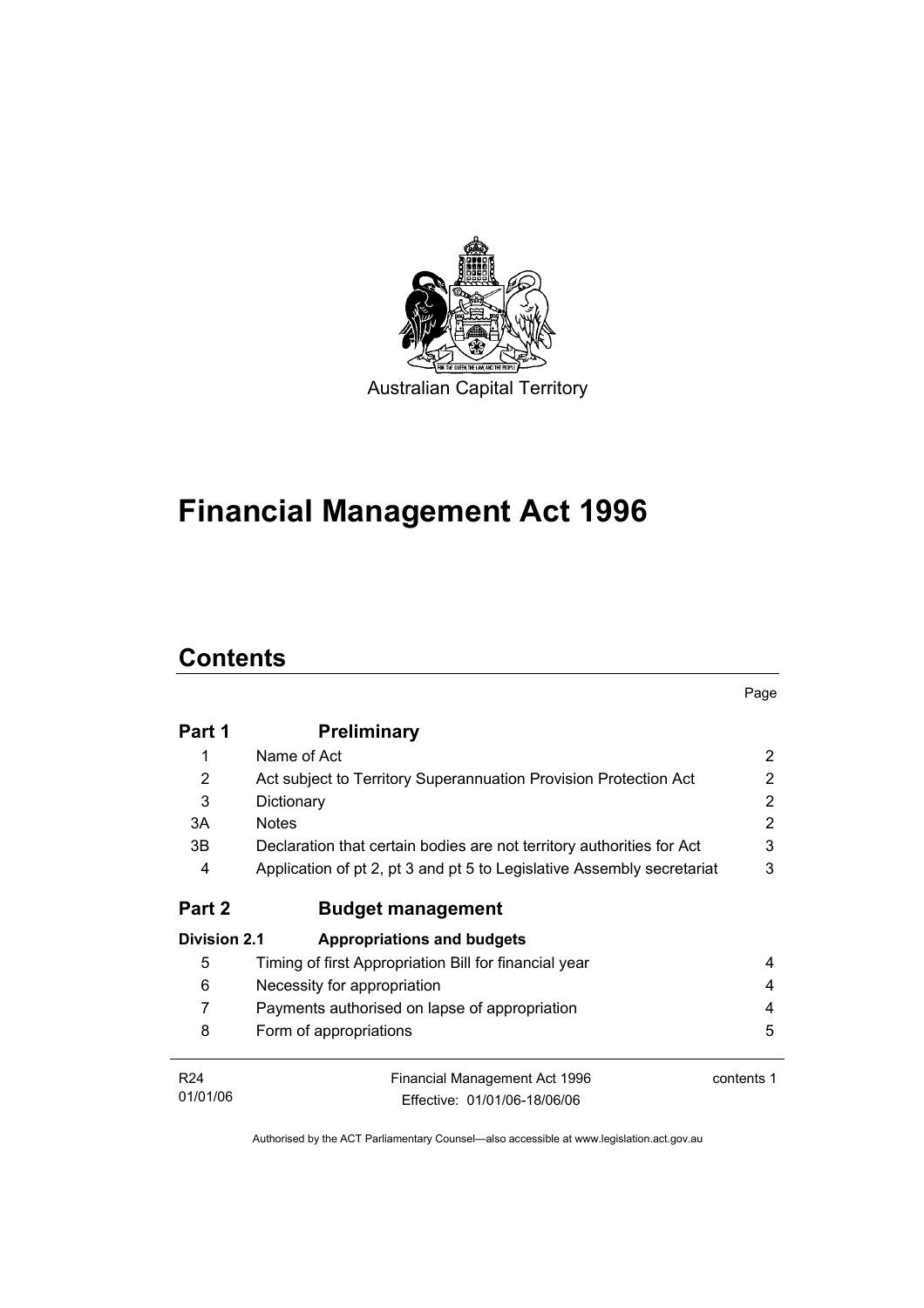#### **Contents**

|                     |                                                                                | Page            |
|---------------------|--------------------------------------------------------------------------------|-----------------|
| 9                   | Net appropriations for outputs                                                 | 5               |
| 9Α                  | Net appropriations for capital injections                                      | 6               |
| 9B                  | Appropriations for payments on behalf of Territory to be net<br>appropriations | 6               |
| 10                  | <b>Budget papers</b>                                                           | 6               |
| 11                  | <b>Territory budgets</b>                                                       | $\overline{7}$  |
| 11A                 | Financial policy objectives and strategies statement                           | 10              |
| 12                  | Departmental budgets                                                           | 11              |
| 12A                 | Territory authority and territory-owned corporation budgets                    | 12              |
| 13                  | Supplementary budget papers                                                    | 13              |
| 13A                 | Amendment of budgets for supplementary appropriation                           | 14              |
| 14                  | Transfer of funds between appropriations                                       | 15              |
| 15                  | Transfer of funds within appropriations                                        | 15              |
| 15A                 | Reclassification of certain appropriations                                     | 16              |
| 16                  | Transfer of functions after Appropriation Act passed                           | 16              |
| 17                  | Variation of appropriations for Commonwealth grants                            | 17              |
| 17A                 | Variations of appropriations for certain payments to Commonwealth              | 18              |
| 18                  | Treasurer's advance                                                            | 18              |
| 18A                 | Assembly to be told about treasurer's advance                                  | 20              |
| 19                  | Refunds of payments made without liability                                     | 20              |
| 19A                 | Payments for Territory GST liabilities                                         | 21              |
| 19B                 | Authorisation of expenditure of certain Commonwealth grants                    | 21              |
| 19 <sub>C</sub>     | Amendment of capital injection conditions                                      | 21              |
| 19D                 | Amendment of performance criteria                                              | 22              |
| 20                  | <b>Budgets for Legislative Assembly secretariat</b>                            | 24              |
| <b>Division 2.2</b> | <b>Budget reviews and pre-election updates</b>                                 |                 |
| 20A                 | <b>Budget review</b>                                                           | 24              |
| 20 <sub>B</sub>     | Purpose and contents of budget review                                          | 24              |
| 20C                 | Pre-election budget update                                                     | 26              |
| 20 <sub>D</sub>     | Purpose and contents of pre-election budget update                             | 26              |
| Part 3              | <b>Financial reports</b>                                                       |                 |
| <b>Division 3.1</b> | <b>Financial reports of the Territory</b>                                      |                 |
| 21                  | Meaning of the Territory in div 3.1                                            | 28              |
| contents 2          | Financial Management Act 1996                                                  | R <sub>24</sub> |
|                     | Effective: 01/01/06-18/06/06                                                   | 01/01/06        |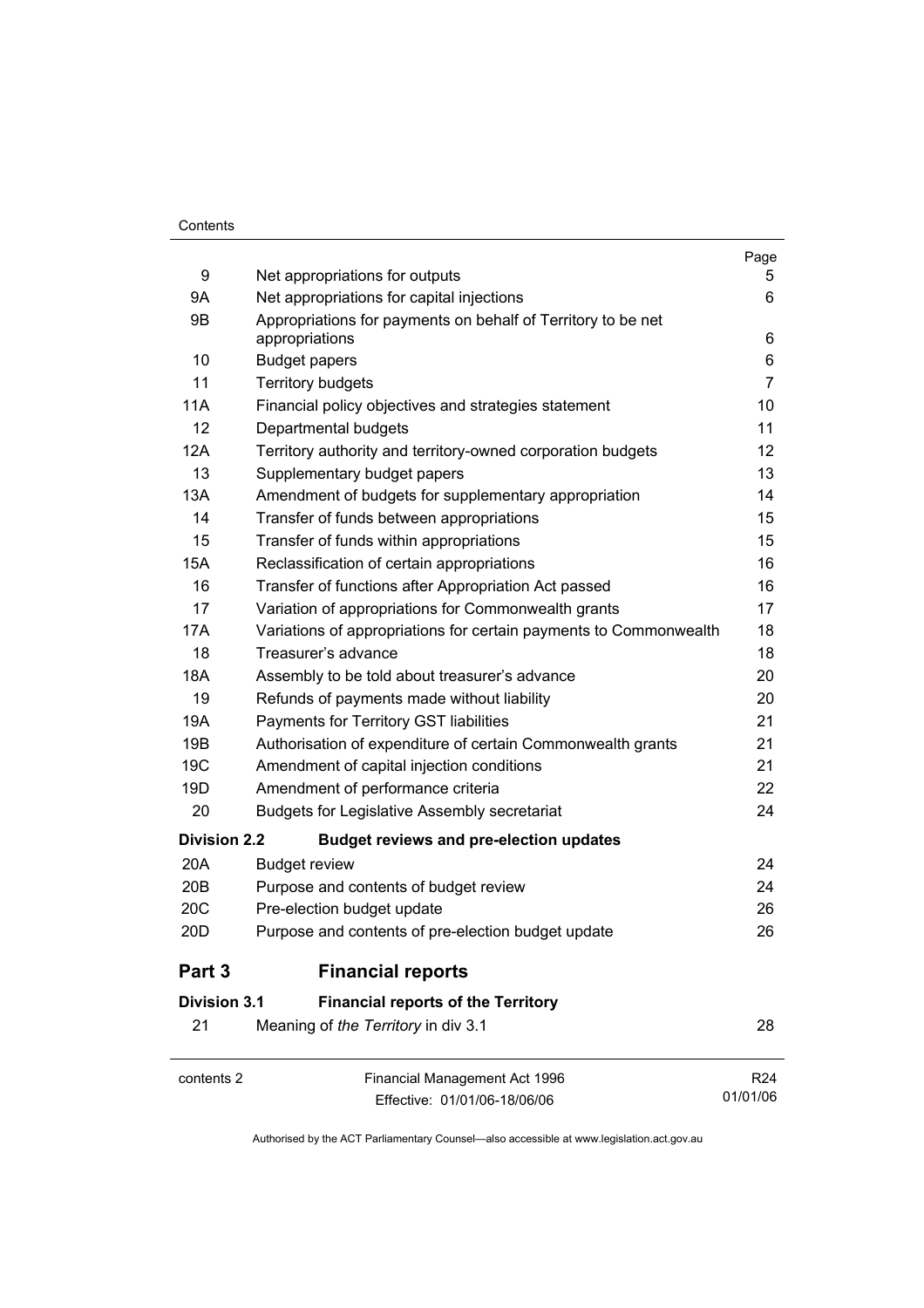|                 |                                                                                  | Contents   |
|-----------------|----------------------------------------------------------------------------------|------------|
|                 |                                                                                  | Page       |
| 22              | Annual financial statements of the Territory                                     | 28         |
| 23              | Responsibility for annual financial statements                                   | 28         |
| 24              | Audit of annual financial statements                                             | 29         |
| 25              | Presentation of annual financial statements to Legislative Assembly              | 30         |
| 26              | Periodic financial statements                                                    | 30         |
| Division 3.2    | Financial reports and performance statements of<br>departments                   |            |
| 27              | Annual financial statements of departments                                       | 31         |
| 28              | Responsibility for annual financial statements of departments                    | 32         |
| 29              | Audit of financial statements of departments                                     | 32         |
| 30              | Departmental annual financial statements to be included in annual<br>reports etc | 32         |
| 30A             | Statements of performance of departments                                         | 33         |
| 30 <sub>B</sub> | Responsibility for departmental statements of performance                        | 33         |
| 30C             | Scrutiny of departmental statements of performance                               | 34         |
| 30 <sub>D</sub> | Departmental statements of performance to be included in annual<br>reports etc   | 34         |
| 30E             | Half-yearly departmental performance reports                                     | 34         |
| Part 4          | Financial management responsibilities of chief                                   |            |
|                 | executives of departments                                                        |            |
| 31              | Responsibilities of chief executives of departments                              | 36         |
| Part 5          | <b>Banking and investment</b>                                                    |            |
| 32              | Agreement for the conduct of banking for Territory                               | 38         |
| 33              | Territory banking account                                                        | 38         |
| 34              | Departmental banking accounts                                                    | 38         |
| 34A             | Transfer of departmental banking account                                         | 39         |
| 34B             | End of year balances of departmental banking accounts                            | 40         |
| 35              | Payments into banking accounts                                                   | 40         |
| 36              | Transfer following change in departmental responsibilities                       | 41         |
| 36A             | Transfers from departmental banking accounts to territory banking<br>account     | 41         |
| 37              | Payments from territory banking account                                          | 41         |
| 38              | Investment of certain public money                                               | 42         |
| R <sub>24</sub> | Financial Management Act 1996                                                    | contents 3 |

01/01/06 Effective: 01/01/06-18/06/06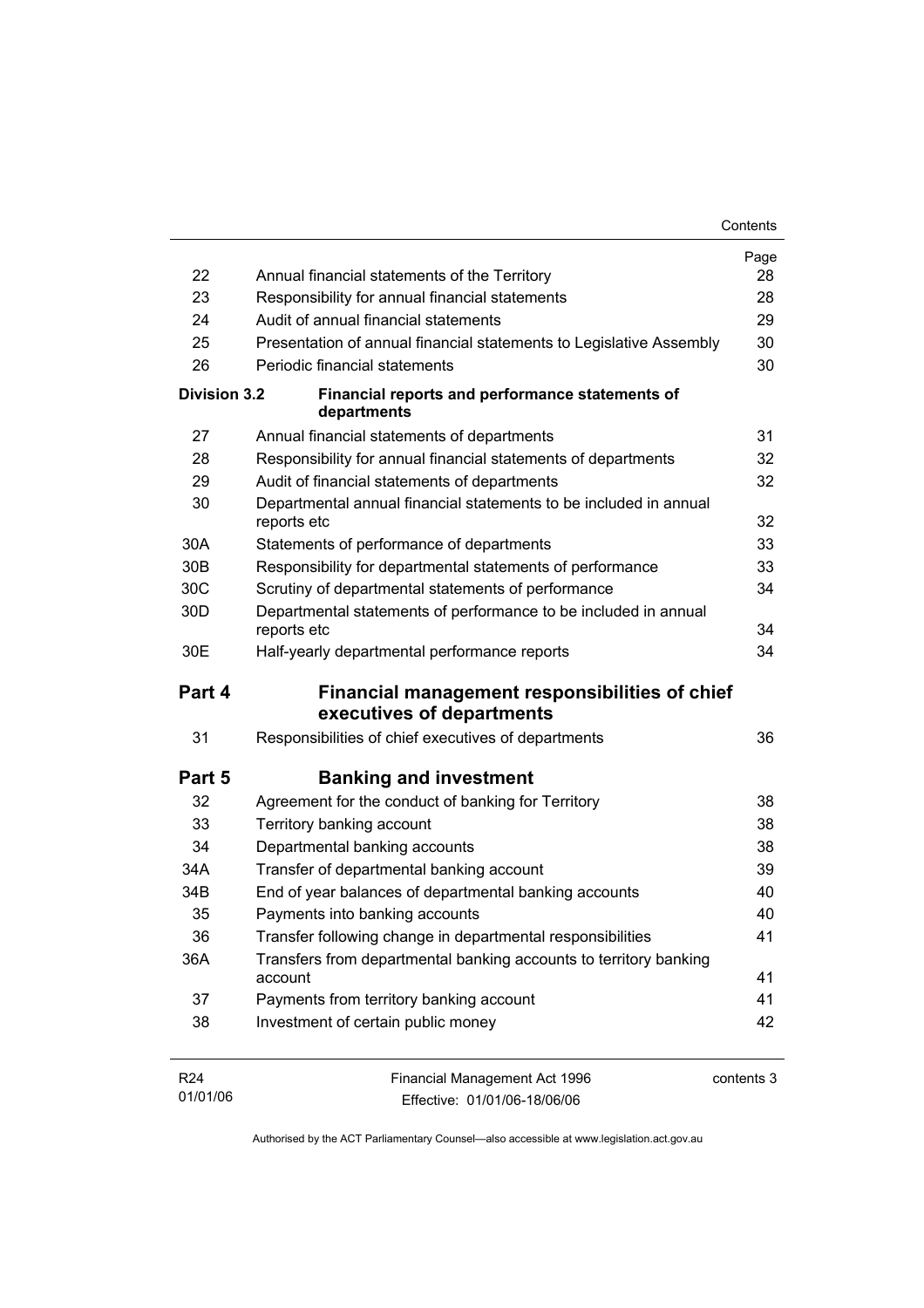#### **Contents**

| . .<br>۰.<br>×<br>× |
|---------------------|
|                     |

| Part 6     | <b>Borrowing and guarantees</b>                                                      |                 |
|------------|--------------------------------------------------------------------------------------|-----------------|
| 39         | Power of Territory to borrow                                                         | 44              |
| 40         | Treasurer may borrow on behalf of Territory                                          | 44              |
| 41         | Power of territory authorities to borrow                                             | 44              |
| 42         | Borrowings by territory authorities to be approved                                   | 44              |
| 43         | Territory authorities may give security                                              | 45              |
| 44         | Power to approve borrowings not delegable                                            | 45              |
| 45         | Loans to be paid into territory banking account                                      | 45              |
| 46         | Payments by Treasurer                                                                | 45              |
| 47         | <b>Guarantees by Territory</b>                                                       | 45              |
| Part 7     | <b>Trust money</b>                                                                   |                 |
| 49         | Identity of trust money                                                              | 47              |
| 50         | Administration of trust money                                                        | 47              |
| 51         | Departmental trust banking accounts                                                  | 47              |
| 51A        | Transfer of departmental trust banking accounts                                      | 48              |
| 51B        | Transfers between trust banking accounts-changes in departmental<br>responsibilities | 48              |
| 51C        | Transfers between trust banking accounts-investment                                  | 49              |
| 52         | Transfers between trust banking account and territory banking account                | 49              |
| 53         | Investment of trust money                                                            | 49              |
| 53A        | Unclaimed trust money                                                                | 49              |
| 53B        | Review of decisions                                                                  | 51              |
| 53C        | Notification of decisions                                                            | 51              |
| Part 8     | <b>Financial provisions for territory authorities</b>                                |                 |
| 54         | Application-pt 8                                                                     | 52              |
| 55         | Responsibilities of chief executive officers of territory authorities                | 53              |
| 56         | Responsibilities of governing boards of territory authorities                        | 54              |
| 57         | Banking accounts of territory authorities                                            | 55              |
| 58         | Investment by territory authorities                                                  | 56              |
| 59         | Borrowing by territory authorities                                                   | 57              |
| 60         | Guarantees by territory authorities                                                  | 58              |
| 61         | Territory authority statements of intent                                             | 58              |
| 62         | Presentation of statements of intent of territory authorities                        | 59              |
| contents 4 | Financial Management Act 1996                                                        | R <sub>24</sub> |
|            | Effective: 01/01/06-18/06/06                                                         | 01/01/06        |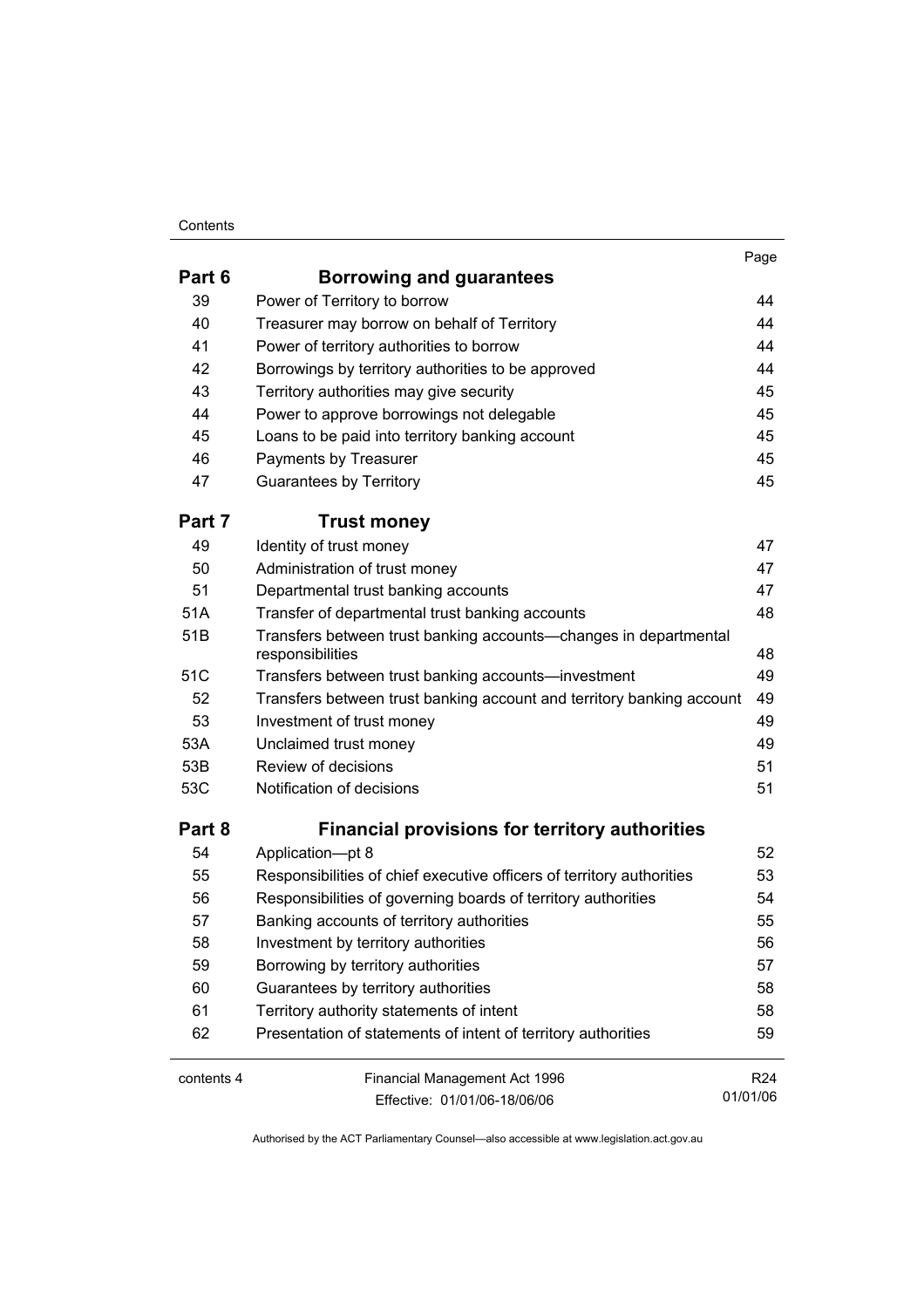|                     |                                                                                                     | Contents |
|---------------------|-----------------------------------------------------------------------------------------------------|----------|
|                     |                                                                                                     | Page     |
| 63                  | Annual financial statements of territory authorities                                                | 60       |
| 64                  | Responsibility for annual financial statements of territory authorities                             | 61       |
| 65                  | Audit of annual financial statements of territory authorities                                       | 61       |
| 66                  | Annual financial statements of territory authorities to be included in<br>annual reports etc        | 62       |
| 67                  | Treasurer may require interim financial statements etc for territory<br>authorities                 | 62       |
| 68                  | Statements of performance of territory authorities                                                  | 63       |
| 69                  | Responsibility for territory authority statements of performance                                    | 63       |
| 70                  | Scrutiny of territory authority statements of performance                                           | 64       |
| 71                  | Territory authority statements of performance to be included in annual<br>reports etc               | 65       |
| Part 9              | Governance of territory authorities                                                                 |          |
| Division 9.1        | Definitions and important concepts                                                                  |          |
| 72                  | Definitions-pt 9                                                                                    | 66       |
| 73                  | Nature of relevant territory authorities                                                            | 67       |
| 74                  | Powers of territory authorities generally                                                           | 67       |
| 75                  | Execution of documents and assumptions people dealing with relevant<br>territory authority may make | 69       |
| 76                  | Governing board of territory authority                                                              | 70       |
| 77                  | Role of governing board                                                                             | 70       |
| <b>Division 9.2</b> |                                                                                                     |          |
|                     | Governing board member appointments                                                                 |          |
| 78                  | Appointment of governing board members generally                                                    | 71       |
| 79                  | Appointment of chair and deputy chair                                                               | 72       |
| 80                  | Appointment of CEO of authority with governing board                                                | 72       |
| 81                  | Ending board member appointments                                                                    | 73       |
| Division 9.3        | <b>Functions of governing board members</b>                                                         |          |
| 82                  | Chair's functions                                                                                   | 75       |
| 83                  | Deputy chair's functions                                                                            | 75       |
| 84                  | CEO's functions                                                                                     | 76       |
| 85                  | Honesty, care and diligence of governing board members                                              | 77       |
| 86                  | Conflicts of interest by governing board members                                                    | 77       |

| R24      | Financial Management Act 1996 | contents 5 |
|----------|-------------------------------|------------|
| 01/01/06 | Effective: 01/01/06-18/06/06  |            |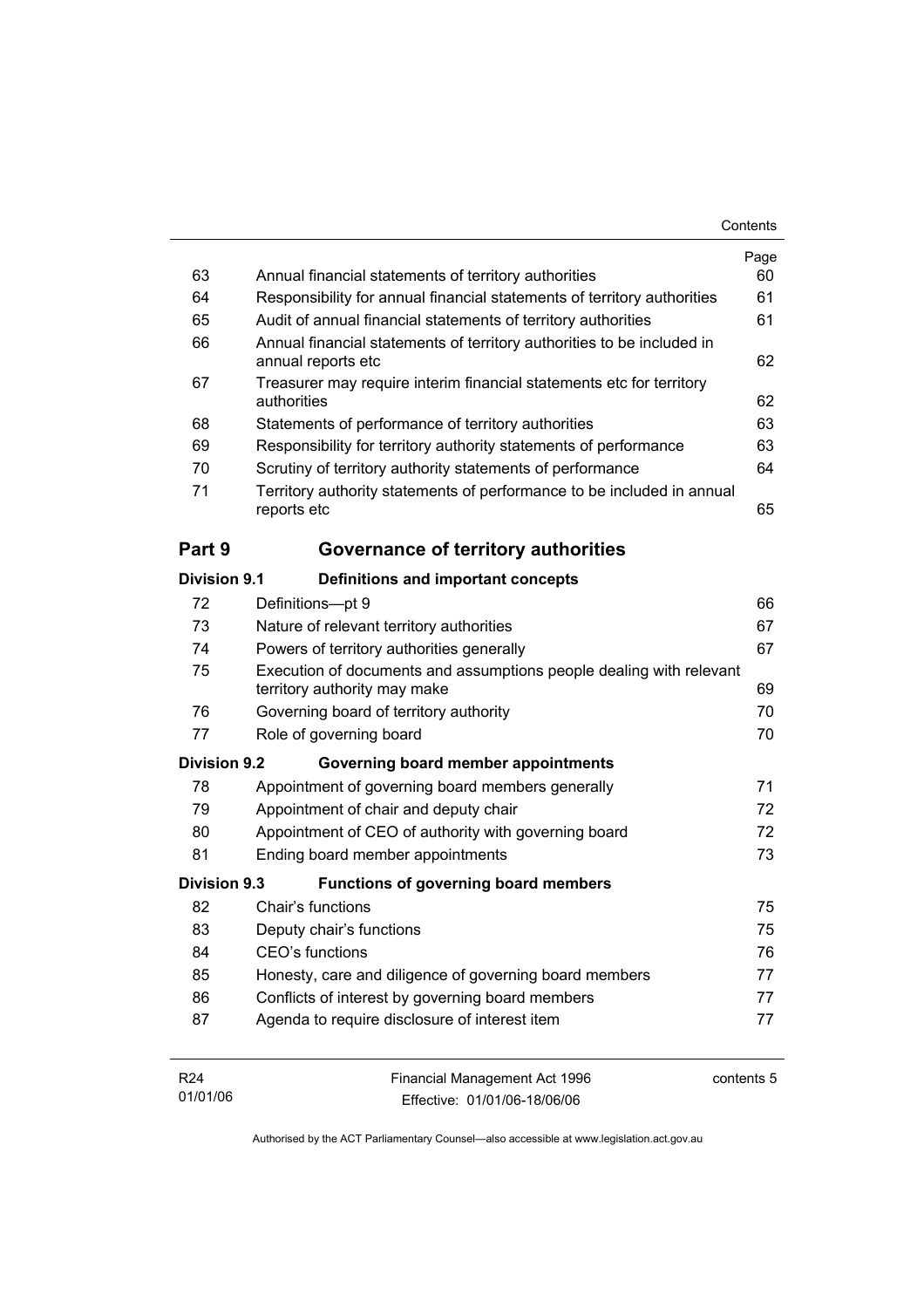#### **Contents**

|                     |                                                                                                | Page |
|---------------------|------------------------------------------------------------------------------------------------|------|
| 88                  | Disclosure of interests by governing board members                                             | 77   |
| 89                  | Reporting of disclosed governing board interests to Minister                                   | 79   |
| 90                  | Protection of governing board members from liability                                           | 80   |
| 91                  | Indemnification and exemption of governing board members                                       | 80   |
| 92                  | Compensation for exercise of functions etc                                                     | 81   |
| <b>Division 9.4</b> | <b>Governing board meetings</b>                                                                |      |
| 93                  | Time and place of governing board meetings                                                     | 82   |
| 94                  | Presiding member at governing board meetings                                                   | 82   |
| 95                  | Quorum at governing board meetings                                                             | 83   |
| 96                  | Voting at governing board meetings                                                             | 83   |
| 97                  | Conduct of governing board meetings etc                                                        | 83   |
| Division 9.5        | Requirements and obligations for territory authorities                                         |      |
| 98                  | Limitations on authorities forming corporations etc                                            | 84   |
| 99                  | Limitations on authorities taking part in joint ventures and trusts                            | 85   |
| 100                 | Corporations, joint ventures and trusts in which authority has interest                        | 86   |
| 101                 | Obligation of authorities to tell Minister about significant events                            | 86   |
| 102                 | Ministerial directions to authorities about financial etc statements                           | 87   |
| 103                 | Application of government policies to authorities                                              | 88   |
| Part 10             | <b>Miscellaneous</b>                                                                           |      |
| 104                 | Act of grace payments                                                                          | 89   |
| 105                 | Waiver of debts etc                                                                            | 90   |
| 106                 | Payments in relation to deceased estates                                                       | 91   |
| 107                 | Guideline-making power                                                                         | 92   |
| 108                 | Regulation-making power                                                                        | 92   |
| Part 11             | Transitional                                                                                   |      |
| 109                 | Financial Management Legislation Amendment Act 2005-provisions<br>with 1 July 2005 application | 93   |
| 110                 | Financial Management Legislation Amendment Act 2005-provisions<br>with 1 July 2006 application | 94   |
| 110A                | Application of Legislation Act, s 94 to certain appointments, elections<br>and approvals       | 95   |
| 110B                | Application of Act to Health Promotion Act                                                     | 95   |
|                     |                                                                                                |      |

contents 6 Financial Management Act 1996 Effective: 01/01/06-18/06/06

R24 01/01/06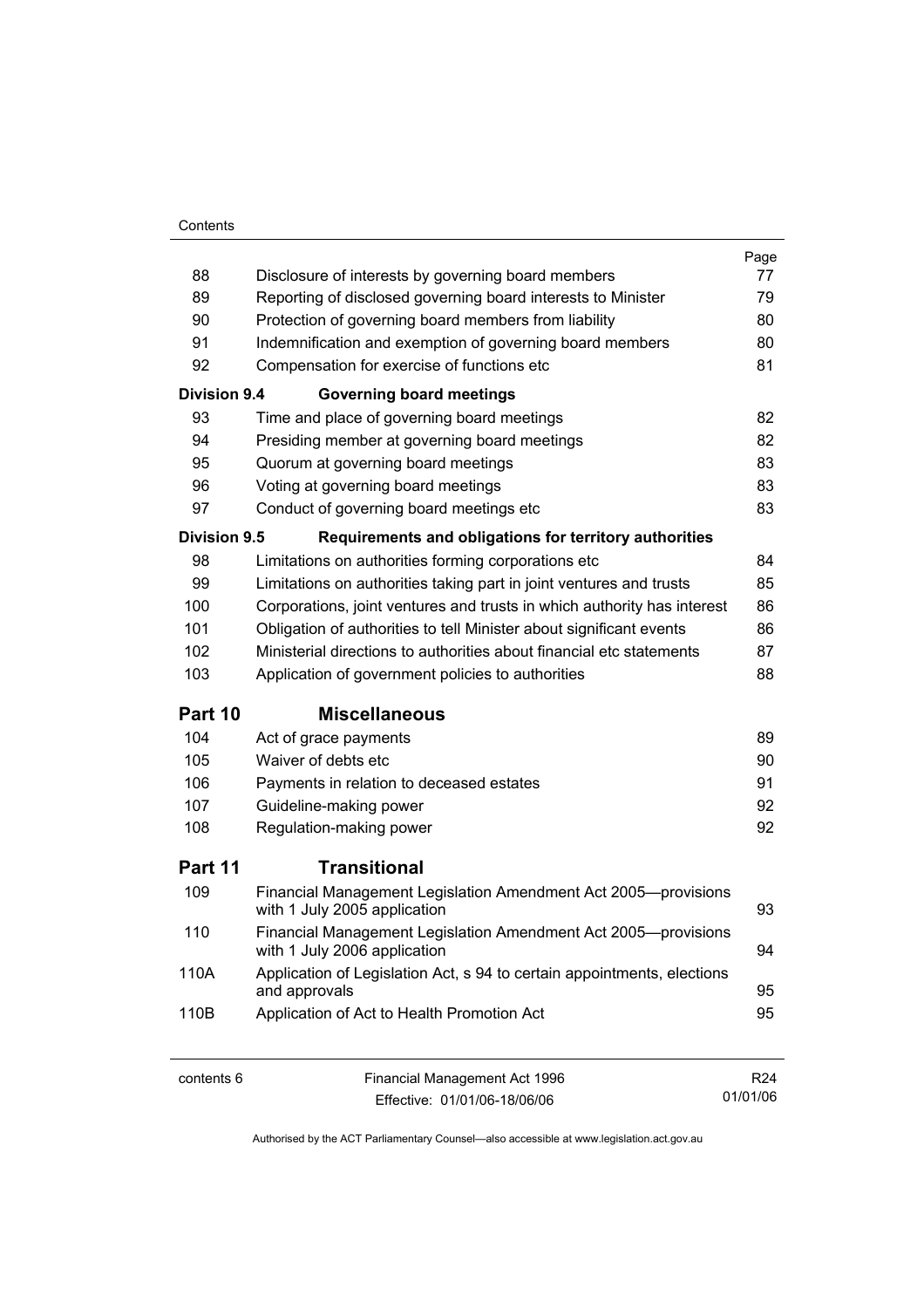|                   |                                                        | Contents   |
|-------------------|--------------------------------------------------------|------------|
| 111               | <b>Transitional regulations</b>                        | Page<br>95 |
| <b>Dictionary</b> |                                                        |            |
| <b>Endnotes</b>   |                                                        |            |
| 1                 | About the endnotes                                     | 103        |
| 2                 | Abbreviation key                                       | 103        |
| 3                 | Legislation history                                    | 104        |
| 4                 | Amendment history                                      | 108        |
| 5                 | Earlier republications                                 | 122        |
| 6                 | Modifications of republished law with temporary effect | 123        |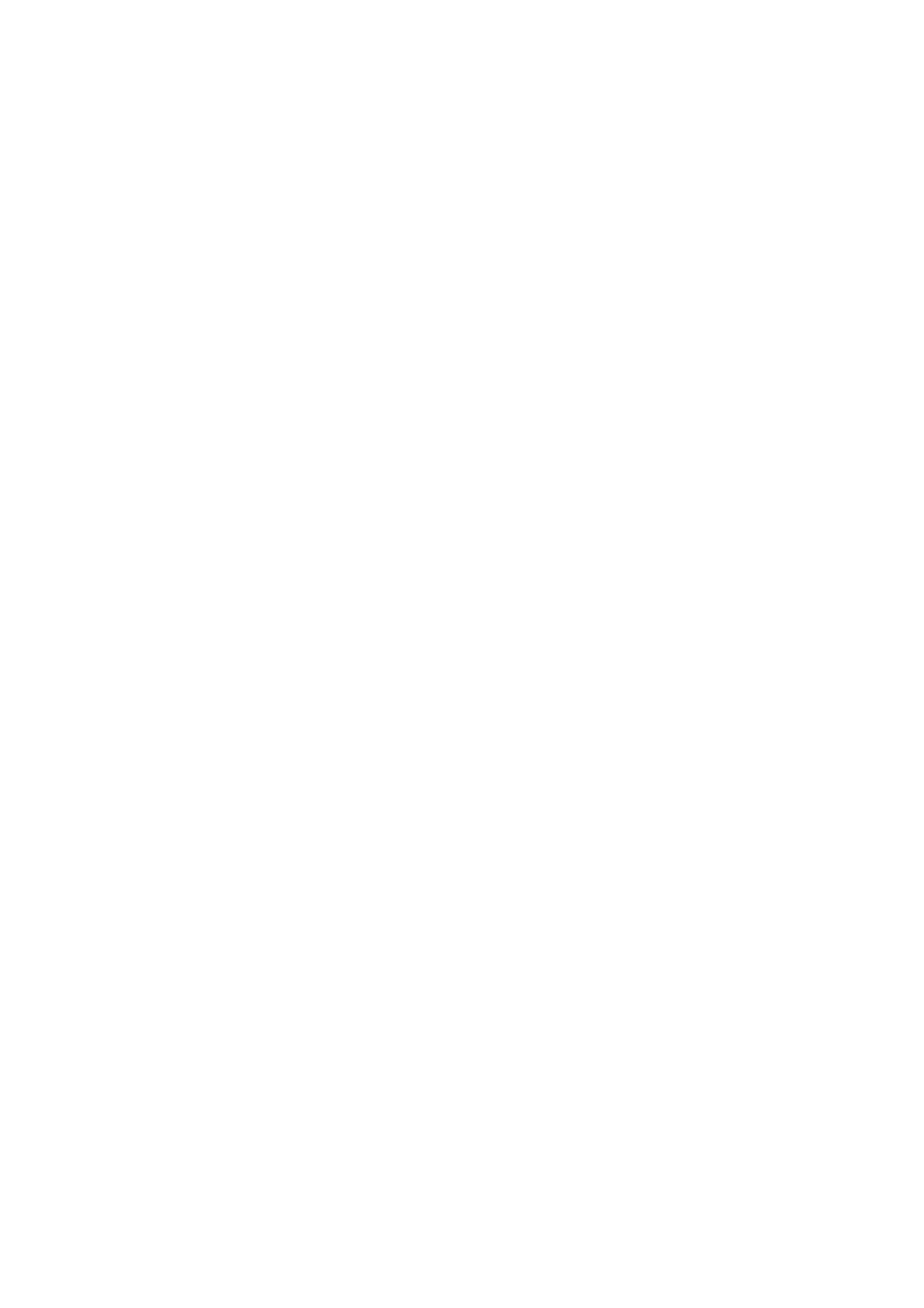

# **Financial Management Act 1996**

An Act to provide for the financial management of the government of the Territory, to provide for the scrutiny of that management by the Legislative Assembly, to specify financial reporting requirements for the government of the Territory, and for related purposes

R24 01/01/06

I

Financial Management Act 1996 Effective: 01/01/06-18/06/06

page 1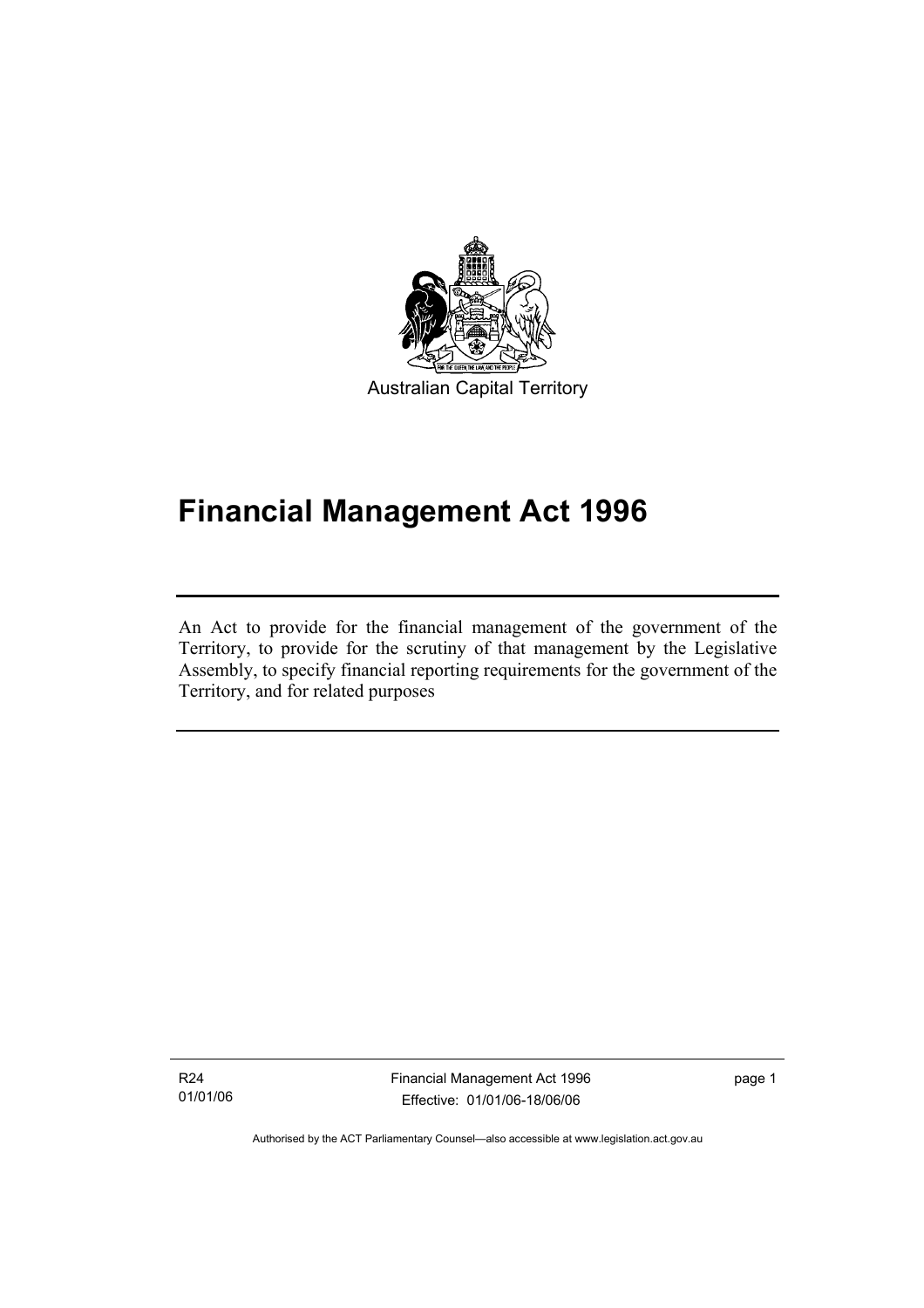#### **Part 1** Preliminary

Section 1

### **Part 1** Preliminary

#### **1 Name of Act**

This Act is the *Financial Management Act 1996*.

#### **2 Act subject to Territory Superannuation Provision Protection Act**

This Act is subject to the *Territory Superannuation Provision Protection Act 2000*.

#### **3 Dictionary**

The dictionary at the end of this Act is part of this Act.

*Note 1* The dictionary at the end of this Act defines certain terms used in the Act, and includes references (*signpost definitions*) to other terms defined elsewhere in this Act or in other legislation.

> For example, the signpost definition '*superannuation appropriation* see the *Territory Superannuation Provision Protection Act 2000*, dictionary.' means that the term 'superannuation appropriation' is defined in that dictionary and the definition applies to this Act.

*Note 2* A definition in the dictionary (including a signpost definition) applies to the entire Act unless the definition, or another provision of the Act, provides otherwise or the contrary intention otherwise appears (see Legislation Act, s 155 and s 156).

#### **3A Notes**

A note included in this Act is explanatory and is not part of the Act.

*Note* See the Legislation Act, s 127 (1), (4) and (5) for the legal status of notes.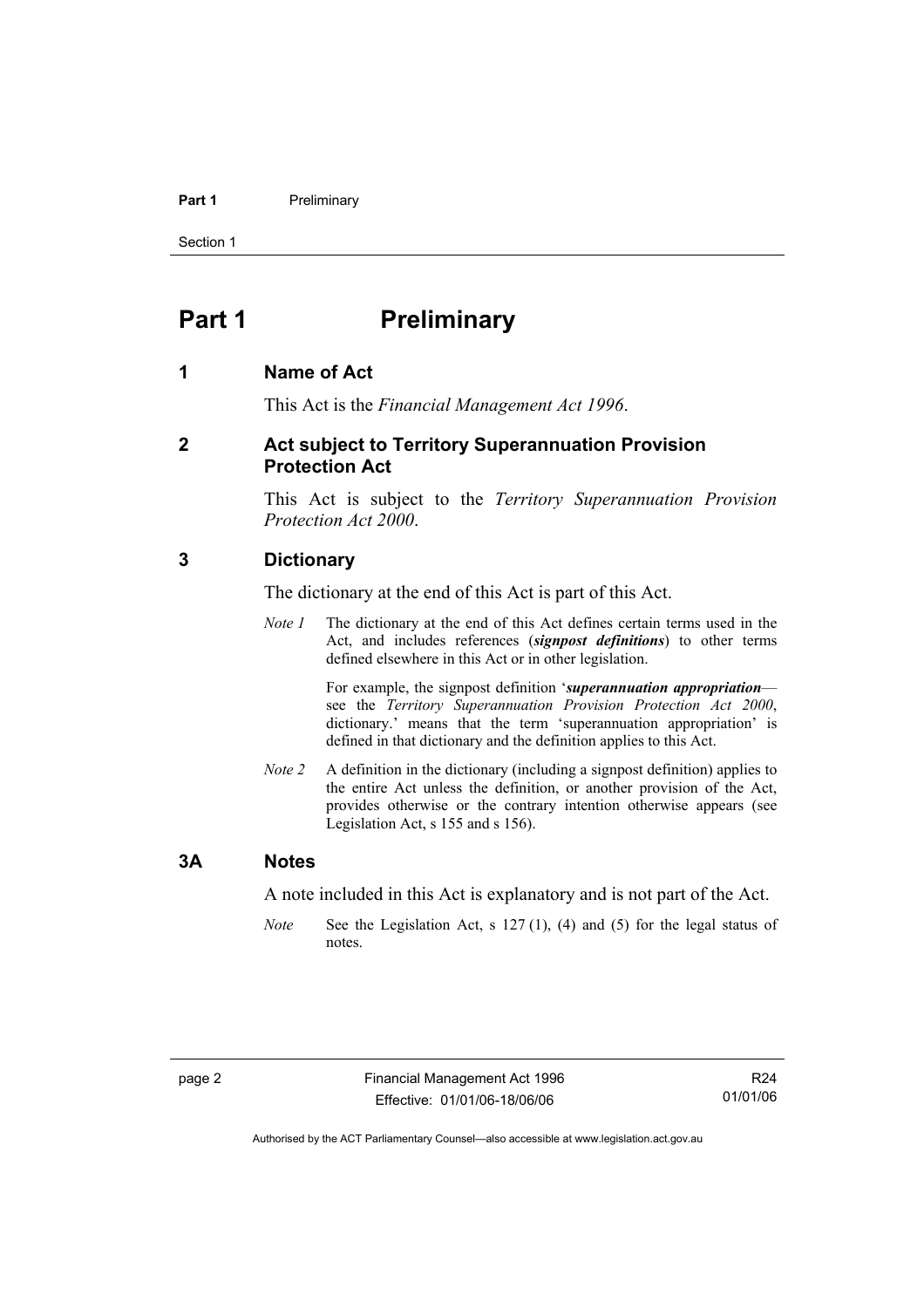#### **3B Declaration that certain bodies are not territory authorities for Act**

- (1) The Treasurer may declare that a stated body (other than a body mentioned in section 54 (1)) is not a territory authority for this Act or a stated provision of this Act.
- (2) The Treasurer may declare that a stated body mentioned in section 54 (1) is not a territory authority for a stated provision of this Act (other than section 73 (1)).
	- *Note* Section 73 gives territory authorities to which pt 9 (Governance of territory authorities) applies corporate status.
- (3) A declaration is a notifiable instrument.

*Note* A notifiable instrument must be notified under the Legislation Act.

#### **4 Application of pt 2, pt 3 and pt 5 to Legislative Assembly secretariat**

Unless the contrary intention appears, the provisions of part 2, part 3 and part 5 apply to the Legislative Assembly secretariat as if—

- (a) a reference in those provisions to a department included a reference to the Legislative Assembly secretariat; and
- (b) a reference in those provisions to the responsible Minister of a department were a reference to the Speaker of the Legislative Assembly; and
- (c) a reference in those provisions to the responsible chief executive of a department included a reference to the clerk of the Legislative Assembly.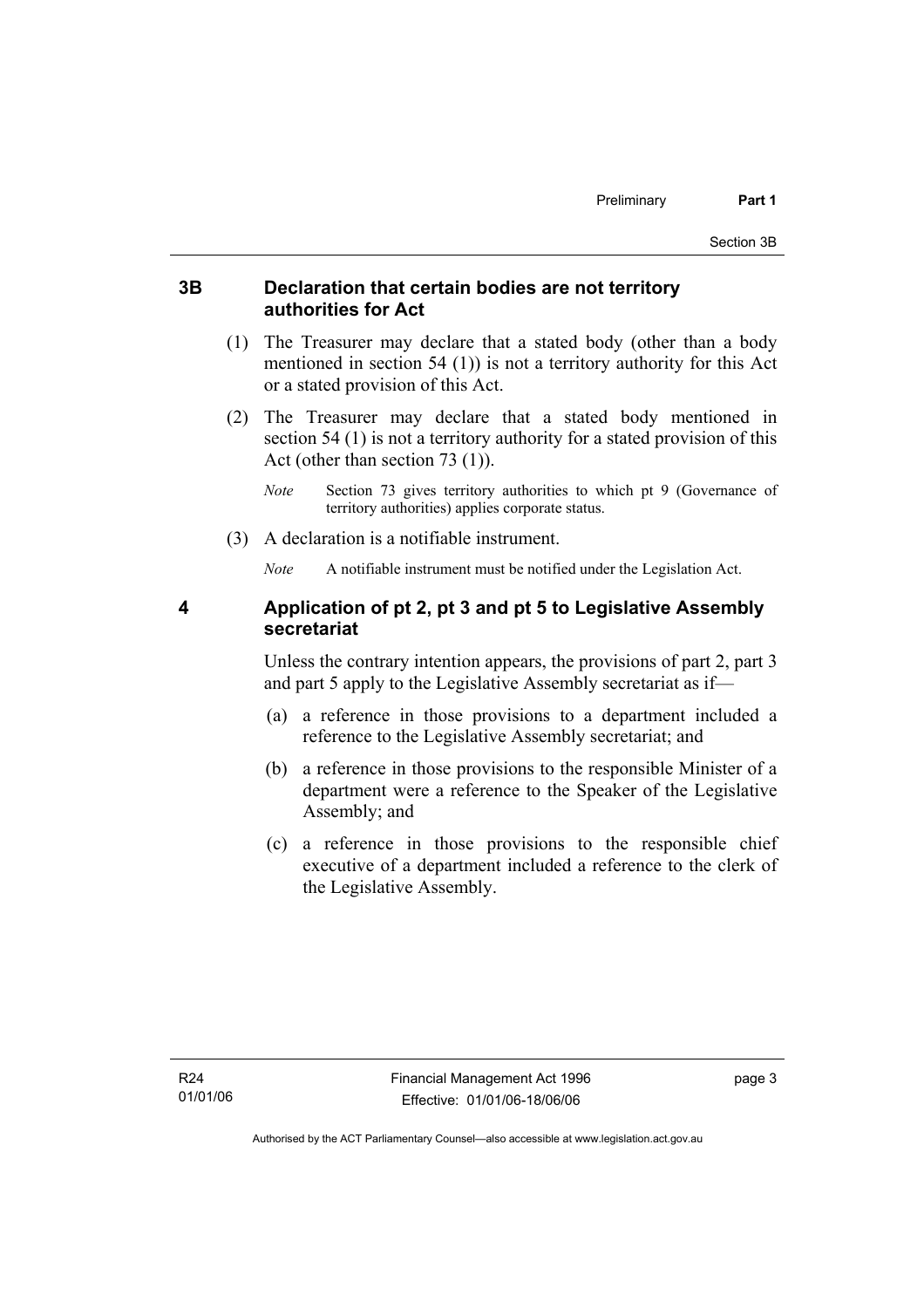**Part 2** Budget management<br>**Division 2.1** Appropriations and by **Division 2.1** Appropriations and budgets Section 5

# **Part 2 Budget management**

### **Division 2.1 Appropriations and budgets**

#### **5 Timing of first Appropriation Bill for financial year**

Except as otherwise provided by a resolution of the Legislative Assembly, the first Appropriation Bill relating to a financial year must be introduced into the Legislative Assembly not later than 3 months after the beginning of the financial year.

#### **6 Necessity for appropriation**

No payment of public money must be made otherwise than in accordance with an appropriation.

#### **7 Payments authorised on lapse of appropriation**

If, before the end of a financial year, no Act other than this Act has been passed appropriating public money to meet the requirements of the next financial year, the Treasurer may pay the amounts necessary to meet those requirements subject to the following provisions:

- (a) the authority of the Treasurer under this section ceases on the commencement of the first Appropriation Act for the next financial year;
- (b) on that commencement all payments made under this section for the next financial year are taken for all purposes to have been paid out of money appropriated by that Act;
- (c) the payments made under this section for any purpose must not exceed, in total,  $\frac{1}{2}$  of the amount appropriated by Appropriation Acts for the immediately previous financial year for that purpose.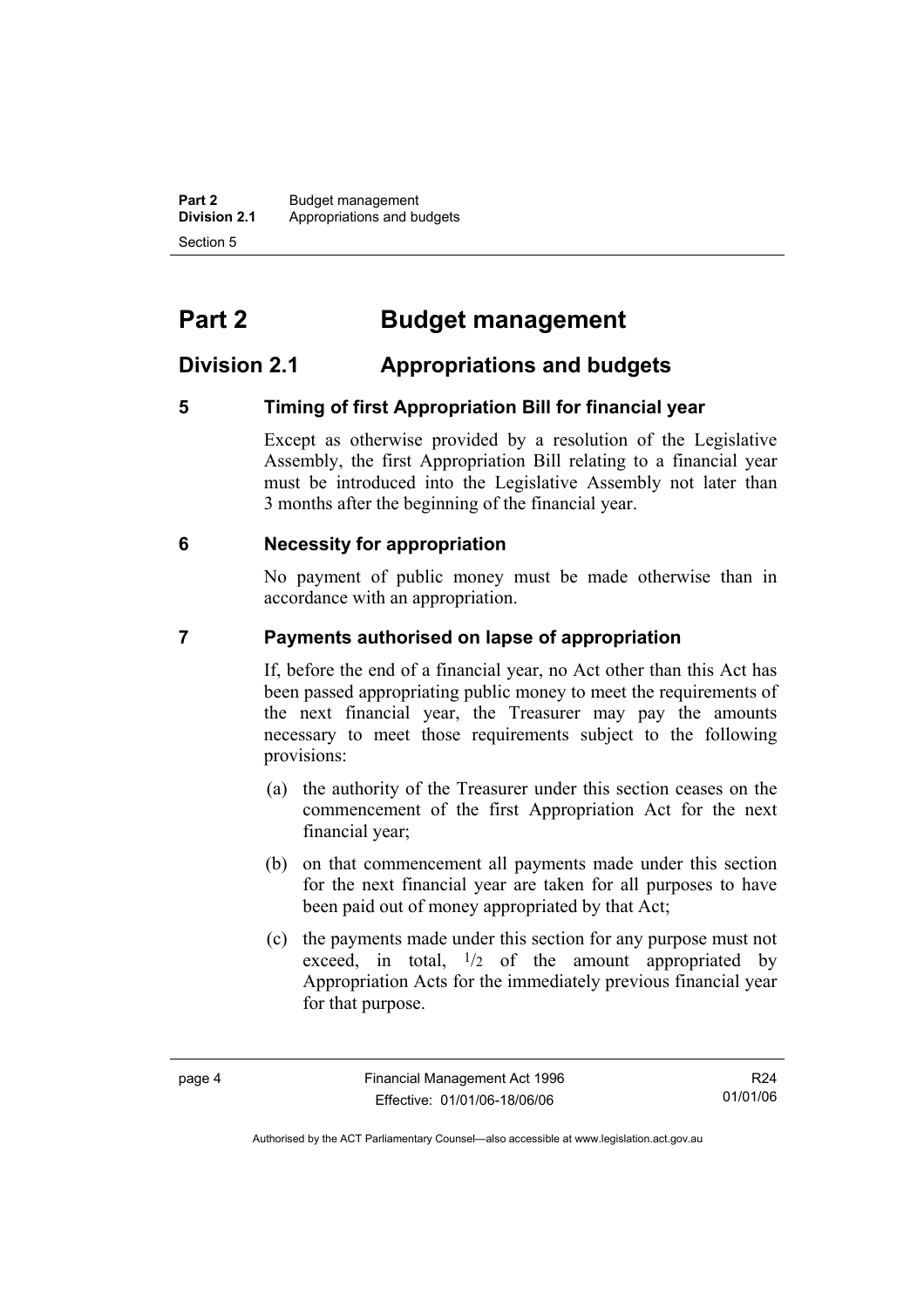#### **8 Form of appropriations**

- (1) An Appropriation Act may make separate appropriations in relation to each department for—
	- (a) the provision of outputs by the department; and
	- (b) any capital injection to be provided to the department; and
	- (c) any payments to be made by the department on behalf of the Territory.
- (2) An Appropriation Act may make separate appropriations in relation to a territory authority or territory-owned corporation for—
	- (a) the provision of outputs by the authority or corporation; and
	- (b) any capital injection to be provided to the authority or corporation.

#### **9 Net appropriations for outputs**

- (1) An appropriation for the provision of outputs may be expressed to be made for the net cost of providing the outputs.
- (2) Despite section 6, if an appropriation for a department is stated to be made for the net cost of providing outputs, the department may apply the following in paying the expenses and liabilities of the department in providing the outputs:
	- (a) the payments it is entitled to receive otherwise than under an Appropriation Act for providing the outputs;
	- (b) the value of the input tax credits to which it is entitled for taxable supplies in relation to providing the outputs.
- (3) To remove any doubt, it is declared that, if the appropriations made by an Appropriation Act for a department do not state an amount, or state an '0' appropriation, for the provision of outputs by the department, the appropriations have effect as if they included an

page 5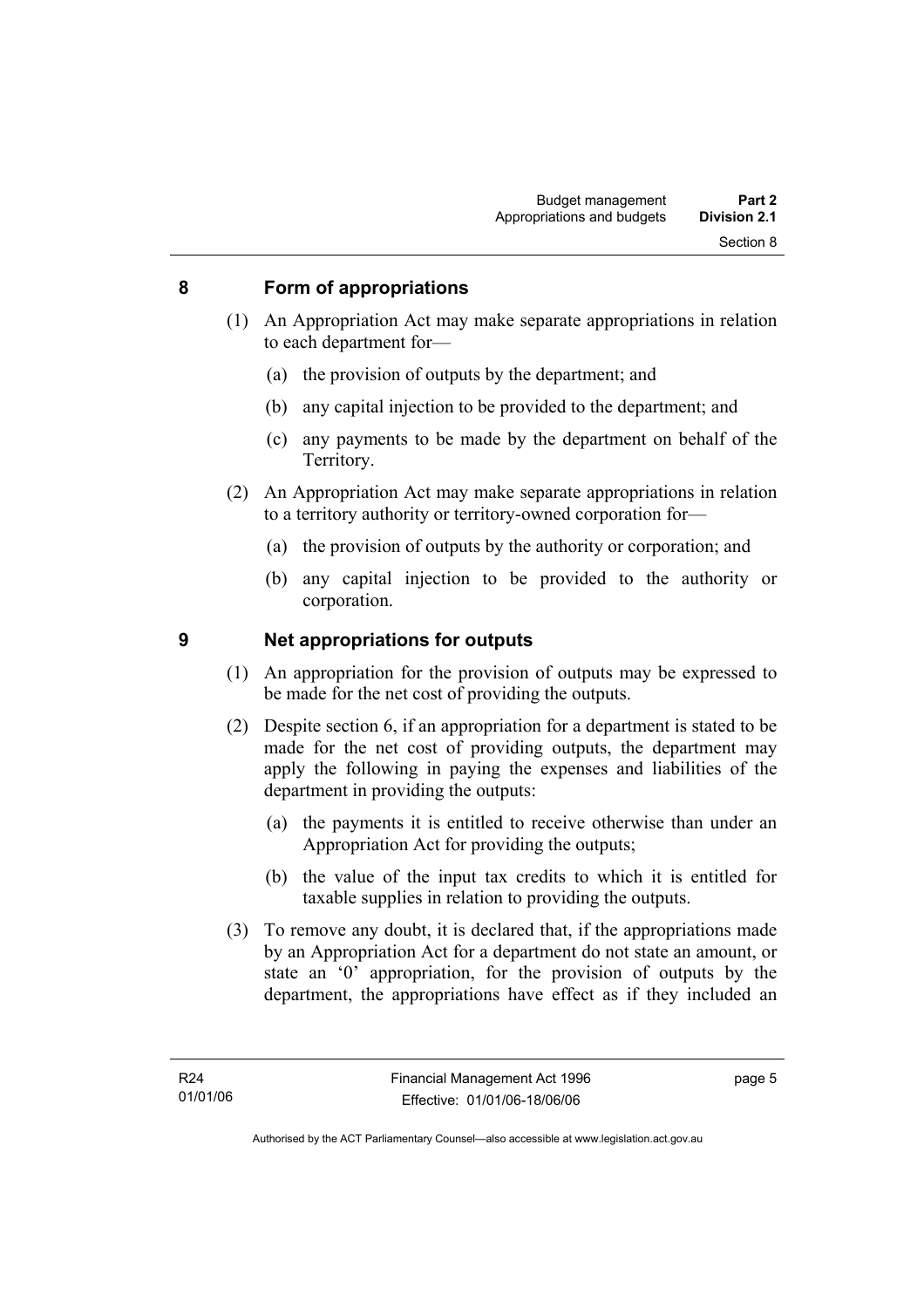| Part 2              | Budget management          |
|---------------------|----------------------------|
| <b>Division 2.1</b> | Appropriations and budgets |
| Section 9A          |                            |

appropriation stated to be made for the provision of outputs by the department at no net cost to the Territory.

#### **9A Net appropriations for capital injections**

- (1) An appropriation for a capital injection may be stated to be made for, or partly for, the net cost of purchasing or developing assets.
- (2) Despite section 6, if an appropriation is stated to be made for, or partly for, the net cost of purchasing or developing assets, the value of the input tax credits to which the relevant entity is entitled for taxable supplies in relation to purchasing or developing the assets may be applied by the entity in paying the expenses and liabilities of the entity in purchasing or developing the assets.
- (3) In this section:

*relevant entity*, in relation to an appropriation for a capital injection, means the department, authority or corporation that is to undertake the purchasing or developing of assets for which the appropriation is made.

#### **9B Appropriations for payments on behalf of Territory to be net appropriations**

Despite section 6 (Necessity for appropriations), if an appropriation for a department is made for payments to be made on behalf of the Territory, the department may apply input tax credits to which the Territory is entitled for taxable supplies for which the payments are made towards the payments under the appropriation.

#### **10 Budget papers**

The Treasurer must, for each financial year, immediately after the presentation of the bill for the first Appropriation Act relating to the year, present to the Legislative Assembly—

- (a) the proposed budget for the Territory for the year; and
- (b) the proposed budget for each department for the year; and

R24 01/01/06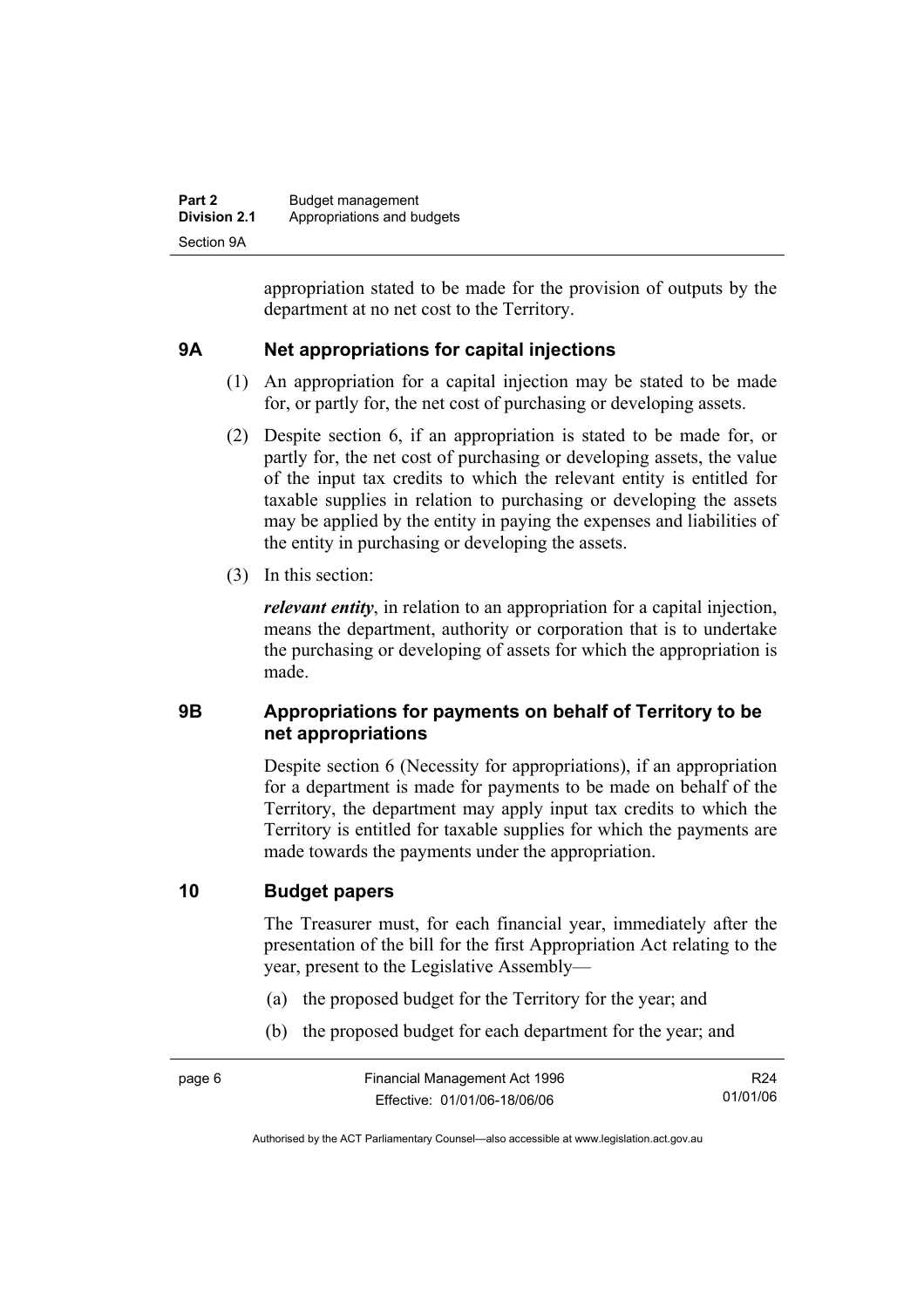- (c) the proposed budget for each territory authority and territory-owned corporation for the year; and
- (d) a consolidated financial management statement in relation to—
	- (i) the general government sector; and
	- (ii) the public trading enterprise sector.

#### **11 Territory budgets**

- (1) The proposed budget for the Territory for a financial year presented to the Legislative Assembly under section 10 (a) must include—
	- (a) a financial policy objectives and strategies statement under section 11A for the financial year; and
	- (b) a statement of the economic or other assumptions used to make the budget estimates; and
	- (c) a statement about the sensitivity of the budget estimates to changes in the economic or other assumptions; and
	- (d) a statement of the risks, quantified if possible, that may affect the budget estimates, including contingent liabilities; and
	- (e) the financial statements required under the financial management guidelines.
- (2) The proposed budget must be prepared in a form that assists a comparison, for each appropriation unit, between the budget for the Territory for the previous financial year and the proposed budget.
- (3) The financial statements included in the proposed budget under subsection (1) (e) must include budget estimates, for each appropriation unit, for each of the next 3 financial years.
- (4) The proposed budget must be prepared taking into account—
	- (a) the principles of responsible fiscal management;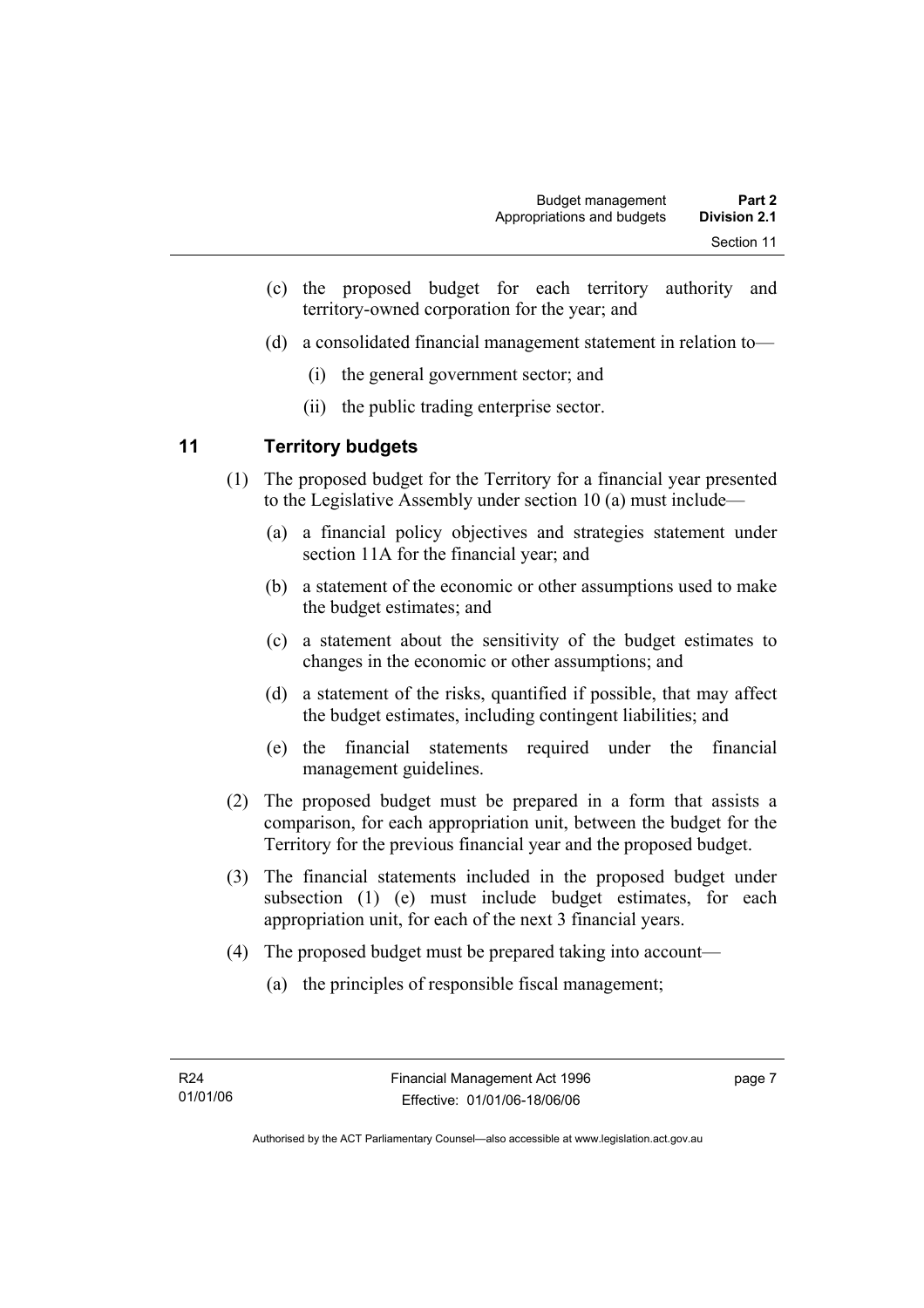| Part 2       | Budget management          |
|--------------|----------------------------|
| Division 2.1 | Appropriations and budgets |
| Section 11   |                            |

- (b) the object of providing a basis for sustainable social and economic services and infrastructure fairly to all ACT residents; and
- (c) the object of ecologically sustainable development.
- (5) The proposed budget may depart from the principles of responsible fiscal management, but if it does depart—
	- (a) any departure must be temporary; and
	- (b) the Treasurer must present to the Legislative Assembly, when the first Appropriation Bill for the financial year is presented to the Legislative Assembly, a statement setting out—
		- (i) the reasons for the departure; and
		- (ii) the approach intended to be taken to return to the principles; and
		- (iii) when the principles are expected to be returned to.
- (6) In this section:

*ecologically sustainable development* means the effective integration of economic and environmental considerations in decision-making processes achievable through implementation of the following principles:

- (a) the precautionary principle;
- (b) the inter-generational equity principle;
- (c) conservation of biological diversity and ecological integrity;
- (d) improved valuation and pricing of environmental resources.

*fiscal risks* include the following:

 (a) risks from the level of the Territory's general government sector debt;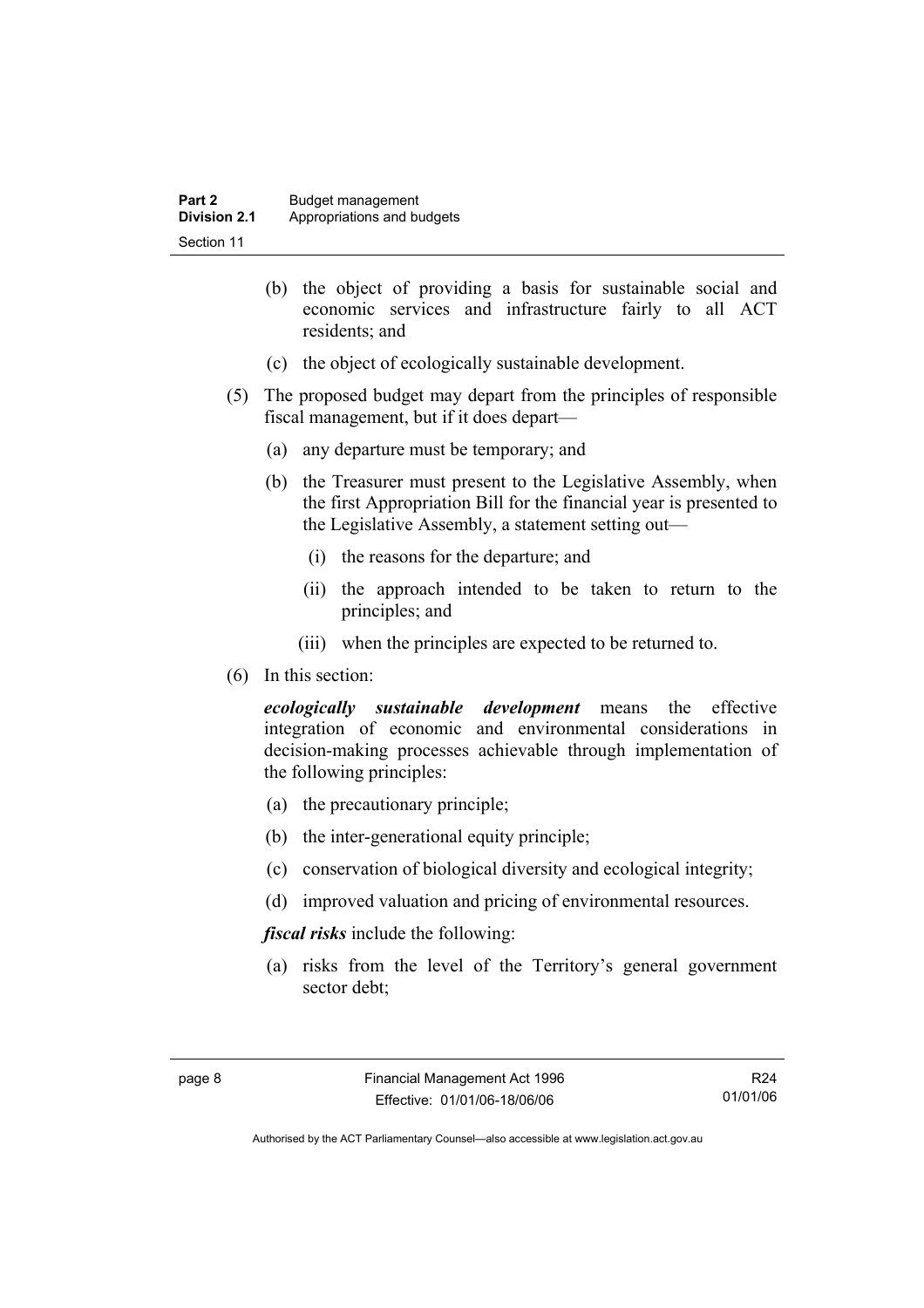- (b) commercial risks from ownership of corporations and public enterprises;
- (c) risks from changes in the structure of the Territory's tax base;
- (d) risks from management of the Territory's assets and liabilities.

*inter-generational equity principle* means that the present generation should ensure that the health, diversity and productivity of the environment is maintained or enhanced for the benefit of future generations.

*precautionary principle* means that, if there is a threat of serious or irreversible environmental damage, a lack of full scientific certainty should not be used as a reason for postponing measures to prevent environmental degradation.

*principles of responsible fiscal management* means the following principles:

- (a) ensuring that the total liabilities of the Territory are at prudent levels to provide a buffer against factors that may impact adversely on the level of total Territory liabilities in the future, and ensuring that, until prudent levels have been achieved, the total operating expenses of the Territory in each financial year are less than its operating income levels in the same financial year;
- (b) when prudent levels of total Territory liabilities have been achieved, maintaining the levels by ensuring that, on average, over a reasonable period of time, the total operating expenses of the Territory do not exceed its operating income levels;
- (c) achieving and maintaining levels of Territory net worth to provide a buffer against factors that may impact adversely on levels of Territory net worth in the future;
- (d) managing prudently the fiscal risks of the Territory;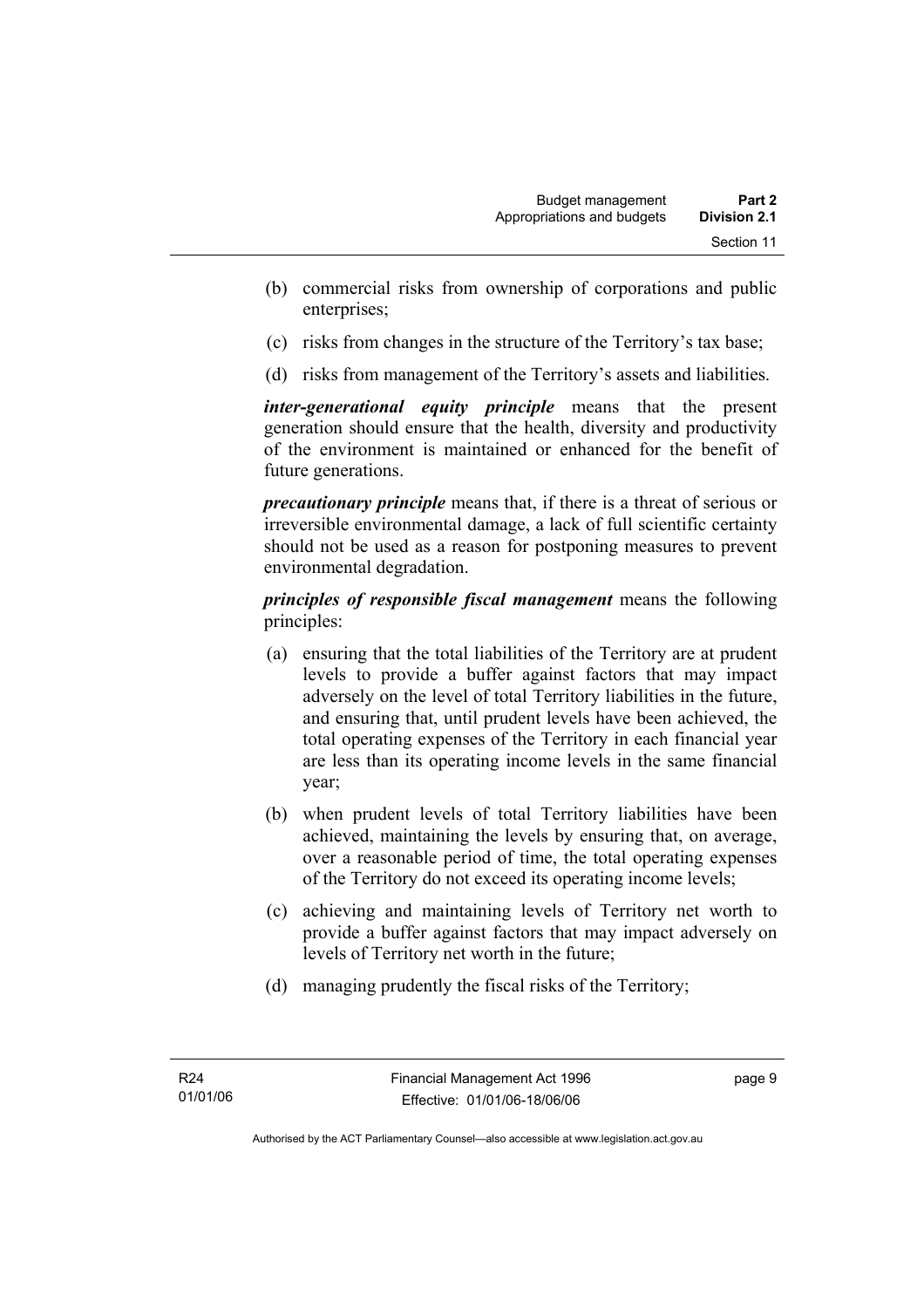- (e) pursuing spending and taxing policies that are consistent with a reasonable degree of stability and predictability in the level of the tax burden;
- (f) giving full, accurate and timely disclosure of financial information about the activities of the government and its agencies.

#### **11A Financial policy objectives and strategies statement**

- (1) The purposes of a financial policy objectives and strategies statement included in a proposed budget under section 11 (1) (a) are—
	- (a) to make transparent the government's financial strategies; and
	- (b) to establish a benchmark for evaluating the government's conduct of financial policy.
- (2) The statement must be based on the principles of responsible fiscal management.
- (3) The statement must—
	- (a) state the government's long-term financial objectives within which financial policy for the financial year and the next 3 financial years will be framed; and
	- (b) explain the broad strategic priorities on which the budget is based; and
	- (c) state the key financial measures that the government has identified as being important and against which financial policy will be set and assessed; and
	- (d) state, for the financial year and the next 3 financial years—
		- (i) the government's short-term financial objectives; and
		- (ii) the targets for each stated key financial measure; and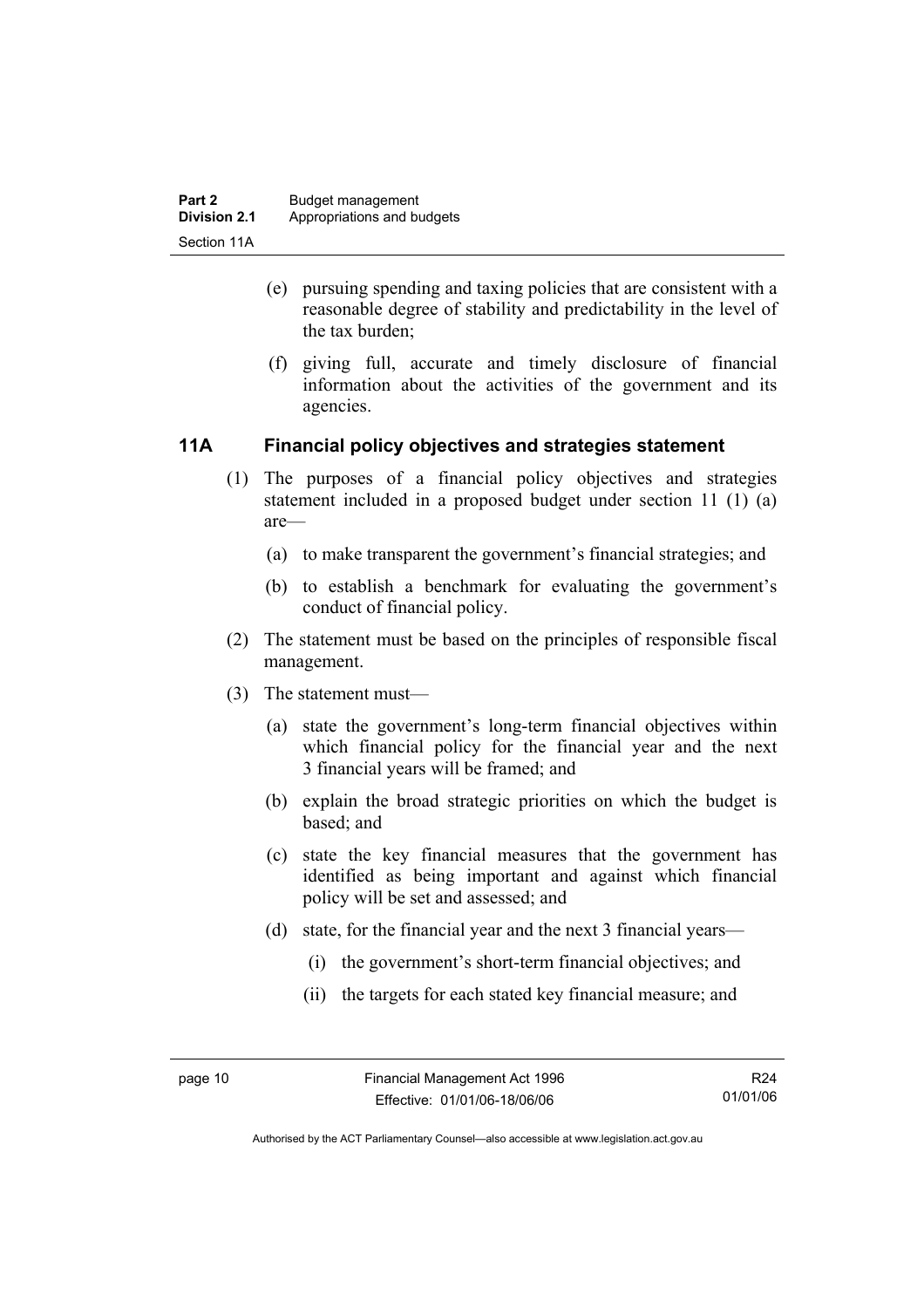- (e) explain how the financial objectives and strategic priorities mentioned in paragraphs (a), (b) and (d) relate to the principles of responsible fiscal management; and
- (f) state the reasons for any changes from the previous financial policy objectives and strategies statement.
- (4) In this section:

*principles of responsible fiscal management*—see section 11 (6).

#### **12 Departmental budgets**

- (1) A proposed budget for a department for a financial year presented to the Legislative Assembly under section 10 (b) must include—
	- (a) the financial statements required under the financial management guidelines; and
	- (b) a statement that sets out the outputs and classes of outputs it is proposed the department should provide during the year and the performance criteria to be met by the department in providing the outputs; and
	- (c) if, during the year, the department is to be given a capital injection that must be repaid—a statement that—
		- (i) states that the capital injection is a capital injection; and
		- (ii) sets out the conditions under which the injection is to be given, including the requirements about the time within which it must be repaid.
- (2) Subsection (1) (b) does not apply to the Legislative Assembly secretariat.
- (3) A proposed budget must be in a form that facilitates a comparison between—
	- (a) the proposed budget for the department; and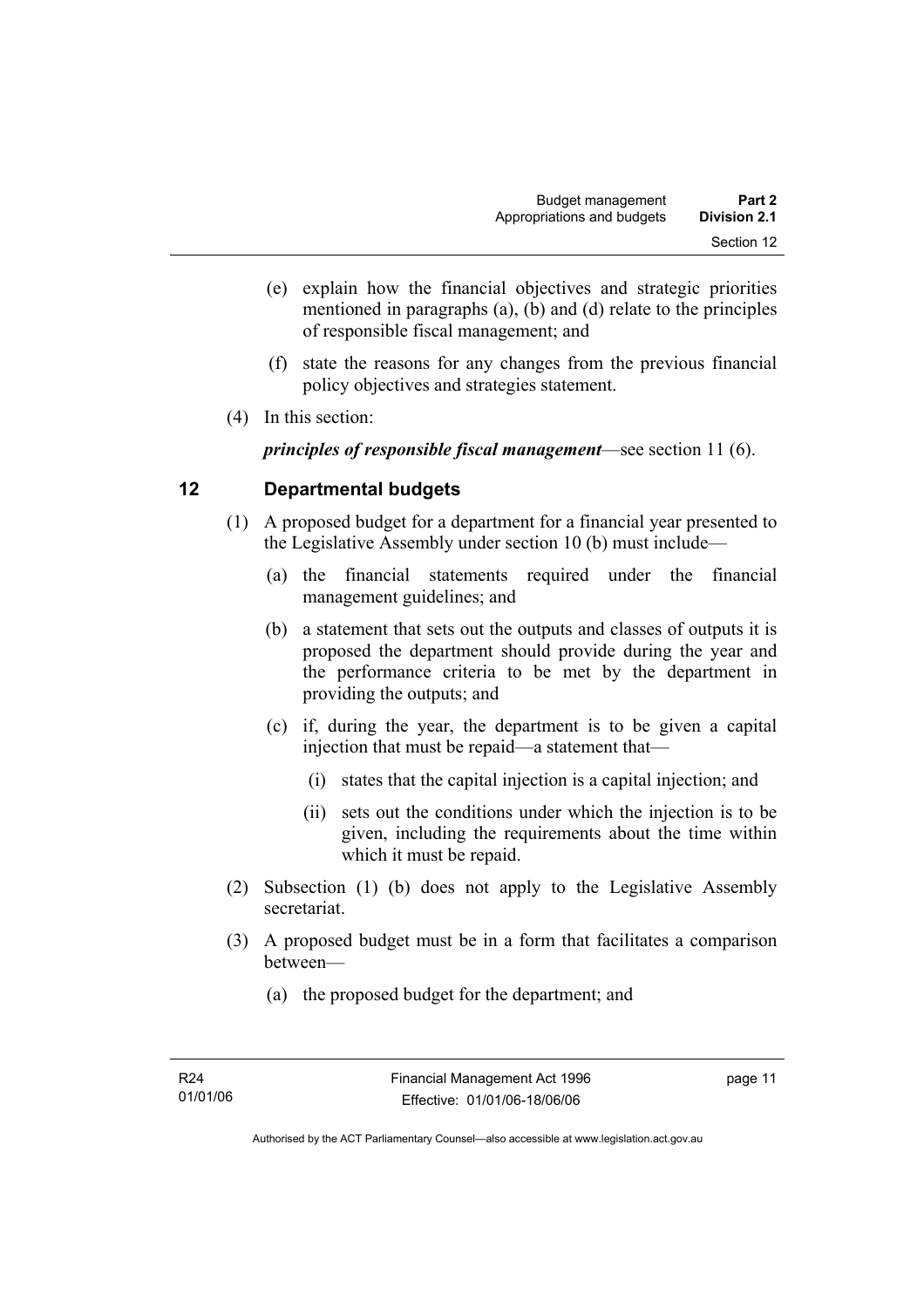- (b) the budget for the department for the previous financial year; and
- (c) the estimated results for the department for the previous financial year.
- (4) A proposed budget must also include, for the financial statements mentioned in subsection (1) (a), budget estimates for each of the next 3 financial years.

#### **12A Territory authority and territory-owned corporation budgets**

- (1) A proposed budget presented to the Legislative Assembly under section 10 (c) for a territory authority or territory-owned corporation for a financial year must include—
	- (a) the financial statements required under the financial management guidelines; and
	- (b) for a prescribed territory authority or prescribed territory-owned corporation—a statement that sets out the outputs and classes of outputs it is proposed that the authority or corporation should provide during the year and the performance criteria to be met by the authority in providing the outputs; and
	- (c) for a territory authority or territory-owned corporation that, during the year, is to be given a capital injection that must be repaid—a statement that—
		- (i) states that the capital injection is an injection that must be repaid; and
		- (ii) sets out the conditions under which the injection is to be given, including the requirements about the time within which it must be repaid.
- (2) A proposed budget must be in a form that facilitates a comparison between—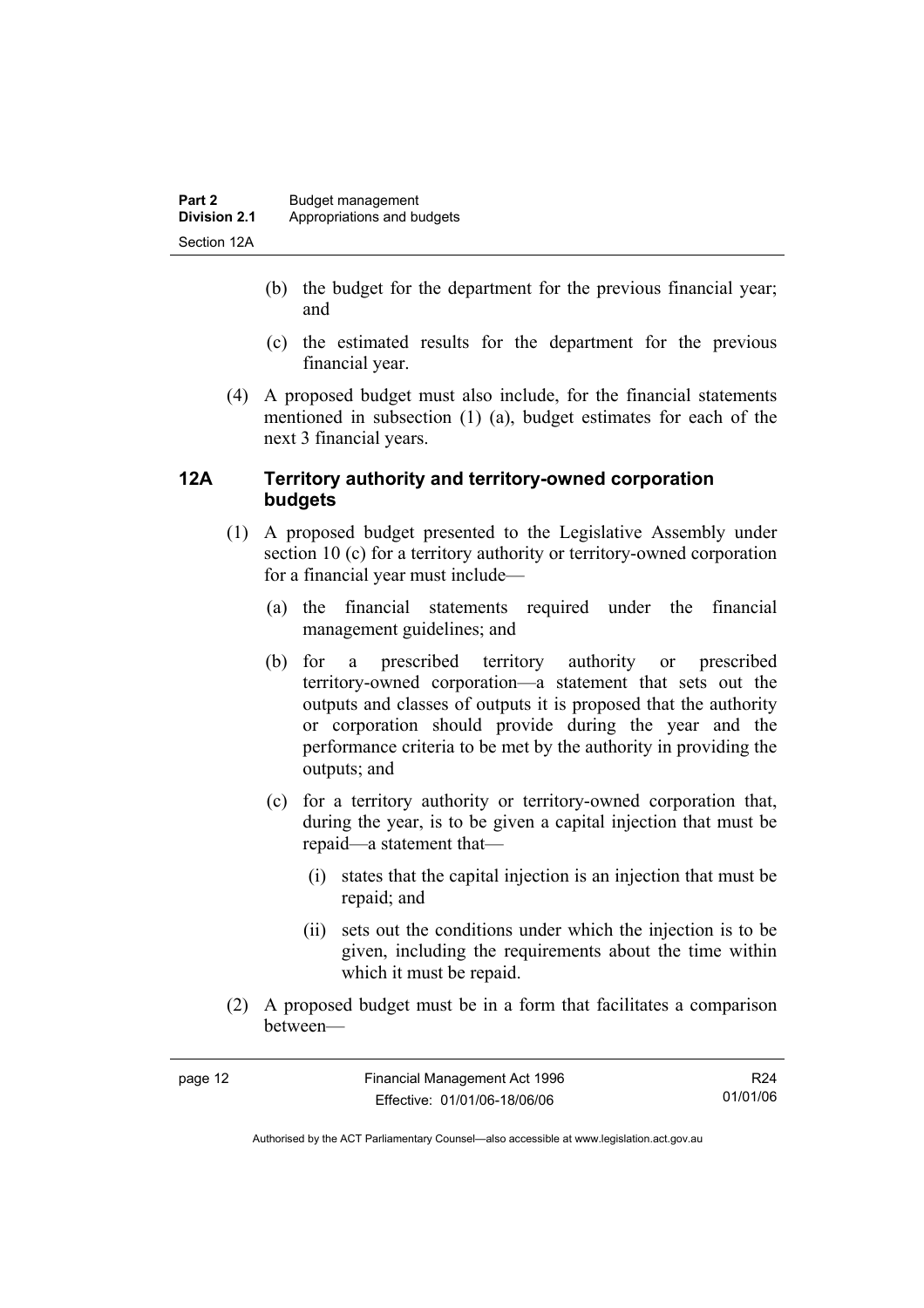- (a) the proposed budget for the authority or corporation; and
- (b) the budget for the authority or corporation for the previous financial year; and
- (c) the estimated results for the authority or corporation for the previous financial year.
- (3) A proposed budget must also include, for the financial statements mentioned in subsection (1) (a), budget estimates for each of the next 3 financial years.

#### **13 Supplementary budget papers**

- (1) The Treasurer must, on the presentation of a bill for an Appropriation Act other than the first Appropriation Act relating to a financial year, present to the Legislative Assembly supplementary budget papers.
- (2) The supplementary budget papers must, for each department, territory authority and territory-owned corporation for which an appropriation is provided by the bill (an *affected entity*)—
	- (a) state, for each purpose mentioned in section 8 that applies to the affected entity—
		- (i) the amount of the appropriation provided in the first Appropriation Act; and
		- (ii) the variations (if any) previously made to the appropriation under this Act; and
		- (iii) the amount of the appropriation provided by the bill; and
		- (iv) the total amount appropriated for the entity for the financial year; and
	- (b) indicate the impact of the proposed variation.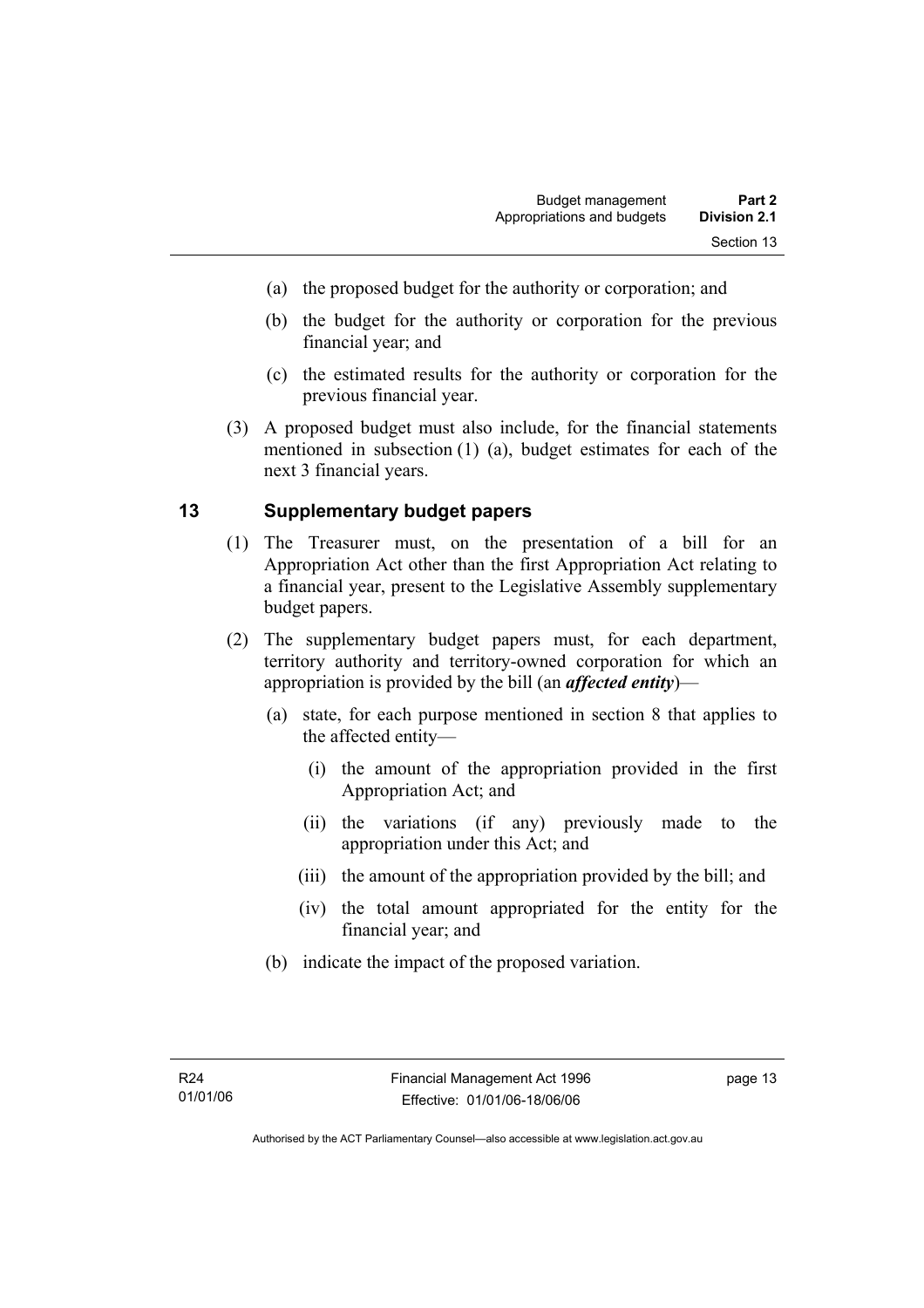| Part 2              | Budget management          |
|---------------------|----------------------------|
| <b>Division 2.1</b> | Appropriations and budgets |
| Section 13A         |                            |

- (3) For subsection (2) (b), the supplementary budget papers need not include an original or final budgeted financial statement (a *budgeted statement*) for an affected entity.
- (4) If the supplementary budget papers do not include a budgeted statement for an affected entity—
	- (a) the supplementary budget papers must state the reasons why the budgeted statement for the entity is not included; and
	- (b) the Treasurer must present the budgeted statement for the entity to the Legislative Assembly as soon as practicable after the passing of the bill.
- (5) A budgeted statement for an affected entity—
	- (a) must include details of the impact on the budget of the entity of all variations to the appropriation that happened in the financial year before the passing of the bill; and
	- (b) may show the impact of variations other than variations resulting from additional appropriations.

#### **Example for par (b)**

the impact of revised economic forecasts

*Note* An example is part of the Act, is not exhaustive and may extend, but does not limit, the meaning of the provision in which it appears (see Legislation Act, s 126 and s 132).

#### **13A Amendment of budgets for supplementary appropriation**

- (1) If an appropriation is made for a department, territory authority or territory-owned corporation by an Appropriation Act other than the first Appropriation Act for a financial year, the budget for the department, authority or corporation is amended in accordance with—
	- (a) the supplementary budget papers presented to the Legislative Assembly under section 13 (1) in relation to the bill for the Act by which the appropriation was made; and

| page 14 | Financial Management Act 1996 | R24      |
|---------|-------------------------------|----------|
|         | Effective: 01/01/06-18/06/06  | 01/01/06 |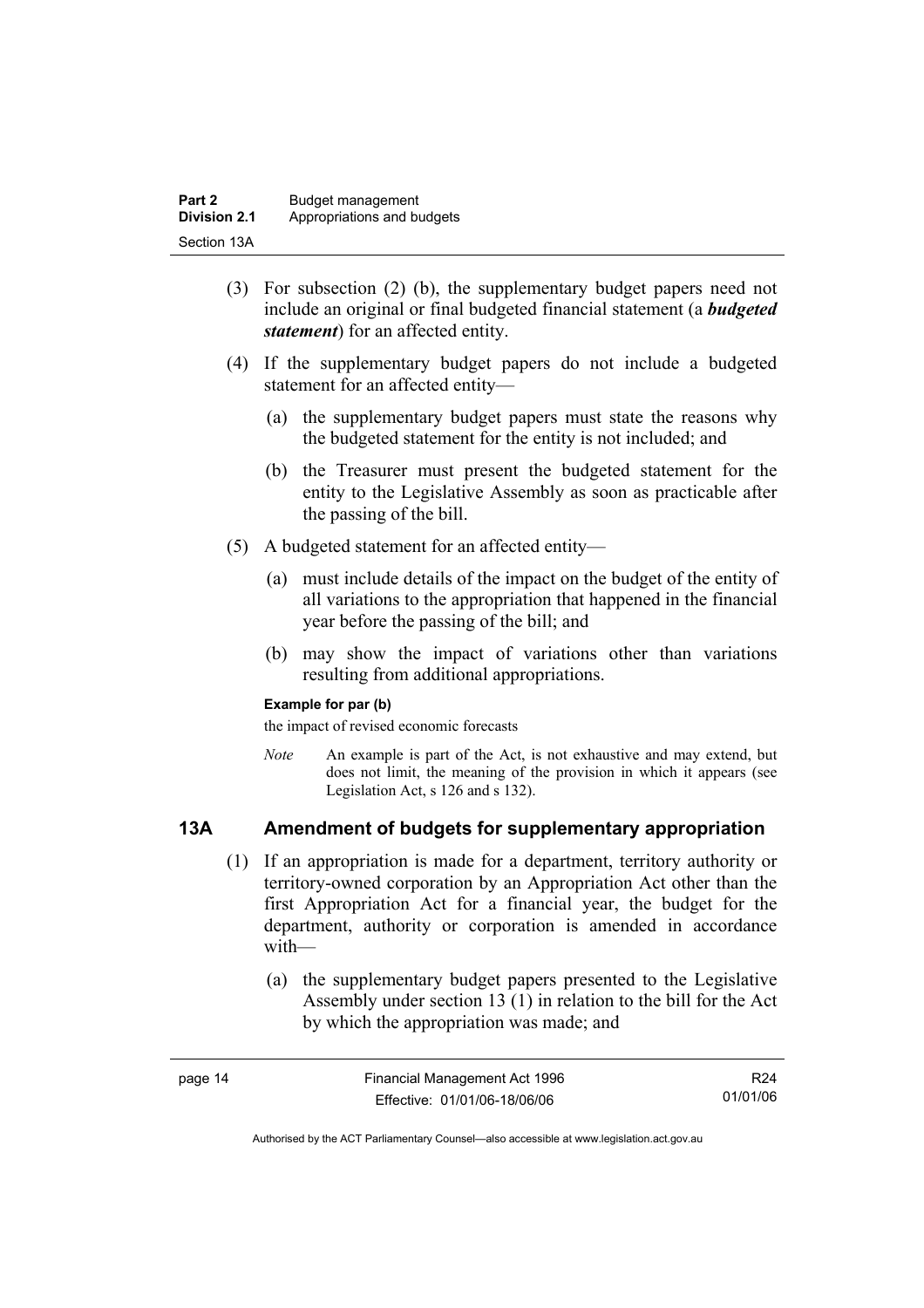- (b) any statement presented to the Legislative Assembly under section 13 (4) (b) in relation to the bill.
- (2) In this section:

*budget*, for the department, territory authority or territory-owned corporation, means the budget for the department, authority or corporation for the financial year presented to the Legislative Assembly under section 10 (b) or (c) (Budget papers) and, if the budget has been amended under this Act, the budget as amended.

#### **14 Transfer of funds between appropriations**

- (1) Despite section 6, the Executive may, in writing, direct that appropriations made by an Appropriation Act be varied by transfers of funds between the appropriations.
- (3) A transfer of funds between appropriations under this section must not cause an appropriation from which funds are transferred to be reduced by more than 3%.
- (4) If the Executive gives a direction under subsection (1), the Treasurer must present the following to the Legislative Assembly within 3 sitting days after the direction is given:
	- (a) a copy of the direction;
	- (b) a statement of the reasons for giving it.
- (5) Subsection (1) does not apply to a superannuation appropriation.

#### **15 Transfer of funds within appropriations**

- (1) The Executive may, in writing, direct that funds within the same appropriation that are allocated for the provision of different classes of outputs be reallocated in relation to those classes of outputs.
- (2) If a reallocation of funds under subsection (1) involves an amount larger than 3% of the appropriation within which the reallocation is made or \$150 000 (whichever is the larger), the Treasurer must

page 15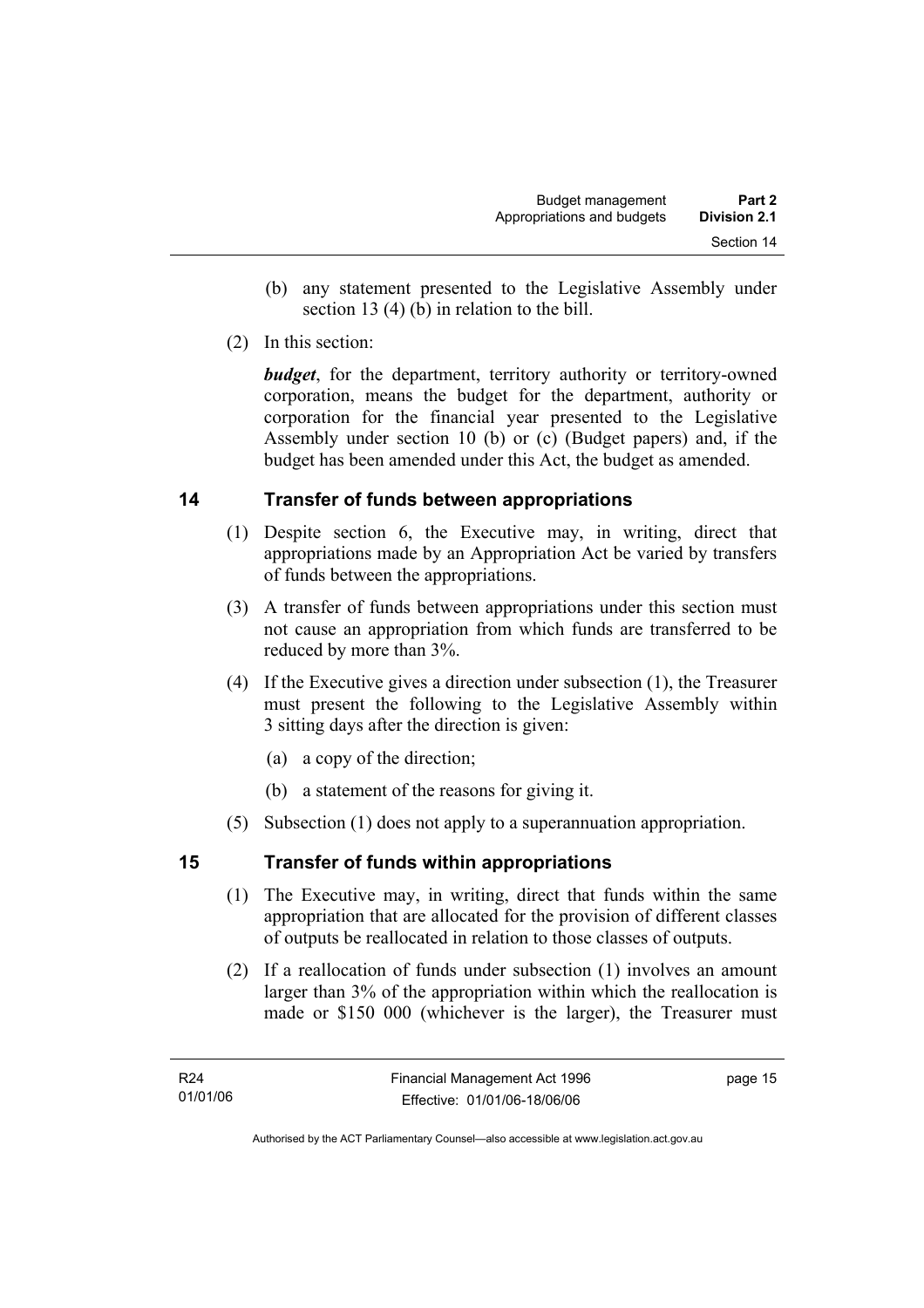present the following to the Legislative Assembly within 3 sitting days after a direction is given:

- (a) a copy of the direction;
- (b) a statement of the reasons for the reallocation.

#### **15A Reclassification of certain appropriations**

- (1) If an appropriation has been classified by the Act by which it was made as an appropriation for payments to be made by a department on behalf of the Territory, the Treasurer may, if the Treasurer is satisfied that the appropriation should be classified as an appropriation for the provision of outputs by the department, in writing, direct that the classification of the appropriation be changed accordingly.
- (2) If an appropriation has been classified by the Act by which it was made as an appropriation for the provision of outputs by a department, the Treasurer may, if the Treasurer is satisfied that the appropriation should be classified as an appropriation for payments to be made by the department on behalf of the Territory, in writing, direct that the classification of the appropriation be changed accordingly.
- (3) If the Treasurer gives a direction under subsection (1) or (2), the Treasurer must present a copy of the direction to the Legislative Assembly within 3 sitting days after the direction is given.

#### **16 Transfer of functions after Appropriation Act passed**

- (1) This section applies if, after an Appropriation Act for a financial year is passed, the responsibility for a service or function for which an appropriation is made in the Act is transferred from the entity to which the appropriation is made to another entity.
- (2) The Treasurer may, in writing, direct that the appropriation does not lapse but may, in accordance with the direction, be issued to, or applied by, the other entity for the service or function.

R24 01/01/06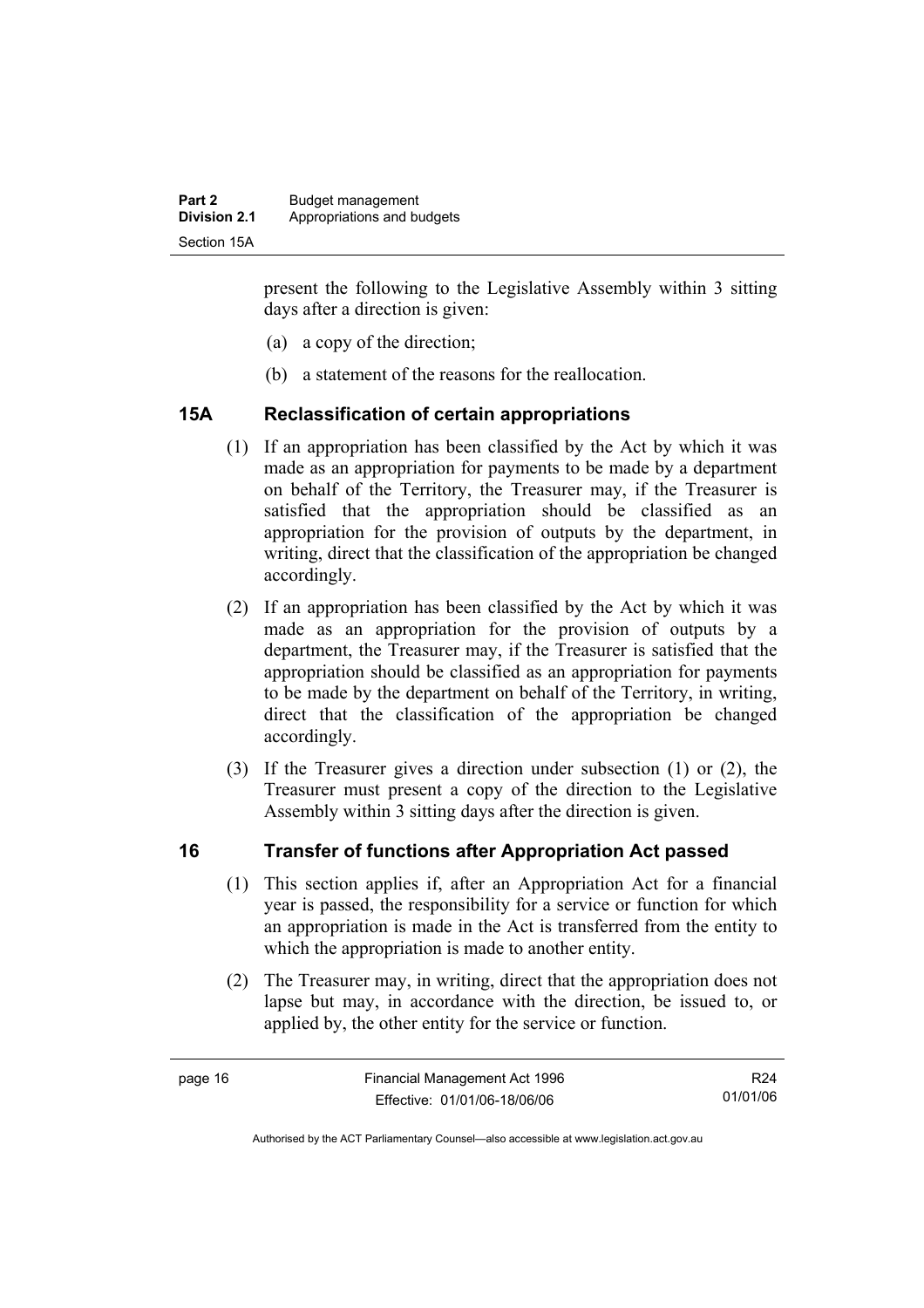- (3) If the Treasurer gives a direction under subsection (2), the Treasurer must present a copy of the direction to the Legislative Assembly within 3 sitting days after the day it is given.
- (4) This section does not apply to a superannuation appropriation.
- (5) In this section:

*entity* means a department, territory authority or territory-owned corporation.

#### **17 Variation of appropriations for Commonwealth grants**

- (1) This section applies to an appropriation that is declared by the Act by which it is made to be an appropriation to which this section applies.
- $(2)$  If—
	- (a) an appropriation to which this section applies is to be funded in whole or in part by a payment made to the Territory by the Commonwealth for a nominated purpose; and
	- (b) an estimate of the level of the funding to be provided to the Territory by the Commonwealth for that purpose is contained in the budget papers presented to the Legislative Assembly in conjunction with the bill for the Act by which the appropriation was made; and
	- (c) the level of funding provided to the Territory by the Commonwealth for that purpose for the financial year for which the appropriation was made is greater than the level of funding specified in those budget papers;

the Treasurer may, in writing, direct that the appropriation be increased by an amount not exceeding the difference between the level of funding specified in the budget papers and the level of funding provided by the Commonwealth.

page 17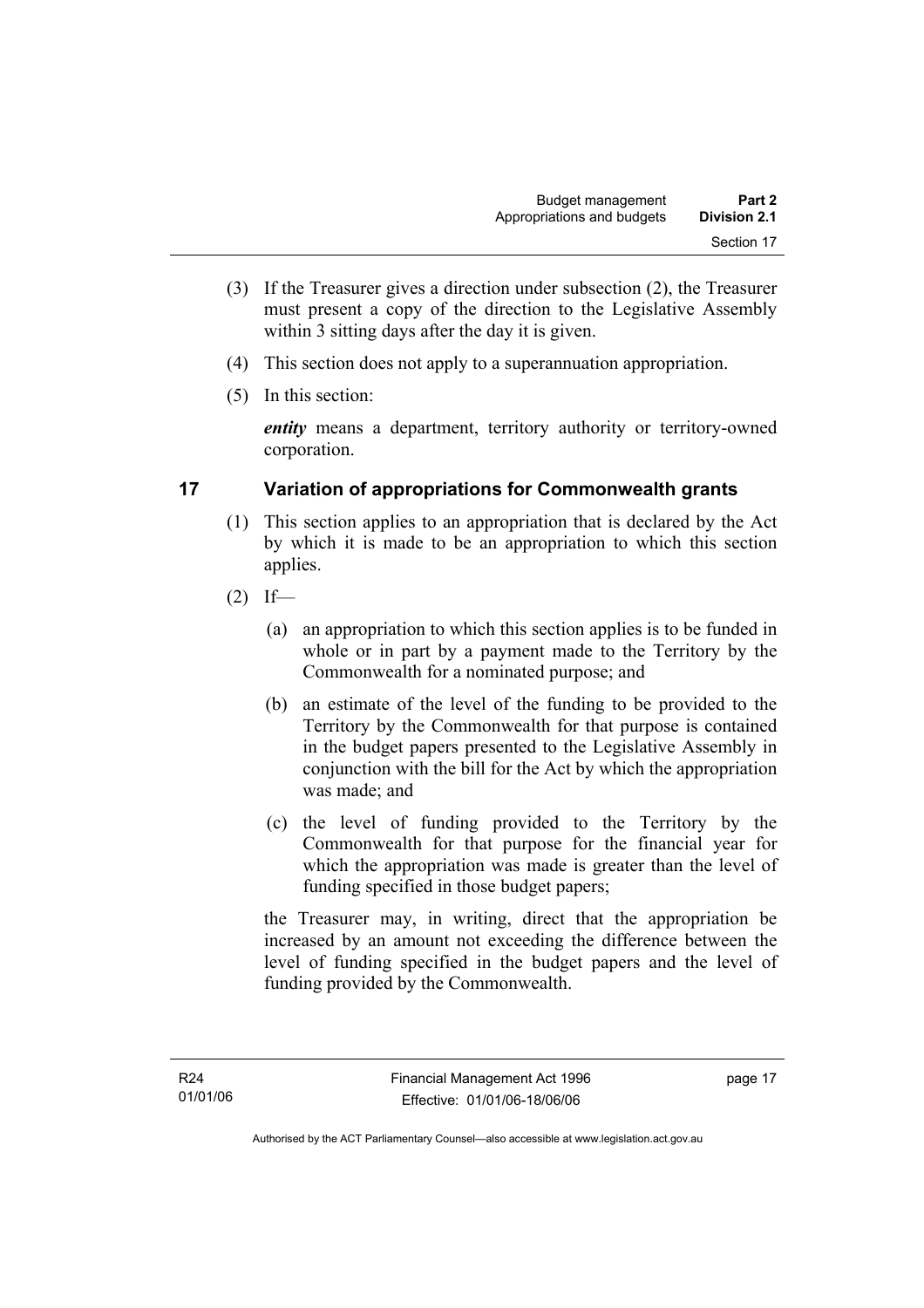| Part 2              | Budget management          |
|---------------------|----------------------------|
| <b>Division 2.1</b> | Appropriations and budgets |
| Section 17A         |                            |

 (3) If the Treasurer gives a direction under subsection (2), the Treasurer must present a copy of the direction to the Legislative Assembly within 3 sitting days after it is given.

#### **17A Variations of appropriations for certain payments to Commonwealth**

- (1) This section applies to an appropriation that is declared by the Act by which it is made to be an appropriation to which the section applies.
- $(2)$  If—
	- (a) an appropriation to which this section applies is made completely or partially for a payment required to be made to the Commonwealth for the provision of a service; and
	- (b) an estimate of the amount of the payment is contained in the budget papers presented to the Legislative Assembly in conjunction with the bill for the Act by which the appropriation is made; and
	- (c) the amount of the payment exceeds the amount of the estimate;

the Treasurer may, in writing, direct that the appropriation be increased by an amount not more than the difference between the amount of the estimate and the amount of the payment.

 (3) If the Treasurer gives a direction under subsection (2), the Treasurer must present a copy of the direction to the Legislative Assembly within 3 sitting days after it is given.

#### **18 Treasurer's advance**

- (1) This section applies to expenditure that is—
	- (a) in excess of the amount specifically appropriated for expenditure of that kind; or
	- (b) not provided for by an appropriation.

Authorised by the ACT Parliamentary Counsel—also accessible at www.legislation.act.gov.au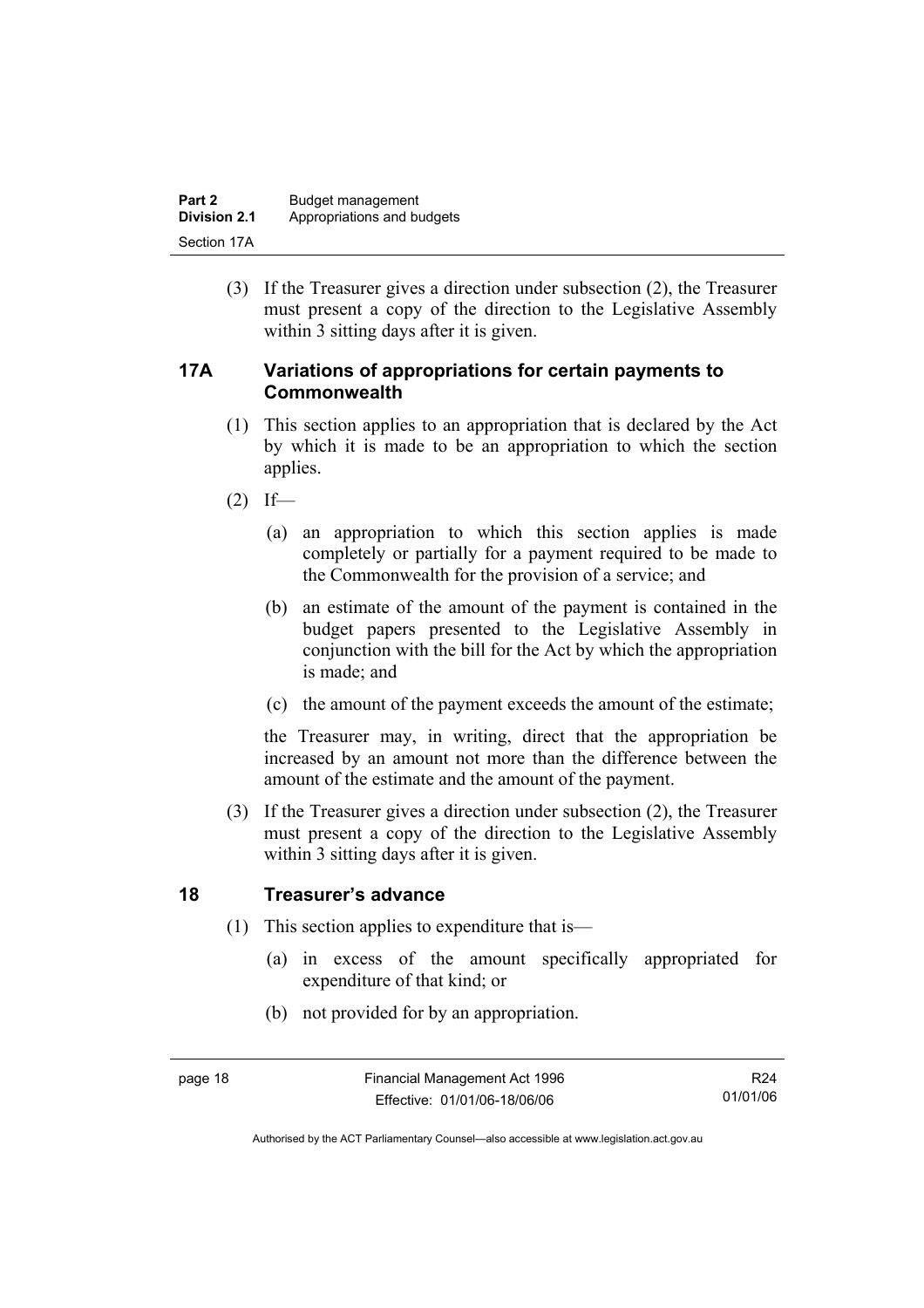- (2) The Treasurer may, in writing, authorise the appropriation if—
	- (a) the Treasurer is satisfied that—
		- (i) there is an urgent need for the expenditure; and
		- (ii) the expenditure is not provided for, or is insufficiently provided for, because of a prescribed circumstance; and
	- (b) the total expenditure authorised under this subsection in any financial year does not exceed the amount appropriated for that year for this section.
- (3) The amount appropriated for this section for a financial year must not exceed 1% of the total amount appropriated by all Appropriation Acts for that year.
- (4) The financial management guidelines may prescribe when there is an *urgent need for expenditure* for subsection (2) (a) (i).
- (5) In this section:

*expenditure* means—

- (a) a payment for, or entering into a contract to make a payment for, an output delivery, including a payment for goods, services or grants; or
- (b) a payment on behalf of the Territory, or entering into a contract to make a payment on behalf of the Territory, including a payment for goods, services or grants; or
- (c) a payment from, or entering into a contract to make a payment from, a capital injection.

*prescribed circumstance*—each of the following is a *prescribed circumstance* in relation to expenditure:

 (a) there was an erroneous omission or understatement in an appropriation;

page 19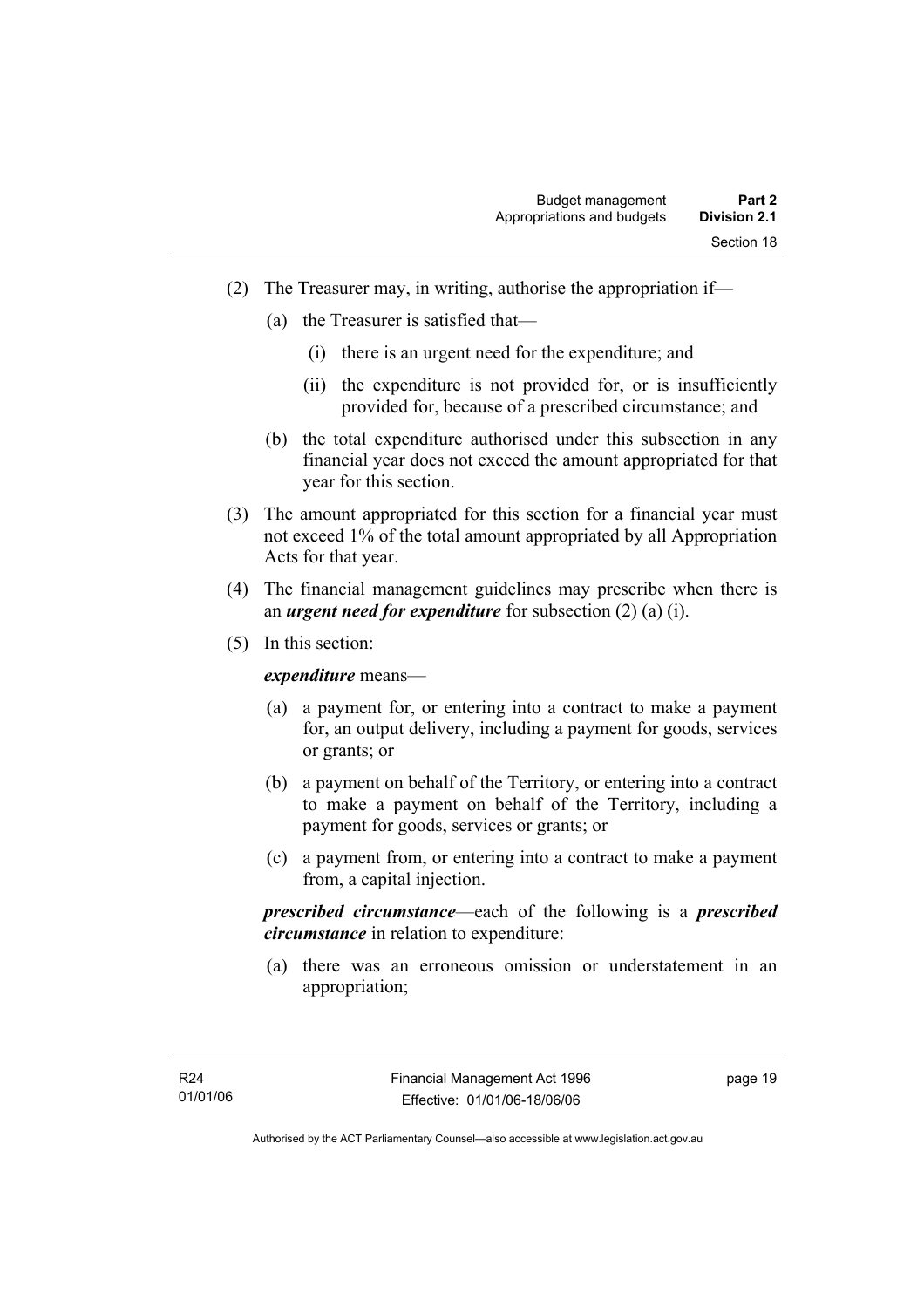| Part 2              | Budget management          |
|---------------------|----------------------------|
| <b>Division 2.1</b> | Appropriations and budgets |
| Section 18A         |                            |

 (b) the expenditure was unforeseen until after the last day when it was practicable to provide for it in the relevant Appropriation Bill before the bill was introduced into the Legislative Assembly.

*relevant Appropriation Bill*, for expenditure, means the 1st Appropriation Bill for the financial year when the expenditure is to happen.

#### **18A Assembly to be told about treasurer's advance**

- (1) This section applies if the Treasurer authorises expenditure under section 18 for a financial year.
- (2) Within 3 sitting days after the day when the authorisation is given, the Treasurer must present to the Legislative Assembly—
	- (a) a copy of the authorisation; and
	- (b) a statement of the reasons for giving it; and
	- (c) a summary of the total expenditure authorised under section 18 for the financial year to date.
- (3) Within 3 sitting days after the end of the financial year, the Treasurer must present to the Legislative Assembly a summary of the total expenditure authorised.

#### **19 Refunds of payments made without liability**

- (1) If a payment is made to the Territory in purported discharge of a liability that does not exist, the amount paid may be refunded to the person by whom the payment was made whether or not there is an appropriation available for that purpose.
- (2) If a payment made to the Territory to discharge a liability exceeds the amount of the liability, the amount by which the payment exceeds the liability may be refunded to the person by whom the payment was made whether or not there is an appropriation available for that purpose.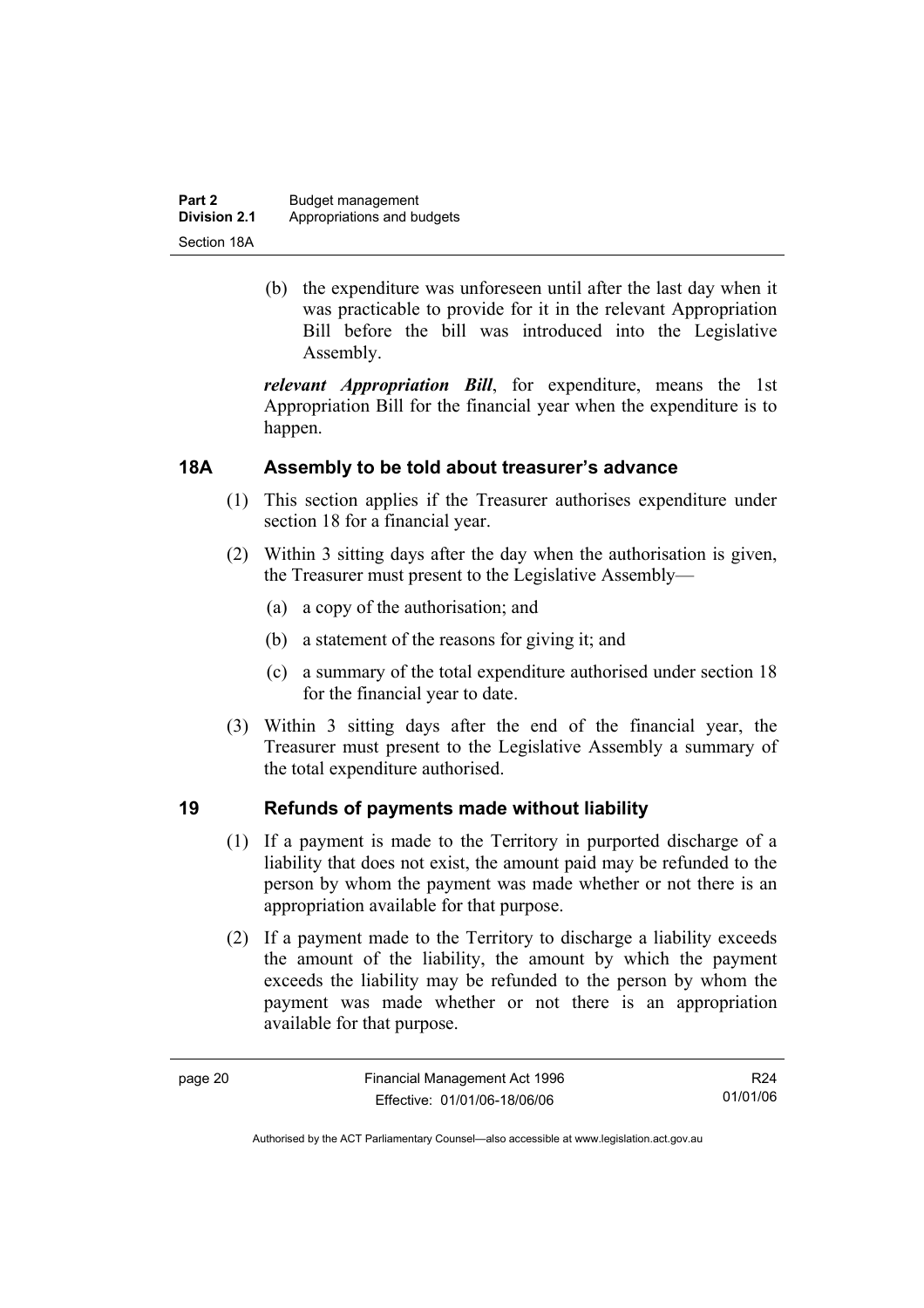- $(3)$  If—
	- (a) a person has paid an amount to the Territory for tax claimed by the Territory to be owing from the person; and
	- (b) a court or tribunal of competent jurisdiction subsequently finds that the person was not liable for that tax or was liable for an amount of tax less than the amount paid;

the amount paid, or the amount by which the payment exceeds the liability, may be refunded to the person who made the payment whether or not there is an appropriation available for that purpose.

#### **19A Payments for Territory GST liabilities**

Payments may be made to the Commonwealth for the GST liabilities of the Territory whether or not there is an appropriation for the purpose.

#### **19B Authorisation of expenditure of certain Commonwealth grants**

- (1) Despite section 6, if—
	- (a) funds have been provided to the Territory by the Commonwealth under an agreement that specifies how the funds may be applied; and
	- (b) no appropriation has been made in relation to the funds;

the Treasurer may, in writing, authorise the expenditure of the funds in accordance with the agreement.

 (2) If the Treasurer gives an authorisation under subsection (1), the Treasurer must present a copy of the authorisation to the Legislative Assembly within 3 sitting days after it is given.

#### **19C Amendment of capital injection conditions**

 (1) This section applies in relation to the conditions of a capital injection set out in a statement included in a proposed budget for a

| R24      | Financial Management Act 1996 | page 21 |
|----------|-------------------------------|---------|
| 01/01/06 | Effective: 01/01/06-18/06/06  |         |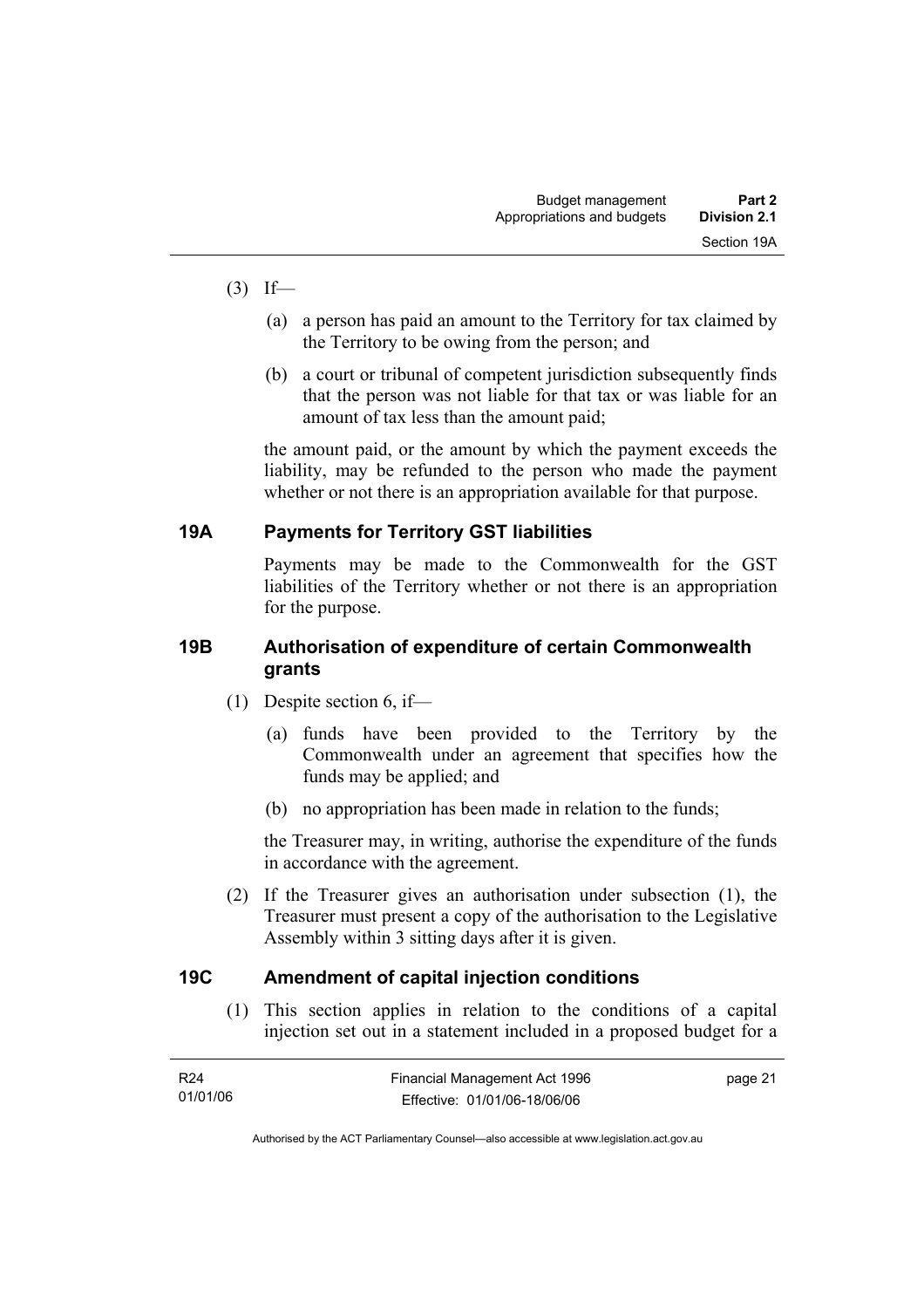department, a territory authority or a territory-owned corporation for a financial year under section  $12 (1) (c) (ii)$  or section  $12A(1)$  (c) (ii).

- (2) The Treasurer may, in writing, amend the conditions.
- (3) An amendment must state the Treasurer's reasons for the amendment.
- (4) An amendment is a notifiable instrument.

*Note* A notifiable instrument must be notified under the Legislation Act.

#### **19D Amendment of performance criteria**

- (1) This section applies in relation to the performance criteria set out in a statement included in a proposed budget for a department, a prescribed territory authority or a prescribed territory-owned corporation for a financial year under section 12 (1) (b) or section  $12A(1)(b)$ .
- (2) The responsible Minister for the department, territory authority or territory-owned corporation may, in writing, amend the performance criteria.
- (3) Without limiting subsection (2) the responsible Minister may amend the performance criteria if—
	- (a) the appropriations for the department, authority or corporation are varied under section 14 (Transfer of funds between appropriations) or section 17 (Variation of appropriations for Commonwealth grants); or
	- (b) a direction is given under section 15 (1) (Transfer of funds within appropriations) in relation to an appropriation made for the department, authority or corporation; or
	- (c) funds are transferred to or from the department, authority or corporation under section 16 (Transfer of functions after Appropriation Act passed); or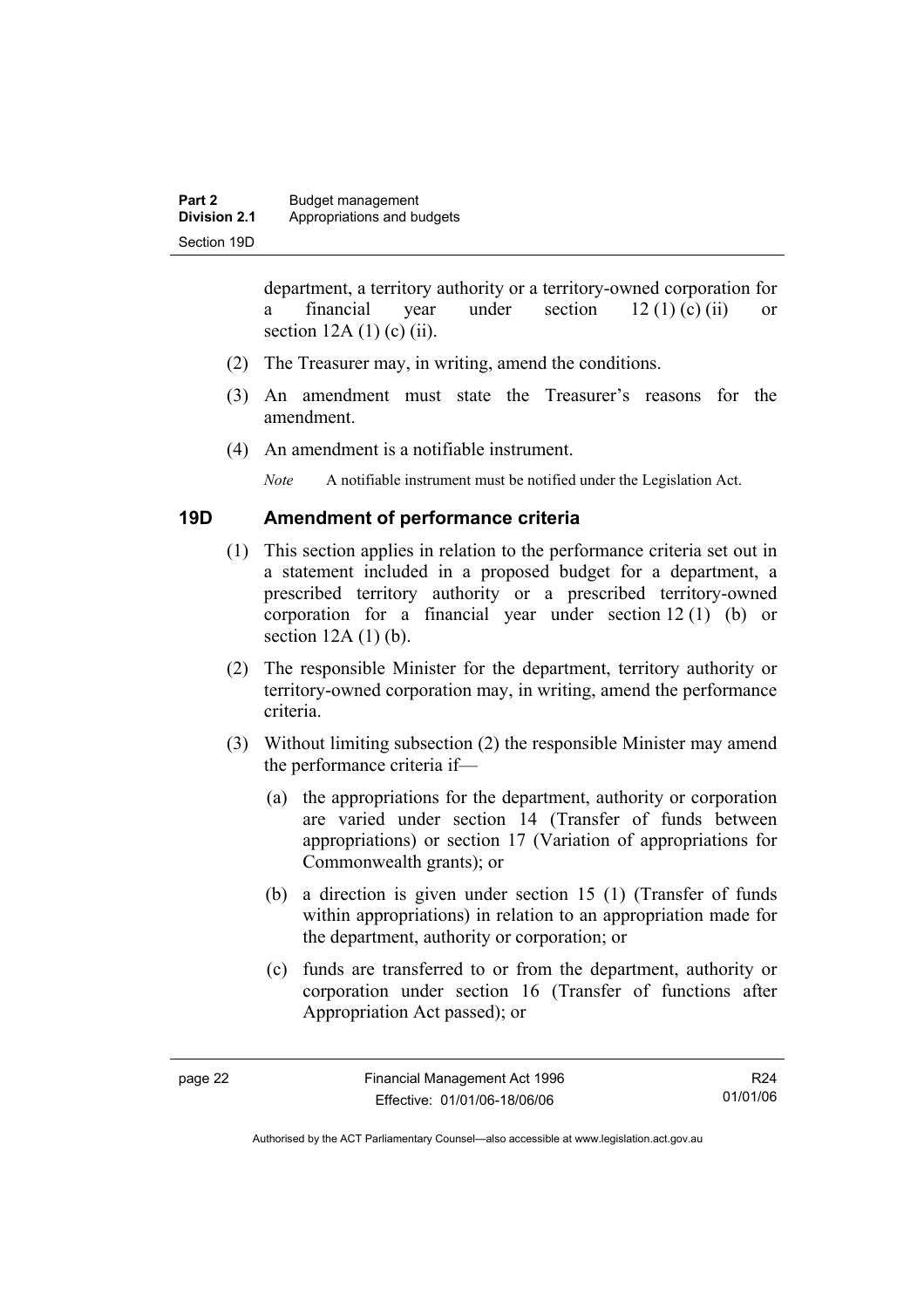- (d) funds are given to the department, authority or corporation under section 18 (Treasurer's advance); or
- (e) funds mentioned in section 19B (Authorisation of expenditure of certain Commonwealth grants) are given to the department, authority or corporation; or
- (f) changes happen in the priorities of the department, authority or corporation; or
- (g) the Minister is satisfied that other performance criteria should be adopted for the provision of outputs by the department, authority or corporation.
- (4) An amendment of the performance criteria must be made in a way that—
	- (a) for a department—the budget as amended will comply with section  $12(3)$ ; and
	- (b) for a territory authority or territory-owned corporation—the budget as amended will comply with section 12A (2).
- (5) An amendment of the performance criteria is a notifiable instrument.

*Note* A notifiable instrument must be notified under the Legislation Act.

(6) In this section:

*budget*, for the department, territory authority or territory-owned corporation, means the budget for the department, authority or corporation for the financial year presented to the Legislative Assembly under section 10 (b) or (c) (Budget papers) and, if the budget has been amended under this Act, the budget as amended.

*prescribed territory authority* means a territory authority prescribed for section  $12A(1)$  (b).

*prescribed territory-owned corporation* means a territory-owned corporation prescribed for section 12A (1) (b).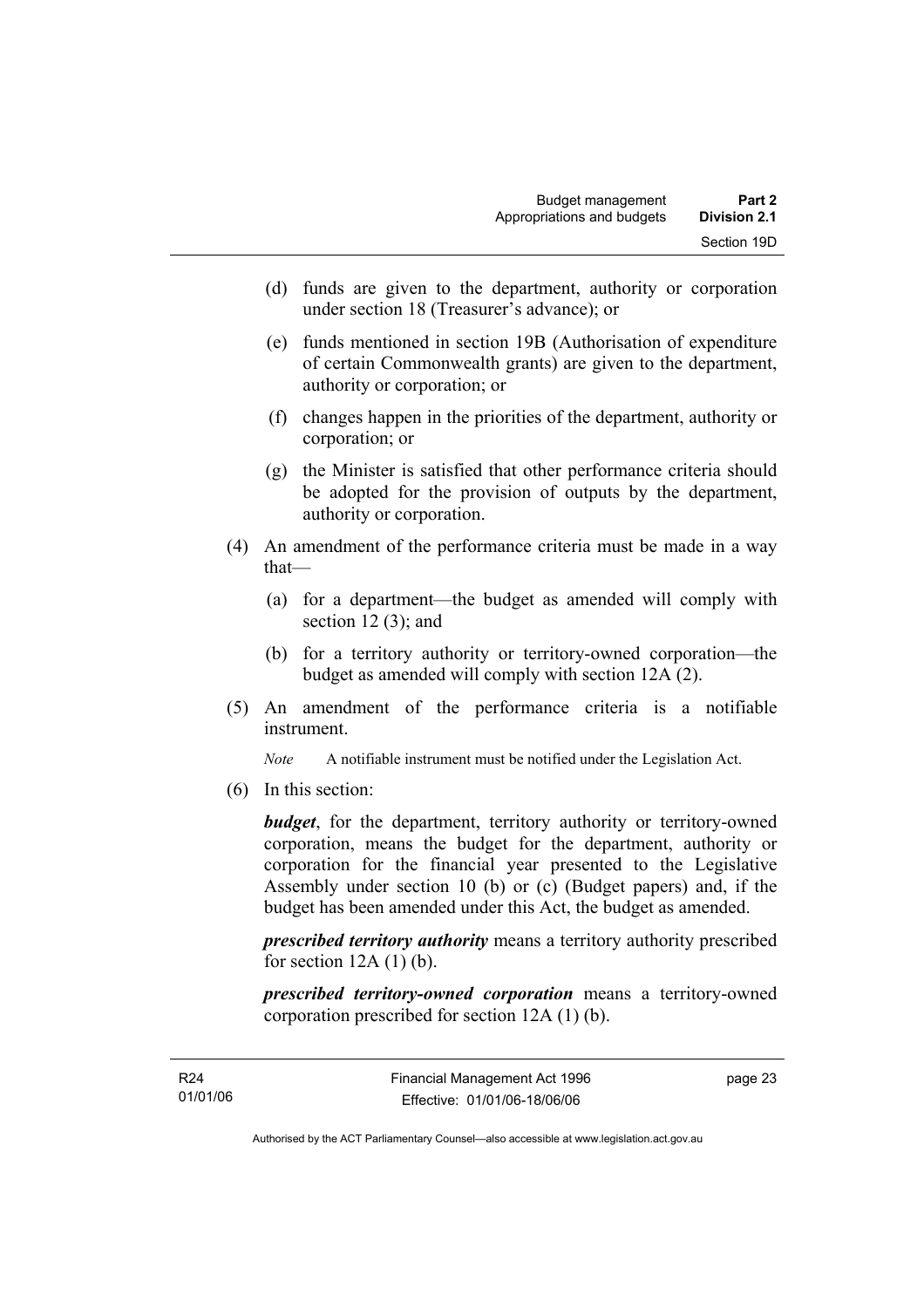#### **20 Budgets for Legislative Assembly secretariat**

Before the beginning of a financial year, the Speaker of the Legislative Assembly may—

- (a) after consultation with an appropriate committee of the Legislative Assembly, advise the Treasurer of the appropriations that the Speaker considers should be made for the Legislative Assembly secretariat for the financial year; and
- (b) provide the Treasurer with a draft budget for the Legislative Assembly secretariat for the financial year that contains the information mentioned in section 12 other than that mentioned in subsection (1) (b).

#### **Division 2.2 Budget reviews and pre-election updates**

#### **20A Budget review**

- (1) The Treasurer must prepare a budget review for each financial year.
- (2) The Treasurer must present the budget review for a financial year to the Legislative Assembly not later than 15 February in the financial year.
	- *Note* This is the same day as financial statements for the 2nd quarter of the financial year are required to be presented under s 26 (Periodic financial statements).
- (3) However, if a sitting day does not fall in that year on or before 15 February, the Treasurer must give copies of the budget review to each member of the Legislative Assembly on or before that day.

#### **20B Purpose and contents of budget review**

 (1) The purpose of the budget review for a financial year is to give updated information to allow the assessment of the government's financial performance against the financial policy objectives and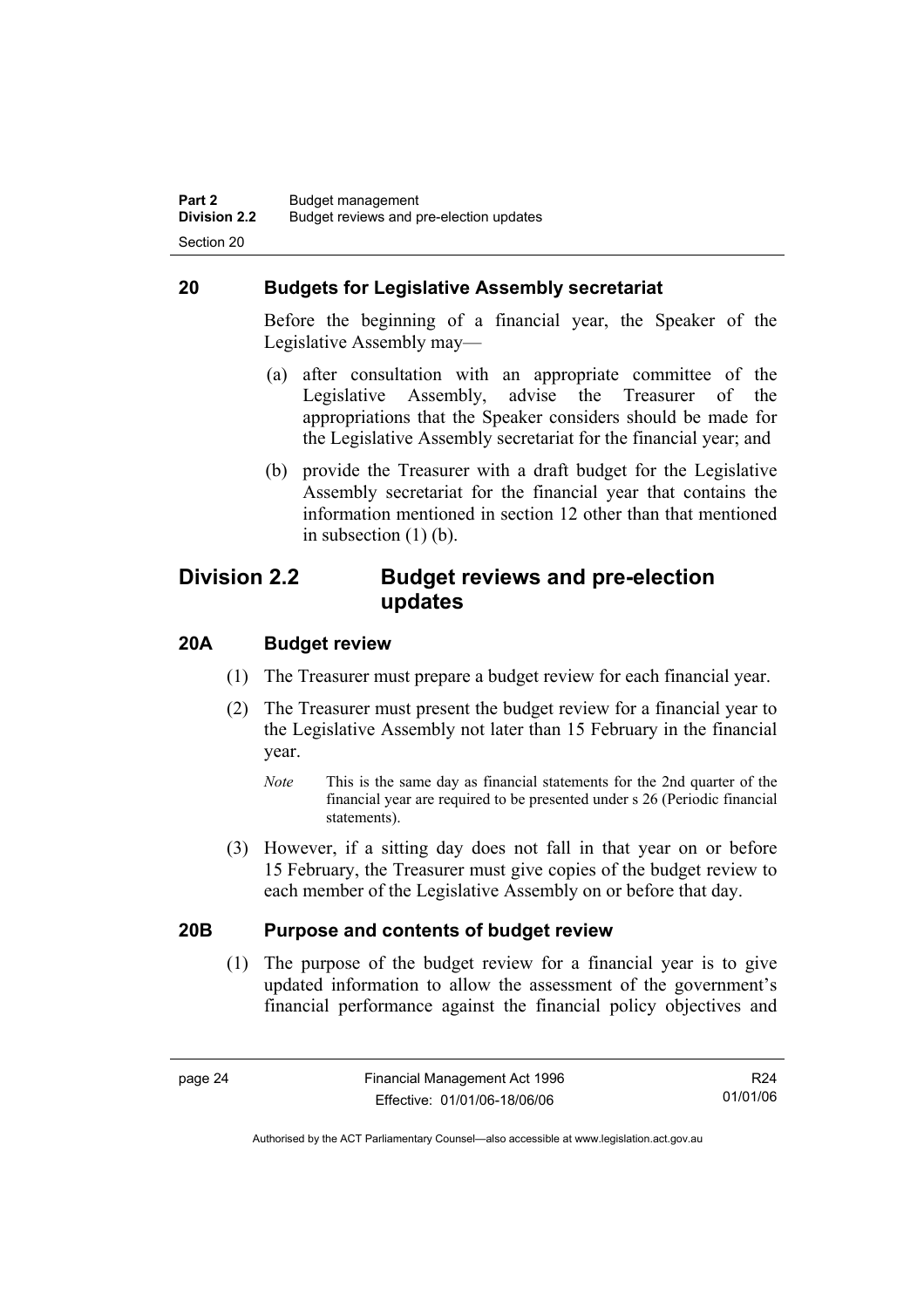strategies set out in the financial policy objectives and strategies statement for the Territory budget for the financial year.

- (2) The budget review for a financial year must be based on the financial policy objectives and strategies statement for the Territory budget for the financial year.
- (3) The budget review for a financial year must—
	- (a) include updated financial statements required under the financial management guidelines for the general government sector for the financial year; and
	- (b) include whole-of-year results for the previous financial year, the budget for the financial year, the estimated financial position of the Territory at the end of the financial year and updated budget estimates for each of the next 3 financial years; and
	- (c) include a review of the financial policy objectives and strategies statement included in the budget for the financial year that satisfies the requirements of section 11A (2) and (3); and
	- (d) state the date as at when the review was done.
- (4) However, if particular information required to be included in the budget review is unchanged from information set out in full in the budget for the Territory under section 11 (1) for the financial year, the review may instead summarise the information and state that it is unchanged from that set out in the budget.
- (5) For subsection (3):

*budget*, for a financial year, means the budget for the year presented to the Legislative Assembly under section 10 (a) (Budget papers) and, if that budget has been amended under this Act, the budget as amended.

page 25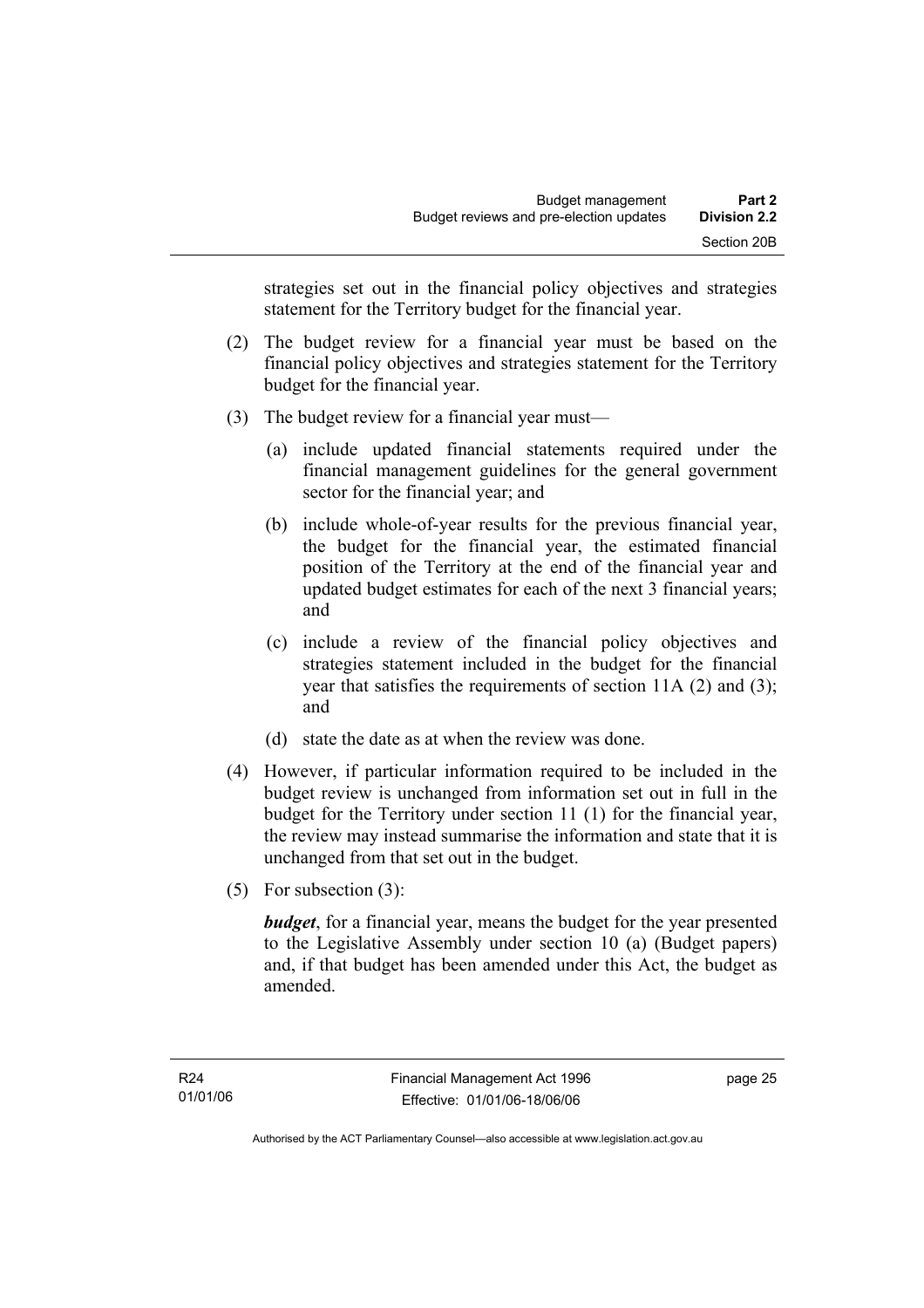#### **20C Pre-election budget update**

- (1) At least 30 days before the polling day for an ordinary election, the chief executive must prepare a pre-election budget update and give it to the parliamentary counsel for notification.
- (2) At least 20 days before the polling day for an election mentioned in the Self-Government Act, section 16 (Dissolution of Assembly by Governor-General) or section 48 (Resolution of no confidence in Chief Minister), the chief executive must prepare a pre-election budget update and give it to the parliamentary counsel for notification.
- (3) A pre-election budget update is a notifiable instrument.

*Note* A notifiable instrument must be notified under the Legislation Act.

(4) In this section:

*ordinary election*—see the *Electoral Act 1992*, dictionary.

*polling day*—see the *Electoral Act 1992*, dictionary.

#### **20D Purpose and contents of pre-election budget update**

- (1) The purpose of a pre-election budget update for an election is—
	- (a) to allow the assessment of the government's financial performance against the financial policy objectives and strategies set out in the latest financial policy objectives and strategies statement; and
	- (b) to give the electorate an accurate picture of the Territory's financial position before the election.
- (2) A pre-election budget update must be based on the latest financial policy objectives and strategies statement.
- (3) A pre-election budget update for an election must include—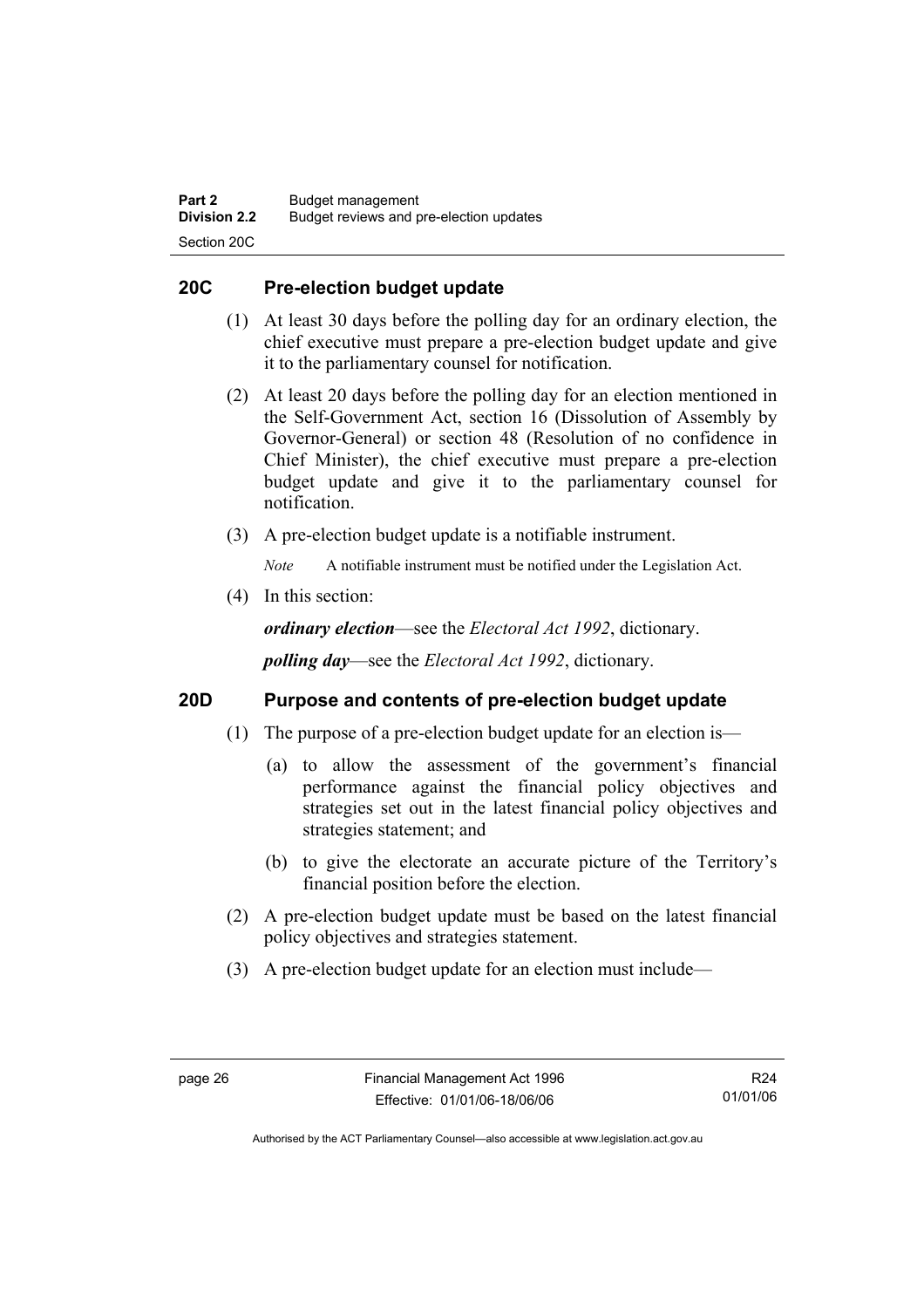- (a) updated financial statements required under the financial management guidelines for the financial year in which the election is to be held; and
- (b) updated budget estimates for the general government sector, the public trading enterprise sector and the Territory for that financial year and for each of the next 3 financial years; and
- (c) a statement of the economic or other assumptions used in preparing the updated financial statements and budget estimates; and
- (d) a statement about the sensitivity of the updated financial statements and budget estimates to changes in the economic or other assumptions; and
- (e) a statement of the risks, quantified if possible, that may affect the economic or other assumptions, including—
	- (i) contingent liabilities; and
	- (ii) publicly announced government commitments that are not yet included in the updated financial statements and budget estimates.
- (4) Information in the pre-election budget update must—
	- (a) take into account government decisions and other circumstances that may have material effect on the financial statements and budget estimates; and
	- (b) state the date as at when the updating was done.
- (5) However, if particular information required to be included in the pre-election budget update is unchanged from information set out in full in the latest financial statements, the budget estimates mentioned in section 11 (Territory budgets) or budget review, the pre-election budget update may instead summarise the information and state that it is unchanged from that set out in the financial statements, budget estimates or budget review.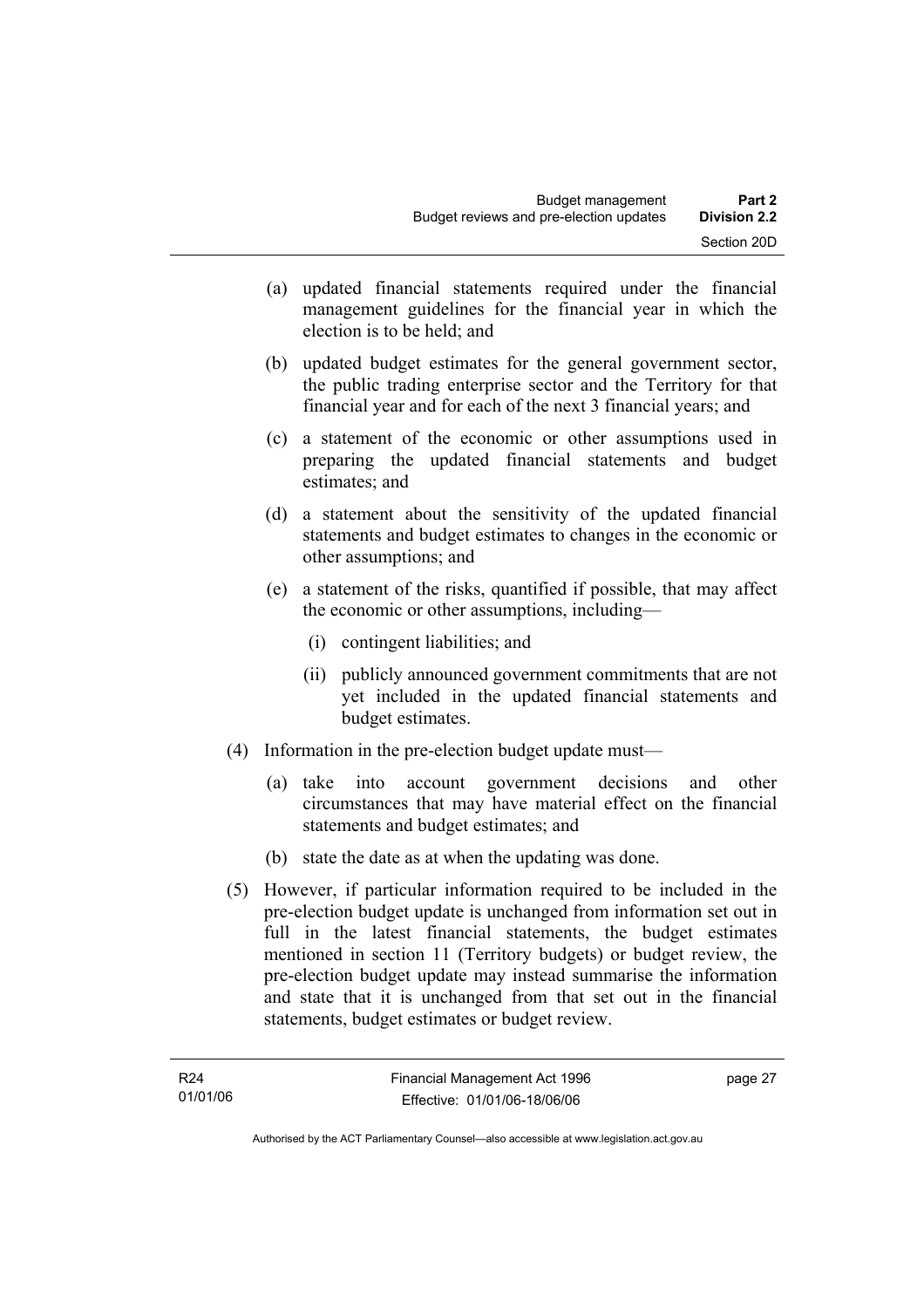# **Part 3 Financial reports**

## **Division 3.1 Financial reports of the Territory**

## **21 Meaning of** *the Territory* **in div 3.1**

In this division, a reference to *the Territory* includes a reference to all territory authorities and all territory-owned corporations.

## **22 Annual financial statements of the Territory**

- (1) The Treasurer must, as soon as practicable after the end of a financial year, prepare annual financial statements for the Territory for that year.
- (2) The statements must be prepared in accordance with generally accepted accounting principles and include—
	- (a) the financial statements required under the financial management guidelines; and
	- (b) a statement of the accounting policies adopted by the Territory; and
	- (c) the other statements that are necessary to fairly reflect the financial operations of the Territory during the year and its financial position at the end of the year.

## **23 Responsibility for annual financial statements**

- (1) Annual financial statements of the Territory must have endorsed on them, or attached to them, a statement of responsibility signed by—
	- (a) the Treasurer; and
	- (b) the chief executive of the administrative unit to which responsibility for the administration of this Act has been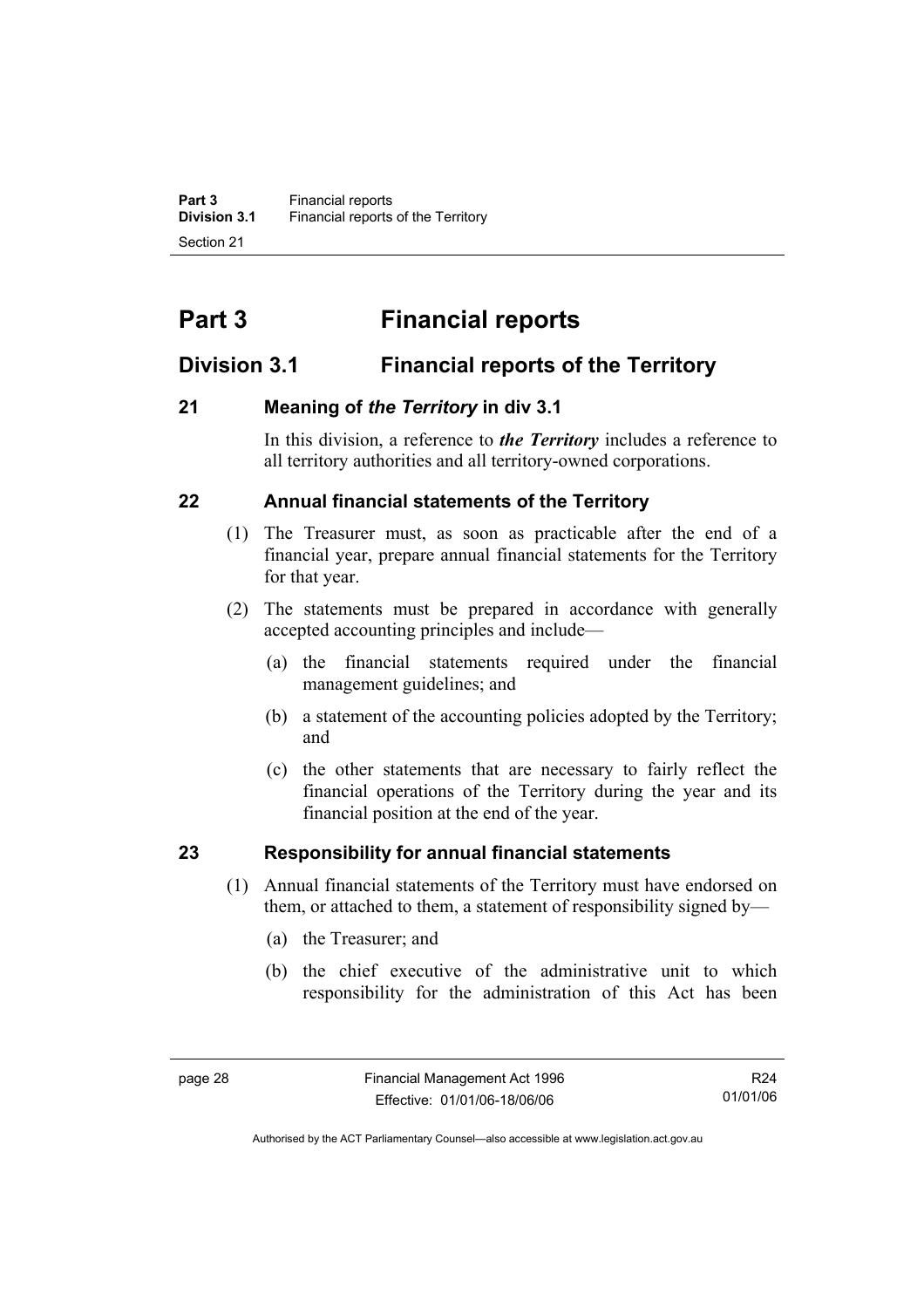allocated under the *Public Sector Management Act 1994*, section 14.

- (2) A statement of responsibility must comprise—
	- (a) a statement by the Treasurer that in his or her opinion the financial statements fairly reflect the financial operations of the Territory during the year to which they relate and the financial position of the Territory at the end of the year; and
	- (b) a statement by the chief executive that the financial statements have been prepared in accordance with generally accepted accounting principles.

## **24 Audit of annual financial statements**

- (1) The Treasurer must give the auditor-general the annual financial statements of the Territory for a financial year within 3 months after the end of the year.
- (2) The auditor-general must, within 30 days after the auditor-general receives the annual financial statements under subsection (1), give the Treasurer an audit opinion about the statements.
- (3) Despite subsections (1) and (2), if an ordinary election is to be held in the year after the end of the financial year—
	- (a) the Treasurer must give the auditor-general the annual financial statements of the Territory for the financial year in sufficient time for the auditor-general to give an audit opinion about the statements within 3 months after the end of the financial year; and
	- (b) the auditor-general must give an audit opinion to the Treasurer within 3 months after the end of the financial year.
- (4) In this section:

*ordinary election*—see the *Electoral Act 1992*, dictionary.

page 29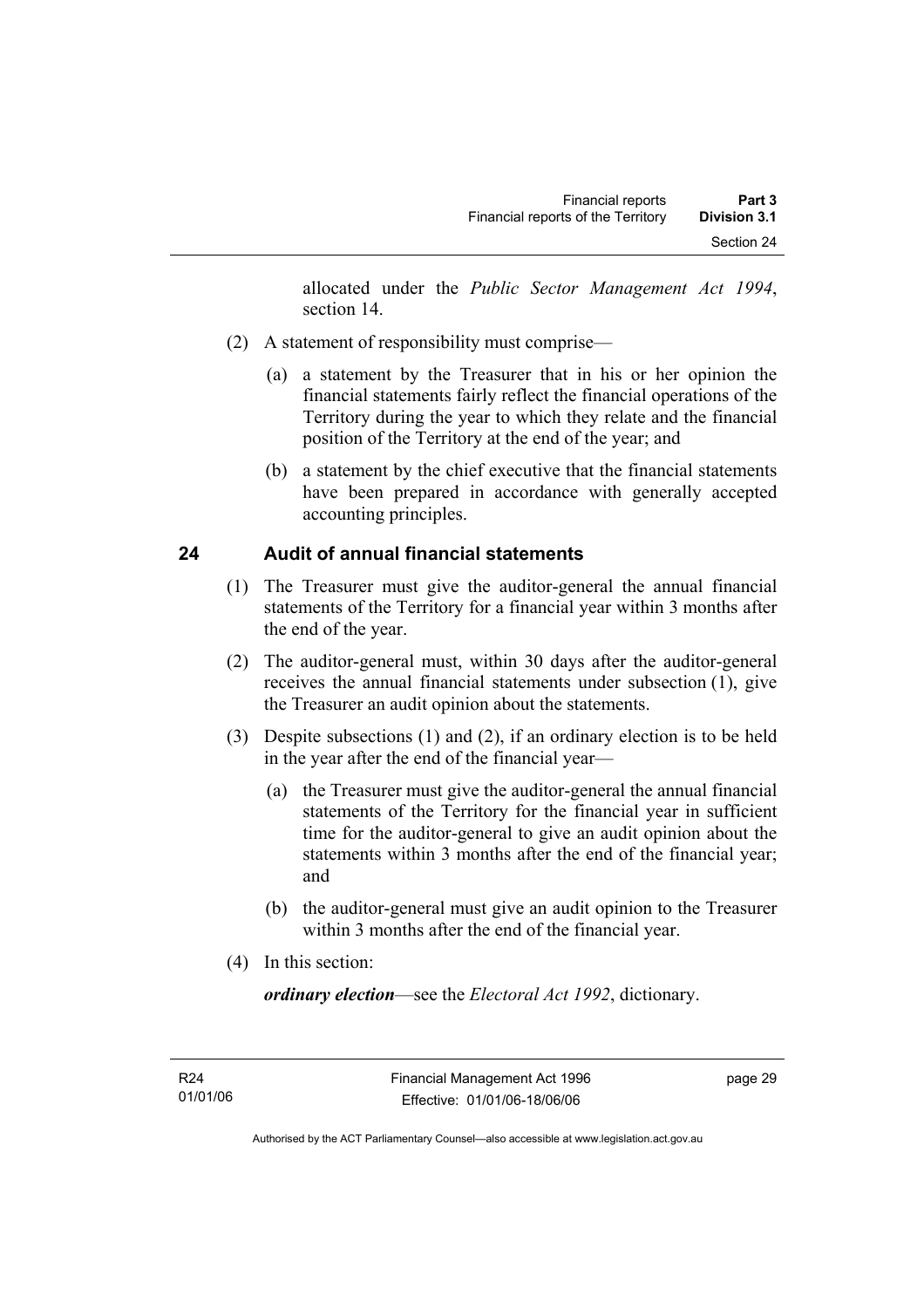#### **25 Presentation of annual financial statements to Legislative Assembly**

- (1) If the Treasurer receives, under section 24 (2), an audit opinion about annual financial statements, the Treasurer must present to the Legislative Assembly, within 3 sitting days after receiving the opinion—
	- (a) a copy of the annual financial statements; and
	- (b) a copy of the audit opinion.
- (2) If the Treasurer receives, under section 24 (3) (b), an audit opinion about annual statements, the Treasurer must give to each member of the Legislative Assembly, within 7 days after receiving the opinion—
	- (a) a copy of the annual financial statements; and
	- (b) a copy of the audit opinion.

#### **26 Periodic financial statements**

- (1) Within 45 days after the end of each quarter of a financial year, the Treasurer must prepare financial statements for—
	- (a) the quarter; and
	- (b) the period from the beginning of the financial year until the end of the quarter.
- (2) The statements must be prepared in accordance with the financial management guidelines.
- (3) The Treasurer must present copies of the statements prepared under subsection (1) to the Legislative Assembly on the first sitting day after they are prepared.
- (4) If the first sitting day mentioned in subsection (3) does not fall within 45 days after the end of the relevant quarter, the Treasurer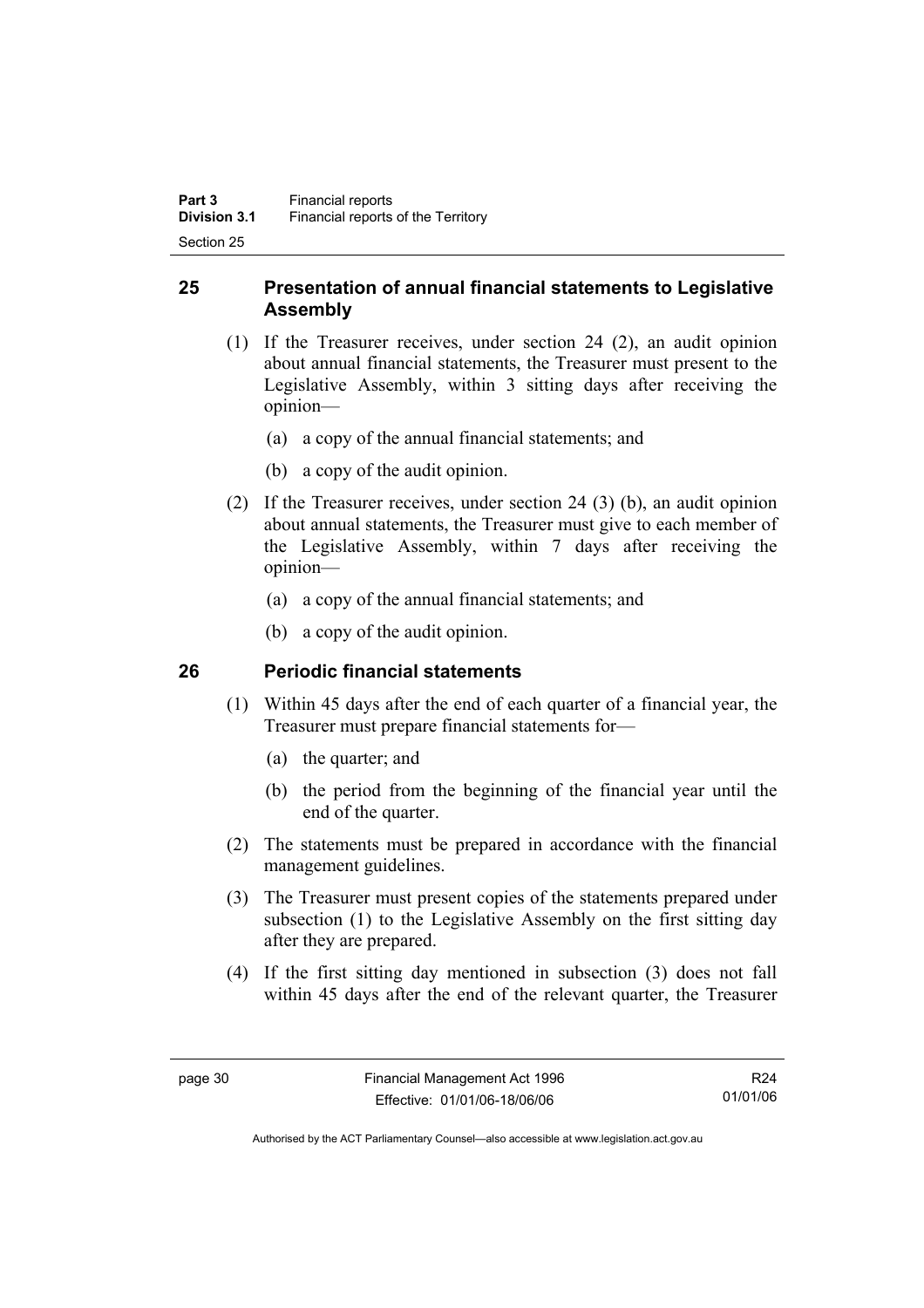must give copies of the statements prepared under subsection (1) to each member of the Legislative Assembly within the 45 days.

# **Division 3.2 Financial reports and performance statements of departments**

## **27 Annual financial statements of departments**

- (1) A department must, as soon as practicable after the end of each financial year, prepare annual financial statements relating to its operations during the year.
- (2) The annual financial statements of a department must be prepared in accordance with generally accepted accounting principles and in a form that facilitates a comparison between the financial operations of the department during the year and the estimates of those operations contained in the budget for the department for the financial year.
- (3) The annual financial statements must include—
	- (a) the financial statements required under the financial management guidelines; and
	- (b) if a change was made during the year to the conditions of a capital injection set out under section 12 (1) (c) (ii) (Departmental budgets) in a statement included in a proposed budget for the department for a financial year—a statement of the change and the reasons for it; and
	- (c) a statement of the accounting policies adopted by the department; and
	- (d) any other statements necessary to fairly reflect the financial operations of the department during the year and its financial position at the end of the year.
- (4) In this section: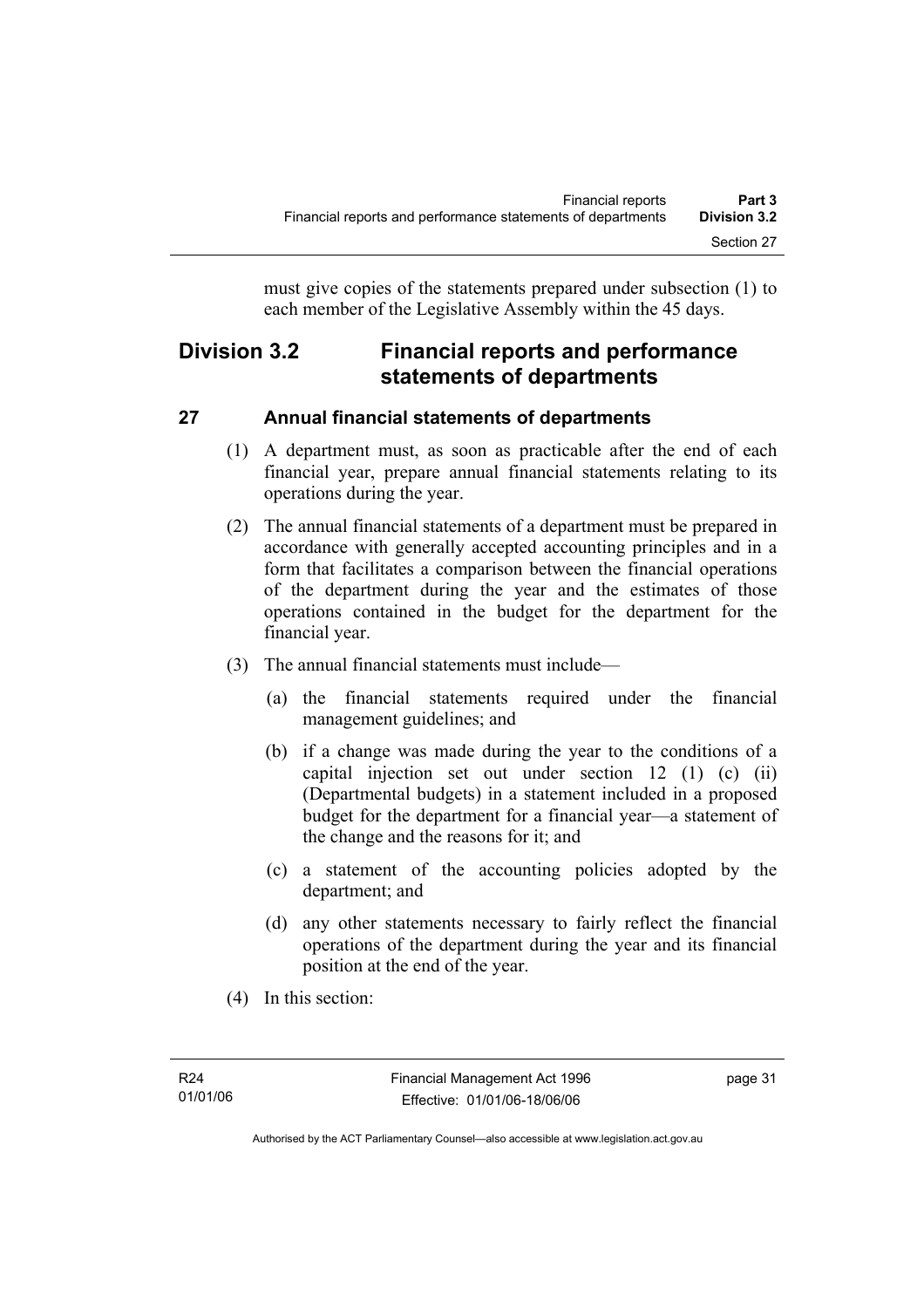*budget*, for a department for a financial year, means the budget for the department for the year presented to the Legislative Assembly under section 10 (b) (Budget papers).

#### **28 Responsibility for annual financial statements of departments**

- (1) The annual financial statements of a department for a financial year must have endorsed on them, or attached to them, a statement of responsibility signed by the responsible chief executive.
- (2) The statement of responsibility must state that, in the responsible chief executive's opinion, the annual financial statements fairly reflect the financial operations of the department during the financial year and the financial position of the department at the end of the year.

## **29 Audit of financial statements of departments**

- (1) The responsible chief executive of a department must give the auditor-general the financial statements of the department for a financial year as soon as practicable after the statements are prepared.
- (2) The financial statements must have endorsed on them, or attached to them, the statement of responsibility made for them.
- (3) The auditor-general must give the responsible chief executive an audit opinion about the financial statements as soon as practicable after the auditor-general receives them.

#### **30 Departmental annual financial statements to be included in annual reports etc**

A report prepared under the *Annual Reports (Government Agencies) Act 2004* for a department for a financial year must include, or have attached to it—

(a) the department's annual financial statements for the year; and

page 32 Financial Management Act 1996 Effective: 01/01/06-18/06/06 R24 01/01/06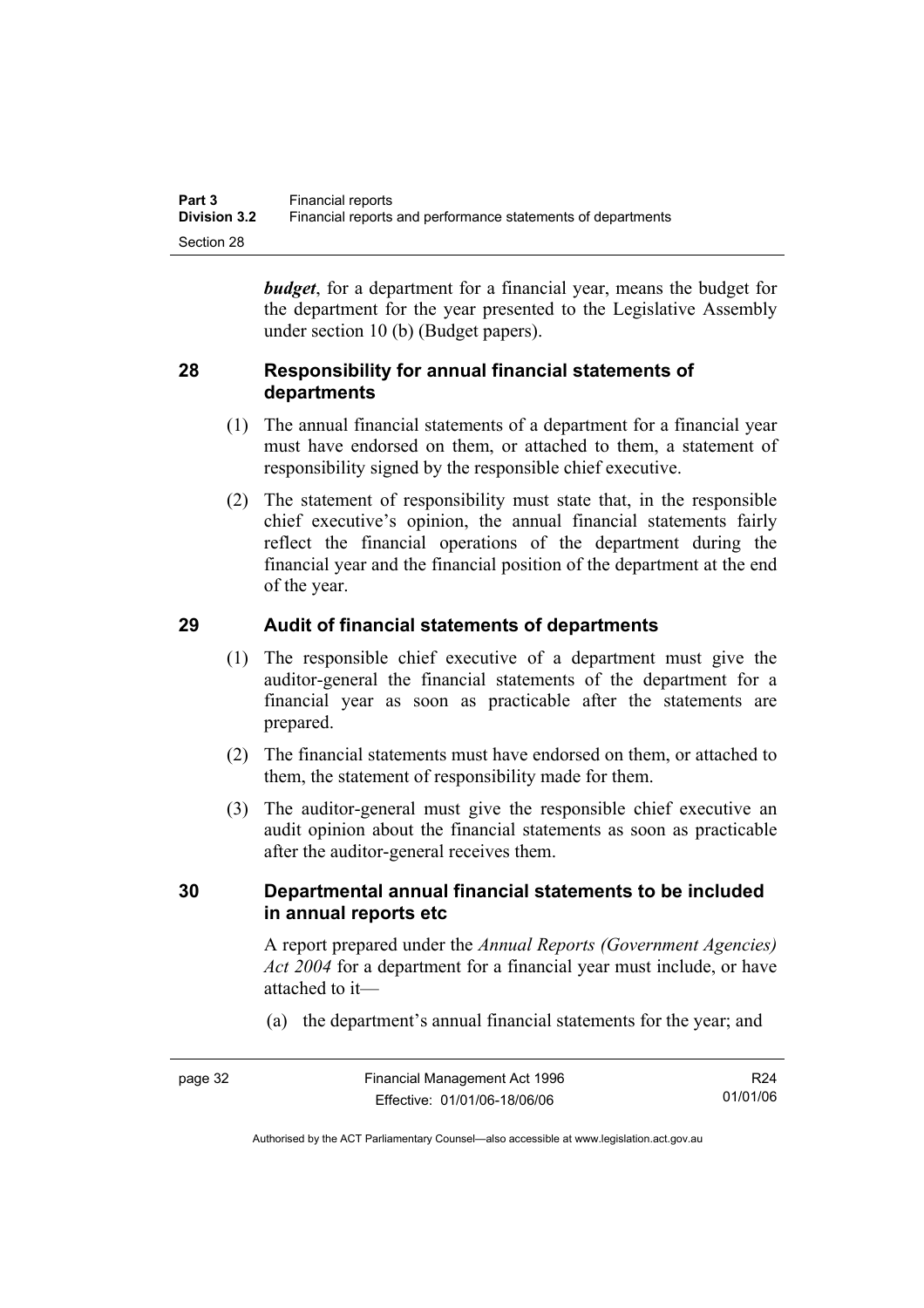(b) the audit opinion under section 29 (3) about the financial statements.

#### **30A Statements of performance of departments**

- (1) As soon as practicable after the end of each financial year, each department must prepare a statement of the performance of the department in providing each class of outputs provided by it during the year.
- (2) The statement must—
	- (a) compare the performance of the department in providing each class of the outputs with the forecast of the performance in the department's budget for the year; and
	- (b) give particulars of the extent to which the performance criteria set out in the budget for the provision of the outputs were met.
- (3) In this section:

*budget*, for the department, means the budget for the department for the financial year presented to the Legislative Assembly under section 10 (b) (Budget papers) and, if that budget has been amended under this Act, the budget as amended.

## **30B Responsibility for departmental statements of performance**

- (1) A statement of performance of a department for a financial year must have endorsed on it, or attached to it, a statement of responsibility signed by the responsible chief executive.
- (2) The statement of responsibility must state that, in the responsible chief executive's opinion, the statement of performance fairly reflects the performance of the department in providing each class of outputs during the financial year.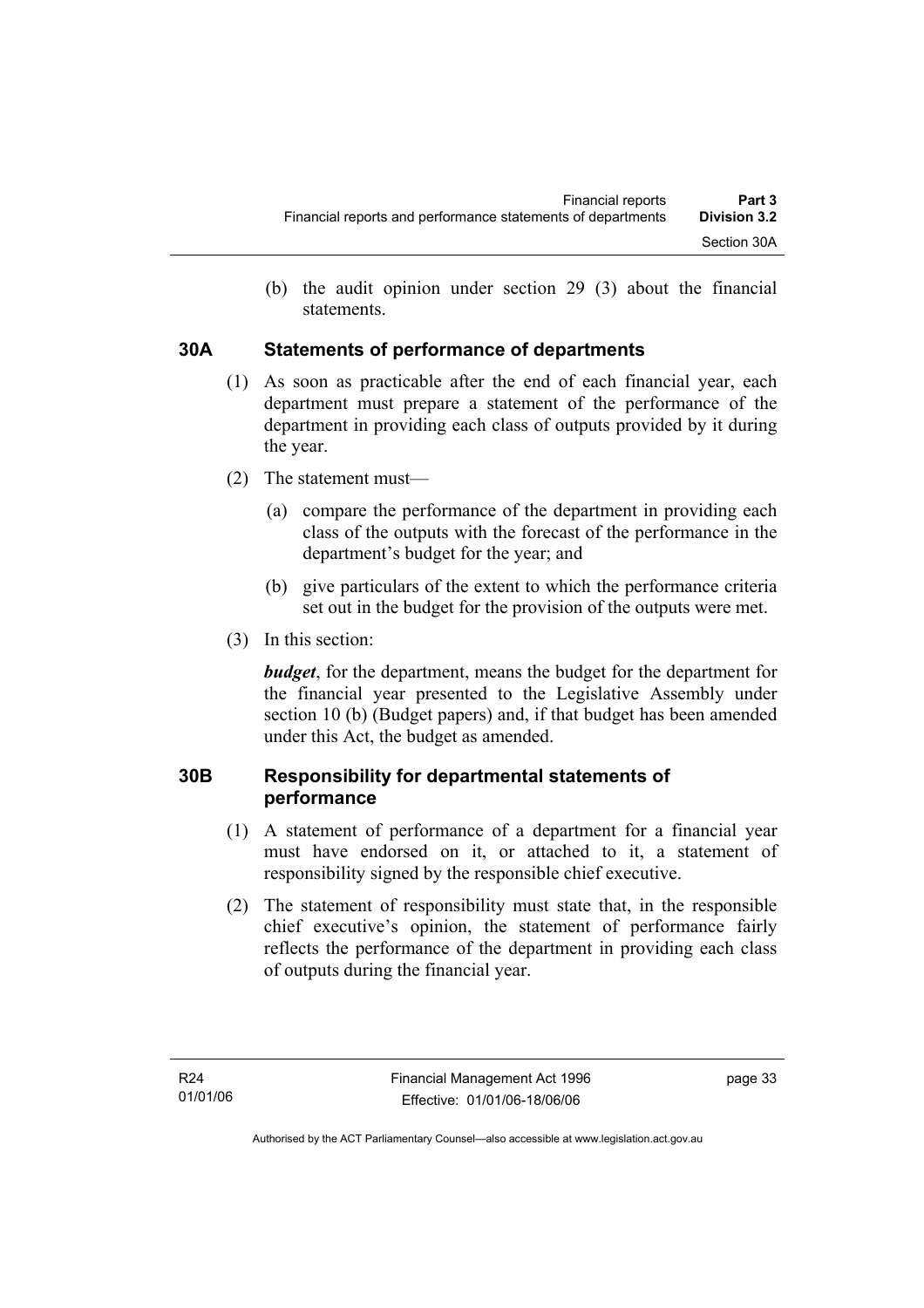#### **30C Scrutiny of departmental statements of performance**

- (1) The responsible chief executive of a department must give the auditor-general the department's statement of performance for a financial year as soon as practicable after the statement is prepared.
- (2) The statement of performance must have endorsed on it, or attached to it, the statement of responsibility made for it under section 30B.
- (3) The auditor-general must give the chief executive a report about the statement of performance as soon as practicable after the auditor-general receives it.
- (4) The report must be prepared in accordance with the financial management guidelines.

#### **30D Departmental statements of performance to be included in annual reports etc**

A report prepared under the *Annual Reports (Government Agencies) Act 2004* for a department for a financial year must include, or have attached to it—

- (a) the department's statement of performance for the year; and
- (b) the auditor-general's report under section 30C (3) about the statement of performance.

#### **30E Half-yearly departmental performance reports**

- (1) Within 30 days after 31 December in each financial year, each Minister must prepare a half-yearly performance report for each department for which the Minister is responsible.
- (2) The report must include—
	- (a) a progress report on delivery of outputs; and
	- (b) an explanation of any significant variations from performance criteria.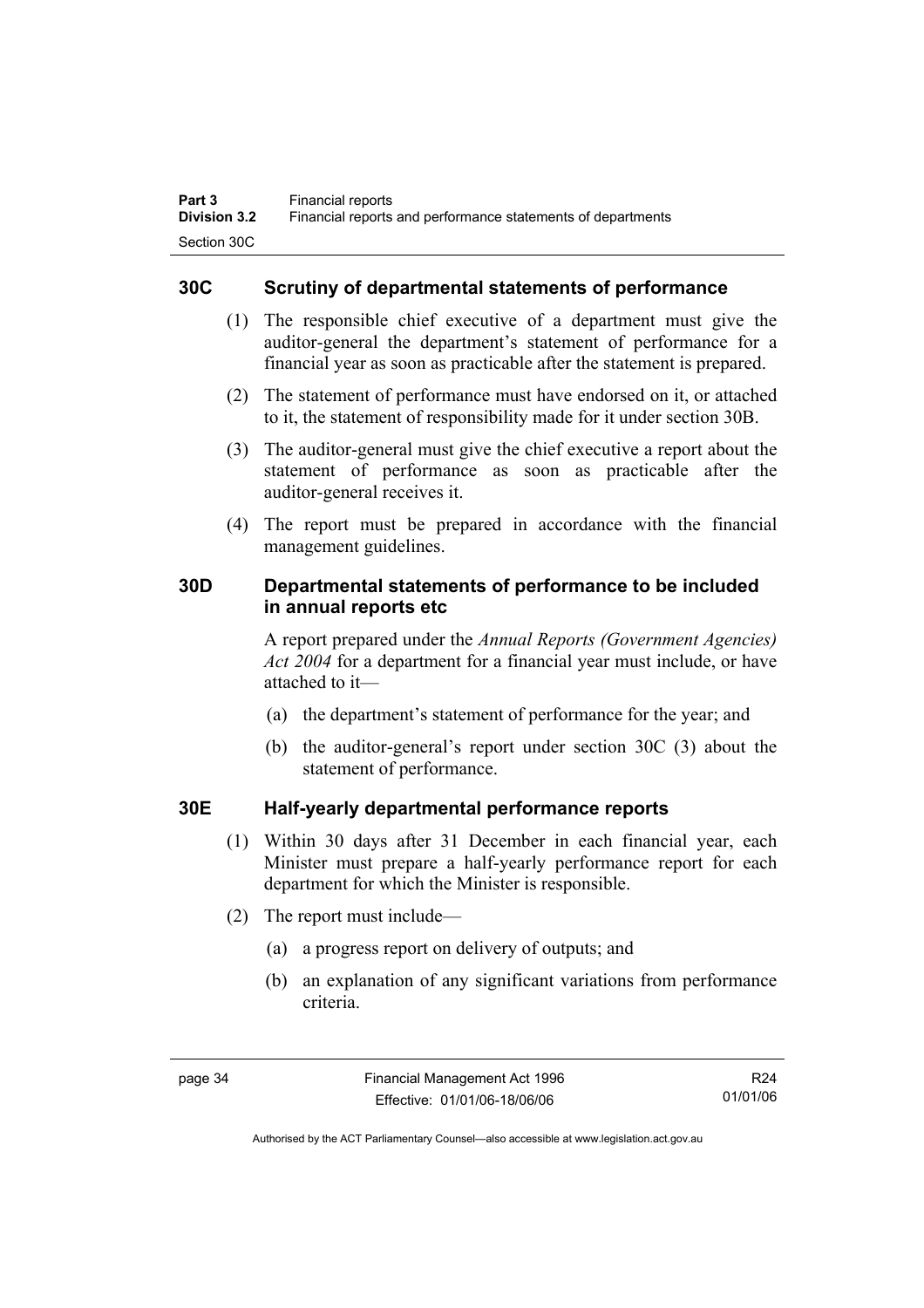- (3) The Minister must present the report to the Legislative Assembly on the first sitting day after the report is prepared.
- (4) If the report is not presented to the Legislative Assembly under subsection (3) within 30 days after 31 December, the Minister must make a copy of the report available to members of the Legislative Assembly within the 30 days.
- (5) This section does not apply to the Legislative Assembly secretariat.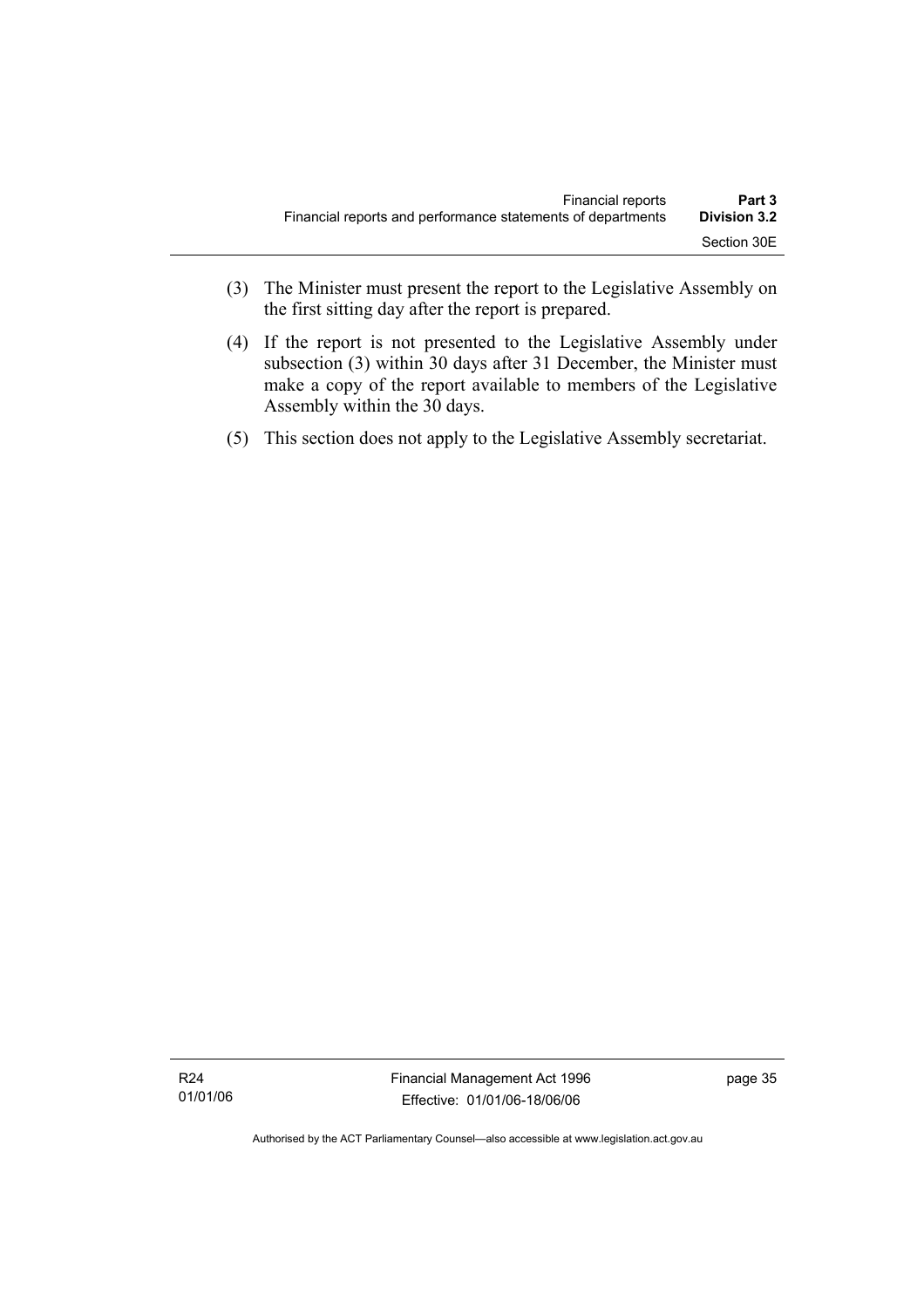# **Part 4 Financial management responsibilities of chief executives of departments**

#### **31 Responsibilities of chief executives of departments**

- (1) The responsible chief executive of a department is accountable to the responsible Minister of the department for the efficient and effective financial management of the department.
- (2) Without limiting subsection (1), the responsible chief executive of a department is responsible, under the responsible Minister, for ensuring—
	- (a) that money spent by the department is spent in accordance with appropriations made for the department (including appropriations available under section 34B); and
	- (b) that, as far as practicable, the operations of the department for a financial year are consistent with, and comparable to, the budget for the department for the year; and
	- (c) that the officers and employees of the department comply with this Act (including the financial management guidelines); and
		- *Note* A reference to an Act includes a reference to the statutory instruments made or in force under the Act, including any guideline (see Legislation Act, s 104).
	- (d) that proper accounts and records are kept of the transactions and affairs of the department in accordance with generally accepted accounting principles; and
	- (e) that adequate control is maintained over the assets of the department and assets in the control of the department; and
	- (f) that adequate control is maintained over the incurring of liabilities by the department.

| page 36 | Financial Management Act 1996 | R24      |
|---------|-------------------------------|----------|
|         | Effective: 01/01/06-18/06/06  | 01/01/06 |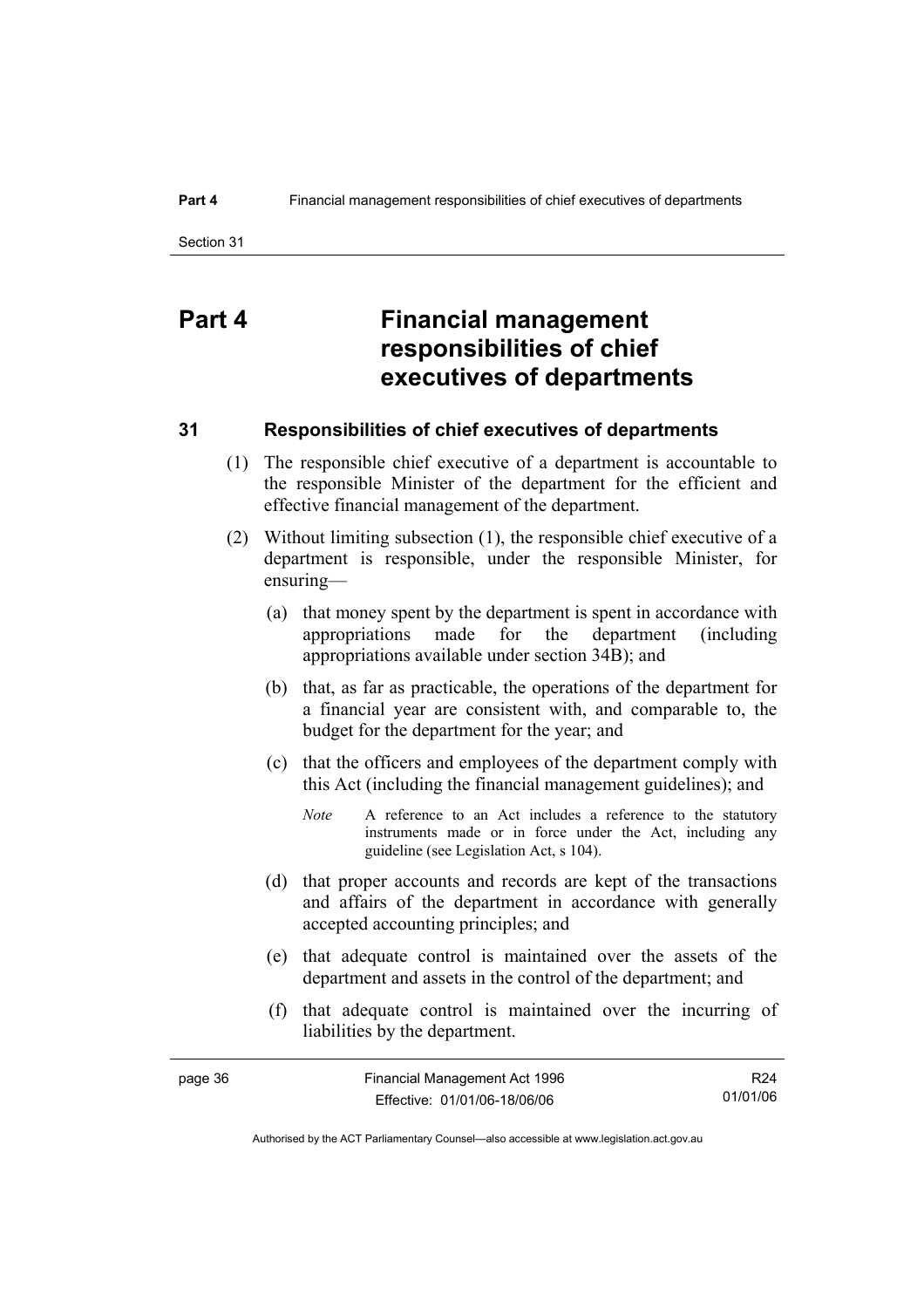- (3) A report prepared under the *Annual Reports (Government Agencies) Act 2004* for a financial year by the responsible chief executive of a department must include an explanation of material variations between the actual results of the department for the year and the budget for the department for the year.
- (4) In this section:

*budget*, for a department for a financial year, means the budget for the department for the year presented to the Legislative Assembly under section 10 (b) (Budget papers) and, if that budget has been amended under this Act, the budget as amended.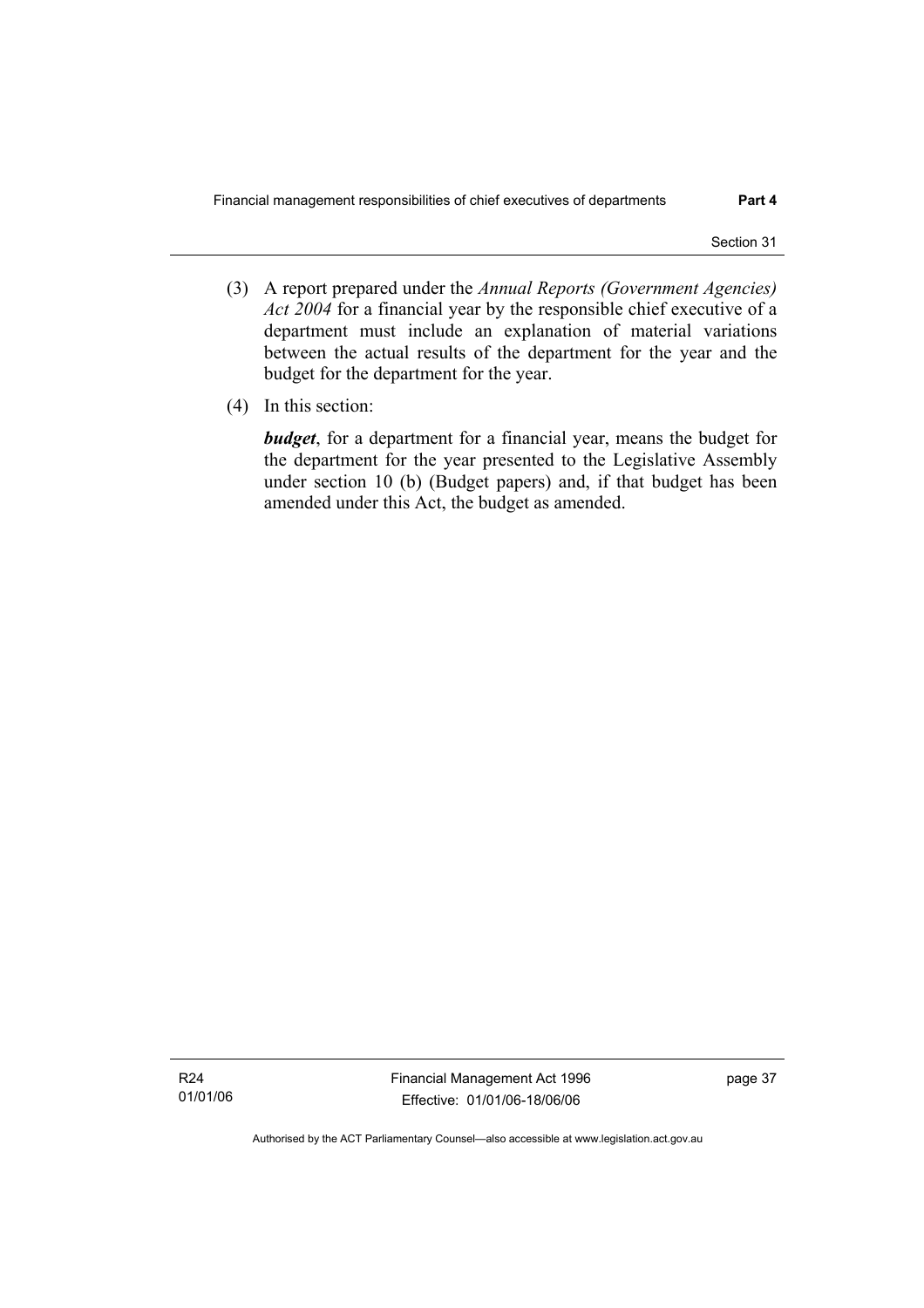#### **Part 5 Banking and investment**

Section 32

# **Part 5 Banking and investment**

#### **32 Agreement for the conduct of banking for Territory**

- (1) The Treasurer may enter into an agreement with an authorised deposit-taking institution relating to the conduct of banking for the Territory.
- (2) An agreement must not be entered into unless it contains a provision to the effect that it may be terminated by the Territory at any time subject to the giving of written notice that specifies the date the termination is to take effect.

#### **33 Territory banking account**

The Treasurer must open and maintain a banking account for the purposes of the Territory.

#### **34 Departmental banking accounts**

- (1) The responsible Minister or the responsible chief executive may open 1 or more banking accounts for the purposes of the relevant department.
- (2) A departmental banking account must be maintained by the chief executive.
- (3) A departmental banking account must not, without the Treasurer's written approval, be opened or maintained otherwise than with an authorised deposit-taking institution with which an agreement is in force under section 32.
- (4) The responsible Minister or the responsible chief executive of a department may close a departmental banking account of the department.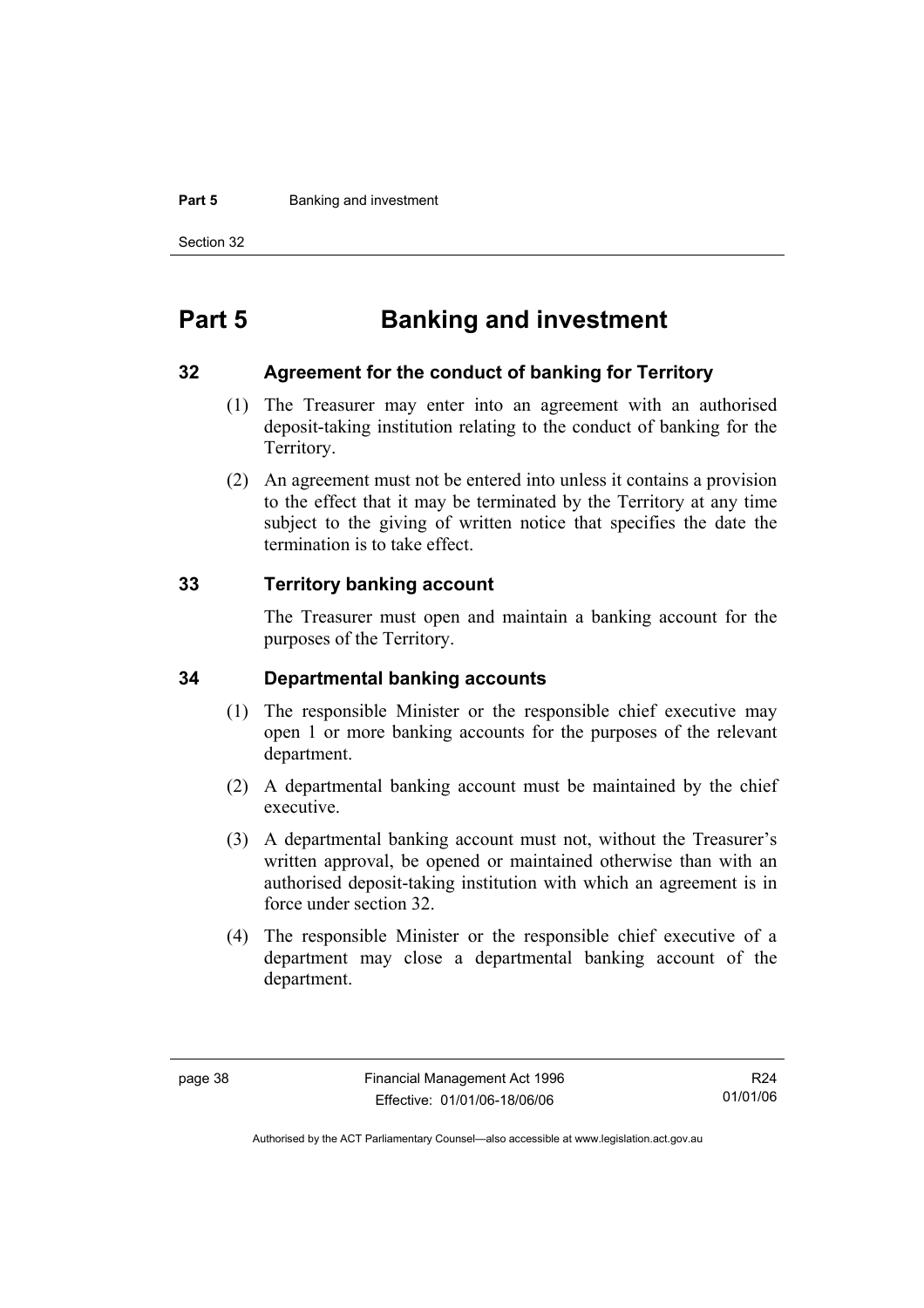- (5) If the responsible Minister or the responsible chief executive of a department closes a departmental banking account under subsection (4), he or she must transfer any money standing to the credit of the account to another departmental banking account of the department or to the territory banking account.
- (6) The Treasurer may, at any time, after consultation with the responsible Minister, close or suspend the operation of a departmental banking account.
- (7) A Minister or a chief executive must not open or operate a departmental banking account otherwise than in accordance with this Act.

#### **34A Transfer of departmental banking account**

- (1) If, in the Treasurer's opinion, it is desirable, because of changes in departmental responsibilities, to transfer a departmental banking account from a department to another department, the Treasurer may, in writing, direct the responsible chief executive of the department that holds the account to arrange for it to be transferred to another department nominated in the direction.
- (2) A chief executive who receives a direction under subsection (1) must comply with the direction.
- (3) A departmental banking account transferred in accordance with a direction under subsection (1) becomes a departmental banking account of the department to which it is transferred.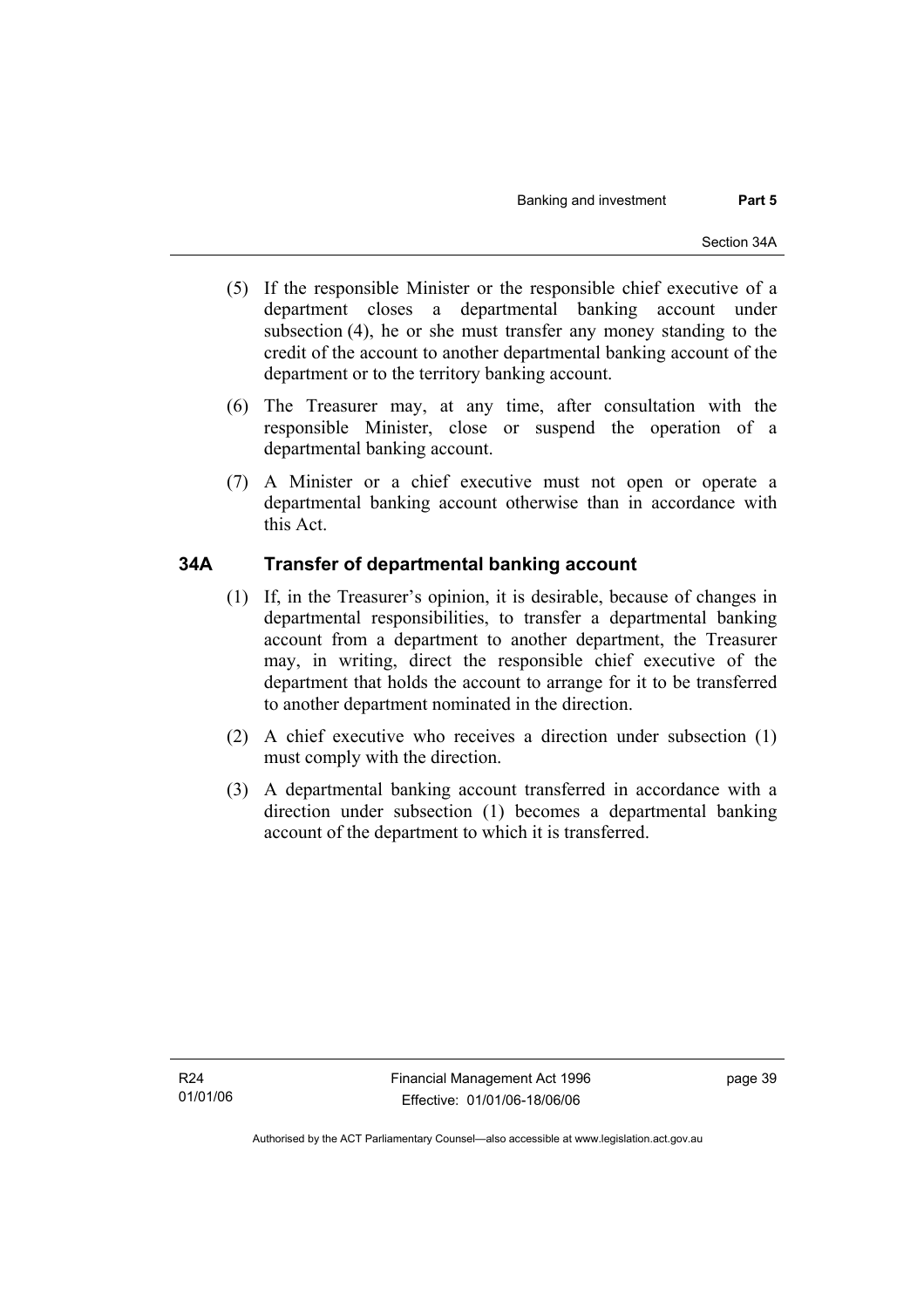#### **Part 5 Banking and investment**

Section 34B

#### **34B End of year balances of departmental banking accounts**

- (1) If at the end of a financial year amounts appropriated for a department for that financial year are held in a departmental banking account, the amounts may be applied after the end of that financial year for the purposes for which they were appropriated.
- (2) If at the end of a financial year a departmental banking account has a debit balance, the chief executive of the department must devise and implement a scheme to recoup the amount of the deficit.

#### **35 Payments into banking accounts**

- (1) All public money is the property of the Territory.
- (2) If public money is received by a person other than for the purpose of making a payment in the course of his or her duties, the person must take reasonable steps to safeguard the money until it is paid into a banking account in accordance with this section.
- (3) Money must be paid into a departmental banking account of a department if the money is—
	- (a) money that may be disbursed to the department as a consequence of an appropriation; or
	- (b) a receipt relating to the operations of the department; or
	- (c) a receipt relating to the sale or disposal of assets of the Territory held by the department.
- (4) All public money, except money payable into a departmental banking account, must be paid into the territory banking account.
- (5) The Treasurer may issue financial management guidelines regarding the banking of public money.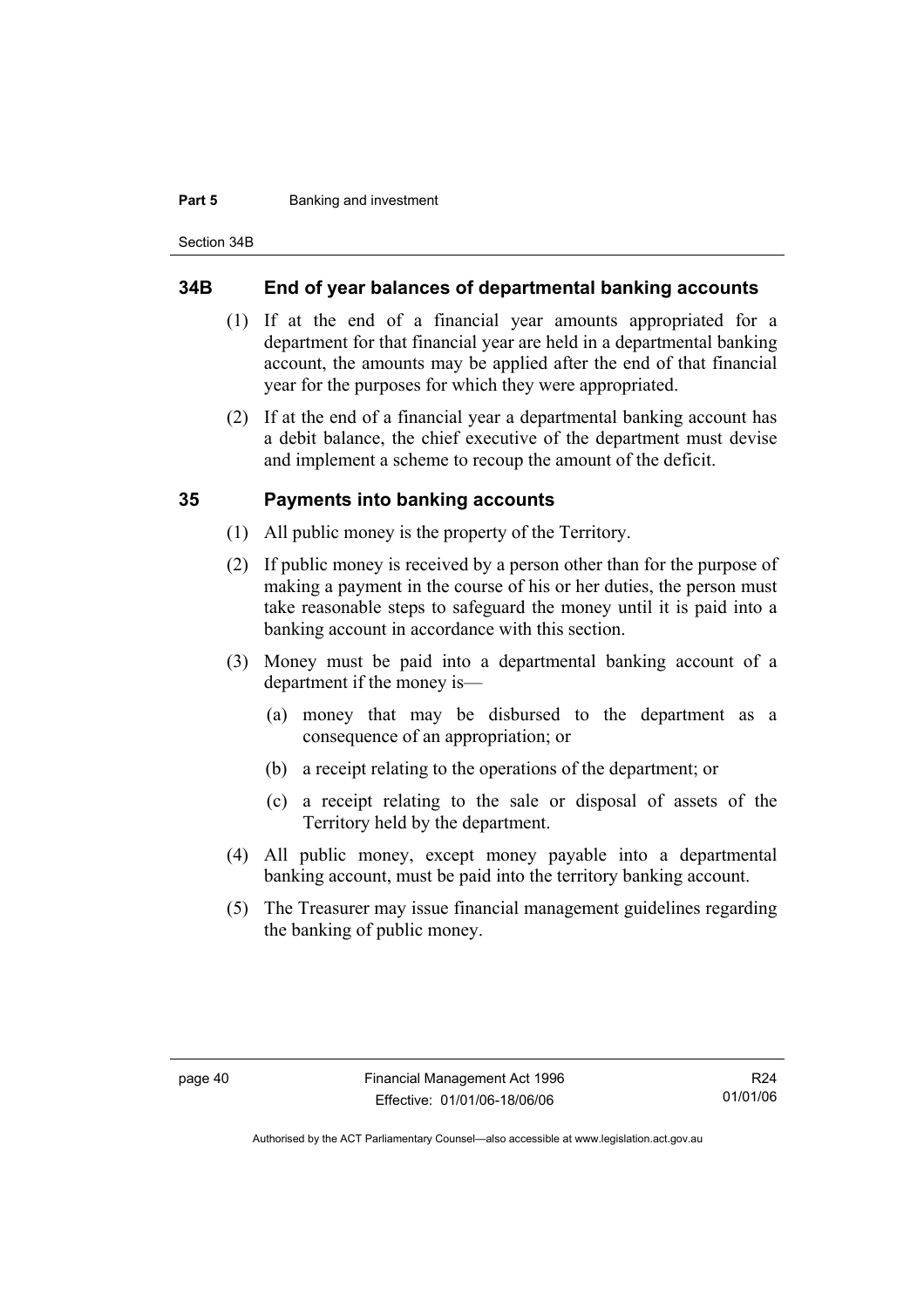#### **36 Transfer following change in departmental responsibilities**

- (1) If, in the Treasurer's opinion, it is necessary as a consequence of changes in departmental responsibilities, to transfer to another account money held in the territory banking account or a departmental banking account, the Treasurer must decide the amount to be transferred and direct that the transfer be made.
- (2) The Treasurer must not exercise the powers under subsection (1) in relation to a departmental banking account except after consultation with the responsible Minister.

#### **36A Transfers from departmental banking accounts to territory banking account**

If, in the Executive's opinion, it is desirable for the management of the public money of the Territory to transfer an amount held in a departmental banking account to the territory banking account, the Executive may direct that the transfer be made.

## **37 Payments from territory banking account**

- (1) An amount must not be paid out of the territory banking account except under an appropriation to a departmental banking account, a territory authority banking account or a territory-owned corporation banking account.
- (2) This section is subject to—
	- (a) the *Territory Superannuation Provision Protection Act 2000*, section 11 (2) (which is about transfers between the territory banking account and departmental banking accounts to facilitate investment of superannuation funds); and
	- (b) this Act, section 38 (3) (which is about transfers of public money to facilitate investment); and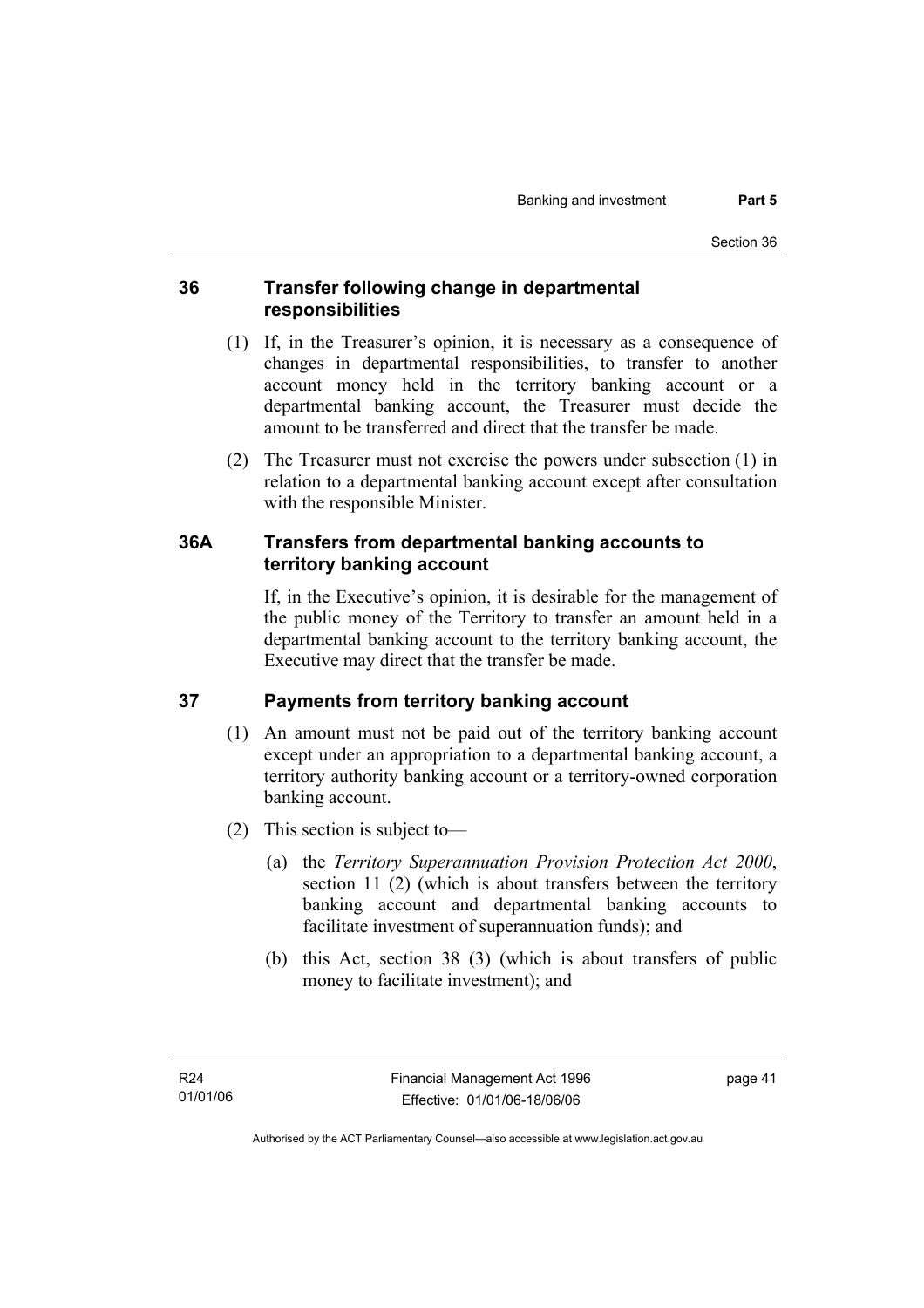#### **Part 5 Banking and investment**

Section 38

- (c) this Act, section 38 (7) (which is about the payment of interest on certain investments of public money); and
- (d) this Act, section 58 (7) (which is about transfers between the territory banking account and territory authorities of interest earned on certain investments for territory authorities).
- (3) This section does not apply to an overdraft or credit facility for a territory authority approved under section 59 (5).

#### **38 Investment of certain public money**

- (1) The Treasurer may invest any money held in the territory banking account or departmental banking accounts for the period and on the terms and conditions the Treasurer considers appropriate—
	- (a) on deposit with an authorised deposit-taking institution; or
	- (b) in the purchase of a bill of exchange that is drawn or accepted by an authorised deposit-taking institution; or
	- (c) in a loan to a person who is a dealer in the short-term money market; or
	- (d) in Territory, State or Commonwealth securities; or
	- (e) in any investment prescribed under the financial management guidelines for this paragraph.
- (2) However, an investment may be made under this section only to increase or protect the financial wealth of the Territory.
- (3) Transfers of money for investment, including transfers between the territory banking account and departmental banking accounts to facilitate investment, may be made without appropriation.
- (4) Interest received from the investment of public money under this section shall be paid to the territory banking account.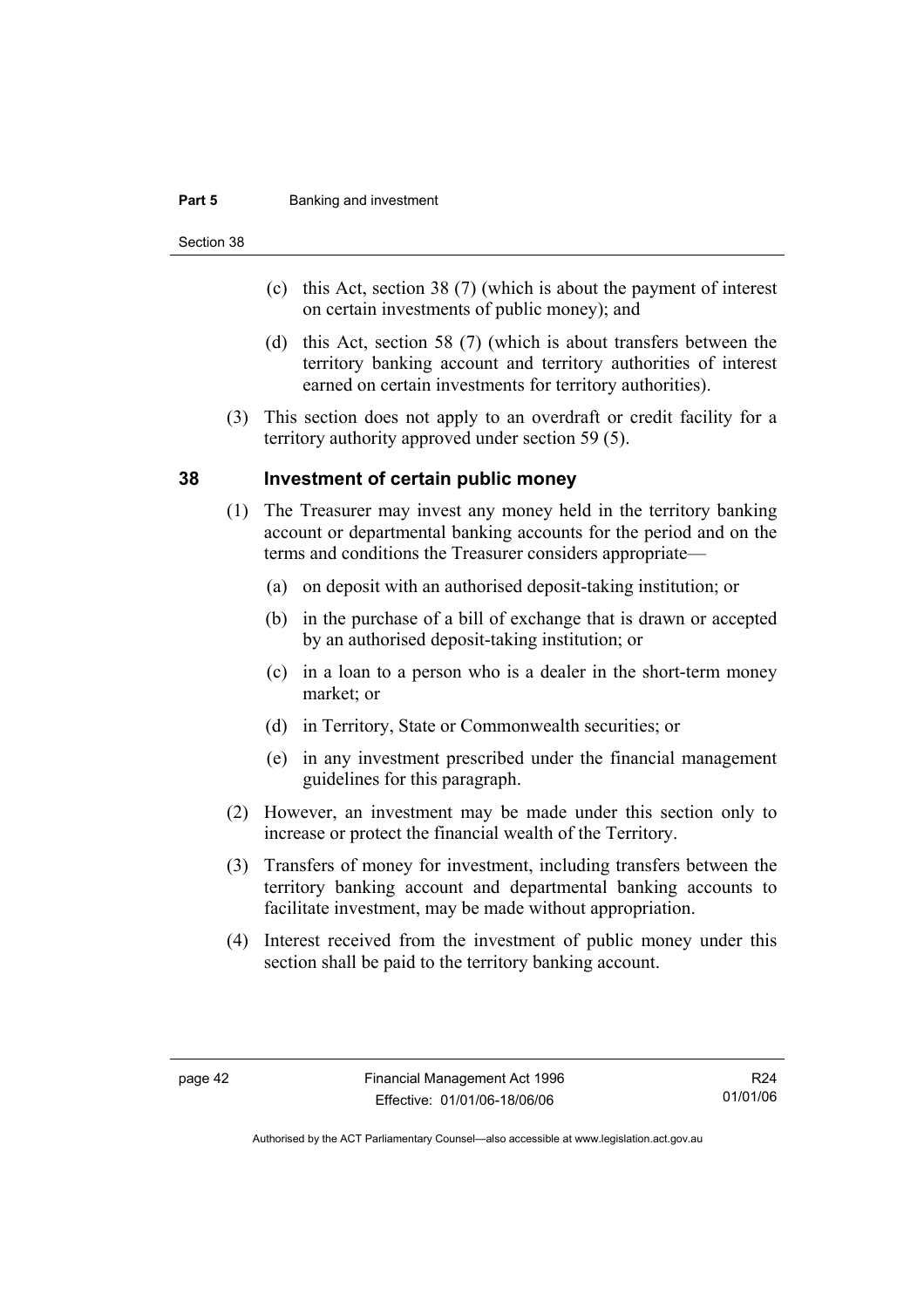- (5) However, if an investment of public money is made or managed for the Territory by an entity other than a department, the entity may deduct from the interest received by the entity for the investment—
	- (a) a fee charged by the entity for making or managing the investment; and
	- (b) expenses reasonably incurred by the entity in making or managing the investment.
- (6) The Treasurer may decide the amounts of interest from investments under this section that are to be credited to departmental banking accounts.
- (7) The amounts decided by the Treasurer may be paid from the territory banking account without further appropriation.
- (8) However, the total of the amounts paid under subsection (7) must not exceed the total of the interest received from investments under this section.
- (9) This section does not apply to money held in a superannuation banking account.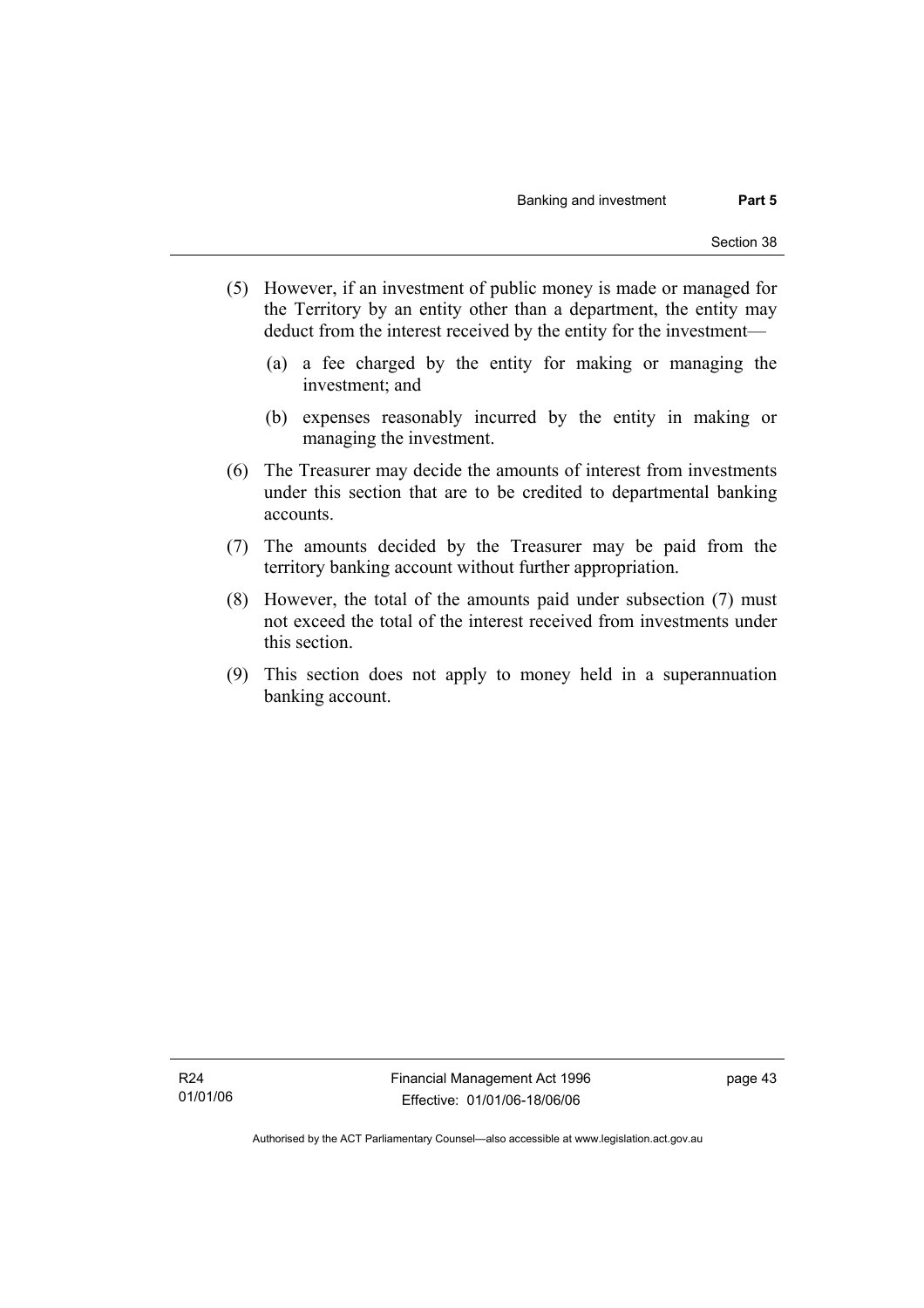#### **Part 6 Borrowing and guarantees**

Section 39

# **Part 6 Borrowing and guarantees**

#### **39 Power of Territory to borrow**

The Territory may only borrow in accordance with this Act or another law of the Territory.

#### **40 Treasurer may borrow on behalf of Territory**

The Treasurer may, on behalf of the Territory, if necessary or expedient in the public interest to do so—

- (a) borrow money; or
- (b) give security for the repayment of an amount borrowed or the payment of interest on an amount borrowed; or
- (c) enter into a financing lease.

#### **41 Power of territory authorities to borrow**

Despite any other Act, a territory authority may only borrow (other than from the Territory) in accordance with this Act.

#### **42 Borrowings by territory authorities to be approved**

- (1) A territory authority must not borrow unless—
	- (a) the borrowing is approved in writing by the Treasurer; and
	- (b) the terms and conditions of the borrowing include the terms and conditions (if any) specified in the approval and are otherwise consistent with the approval; and
	- (c) the borrowing is within the borrowing limits (if any) of the authority for the financial year in which the borrowing is entered into, that are approved in writing by the Treasurer.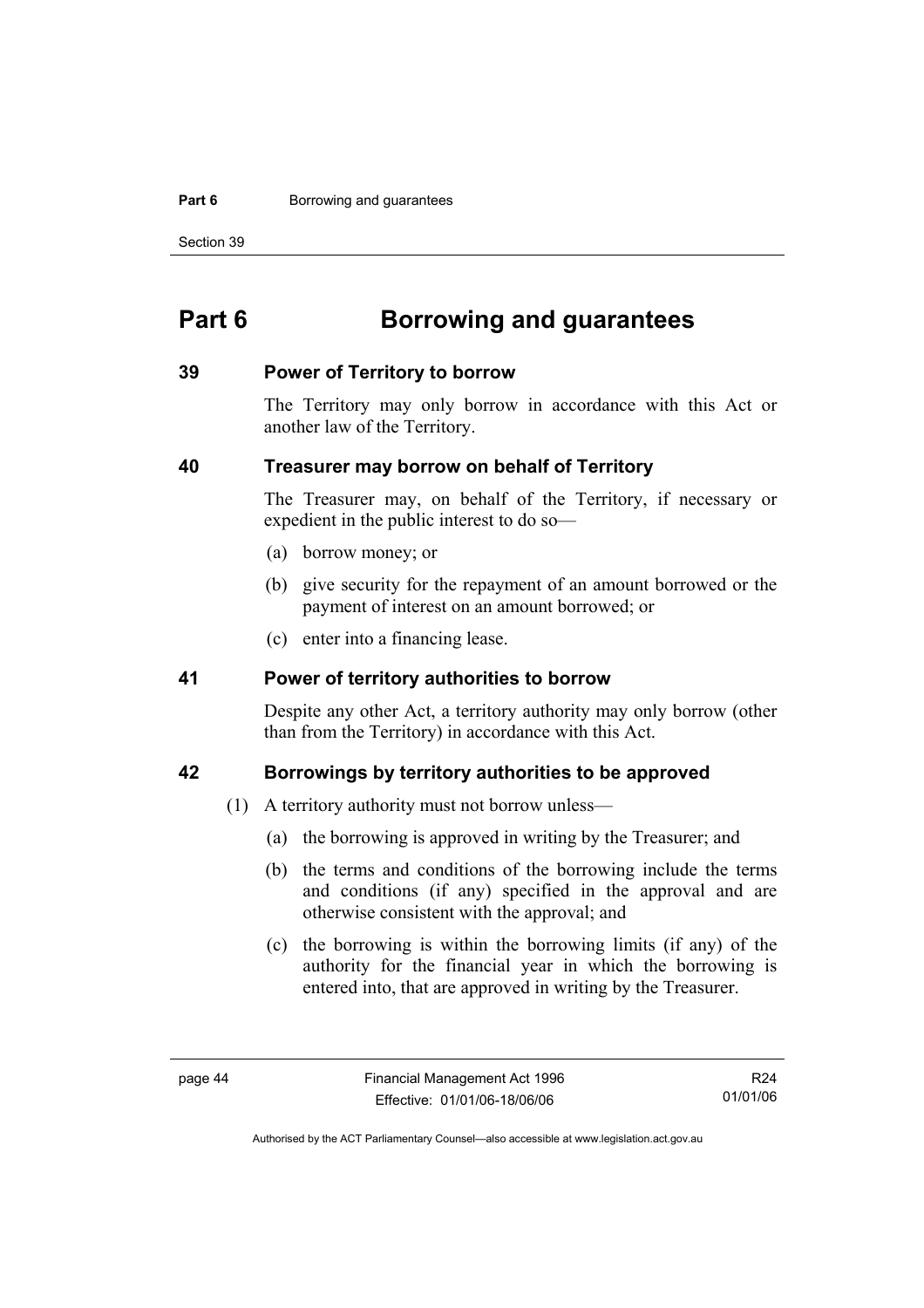(2) However, subsection (1) (a) and (b) does not apply to a loan made to a territory authority under section 57 (1) (b).

#### **43 Territory authorities may give security**

Subject to the Treasurer's approval of the borrowing under section 42 (a), a territory authority may give security for the repayment of an amount borrowed, or for the payment of interest on that amount, by issuing securities.

#### **44 Power to approve borrowings not delegable**

The Treasurer must not delegate to anyone the power under section 42 (a) to approve borrowings by territory authorities.

#### **45 Loans to be paid into territory banking account**

Subject to this Act and any other Act, the proceeds of a loan raised on behalf of the Territory must be paid into the territory banking account.

#### **46 Payments by Treasurer**

The Treasurer may, without further appropriation, make payments needed for—

- (a) payment of interest on borrowings made for the Territory; or
- (b) repayment of borrowings made for the Territory; or
- (c) payment of the expenses of making or repaying borrowings for the Territory.

#### **47 Guarantees by Territory**

- (1) The Territory may only give a guarantee for the payment of money or the performance of an obligation in accordance with this Act.
- (2) The Treasurer may approve in writing a guarantee by the Territory for the payment of money or the performance by any person of an

page 45

Authorised by the ACT Parliamentary Counsel—also accessible at www.legislation.act.gov.au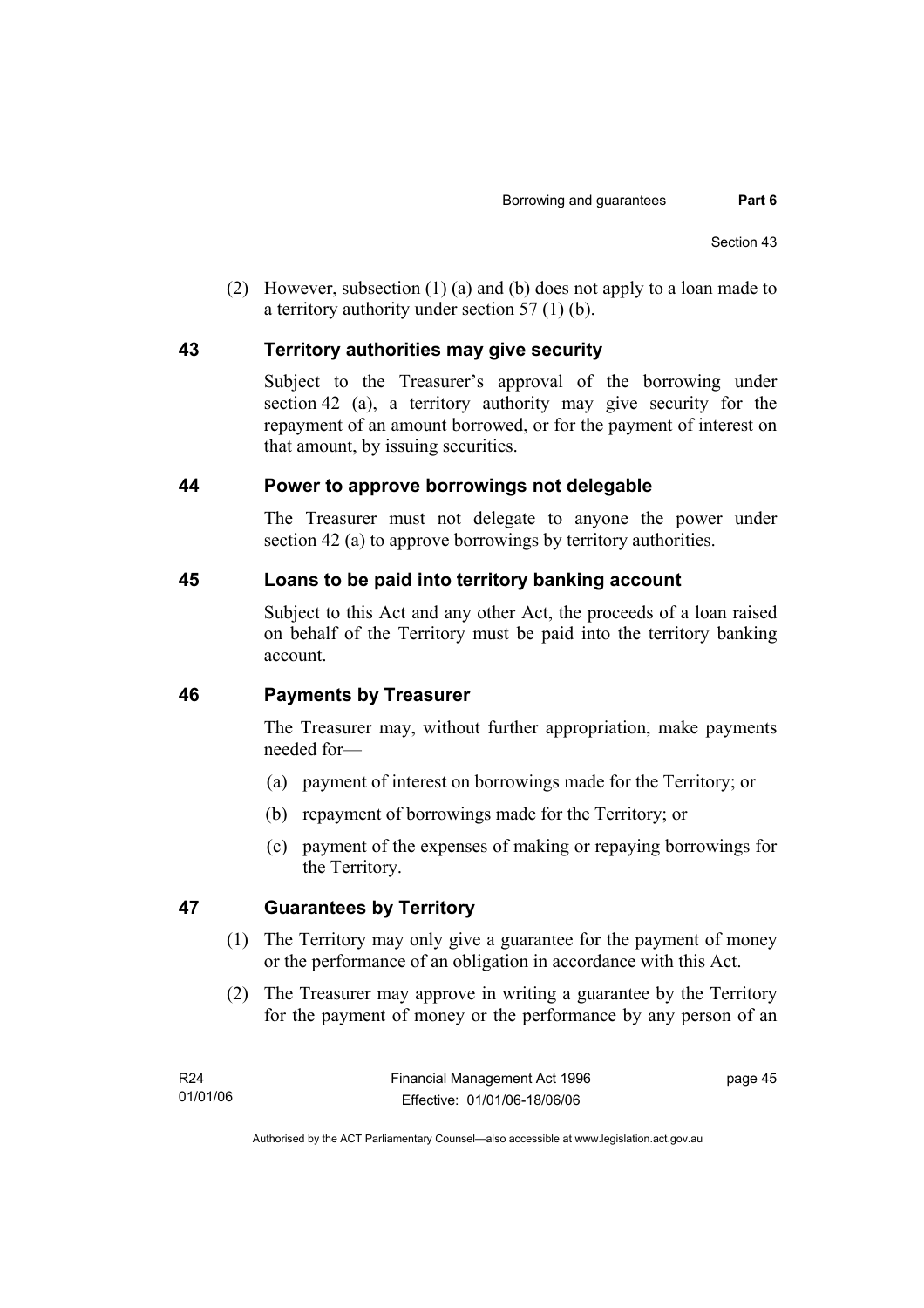#### **Part 6 Borrowing and guarantees**

Section 47

obligation under a contract, subject to any conditions the Treasurer may specify in the approval.

 (3) If the Treasurer approves a guarantee under subsection (2), the Treasurer must present a copy of the approval to the Legislative Assembly within 3 sitting days after the approval is given.

page 46 Financial Management Act 1996 Effective: 01/01/06-18/06/06

R24 01/01/06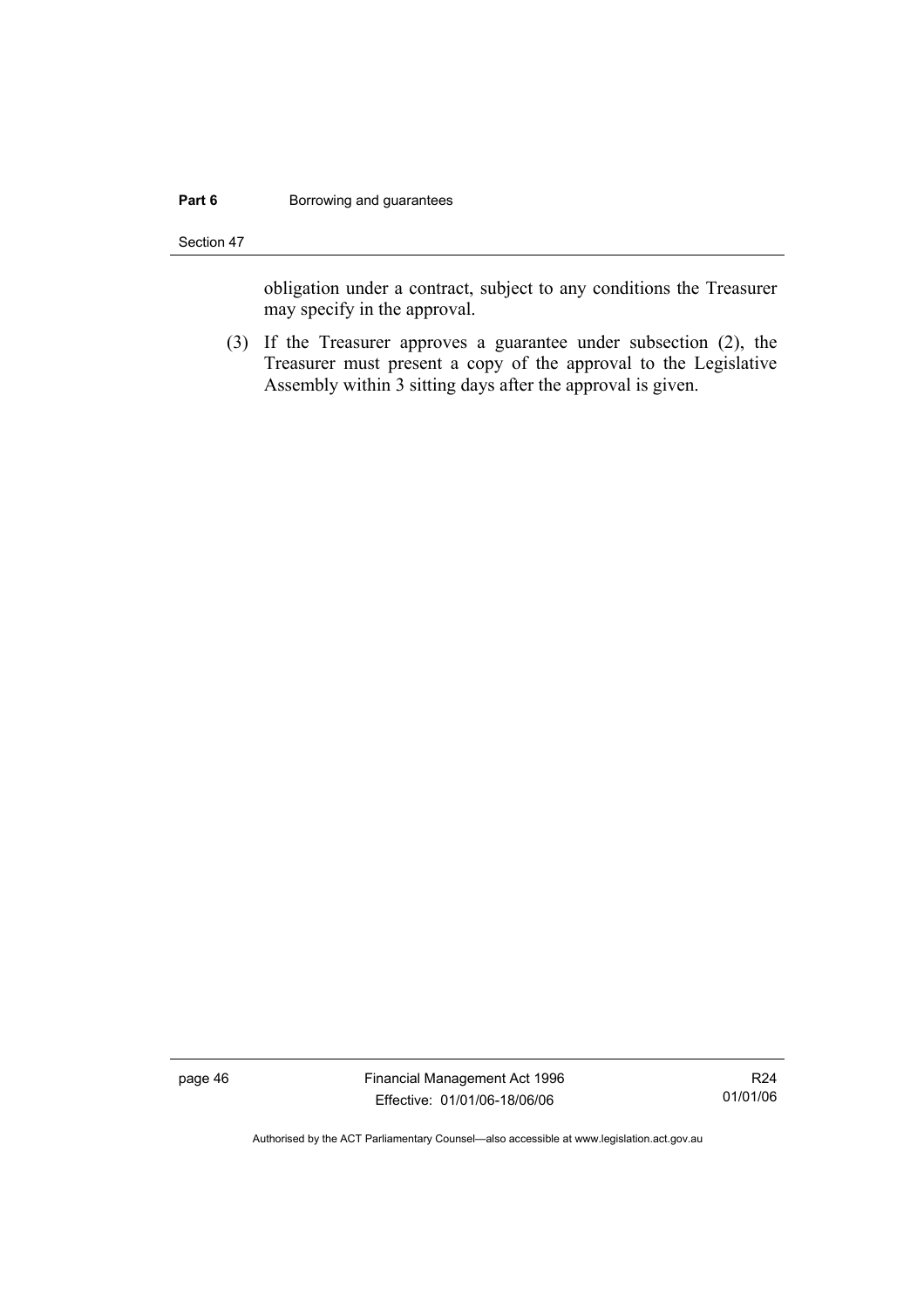# **Part 7 Trust money**

#### **49 Identity of trust money**

All trust money held by the Territory must be accounted for separately from public money.

#### **50 Administration of trust money**

- (1) Trust money must be administered by the appropriate department on behalf of the Territory.
- (2) The Treasurer may, in writing, specify a department as the appropriate department in relation to an amount of trust money.
- (3) In this section:

*appropriate department*, in relation to an amount of trust money, means—

- (a) except if paragraph (b) applies—the department responsible for matters or enactments that relate most closely to the purpose of the payment; or
- (b) the department specified under subsection (2).

## **51 Departmental trust banking accounts**

- (1) The responsible Minister or the responsible chief executive may open a trust banking account for the purposes of the relevant department.
- (2) A trust banking account must be maintained by the chief executive.
- (3) A trust banking account must not, without the Treasurer's written approval, be opened or maintained otherwise than with an authorised deposit-taking institution with which an agreement is in force under section 32 (Agreement for the conduct of banking for Territory).

| R24      | Financial Management Act 1996 | page 47 |
|----------|-------------------------------|---------|
| 01/01/06 | Effective: 01/01/06-18/06/06  |         |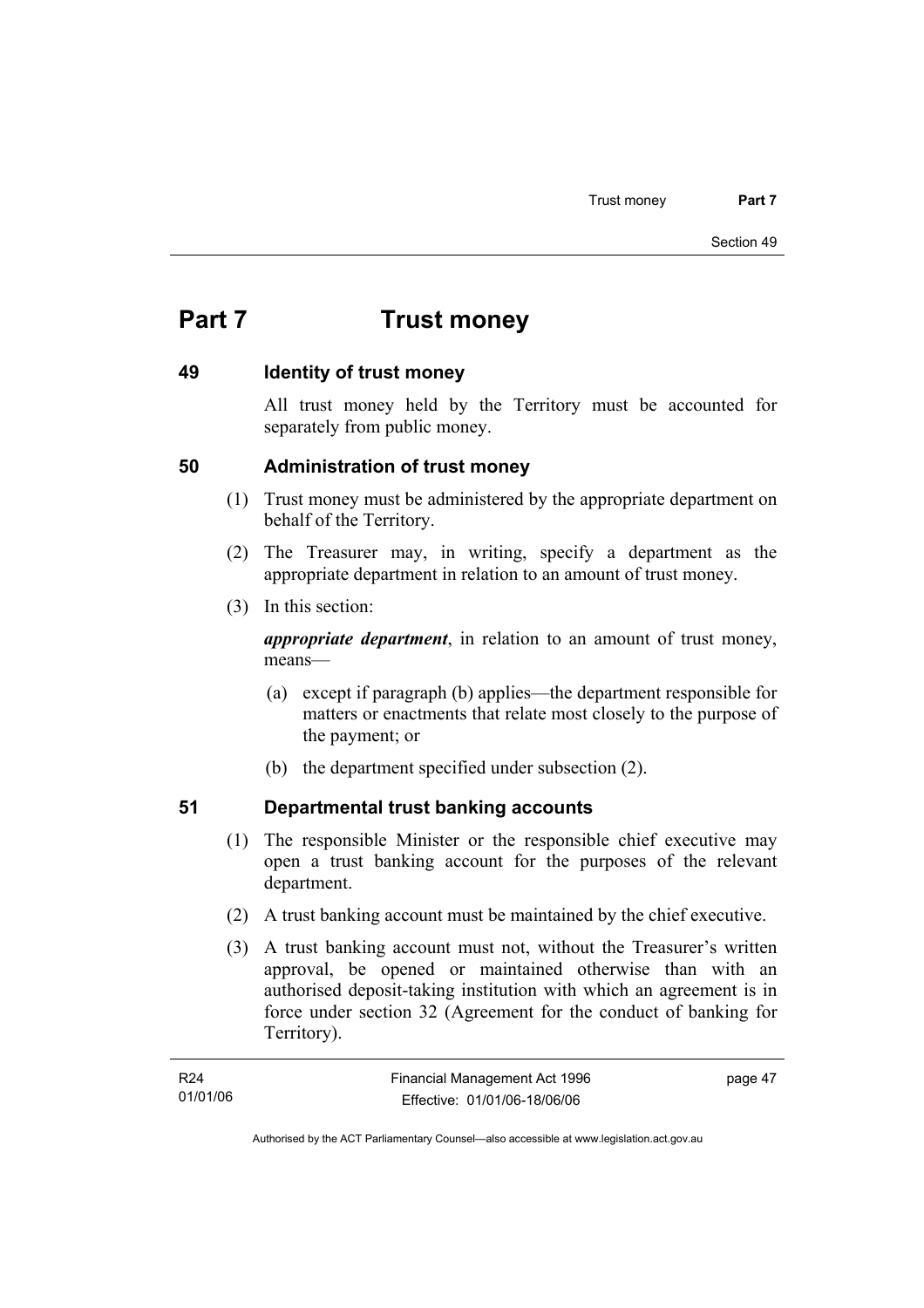#### **Part 7 Trust money**

Section 51A

- (4) No money may be held in a trust banking account other than trust money.
- (5) A Minister or a chief executive must not open or operate a trust banking account otherwise than in accordance with this Act.

#### **51A Transfer of departmental trust banking accounts**

- (1) This section applies if the Treasurer believes that it is desirable, because of changes in departmental responsibilities, to transfer a departmental trust banking account from a department to another department.
- (2) The Treasurer may, in writing, direct the responsible chief executive of the department that holds the account to arrange for it to be transferred to the other department.
- (3) If a chief executive receives a direction under subsection (2), the chief executive must comply with it.
- (4) An account transferred in accordance with the direction becomes a trust banking account of the department to which it is transferred.

#### **51B Transfers between trust banking accounts—changes in departmental responsibilities**

- (1) This section applies if the Treasurer believes that it is necessary, because of changes in departmental responsibilities, to transfer an amount held in a departmental trust banking account (the *first account*) to a trust banking account of another department.
- (2) The Treasurer may, in writing, direct the responsible chief executive of the department that holds the first account to transfer the amount.
- (3) If a chief executive receives a direction under subsection (2), the chief executive must comply with it.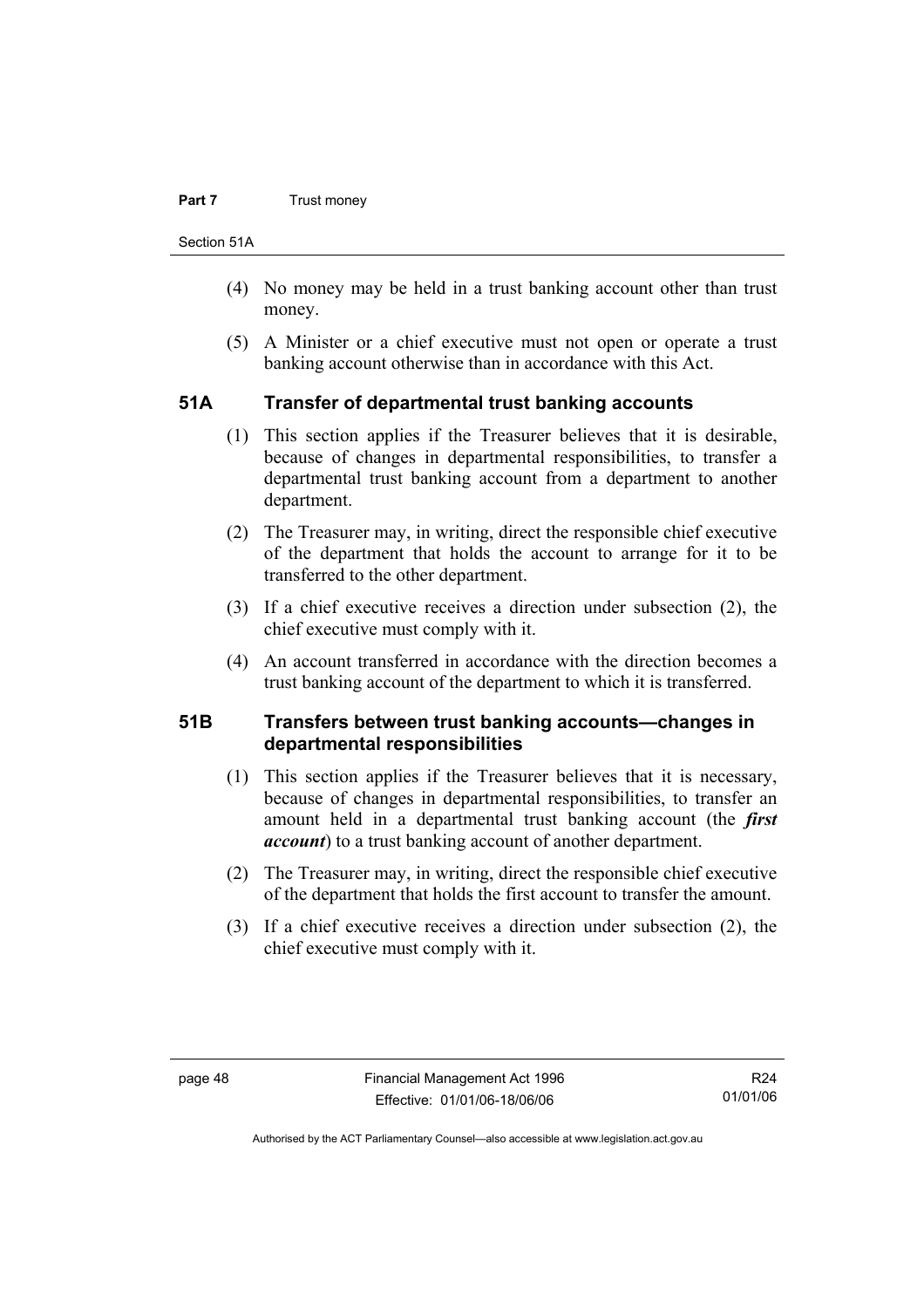#### **51C Transfers between trust banking accounts—investment**

Amounts may at any time be transferred between trust banking accounts to facilitate investment of trust money.

#### **52 Transfers between trust banking account and territory banking account**

Amounts may only be transferred between a trust banking account and the territory banking account—

- (a) to facilitate investment of the trust money; or
- (b) to make a payment required by section 53A (6) (Unclaimed trust money).

#### **53 Investment of trust money**

The Treasurer may invest trust money as if the Treasurer were a trustee under the *Trustee Act 1925.*

#### **53A Unclaimed trust money**

- (1) For this section, money held in a trust banking account is unclaimed trust money if—
	- (a) not less than 6 years has elapsed since the date the money became payable; and
	- (b) during that period, no-one entitled to the money has requested that the money be paid to him or her or according to his or her direction.
- (2) If on 1 January in any year a trust banking account contains unclaimed trust money, the chief executive responsible for maintaining the account must, on or before 31 January in the year, give to the Treasurer a statement of all unclaimed trust money held in the account.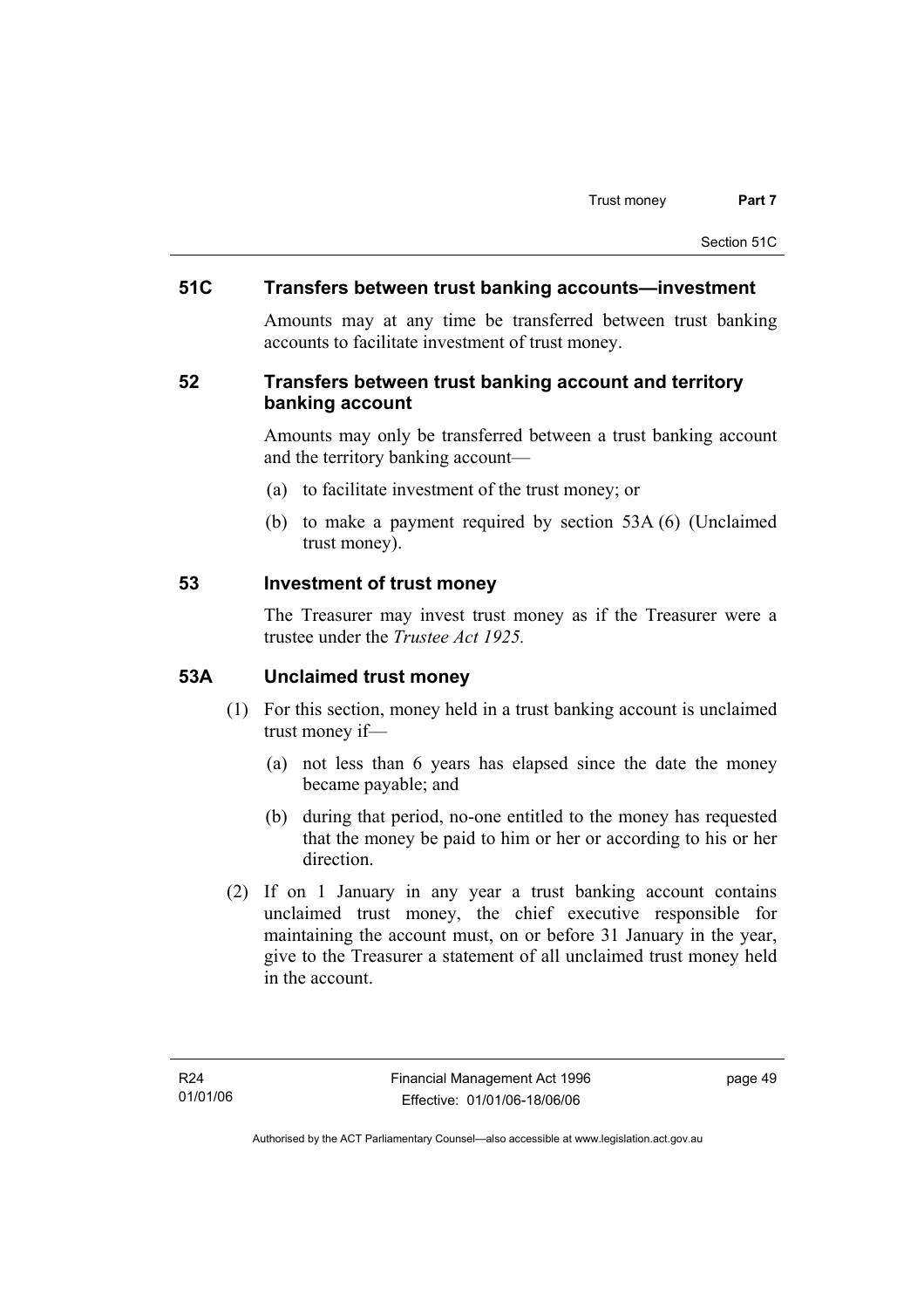#### **Part 7** Trust money

Section 53A

- (3) The statement must set out—
	- (a) the name, and last-known address, of each person entitled to unclaimed trust money held in the account; and
	- (b) the amount of the trust money to which each of those people is entitled; and
	- (c) the authorised deposit-taking institution, and the branch of the institution, with which the trust money is held.
- (4) The statement is a notifiable instrument.

*Note* A notifiable instrument must be notified under the Legislation Act.

- (5) The chief executive must also publish the statement in a newspaper published in the ACT.
- (6) The total amount shown in the statement must be paid into the territory banking account when the statement is given to the Treasurer and, on being paid into that account, becomes public money of the Territory.
- (7) A person who claims to be entitled to any money paid into the territory banking account in accordance with subsection (6) may apply to the Treasurer for a payment of an amount equal to the money to which the person is entitled.
- (8) The Treasurer must consider each application and either refuse it or approve it completely or partly.
- (9) The Treasurer must give the applicant written notice of his or her decision.
- (10) A payment approved by the Treasurer under subsection (8) may be made whether or not an appropriation is available for the purpose.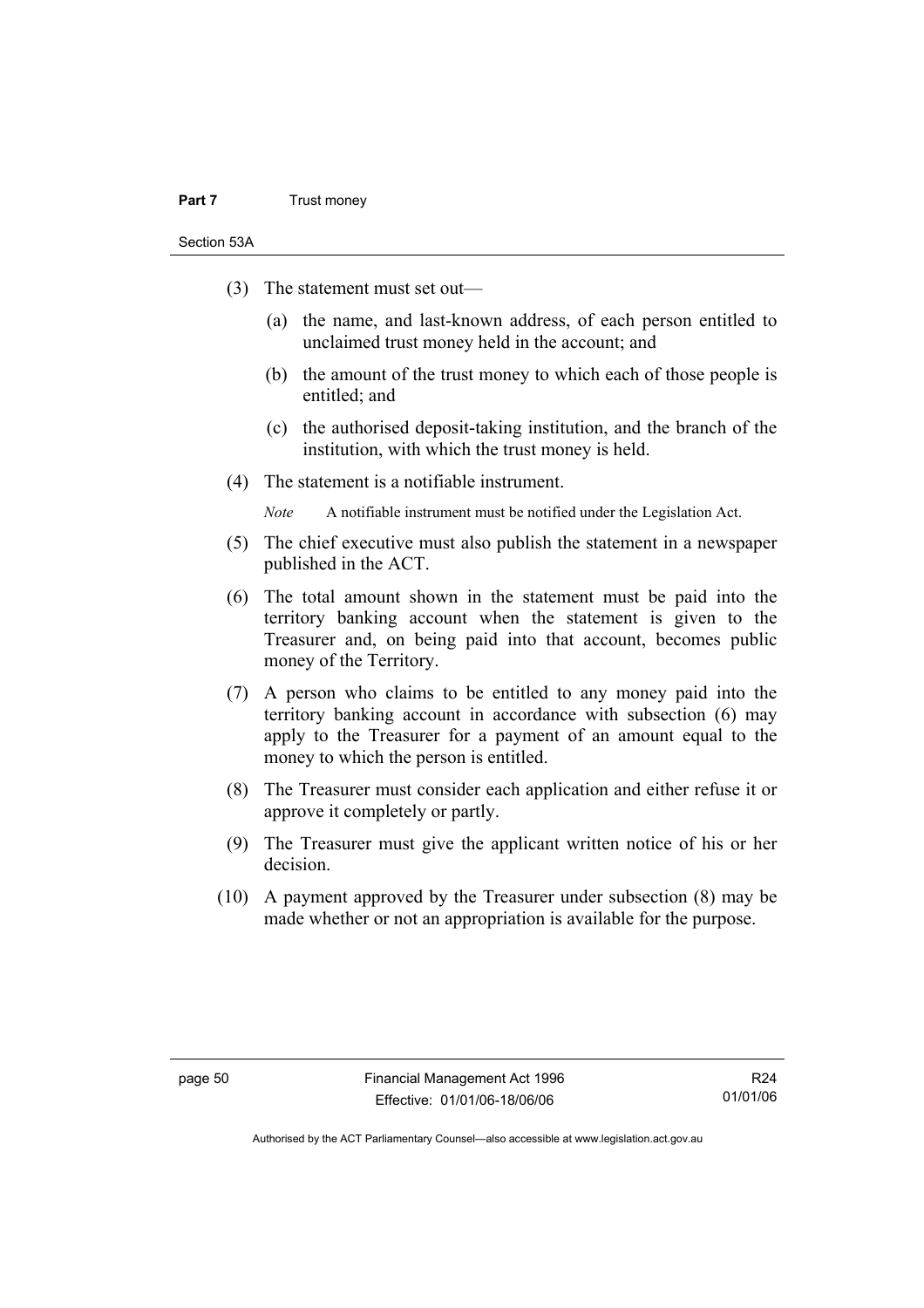#### **53B Review of decisions**

Application may be made to the administrative appeals tribunal for a review of a decision of the Treasurer under section 53A (8) refusing an application completely or partly.

#### **53C Notification of decisions**

A notice given under section 53A (9) must be in accordance with the requirements of the code of practice in force under the *Administrative Appeals Tribunal Act 1989*, section 25B (1).

R24 01/01/06 Financial Management Act 1996 Effective: 01/01/06-18/06/06

page 51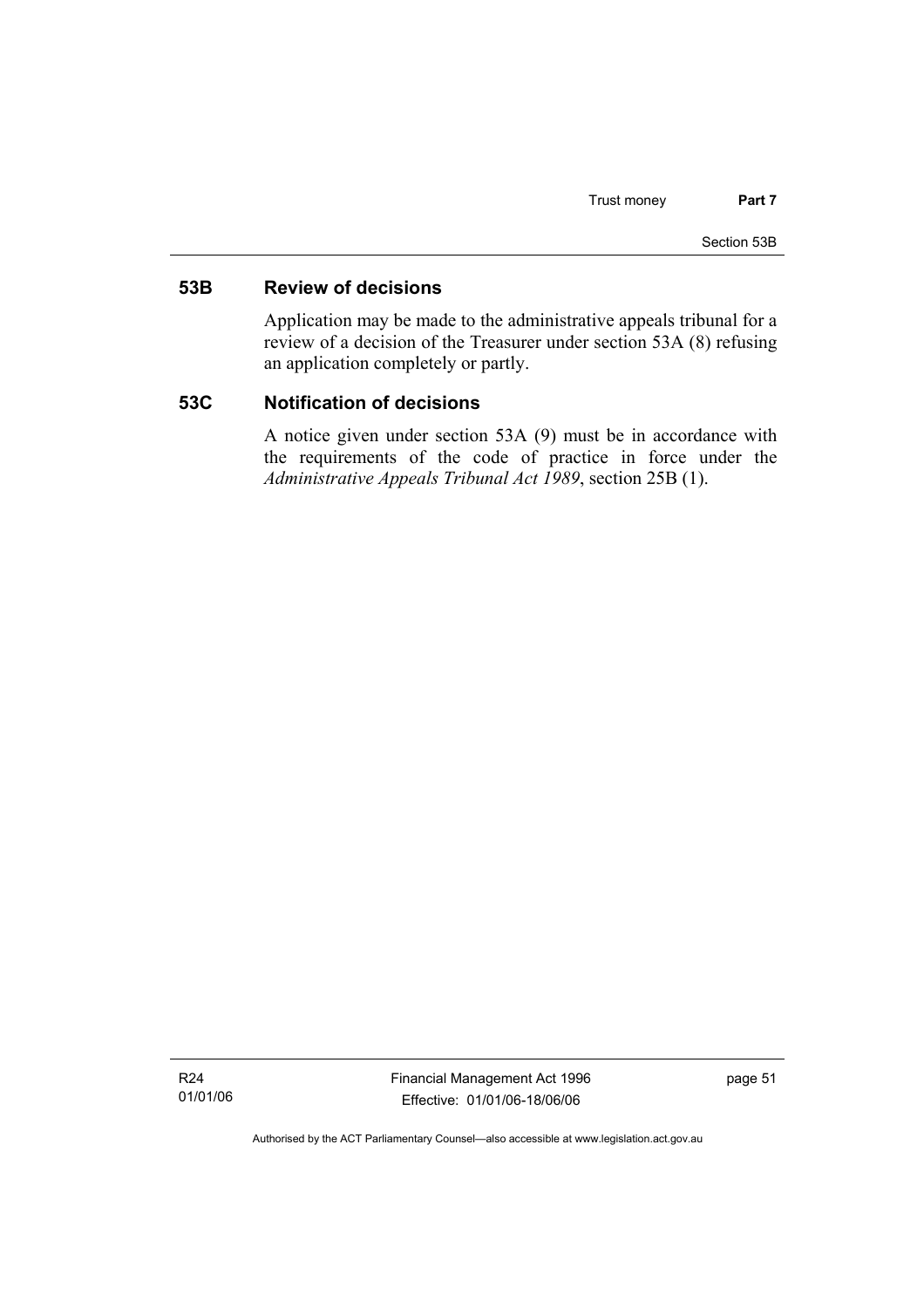Section 54

# **Part 8 Financial provisions for territory authorities**

#### **54 Application—pt 8**

- (1) This part applies to the following territory authorities:
	- ACT Gambling and Racing Commission
	- ACT Health Promotion Authority
	- ACT Insurance Authority
	- ACTION Authority
	- Australian Capital Territory Public Cemeteries Authority
	- Australian Capital Tourism Corporation
	- Building and Construction Industry Training Fund Authority
	- Canberra Institute of Technology
	- Cleaning Industry Long Service Leave Authority
	- Construction Industry Long Service Leave Authority
	- Cultural Facilities Corporation
	- Exhibition Park Corporation
	- Independent Competition and Regulatory Commission for the Australian Capital Territory
	- Land Development Agency
	- Legal Aid Commission (A.C.T.)
	- Public Trustee for the Australian Capital Territory
	- Stadiums Authority
	- University of Canberra.
- (2) This part also applies to a territory authority prescribed by the financial management guidelines.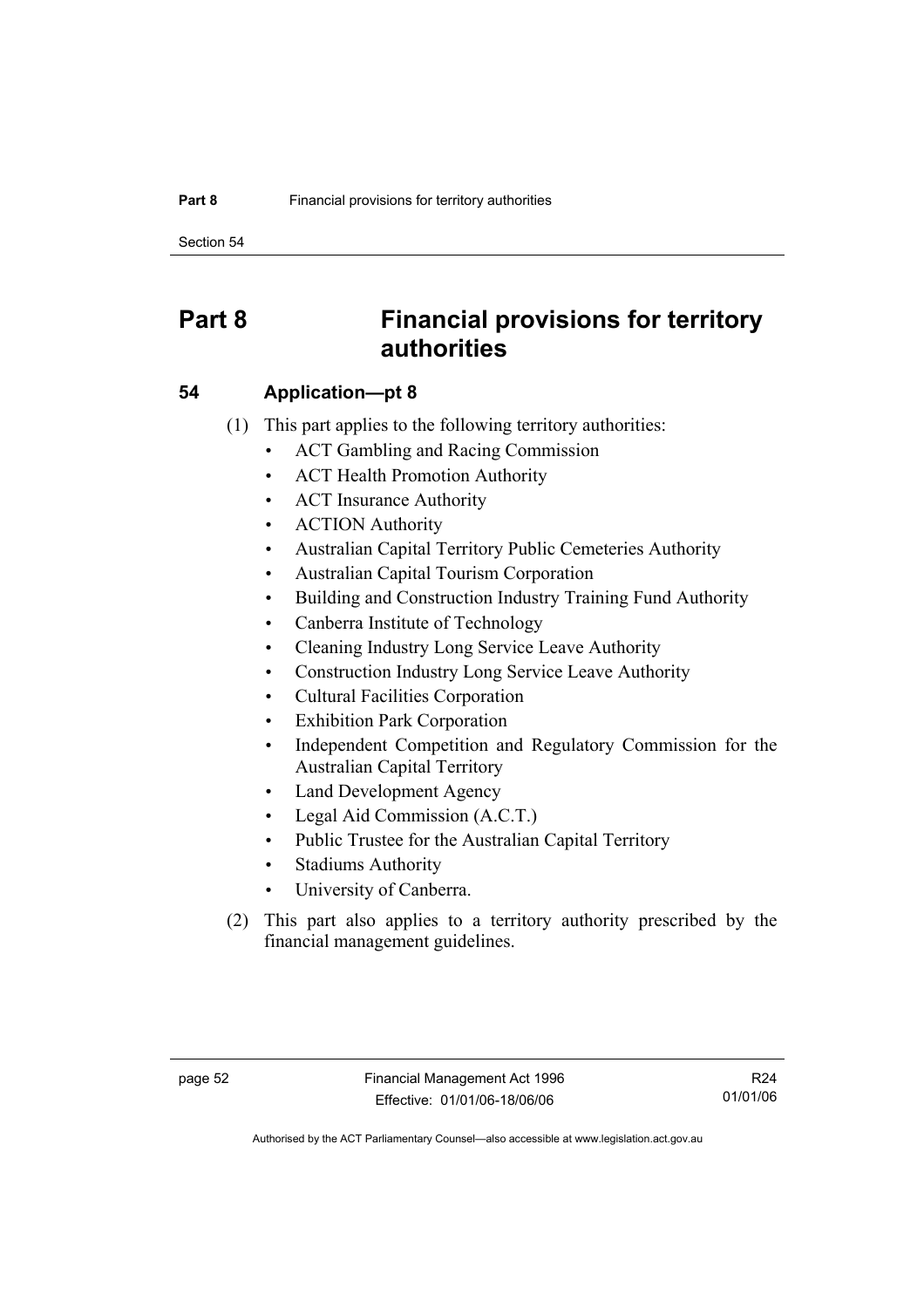#### **55 Responsibilities of chief executive officers of territory authorities**

- (1) This section applies to a territory authority if the authority does not have a governing board.
	- *Note* Section 76 (2) sets out the territory authorities that have governing boards.
- (2) The chief executive officer of the territory authority is responsible, under the responsible Minister, for the efficient and effective financial management of the authority.
- (3) Without limiting subsection (2), the chief executive officer of the territory authority is responsible, under the responsible Minister, for ensuring the following:
	- (a) that the expenses incurred by the authority are properly authorised;
	- (b) that, if an appropriation is made in relation to the authority, any amount of the appropriation spent by the authority is spent in accordance with the appropriation;
	- (c) that, as far as practicable, the operations of the authority during a financial year are consistent with, and comparable to, the estimates in the authority's statement of intent for the year.
	- (d) that payments made by the authority are properly authorised and correctly made;
	- (e) that the staff of the authority comply with the requirements of this Act;
		- *Note* A reference to an Act includes a reference to the statutory instruments made or in force under the Act, including in this case the financial management guidelines (see Legislation Act, s 104).
	- (f) that proper accounts and records are kept of the transactions and affairs of the authority in accordance with generally accepted accounting principles;

page 53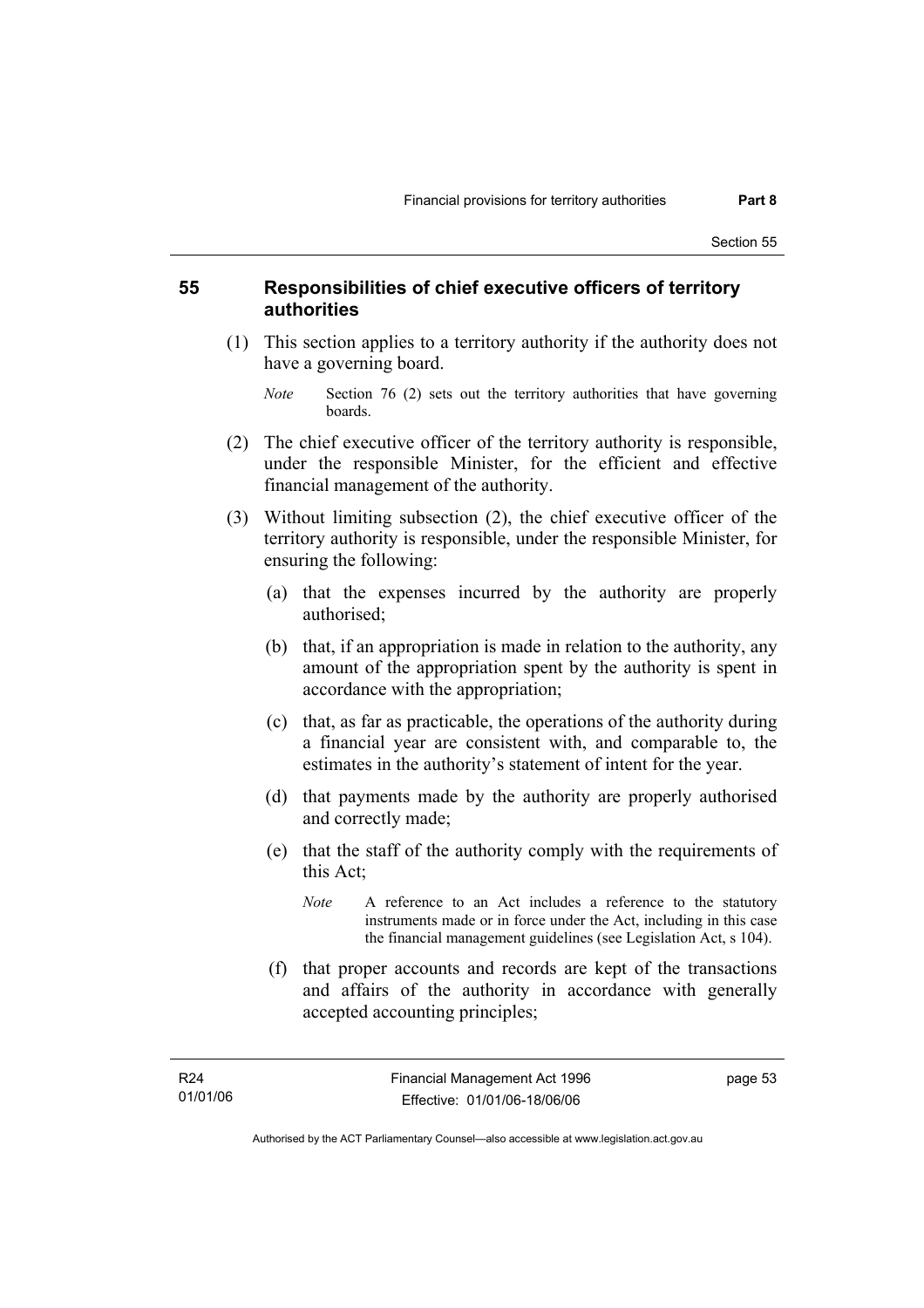- (g) that adequate control is maintained over the assets of the authority and assets under the authority's control;
- (h) that adequate control is maintained over the incurring of liabilities by the authority.
- (4) A report prepared by the territory authority under the *Annual Reports (Government Agencies) Act 2004* for a financial year must include an explanation of material variations between the actual results of the authority for the year and the estimates in the authority's statement of intent for the year.

#### **56 Responsibilities of governing boards of territory authorities**

 (1) This section applies to a territory authority if the authority has a governing board.

*Note* Section 76 (2) sets out the territory authorities that have governing boards.

- (2) The governing board of the territory authority is responsible, under the responsible Minister, for the efficient and effective financial management of the authority.
- (3) Without limiting subsection (2), the governing board of the territory authority is responsible, under the responsible Minister, for ensuring the following:
	- (a) that expenses incurred by the authority are properly authorised;
	- (b) that, if an appropriation is made in relation to the authority, any amount of the appropriation spent by the authority is spent in accordance with the appropriation;
	- (c) that, as far as practicable, the operations of the authority during a financial year are consistent with, and comparable to, the estimates in the authority's statement of intent for the year;
	- (d) that payments made by the authority are properly authorised and correctly made;

| page 54 | Financial Management Act 1996 | R24      |
|---------|-------------------------------|----------|
|         | Effective: 01/01/06-18/06/06  | 01/01/06 |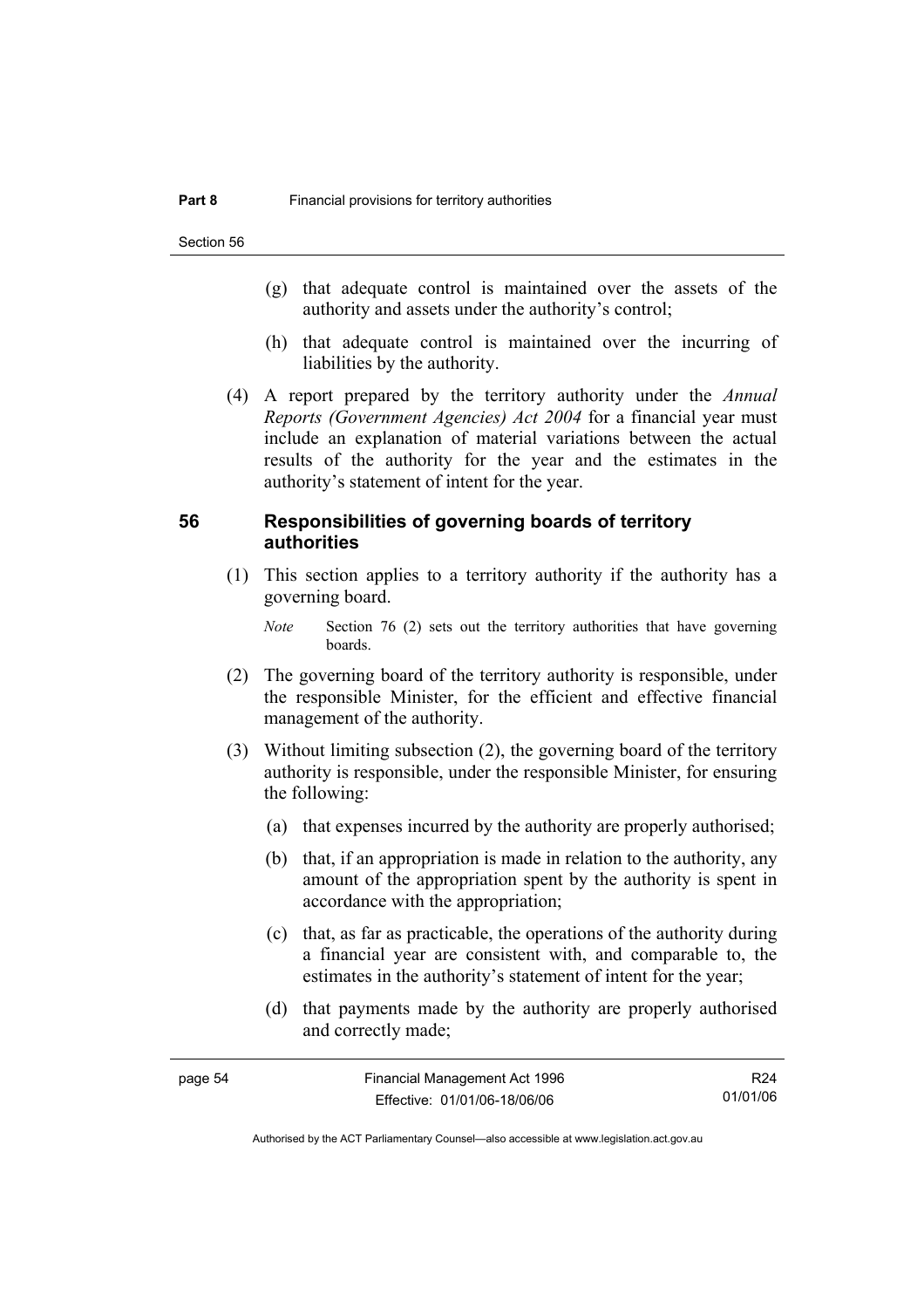- (e) that the staff of the authority comply with the requirements of this Act;
	- *Note* A reference to an Act includes a reference to the statutory instruments made or in force under the Act, including in this case the financial management guidelines (see Legislation Act, s 104).
- (f) that proper accounts and records are kept of the transactions and affairs of the authority in accordance with generally accepted accounting principles;
- (g) that adequate control is maintained over the assets of the authority and assets under the authority's control;
- (h) that adequate control is maintained over the incurring of liabilities by the authority.
- (4) A report prepared by the territory authority under the *Annual Reports (Government Agencies) Act 2004* for a financial year must include an explanation of material variations between the actual results of the authority for the year and the estimates in the authority's statement of intent for the year.

#### **57 Banking accounts of territory authorities**

- (1) A territory authority may open 1 or more banking accounts for the purposes of the authority.
- (2) A territory authority must at all times keep at least 1 banking account.
- (3) A banking account of a territory authority must not, without the Treasurer's written approval, be opened or kept otherwise than with an authorised deposit-taking institution with which an agreement is in force under section 32 (Agreement for the conduct of banking for Territory).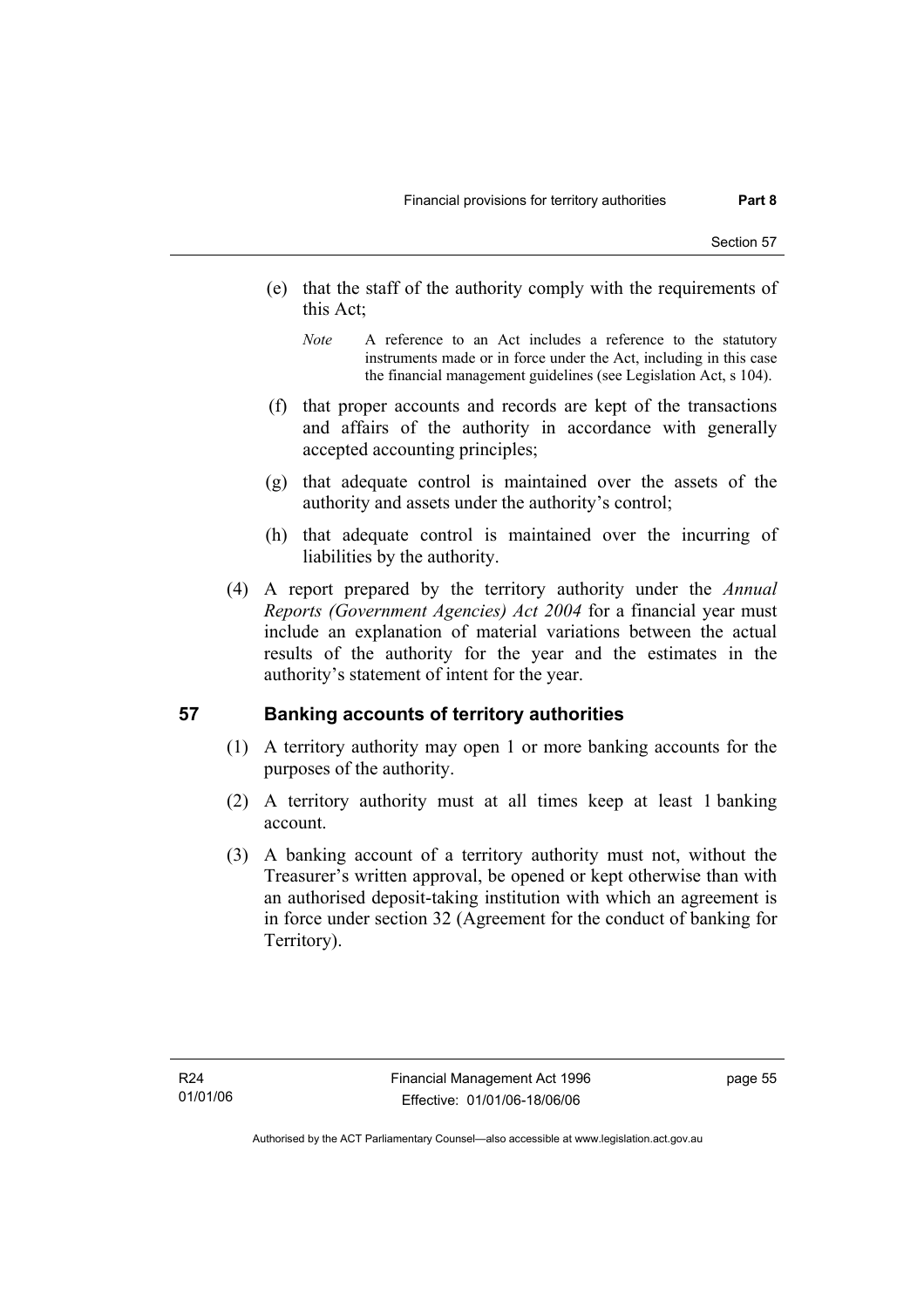Section 58

#### **58 Investment by territory authorities**

- (1) Funds not immediately required for the purposes of a territory authority may be invested—
	- (a) on deposit with an authorised deposit-taking institution; or
	- (b) in Territory, State or Commonwealth securities; or
	- (c) by the Treasurer, for the territory authority, in an investment mentioned in section 38 (1) (a) to (e); or
	- (d) in an investment prescribed for this paragraph.
- (2) However, the funds of the territory authority may only be invested under this section to increase or protect the financial wealth of the authority.
- (3) Transfers between the territory banking account and the banking account of a territory authority to facilitate investments may be made without appropriation.
- (4) Interest received by the Treasurer for the investment of funds of a territory authority must be paid to the territory authority.
- (5) However, if an investment of funds of a territory authority is made or managed by a department, the department may deduct from the interest received by the department for the investment—
	- (a) a fee charged by the department for making or managing the investment; and
	- (b) expenses reasonably incurred by the department in making or managing the investment.
- (6) Interest that is to be paid to a territory authority under subsection (4) may be paid direct to the territory authority or through the territory banking account.
- (7) If interest to be paid to a territory authority is paid into the territory banking account under subsection (6), the interest may be paid to the authority from that account without further appropriation.

R24 01/01/06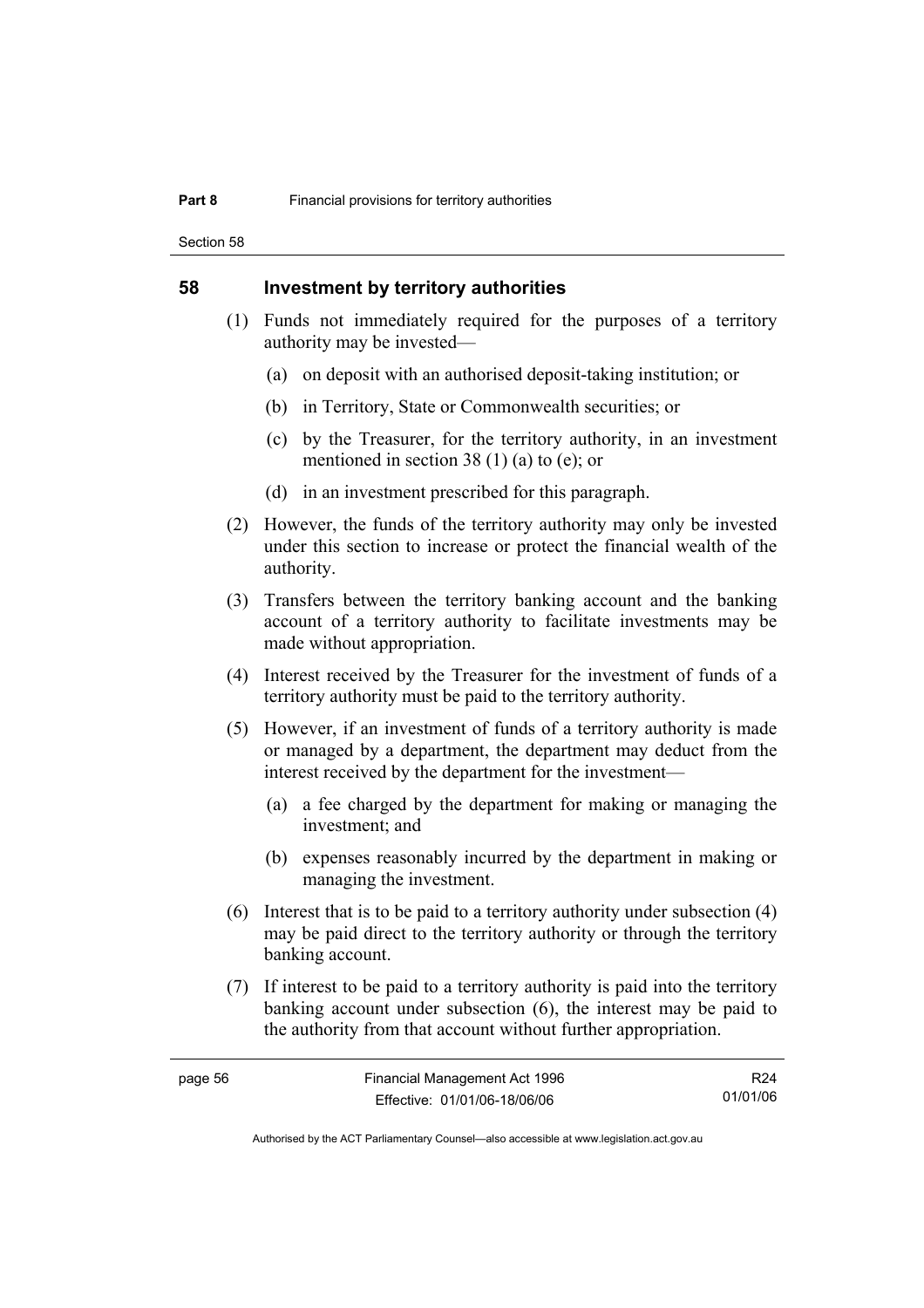(8) This section does not apply to money held on trust by a territory authority.

#### **59 Borrowing by territory authorities**

- (1) The Treasurer may, on the terms and conditions the Treasurer considers appropriate—
	- (a) borrow money for a territory authority; or
	- (b) lend public money to a territory authority.
- (2) A borrowing may be secured by the territory authority's assets approved by the Treasurer for this section.
- (3) A territory authority may arrange an overdraft or credit facility only with the written approval of the Treasurer.
- (4) A loan under subsection (1) (b) may be made only from—
	- (a) money appropriated for the purpose of making the loan; or
	- (b) money appropriated for purposes that include the purpose of making the loan.
- (5) However, subsection (4) does not apply to an overdraft or credit facility for a territory authority from the territory banking account that is approved, in writing, by the Treasurer for the authority.
- (6) The Treasurer may approve an overdraft or credit facility for a territory authority under subsection (5) only if satisfied that it is for a purpose consistent with a function of the authority.
- (7) An approval under subsection (5) must state, for the overdraft or credit facility—
	- (a) each purpose for which it may be used; and
	- (b) the maximum amount that may be outstanding at any time; and
	- (c) conditions about—
		- (i) the repayment of principal; and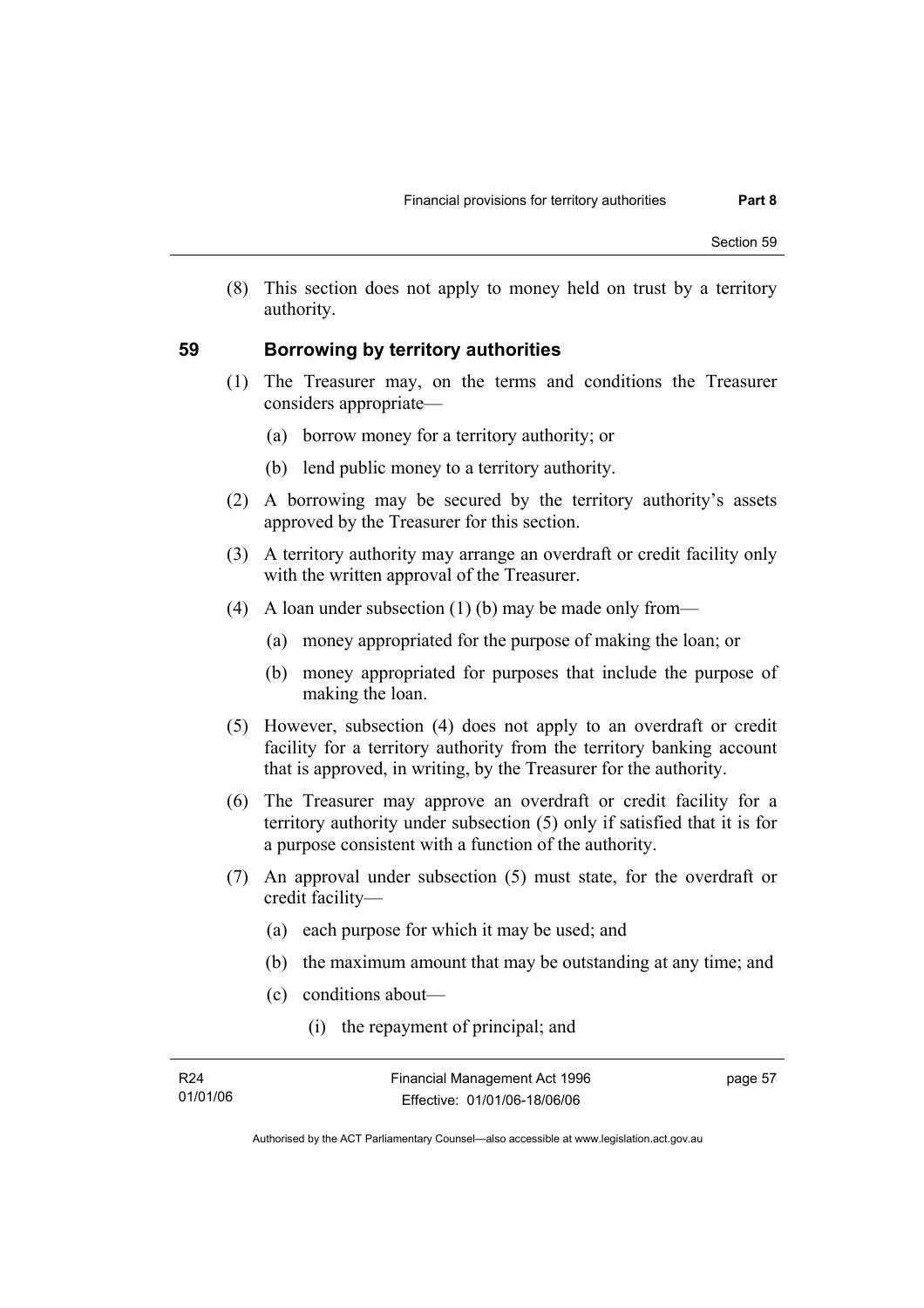- (ii) the interest rate; and
- (iii) the repayment of interest.
- (8) An approval under subsection (5) may also state any other condition that the Treasurer requires.
- (9) An approval under subsection (5) is a disallowable instrument.
	- *Note* A disallowable instrument must be notified, and presented to the Legislative Assembly, under the Legislation Act.
- (10) An overdraft or credit facility approved under subsection (5) must be reviewed annually by the Treasurer.

#### **60 Guarantees by territory authorities**

A territory authority may only give a guarantee with the written approval of the Treasurer.

#### **61 Territory authority statements of intent**

- (1) A territory authority must give the Treasurer a statement (a *statement of intent*) for each financial year.
- (2) A territory authority must consult the responsible Minister in preparing a statement of intent.
- (3) A territory authority must show the responsible Minister a copy of the proposed statement of intent, and take into consideration any comment by the Minister, before giving it to the Treasurer.
- (4) A statement of intent must be—
	- (a) in the form the Treasurer requires; and
	- (b) as agreed between the relevant person for the authority and the Treasurer; and
	- (c) provided to the Treasurer within the period the Treasurer requires.
- (5) A statement of intent for a financial year must include the following:

page 58 Financial Management Act 1996 Effective: 01/01/06-18/06/06 R24 01/01/06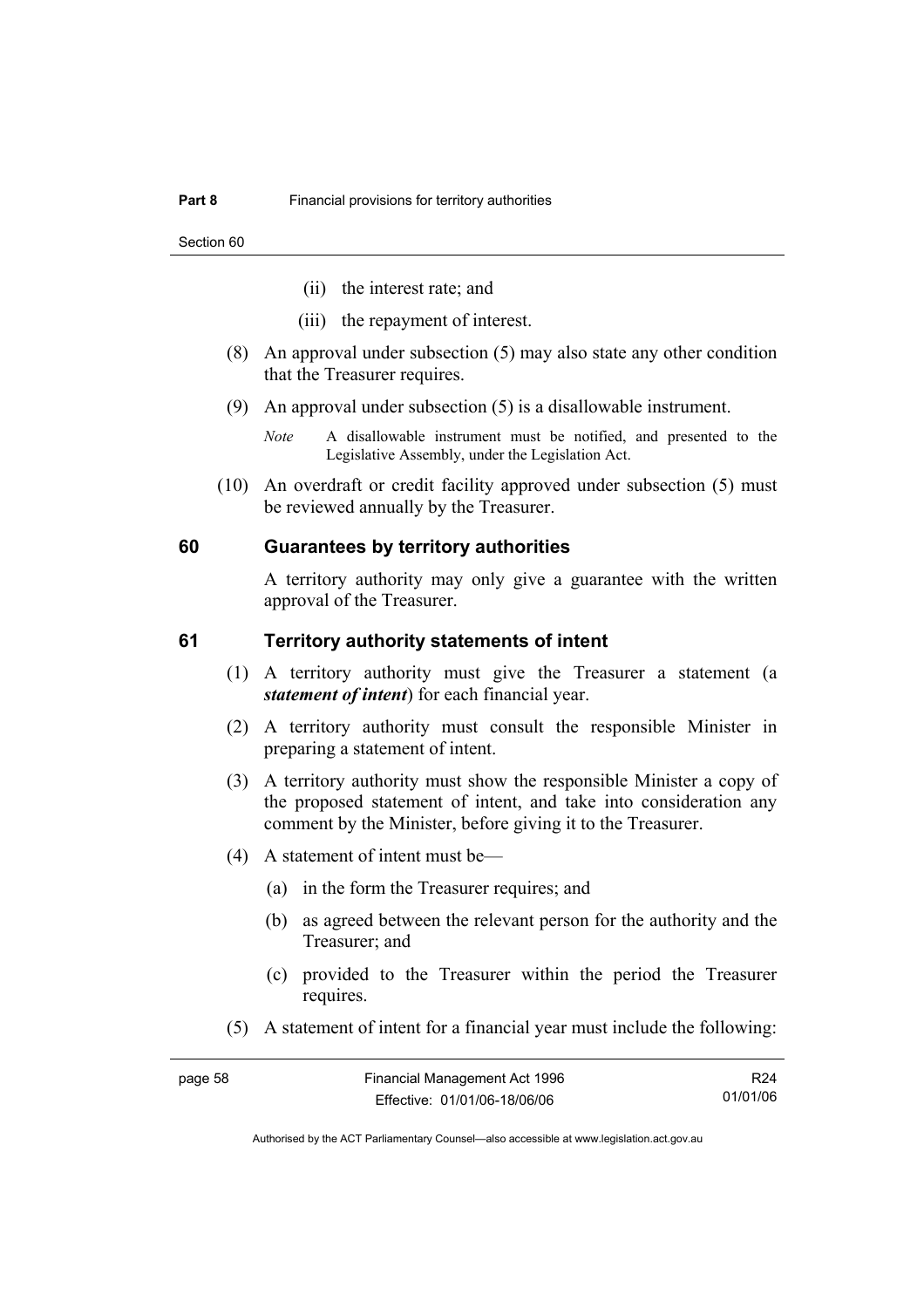- (a) the financial statements required under the financial management guidelines;
- (b) a statement of the objectives of the authority for the year, and each of the next 3 financial years;
- (c) a statement of the nature and scope of the activities to be carried out by the authority during the year, and each of the next 3 financial years;
- (d) the performance criteria and other measures by which the performance of the authority may be assessed against its objectives for the year, and each of the next 3 financial years;
- (e) an assessment of the performance (or estimated performance) of the authority in the previous financial year against its objectives for that year;
- (f) the results of any review under section 59 (10) in the previous financial year of an overdraft or credit facility approved for the authority;
- (g) any other information the Treasurer directs.
- (6) In this section:

*relevant person*, for a territory authority, means—

- (a) if the authority has a governing board—the chair of the governing board; or
- (b) if the authority does not have a governing board—the chief executive officer.

#### **62 Presentation of statements of intent of territory authorities**

 (1) The Treasurer must present to the Legislative Assembly, with the budget papers for a financial year, a statement of intent for each territory authority for the year.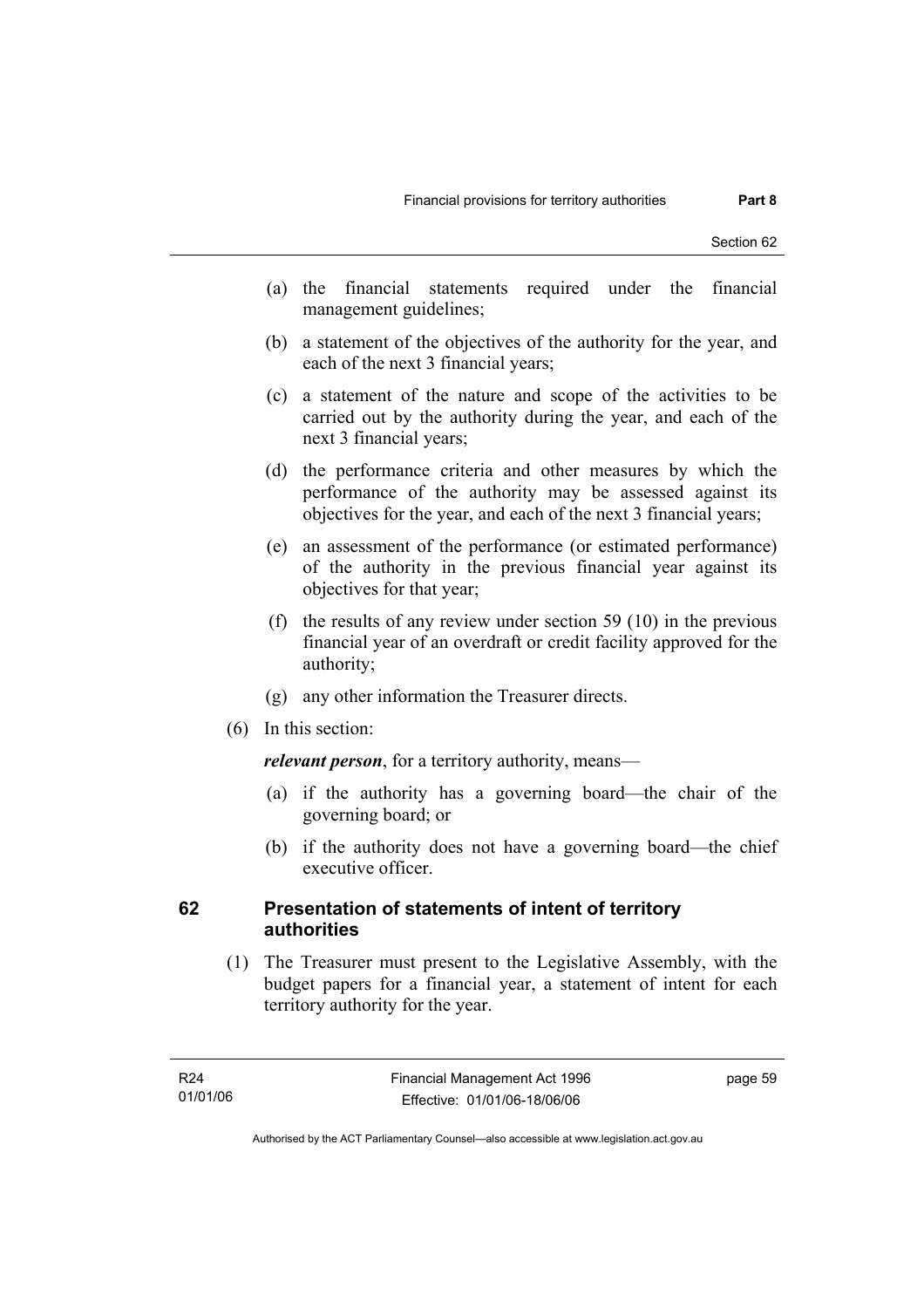- (2) If the Treasurer does not present to the Legislative Assembly, with the budget papers for a financial year, a statement of intent for a territory authority, the Treasurer must—
	- (a) as soon as practicable after the budget papers are presented, explain to the Legislative Assembly why the statement of intent was not presented; and
	- (b) present the statement of intent to the Legislative Assembly as soon as practicable after presenting the budget papers.

#### **63 Annual financial statements of territory authorities**

- (1) As soon as practicable after the end of each financial year, each territory authority must prepare annual financial statements for its operations during the year.
- (2) The annual financial statements must be prepared in accordance with generally accepted accounting principles and in a form that facilitates a comparison between the financial operations of the territory authority during the financial year and the estimates of the operations in the authority's statement of intent for the year.
- (3) The annual financial statements must include—
	- (a) the financial statements required under the financial management guidelines; and
	- (b) if a change was made during the year to the conditions of a capital injection set out under section 12A (1) (c) (ii) (Territory authority and territory-owned corporation budgets) in a statement included in a proposed budget for the authority for a financial year—a statement of the change and the reasons for it; and
	- (c) any other statement necessary to fairly reflect the financial operations of the authority during the year and its financial position at the end of the year.

R24 01/01/06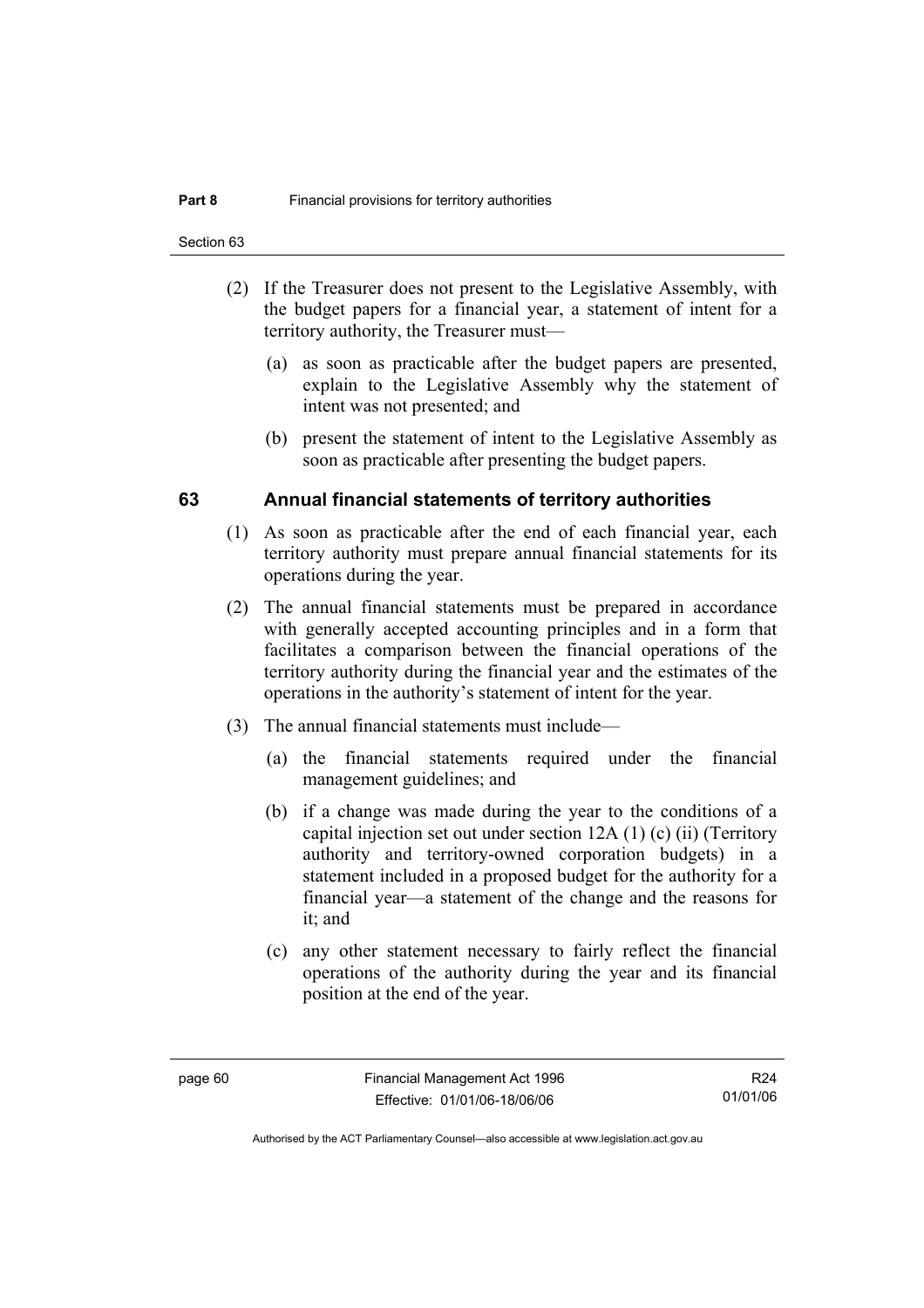#### **64 Responsibility for annual financial statements of territory authorities**

- (1) The annual financial statements of a territory authority for a financial year must have endorsed on them, or attached to them, a statement of responsibility signed by the relevant person for the authority.
- (2) The statement of responsibility must—
	- (a) include a statement of the relevant person's responsibility for the preparation of the annual financial statements and the judgments exercised in preparing them; and
	- (b) state that, in the relevant person's opinion, the financial statements fairly reflect the financial operations of the authority during the financial year and the financial position of the authority at the end of the year.
- (3) In this section:

*relevant person*, for the territory authority, means—

- (a) if the authority has a governing board—the chair of the governing board; or
- (b) if the authority does not have a governing board—the chief executive officer.

#### **65 Audit of annual financial statements of territory authorities**

- (1) The chief executive officer of a territory authority must give the auditor-general the annual financial statements of the authority for a financial year within the prescribed period after the end of the year.
- (2) The financial statements given to the auditor-general must have endorsed on them, or attached to them, the statement of responsibility made for them under section 64.

page 61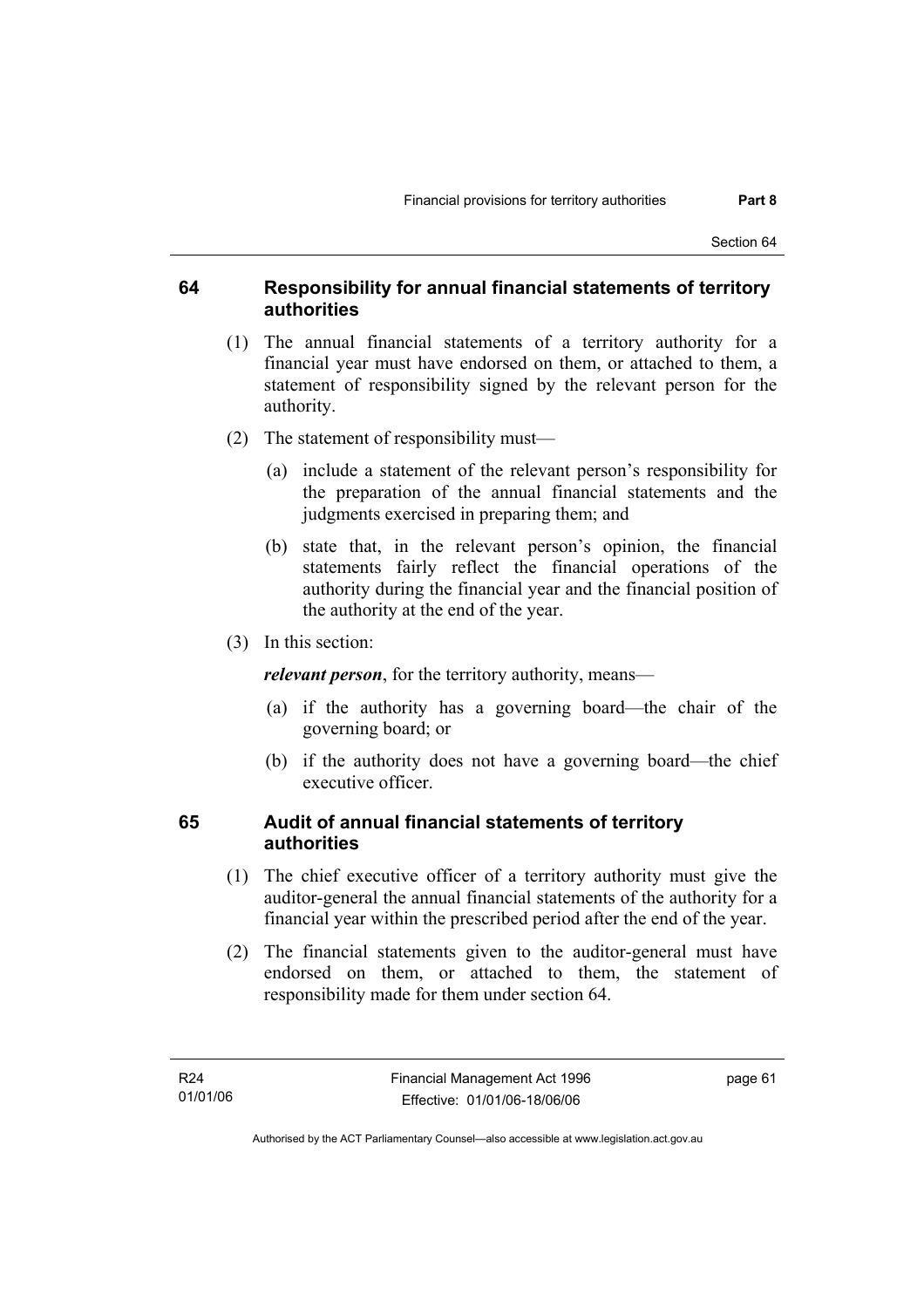Section 66

 (3) The auditor-general must give the chief executive officer an audit opinion about the financial statements as soon as practicable after the auditor-general receives them.

#### **66 Annual financial statements of territory authorities to be included in annual reports etc**

A report prepared under the *Annual Reports (Government Agencies) Act 2004* for a territory authority for a financial year must include, or have attached to it—

- (a) the authority's annual financial statements for the year; and
- (b) the audit opinion under section 65 (3) about the financial statements.

#### **67 Treasurer may require interim financial statements etc for territory authorities**

- (1) The Treasurer may, in writing, direct the relevant person for a territory authority to give the responsible Minister of the authority and the Treasurer financial or other statements relating to the authority for each month, quarter or other stated period of the year.
- (2) The relevant person must prepare the statements required by the direction and give them to the responsible Minister and Treasurer within 1 month after the day the person receives the direction or, if a longer period for compliance is stated in the direction, within the longer period.
- (3) In this section:

*relevant person*, for a territory authority, means—

- (a) if the authority has a governing board—the chair of the governing board; or
- (b) if the authority does not have a governing board—the chief executive officer.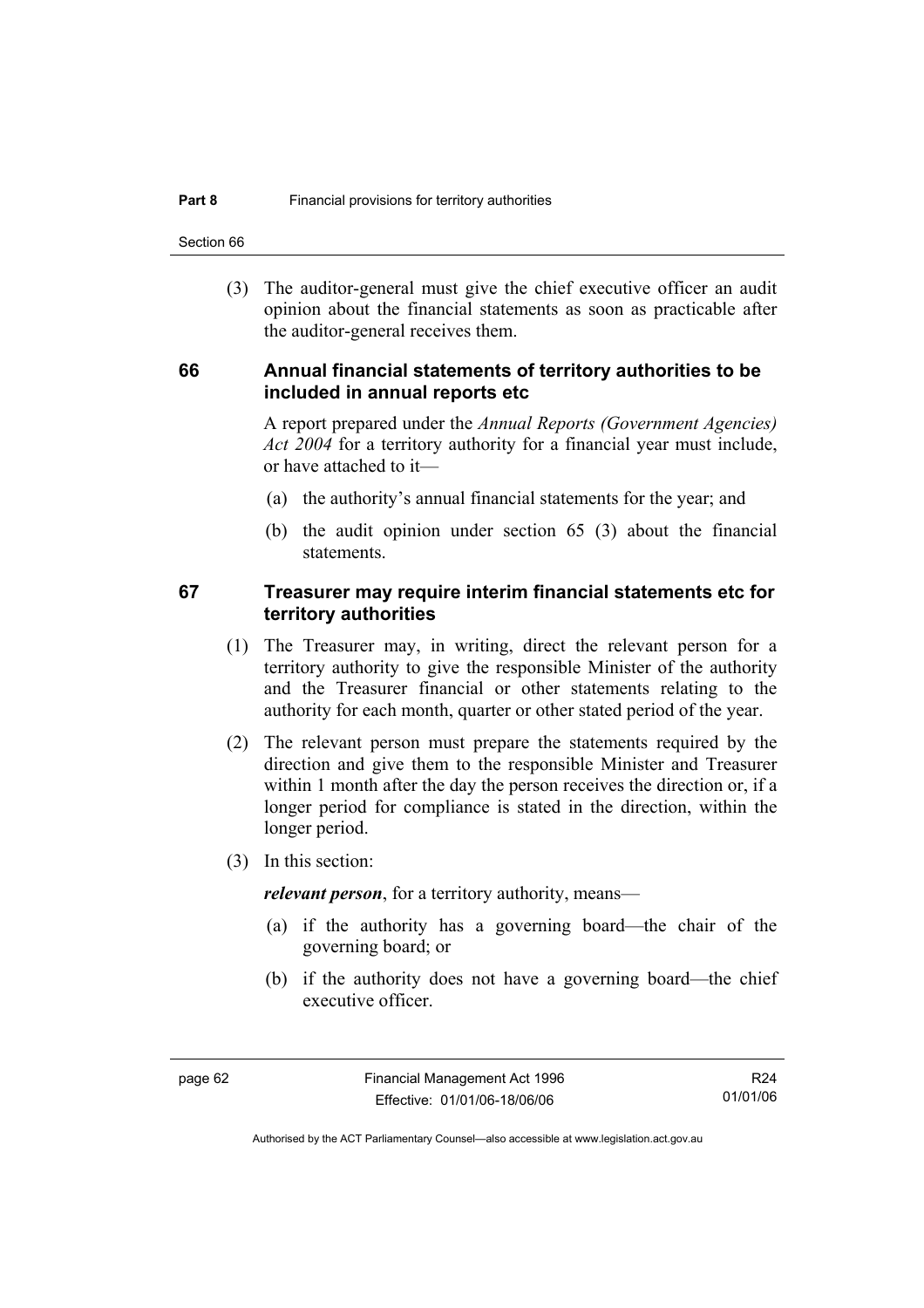### **68 Statements of performance of territory authorities**

- (1) As soon as practicable after the end of each financial year, each territory authority must prepare a statement of the performance of the authority in meeting the objectives in the authority's statement of intent for the year.
- (2) The statement must assess the performance by reference to the performance criteria and other measures included in the statement of intent in accordance with section 61 (5) (d).
- (3) For a prescribed territory authority, the statement must also include a statement of the performance of the authority in providing each class of outputs provided by it during the year and, in particular—
	- (a) compare the performance of the territory authority in providing each class of the outputs with the forecast of the performance in the authority's budget for the year; and
	- (b) give particulars of the extent to which the performance criteria set out in the budget for the provision of the outputs were met.
- (4) In this section:

*budget*, for the territory authority, means the budget for the authority for the financial year presented to the Legislative Assembly under section 10 (c) (Budget papers) and, if that budget has been amended under this Act, the budget as amended.

*prescribed territory authority* means a territory authority prescribed for section 12A (1) (b) (Territory authority and territory-owned corporation budgets).

### **69 Responsibility for territory authority statements of performance**

 (1) A statement of performance of a territory authority for a financial year must have endorsed on it, or attached to it, a statement of responsibility signed by the relevant person for the authority.

page 63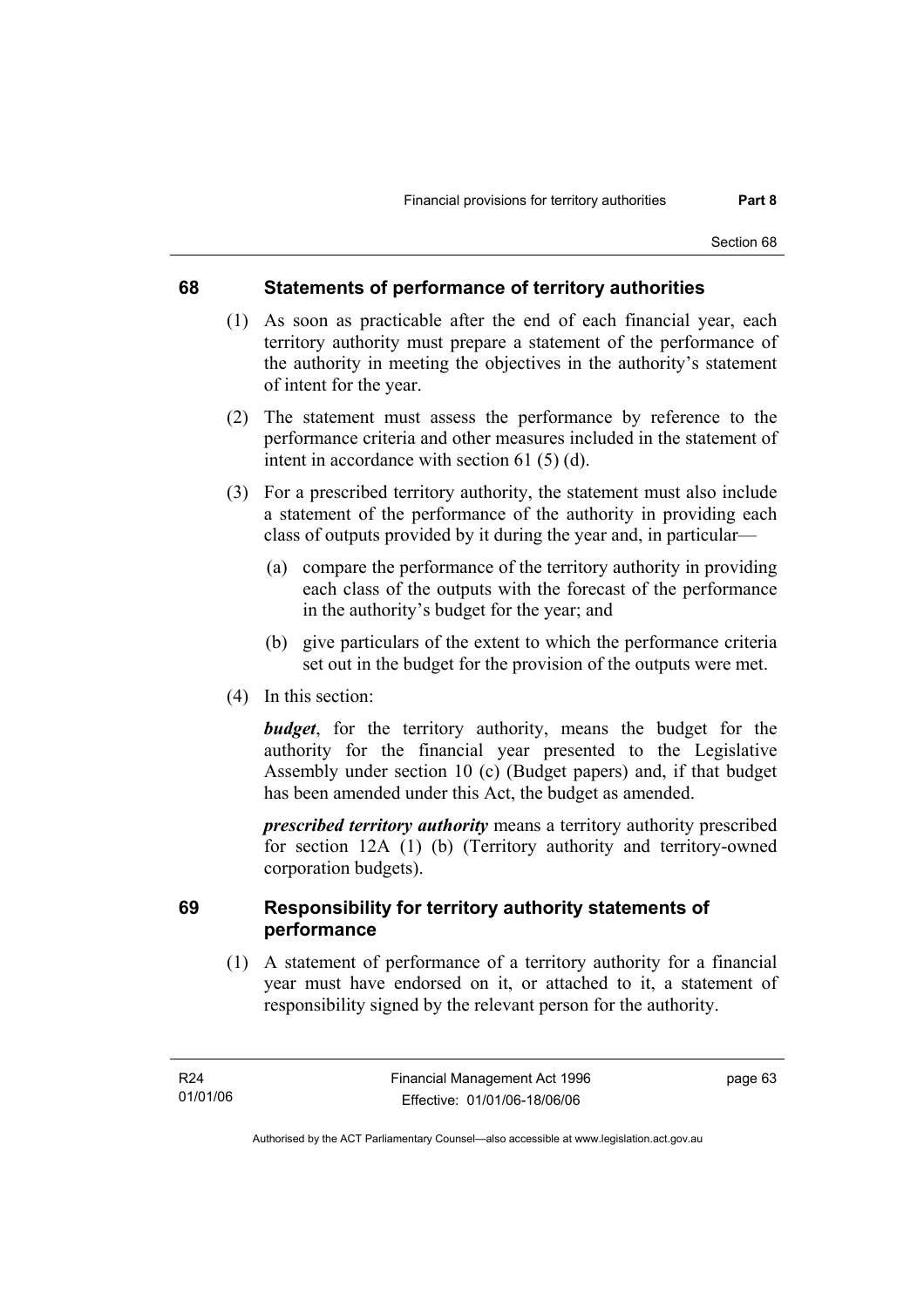- (2) The statement of responsibility must—
	- (a) include a statement of the relevant person's responsibility for the preparation of the statement of performance and the judgments exercised in preparing them; and
	- (b) state that, in the relevant person's opinion, the statement of performance fairly reflects the performance of the authority during the financial year.
- (3) In this section:

*relevant person*, for the territory authority, means—

- (a) if the authority has a governing board—the chair of the governing board; or
- (b) if the authority does not have a governing board—the chief executive officer.

### **70 Scrutiny of territory authority statements of performance**

- (1) The chief executive officer of a territory authority must give the auditor-general the authority's statement of performance for a financial year within the prescribed period after the end of the year.
- (2) The statement of performance given to the auditor-general must have endorsed on it, or attached to it, the statement of responsibility made for it under section 69.
- (3) The auditor-general must give the chief executive officer a report about the statement of performance as soon as practicable after the auditor-general receives it.
- (4) The report must be prepared in accordance with the financial management guidelines.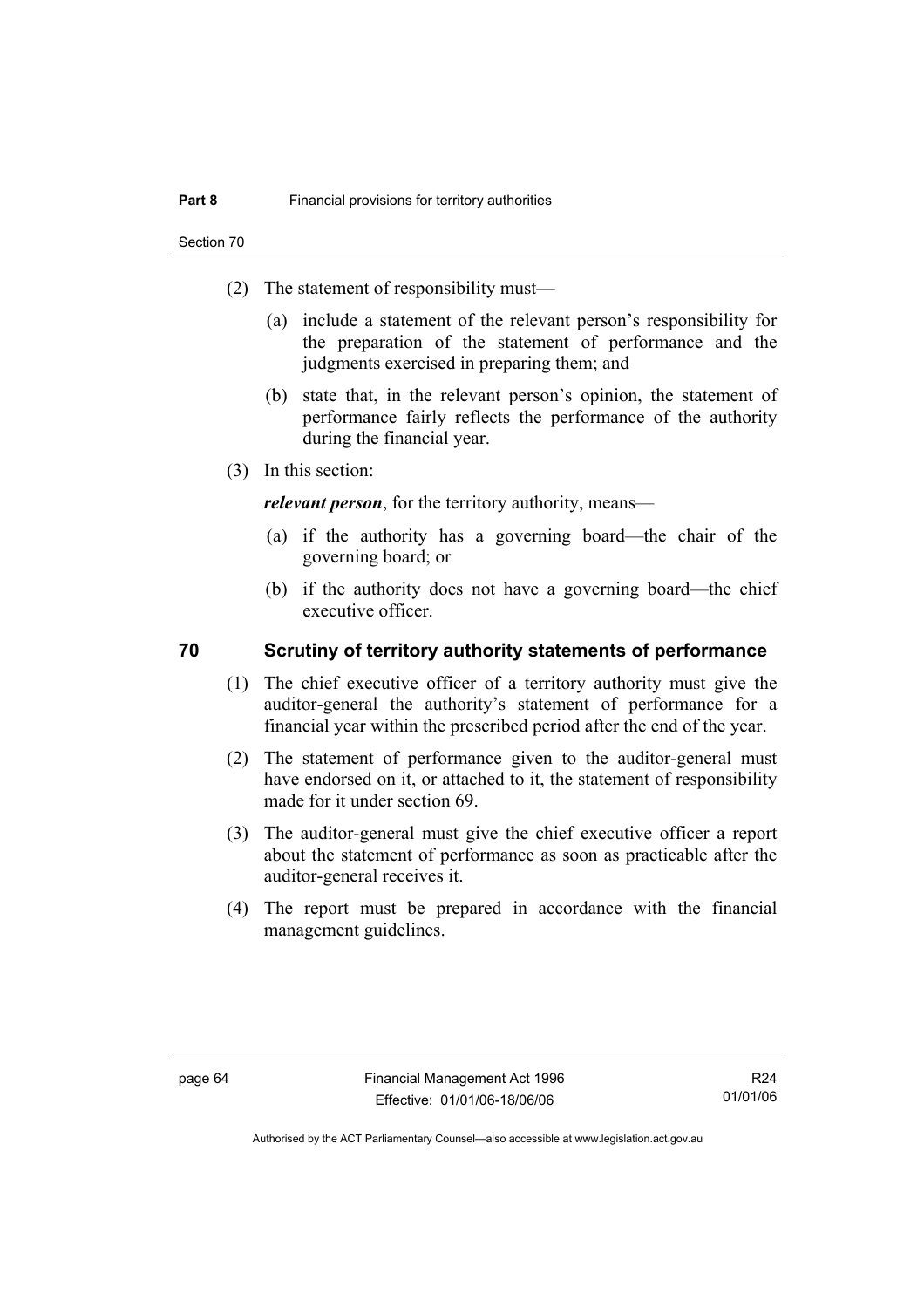### **71 Territory authority statements of performance to be included in annual reports etc**

A report prepared under the *Annual Reports (Government Agencies) Act 2004* for a territory authority for a financial year must include, or have attached to it—

- (a) the authority's statement of performance for the year; and
- (b) the auditor-general's report under section 70 (3) about the statement of performance.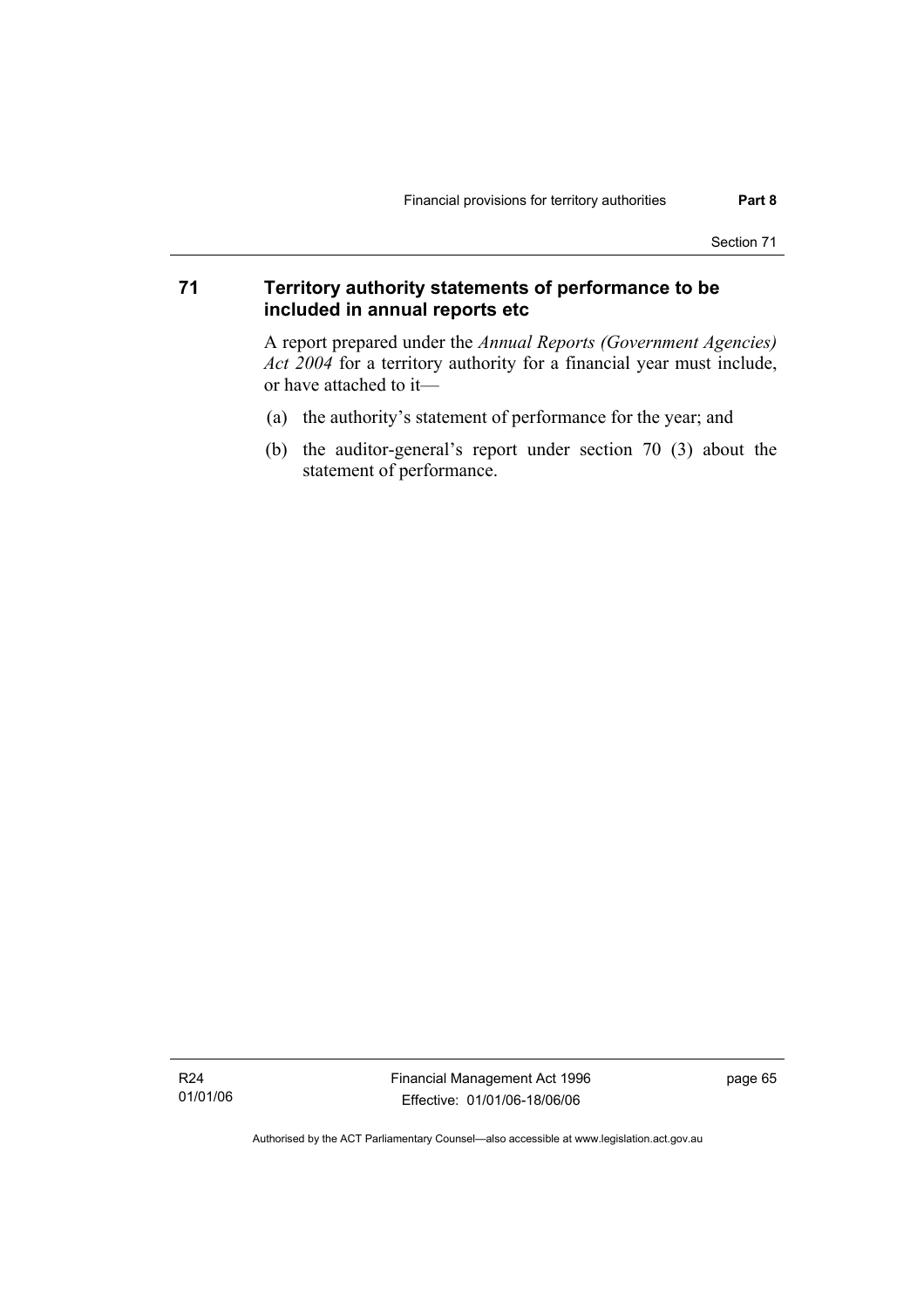# **Part 9 Governance of territory authorities**

#### *Notes for pt 9*

- *Note 1* Div 9.1 and div 9.5 apply to a territory authority, whether or not it has a governing board, unless the establishing Act otherwise provides (see eg the *Legal Aid Act 1977*, s 94A).
- *Note 2* The Legislation Act contains provisions relevant to territory authorities, including the following:
	- making appointments (s 206, s 207)
	- consultation with a committee of the Legislative Assembly (div 19.3.3)
	- eligibility for reappointment (s 208 and dict, pt 1, def *appoint*)
	- acting appointments (s 209)
	- resignations (s 210)
	- effect of appointment irregularity or defect (s 212).
- *Note 3* The *Remuneration Tribunal Act 1995* allows terms and conditions for people appointed to be set by determination under that Act.

## **Division 9.1 Definitions and important concepts**

### **72 Definitions—pt 9**

In this part:

*applicable governmental policies*, for a territory authority—see section 103.

*establishing Act*, for a territory authority, governing board or governing board member, means the Act that establishes the authority or governing board.

*financial year*, for a territory authority, means—

(a) a period of 12 months beginning on 1 July; or

R24 01/01/06

Authorised by the ACT Parliamentary Counsel—also accessible at www.legislation.act.gov.au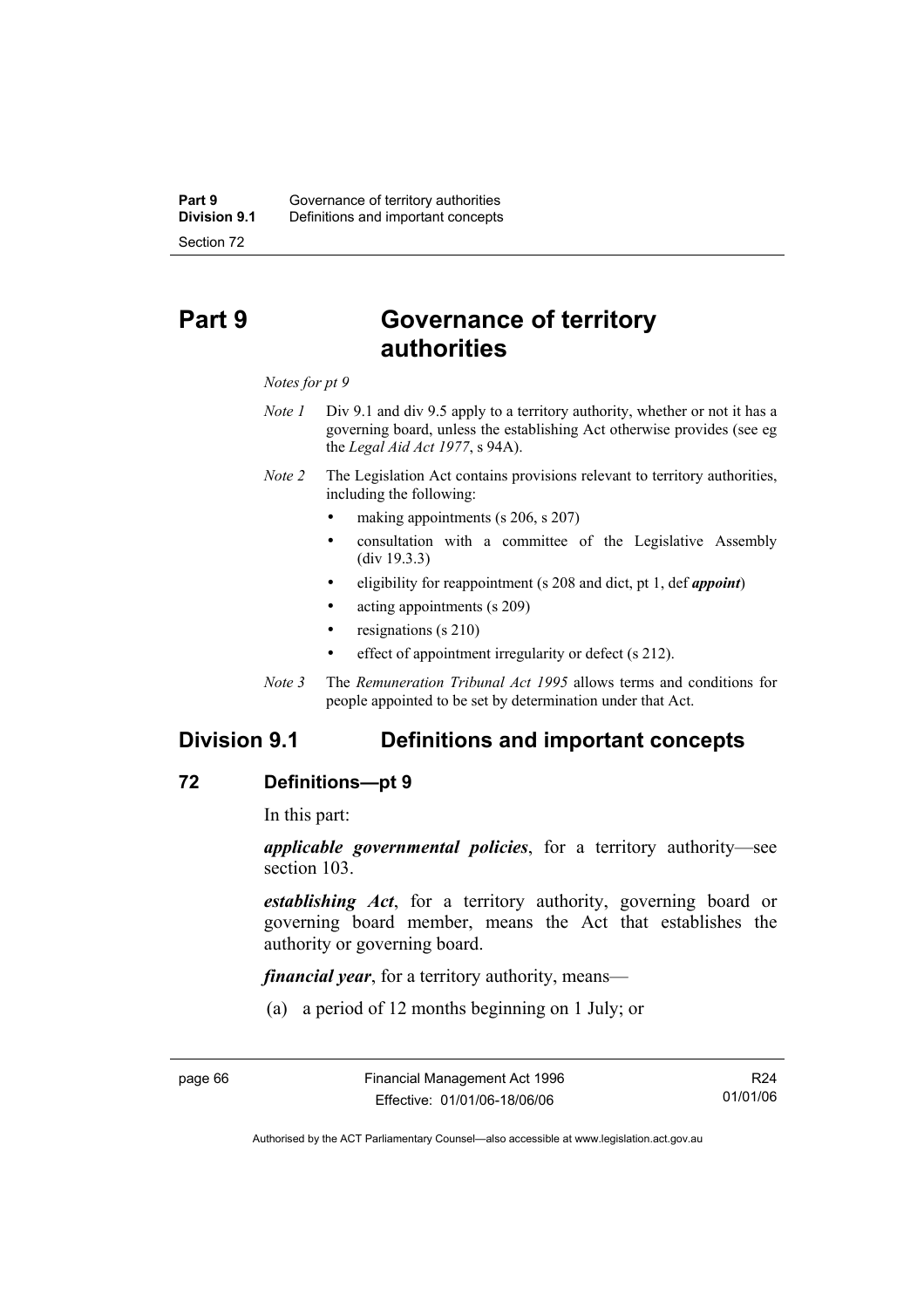(b) if the territory authority has, in writing, fixed another 12-month period as its financial year—the period fixed.

*governing board member*, for a territory authority with a governing board, includes the CEO.

*material interest*—see section 88 (4).

*relevant territory authority*—a territory authority to which part 8 applies is a *relevant territory authority*, unless the establishing Act for the authority provides otherwise.

### **73 Nature of relevant territory authorities**

- (1) A relevant territory authority—
	- (a) is a corporation; and
	- (b) may sue and be sued in its corporate name; and
	- (c) may have a seal.
- (2) A relevant territory authority represents the Territory when exercising its functions, unless the establishing Act for the authority or another territory law otherwise provides.
- (3) A relevant territory authority has the same status, privileges and immunities as the Territory so far as it represents the Territory.

### **74 Powers of territory authorities generally**

 (1) A relevant territory authority has the legal capacity and powers of an individual both in and outside the ACT (including outside Australia).

#### **Examples**

- 1 to enter into a contract
- 2 to own, deal with and dispose of property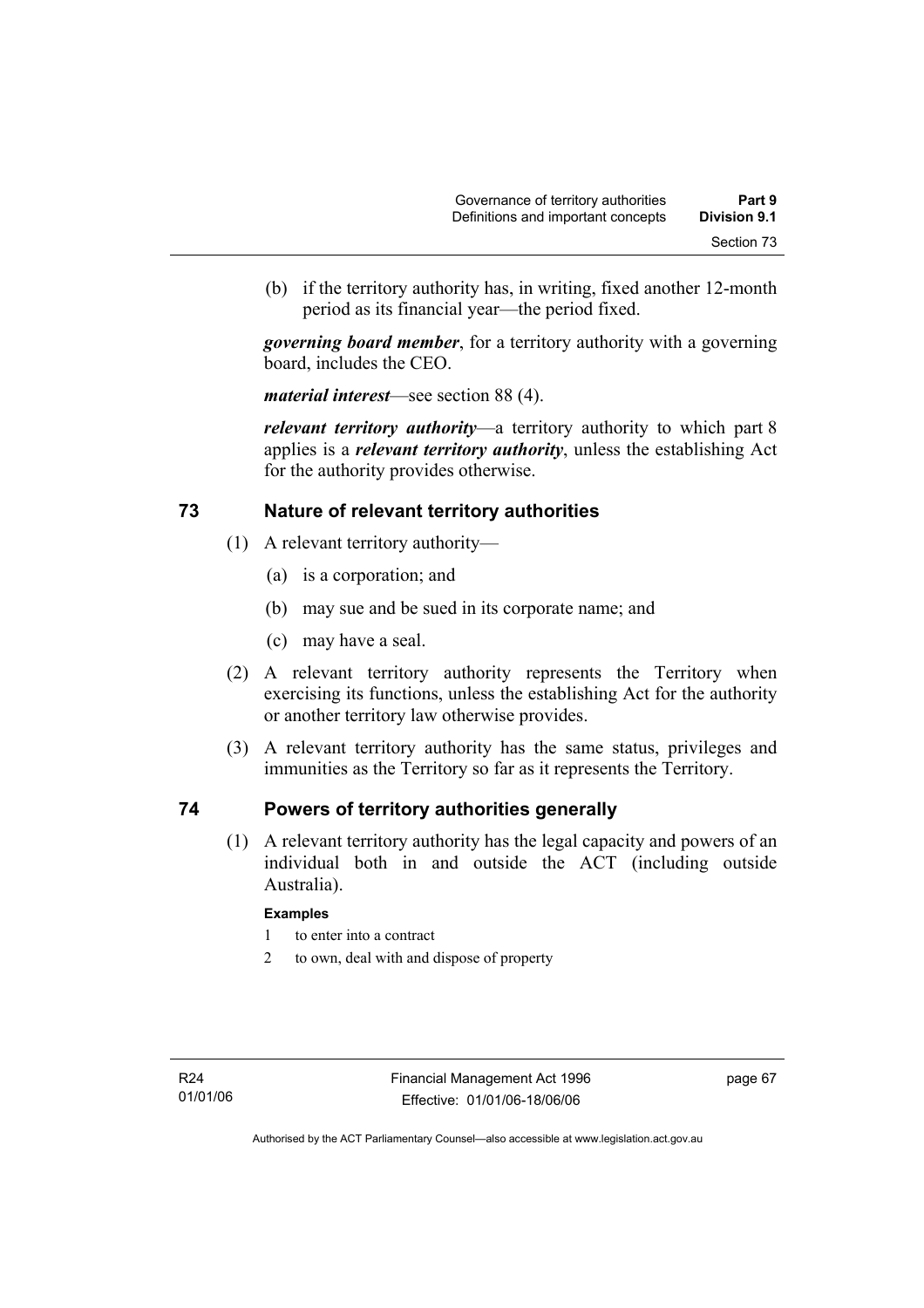3 to act as trustee

- *Note* An example is part of the Act, is not exhaustive and may extend, but does not limit, the meaning of the provision in which it appears (see Legislation Act, s 126 and s 132).
- (2) Without limiting subsection (1), a relevant territory authority—
	- (a) has the powers given to it under this Act or another territory law; and
	- (b) may do anything that it is authorised to do by a territory law or a law of another jurisdiction; and
	- (c) may exercise its powers in and outside the ACT (including outside Australia).

#### **Example for par (b)**

A territory authority may arrange for the authority to be registered or recognised under a law of another jurisdiction.

- (3) A relevant territory authority's legal capacity to do something is not affected by the fact that the authority's interests are not, or would not be, served by doing it.
- (4) To remove any doubt, this section does not—
	- (a) authorise a relevant territory authority to do anything that is prohibited by a territory law or a law of another jurisdiction; and
	- (b) give a relevant territory authority a right that a territory law or a law of another jurisdiction denies to the authority.
- (5) In this section:

*another jurisdiction* means the Commonwealth, a State, another Territory or a foreign country.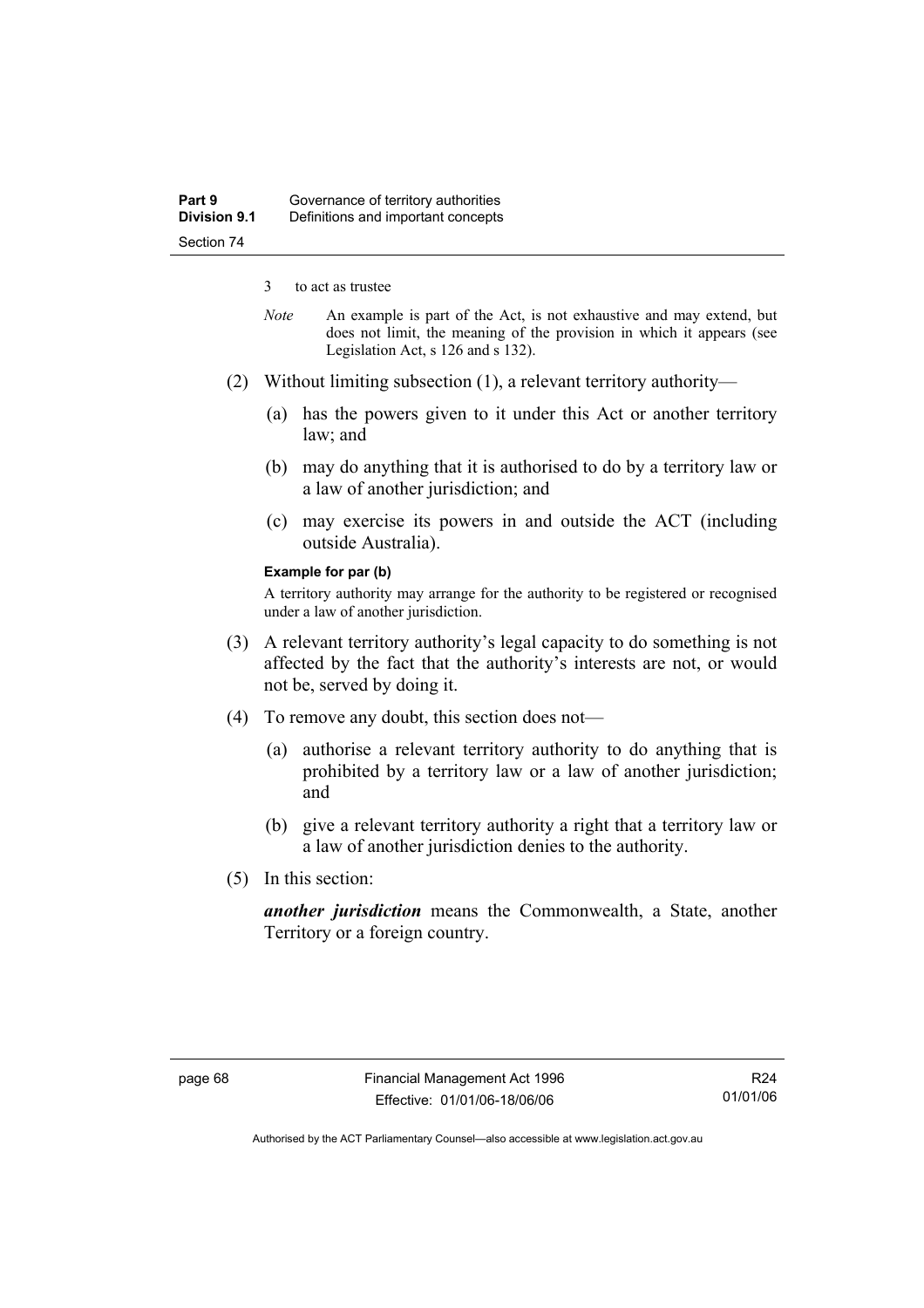### **75 Execution of documents and assumptions people dealing with relevant territory authority may make**

(1) In this section:

*applied Corporations Act provisions* means the following provisions of the Corporations Act:

- (a) section 127 (which is about the execution of documents by a company);
- (b) section 128 (which is about a person's entitlement to make certain assumptions in dealing with a company);
- (c) section 129 (which is about the assumptions that may be made).
- (2) The applied Corporations Act provisions apply to a relevant territory authority as if—
	- (a) a reference to a *company* were a reference to the authority; and
	- (b) a reference to a *common seal* were a reference to any seal of the authority; and
	- (c) a reference to a *director* were a reference to a board member; and
	- (d) a reference to a company's *constitution* were a reference to this Act and the establishing Act; and
	- (e) a reference to an *officer* of a company were a reference to the chief executive officer and any member of staff of the authority; and
	- (f) a reference to *information available to the public from ASIC*  were a reference to information available to the public from the Territory; and
	- (g) any other necessary changes, and any change prescribed by regulation, were made.

page 69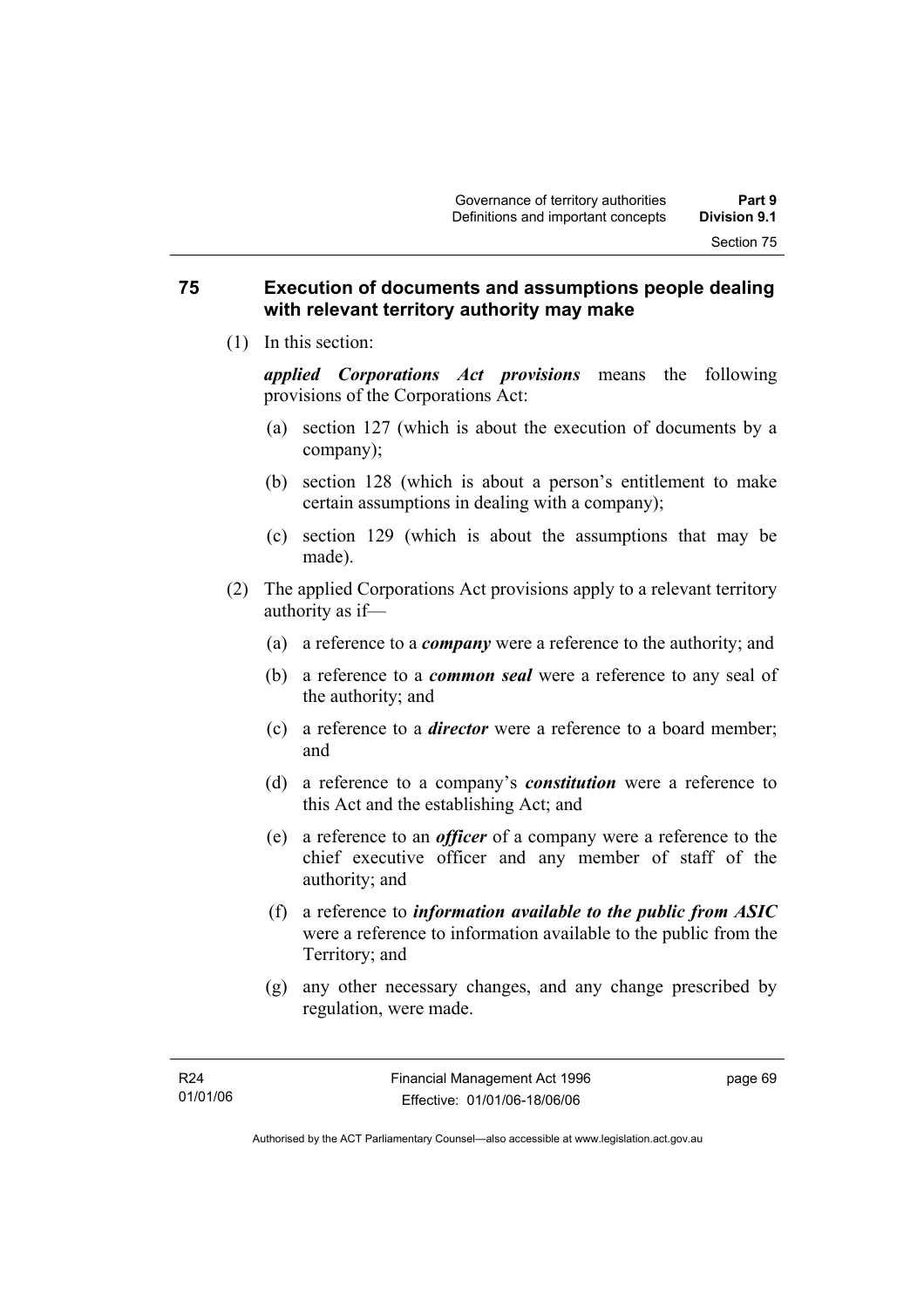## **76 Governing board of territory authority**

- (1) A territory authority has a governing board if the establishing Act for the authority establishes a governing board for the authority.
- (2) To remove any doubt, only the following territory authorities have governing boards:
	- ACT Gambling and Racing Commission
	- ACT Health Promotion Authority
	- ACTION Authority
	- Australian Capital Territory Public Cemeteries Authority
	- Australian Capital Tourism Corporation
	- Building and Construction Industry Training Fund Authority
	- Cleaning Industry Long Service Leave Authority
	- Construction Industry Long Service Leave Authority
	- Cultural Facilities Corporation
	- Exhibition Park Corporation
	- Land Development Agency
	- Stadiums Authority
	- a territory authority prescribed by the financial management guidelines.

## **77 Role of governing board**

- (1) If a territory authority has a governing board, the governing board has the following functions:
	- (a) setting the authority's policies and strategies;
	- (b) governing the authority consistently with the authority's establishing Act and other relevant legislation;
	- (c) ensuring, as far as practicable, that the authority operates in a proper, effective and efficient way;
	- (d) ensuring, as far as practicable, that the authority complies with applicable governmental policies (if any).

R24 01/01/06

Authorised by the ACT Parliamentary Counsel—also accessible at www.legislation.act.gov.au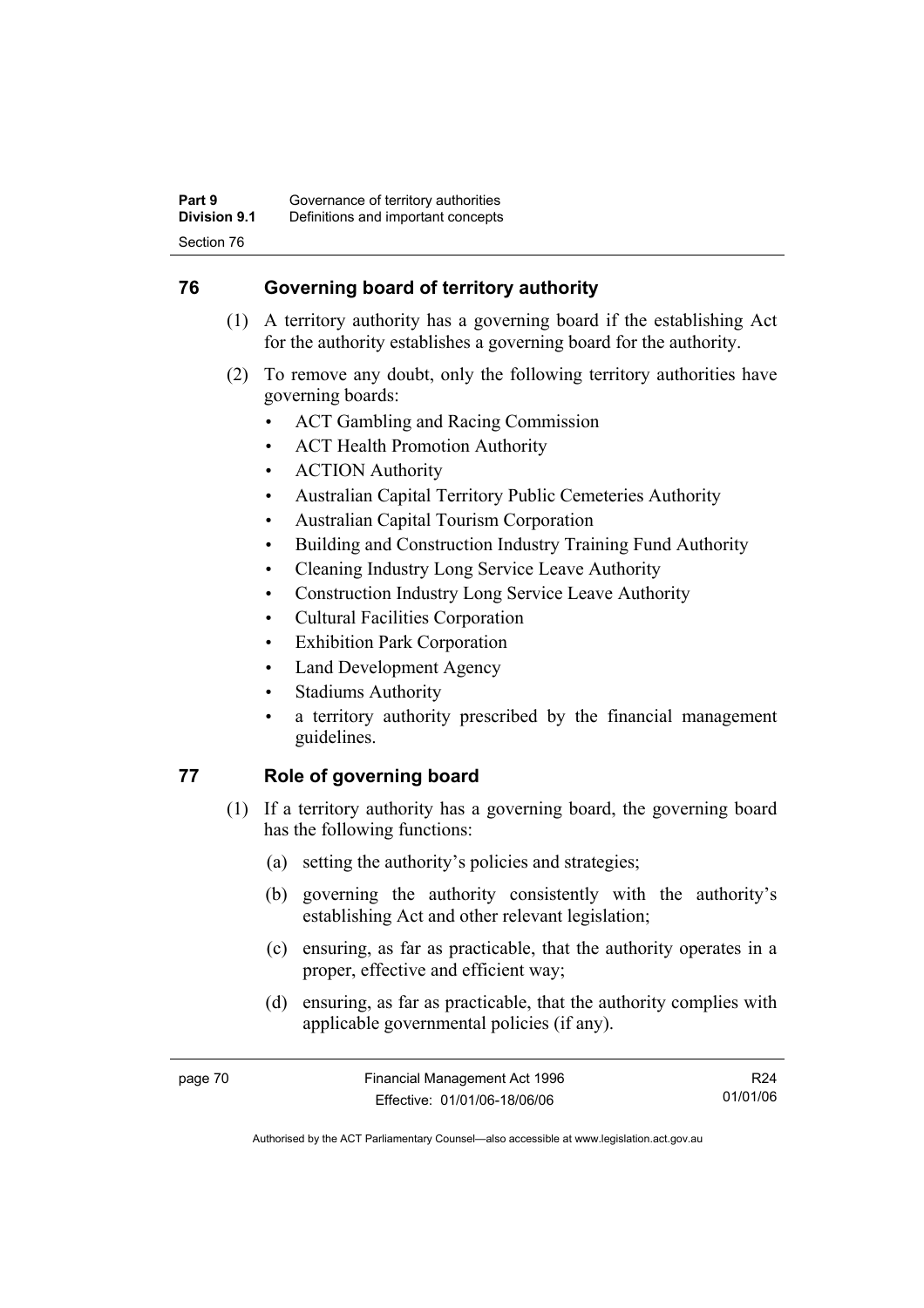#### **Examples of policies for par (a)**

- 1 risk management
- 2 communication with government
- 3 corporate planning
- *Note* An example is part of the Act, is not exhaustive and may extend, but does not limit, the meaning of the provision in which it appears (see Legislation Act, s 126 and s 132).
- (2) This section does not limit the functions of a governing board.

## **Division 9.2 Governing board member appointments**

### **78 Appointment of governing board members generally**

- (1) This section applies to the appointment of the members of the governing board of a territory authority, other than the CEO.
- (2) The responsible Minister for the territory authority may appoint the members.
	- *Note 1* For the making of appointments (including acting appointments), see the Legislation Act, pt 19.3.
	- *Note 2* In particular, an appointment may be made by naming a person or nominating the occupant of a position (see s 207).
	- *Note 3* Certain Ministerial appointments require consultation with an Assembly committee and are disallowable (see Legislation Act, div 19.3.3).
- (3) The only criteria for deciding whether to appoint a person as a member are—
	- (a) the contribution the person can make to the goals and objectives of the governing board; and
	- (b) the criteria stated in applicable governmental policies (if any) relating to appointments.
- (4) However, the establishing Act may prescribe other criteria for deciding whether to appoint a person as a member.

page 71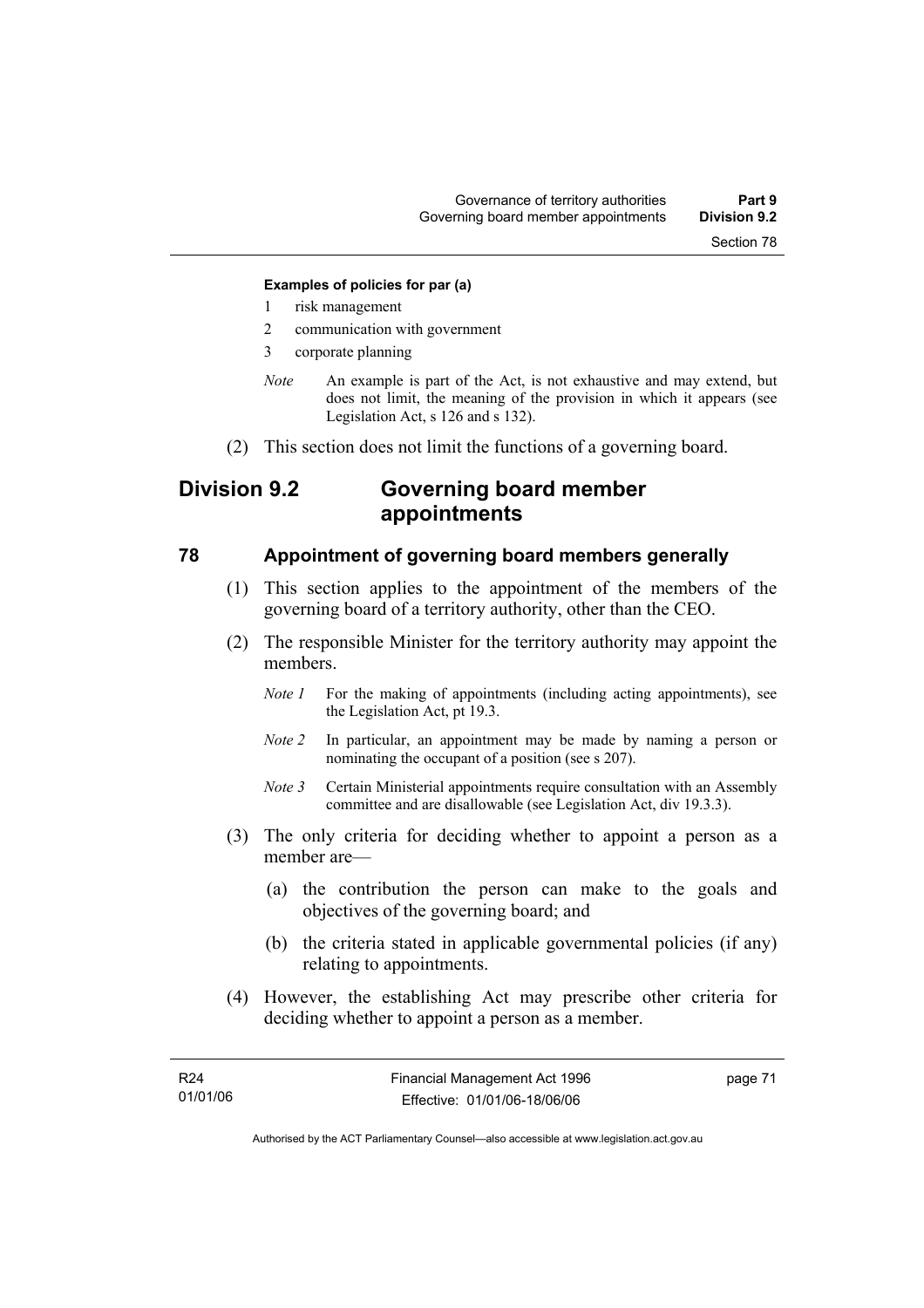- (5) An appointment of a member—
	- (a) must not be for longer than 3 years, unless the establishing Act allows a longer period; and
	- (b) is an appointment under the provision of the establishing Act that establishes the governing board.
- (6) The conditions of appointment of a member (other than a member required under the establishing Act to be a public servant or statutory office holder) are the conditions agreed between the Minister and the member, subject to any determination under the *Remuneration Tribunal Act 1995*.

### **79 Appointment of chair and deputy chair**

- (1) The responsible Minister for a territory authority with a governing board may appoint a chair for the board and, unless the establishing Act otherwise provides, a deputy chair for the board.
	- *Note 1* For the making of appointments (including acting appointments), see the Legislation Act, pt 19.3.
	- *Note 2* In particular, an appointment may be made by naming a person or nominating the occupant of a position (see s 207).
	- *Note 3* Certain Ministerial appointments require consultation with an Assembly committee and are disallowable (see Legislation Act, div 19.3.3).
- (2) However, the responsible Minister must not appoint the CEO of the territory authority as chair or deputy chair.
- (3) The responsible Minister must try to ensure that the governing board of a territory authority always has a chair and, unless the establishing Act otherwise provides, deputy chair.

### **80 Appointment of CEO of authority with governing board**

(1) This section applies to a territory authority with a governing board.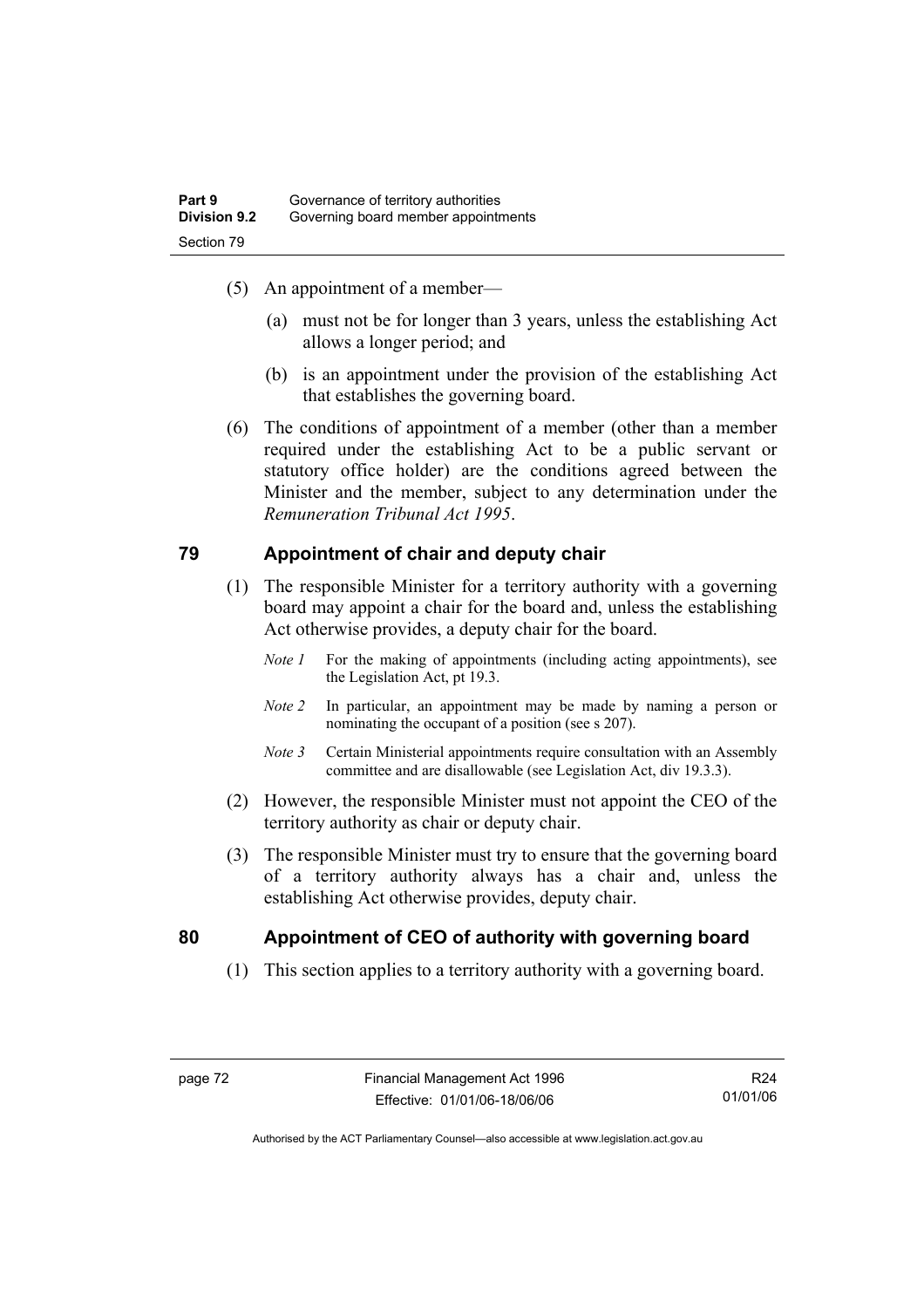- (2) The governing board of the territory authority must, after consulting the responsible Minister, appoint a CEO for the authority.
	- *Note 1* For the making of appointments (including acting appointments), see the Legislation Act, pt 19.3.
	- *Note 2* In particular, an appointment may be made by naming a person or nominating the occupant of a position (see s 207).
- (3) However, if the CEO is required under the establishing Act to be a public servant, the chief executive of the administrative unit responsible for the establishing Act must, after consulting the governing board and the responsible Minister, appoint a CEO for the authority.
- (4) The CEO is a member of the governing board.
- (5) However, the CEO is not a member of the governing board if it is considering or deciding—
	- (a) the appointment, or the ending of the appointment, of the CEO; or
	- (b) the CEO's conditions of appointment.
- (6) The conditions of appointment of a CEO (other than a CEO required under the establishing Act to be a public servant) are the conditions agreed between the governing board and the CEO, subject to any determination under the *Remuneration Tribunal Act 1995*.

### **81 Ending board member appointments**

- (1) This section applies to a governing board member other than the CEO.
- (2) The responsible Minister may end the member's appointment—
	- (a) if the member contravenes a territory law; or
	- (b) for misbehaviour; or

page 73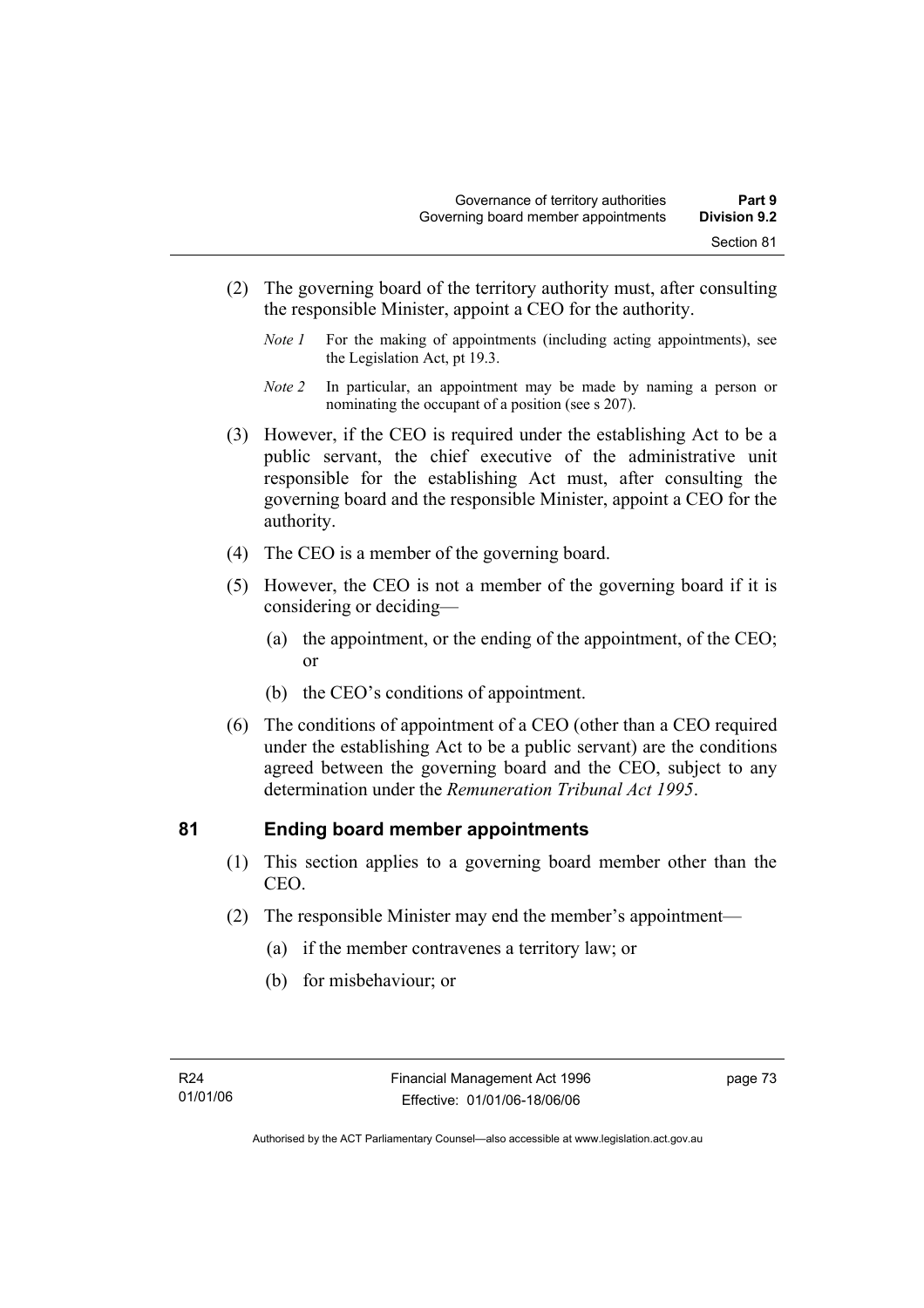- (c) if the member becomes bankrupt or executes a personal insolvency agreement; or
- (d) if the member is convicted, or found guilty, in Australia of an offence punishable by imprisonment for at least 1 year; or
- (e) if the member is convicted, or found guilty, outside Australia of an offence that, if it had been committed in the ACT, would be punishable by imprisonment for at least 1 year; or
- (f) if the member exercises the member's functions other than in accordance with section 85 (Honesty, care and diligence of governing board members); or
- (g) if the member fails to take all reasonable steps to avoid being placed in a position where a conflict of interest arises during the exercise of the member's functions; or
- (h) if the member contravenes section 88 (Disclosure of interests by governing board members); or
- (i) if the member is absent from 3 consecutive meetings of the board, otherwise than on approved leave; or
- (j) for physical or mental incapacity, if the incapacity substantially affects the exercise of the member's functions.
- *Note* A person's appointment also ends if the person resigns (see Legislation Act, s 210).
- (3) The Minister may also end the appointment of the member (the *member concerned*) if the board tells the Minister in writing that it has resolved, by a majority of at least  $2/3$  of the members, to recommend to the Minister that the member's appointment be ended.
- (4) The governing board may pass a resolution mentioned in subsection (3) only if—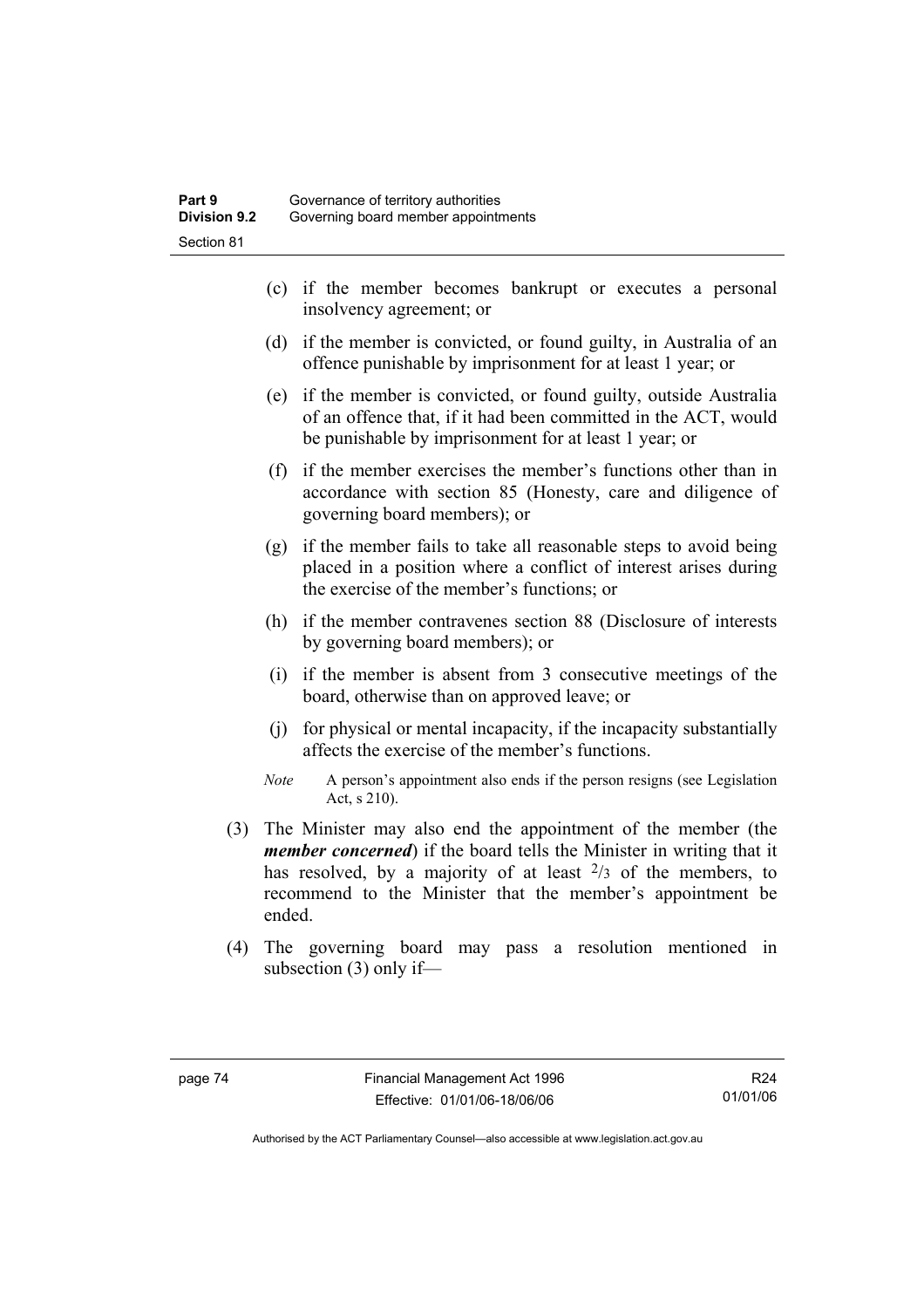- (a) at least 3 weeks written notice of the intention to consider the proposed resolution has been given to the member concerned; and
- (b) the member concerned has been given an opportunity to make submissions and present documents to a meeting of the board; and
- (c) if the member concerned has used the opportunity mentioned in paragraph (b)—a summary of the member's submissions is recorded in the minutes of the board and a copy of any documents presented is included in the minutes.

## **Division 9.3 Functions of governing board members**

## **82 Chair's functions**

The chair of the governing board of a territory authority has the following functions:

- (a) managing the affairs of the governing board;
- (b) ensuring, as far as practicable, that there is a good working relationship between the governing board and management of the authority;
- (c) ensuring the responsible Minister is kept informed about the operations of the authority.

## **83 Deputy chair's functions**

 (1) If the chair of the governing board of a territory authority is absent or cannot for any reason exercise the functions of the chair, the deputy chair of the governing board must exercise the functions of the chair.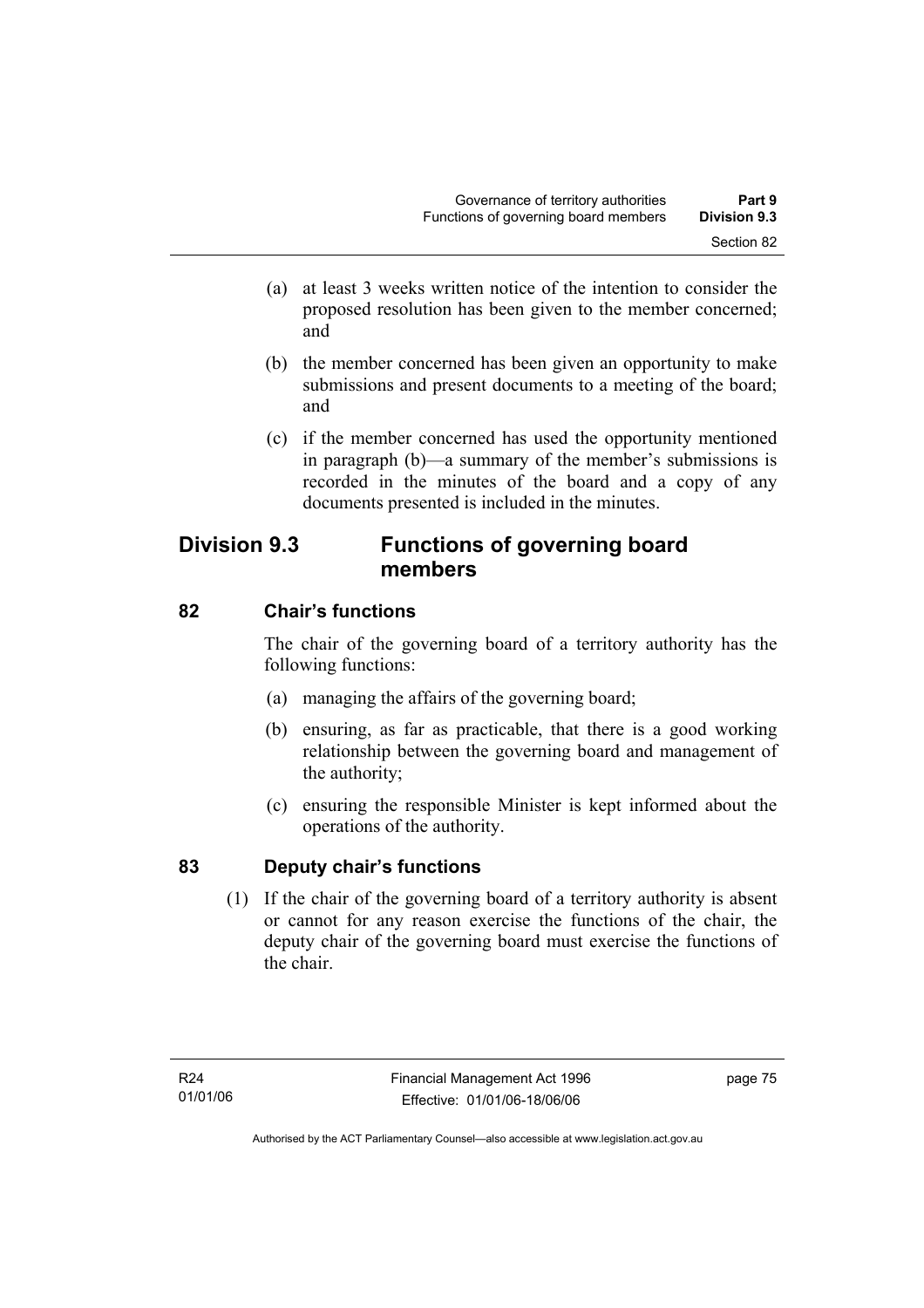| Part 9              | Governance of territory authorities  |
|---------------------|--------------------------------------|
| <b>Division 9.3</b> | Functions of governing board members |
| Section 84          |                                      |

- (2) However, this section does not apply to a territory authority if the establishing Act for the authority provides that it need not have a deputy chair.
	- *Note* The Legislation Act, s 209 deals with acting appointments.

### **84 CEO's functions**

- (1) The CEO of a territory authority with a governing board has the following functions:
	- (a) ensuring, as far as practicable, that the authority's statement of intent is implemented effectively and efficiently;

**Example of implementation of statement of intent** 

achieving objectives in statement of intent

- (b) managing the day-to-day operations of the authority in accordance with—
	- (i) applicable governmental policies (if any); and
	- (ii) the policies of the authority set by the board; and
	- (iii) each legal requirement that applies to the authority;

#### **Example for par (iii)**

a direction by the independent competition and regulatory commission that relates to the authority

- (c) regularly advising the board about the operation and financial performance of the authority;
- (d) immediately advising the board about significant events.
	- *Note* An example is part of the Act, is not exhaustive and may extend, but does not limit, the meaning of the provision in which it appears (see Legislation Act, s 126 and s 132).
- (2) In this section:

*significant event*, for a territory authority, means an event that the authority is required to tell the responsible Minister about under section 101.

| page 76 | Financial Management Act 1996 | R24      |
|---------|-------------------------------|----------|
|         | Effective: 01/01/06-18/06/06  | 01/01/06 |

Authorised by the ACT Parliamentary Counsel—also accessible at www.legislation.act.gov.au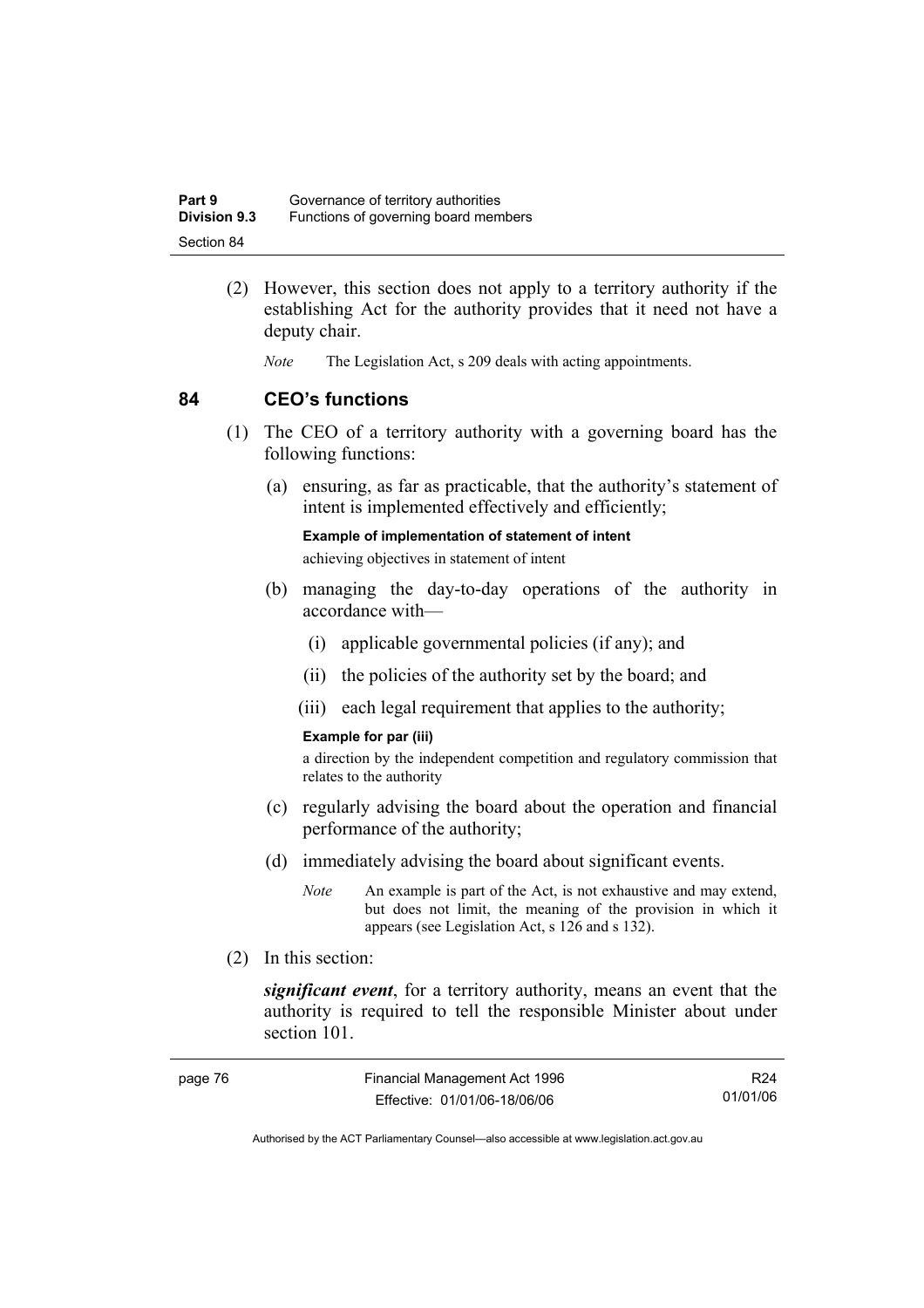### **85 Honesty, care and diligence of governing board members**

In exercising the functions of a governing board member, a member must exercise the degree of honesty, care and diligence required to be exercised by a director of a corporation in relation to the affairs of the corporation.

### **86 Conflicts of interest by governing board members**

A governing board member must take all reasonable steps to avoid being placed in a position where a conflict of interest arises during the exercise of the member's functions.

### **87 Agenda to require disclosure of interest item**

The agenda for each meeting of a territory authority governing board must include an item requiring any material interest in an issue to be considered at the meeting to be disclosed to the meeting.

### **88 Disclosure of interests by governing board members**

- (1) If a governing board member has a material interest in an issue being considered, or about to be considered, by the governing board, the member must disclose the nature of the interest at a board meeting as soon as practicable after the relevant facts come to the member's knowledge.
	- *Note Material interest* is defined in s (4). The definition of *indirect interest* in s (4) applies to the definition of *material interest*.
- (2) The disclosure must be recorded in the governing board's minutes and, unless the board otherwise decides, the member must not—
	- (a) be present when the board considers the issue; or
	- (b) take part in a decision of the board on the issue.

#### **Example**

Albert, Boris and Chloe are members of a governing board. They have an interest in an issue being considered at a governing board meeting and they disclose the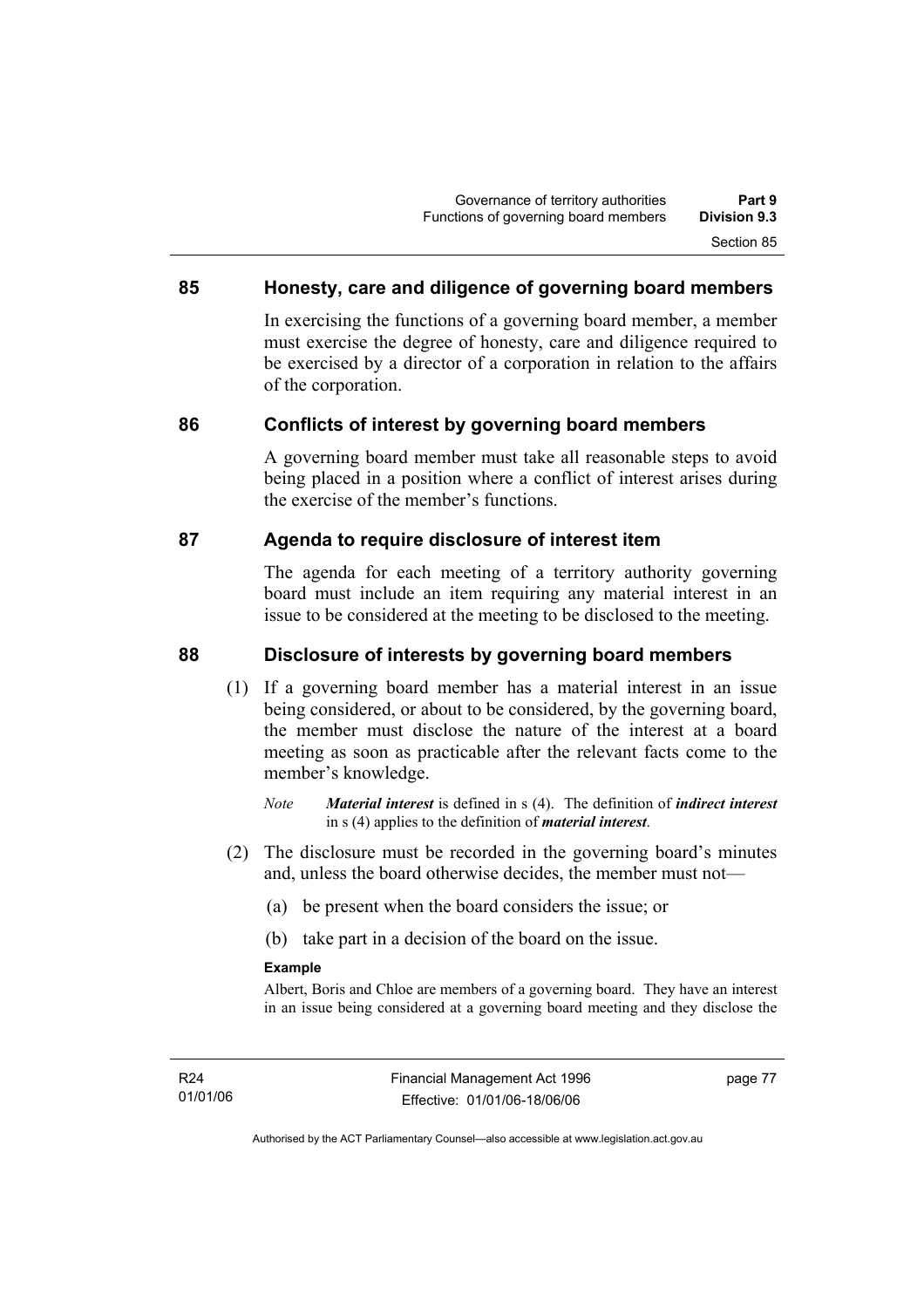#### **Part 9 Governance of territory authorities Division 9.3** Functions of governing board members Section 88

interest as soon as they become aware of it. Albert's and Boris's interests are minor but Chloe has a direct financial interest in the issue.

The governing board considers the disclosures and decides that because of the nature of the interests:

- Albert may be present when the board considers the issue but not take part in the decision
- Boris may be present for the consideration and take part in the decision.

The board does not make a decision allowing Chloe to be present or take part in the board's decision. Accordingly, since Chloe has a material interest she cannot be present for the consideration of the issue or take part in the decision.

- *Note* An example is part of the Act, is not exhaustive and may extend, but does not limit, the meaning of the provision in which it appears (see Legislation Act, s 126 and s 132).
- (3) Any other governing board member who also has a material interest in the issue must not be present when the board is considering its decision under subsection (2).
- (4) In this section:

*associate*, of a person, means—

- (a) the person's business partner; or
- (b) a close friend of the person; or
- (c) a family member of the person.

*executive officer*, of a corporation, means a person (however described) who is concerned with, or takes part in, the corporation's management, whether or not the person is a director of the corporation.

*indirect interest*—without limiting the kinds of indirect interests a person may have, a person has an *indirect interest* in an issue if any of the following has an interest in the issue:

(a) an associate of the person;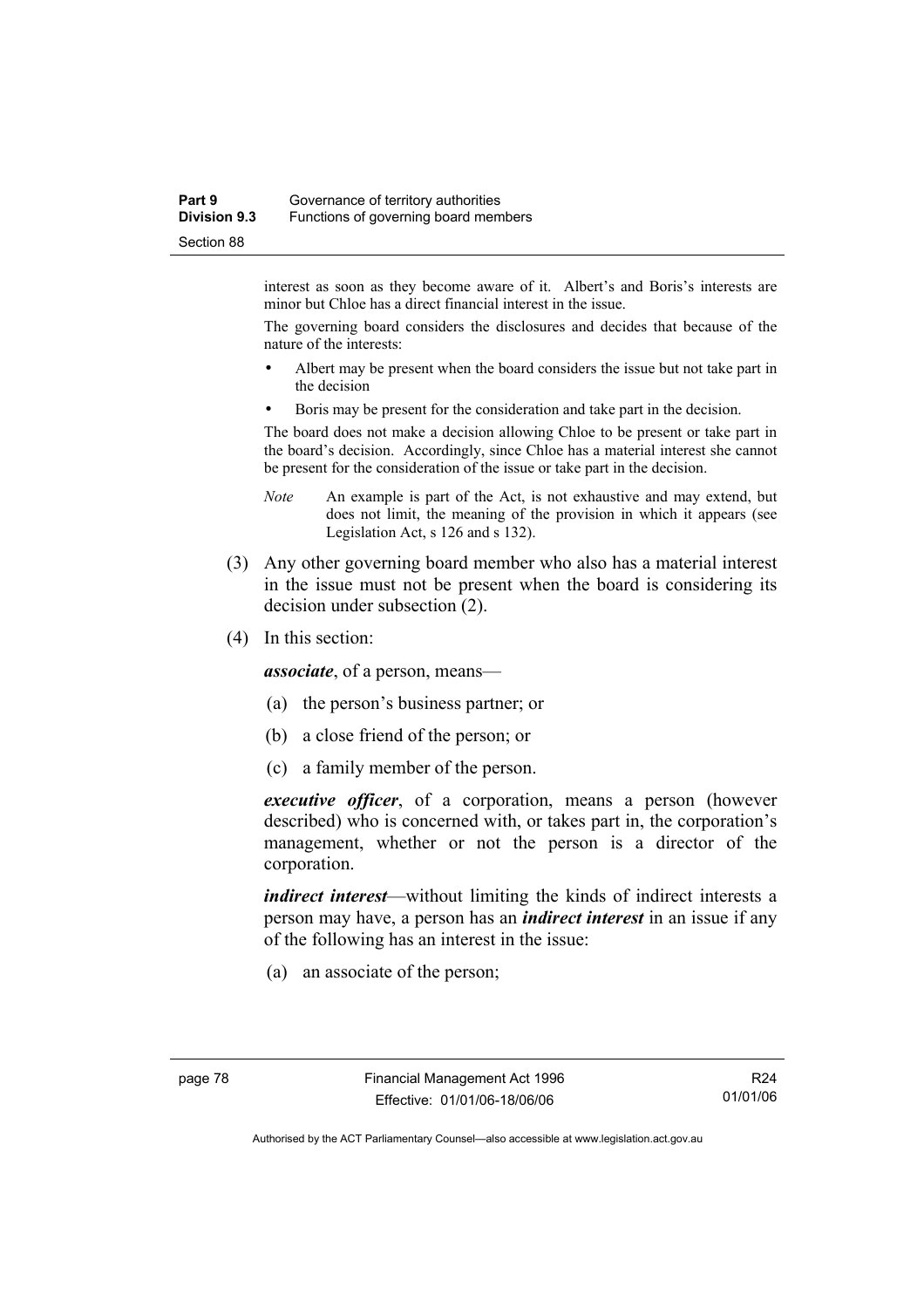- (b) a corporation if the corporation has not more than 100 members and the person, or an associate of the person, is a member of the corporation;
- (c) a subsidiary of a corporation mentioned in paragraph (b);
- (d) a corporation if the person, or an associate of the person, is an executive officer of the corporation;
- (e) the trustee of a trust if the person, or an associate of the person, is a beneficiary of the trust;
- (f) a member of a firm or partnership if the person, or an associate of the person, is a member of the firm or partnership;
- (g) someone else carrying on a business if the person, or an associate of the person, has a direct or indirect right to participate in the profits of the business.

*material interest*—a governing board member has a *material interest* in an issue if the member has—

- (a) a direct or indirect financial interest in the issue; or
- (b) a direct or indirect interest of any other kind if the interest could conflict with the proper exercise of the member's functions in relation to the board's consideration of the issue.

### **89 Reporting of disclosed governing board interests to Minister**

- (1) Within 3 months after the day a material interest is disclosed under section 88 (1), the chair of the governing board must report to the responsible Minister in writing about—
	- (a) the disclosure; and
	- (b) the nature of the interest disclosed; and
	- (c) any decision by the board under section 88 (2).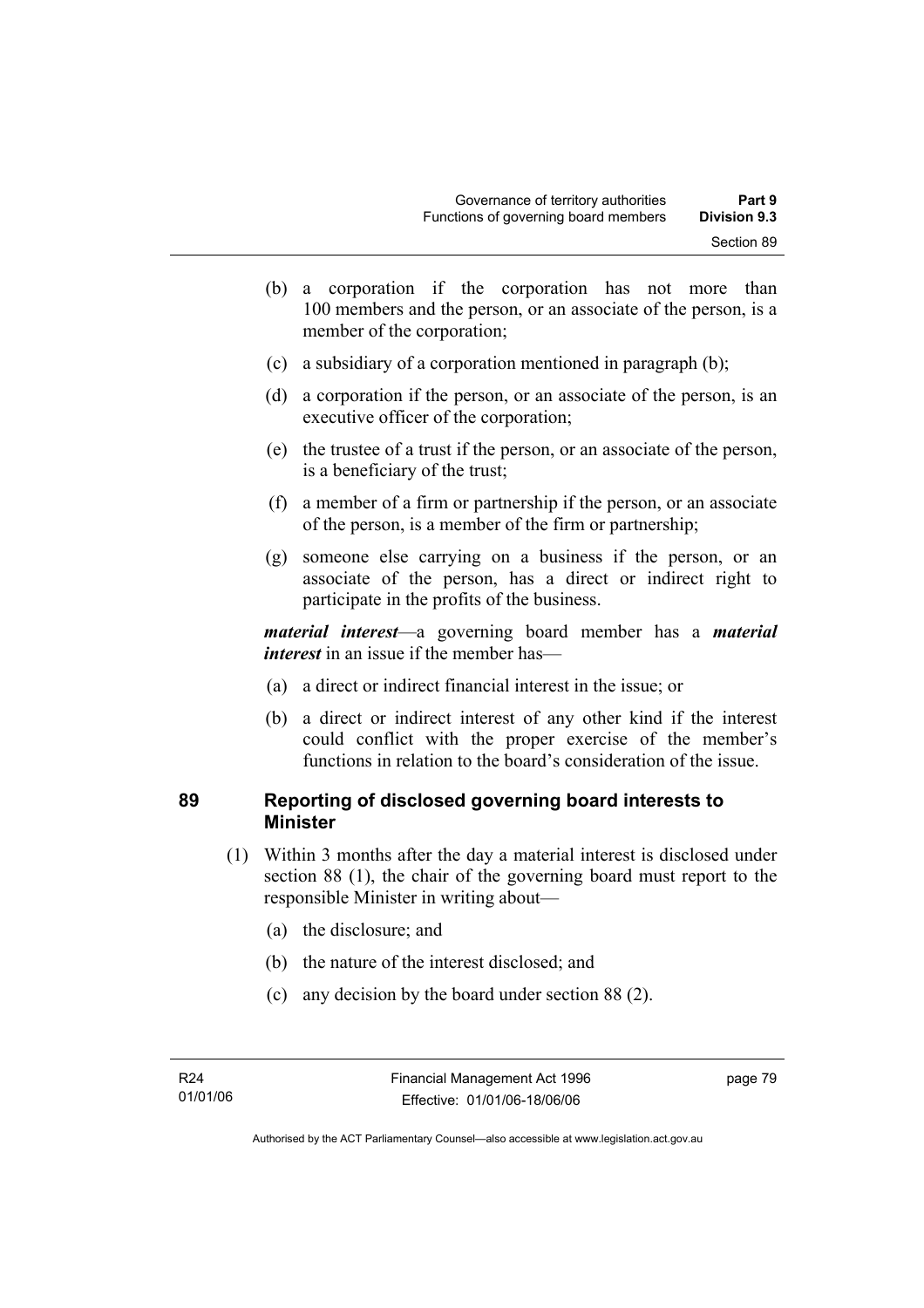| Part 9              | Governance of territory authorities  |
|---------------------|--------------------------------------|
| <b>Division 9.3</b> | Functions of governing board members |
| Section 90          |                                      |

- (2) The chair must also give the responsible Minister, not later than 31 days after the end of each financial year, a statement that sets out the information given to the Minister in reports under subsection (1) that relate to disclosures made during the previous financial year.
- (3) The responsible Minister must give a copy of the statement to the relevant committee of the Legislative Assembly within 31 days after the day the Minister receives the statement.
- (4) In this section:

### *relevant committee* means—

- (a) a standing committee of the Legislative Assembly nominated by the Speaker for subsection (3); or
- (b) if no nomination under paragraph (a) is in effect—the standing committee of the Legislative Assembly responsible for public accounts.

### **90 Protection of governing board members from liability**

- (1) A governing board member is not civilly liable for anything done or omitted to be done honestly and without recklessness—
	- (a) in the exercise of a function under a territory law; or
	- (b) in the reasonable belief that the act or omission was in the exercise of a function under a territory law.
- (2) Any liability that would, apart from this section, attach to a governing board member of a territory authority attaches instead to the authority.

### **91 Indemnification and exemption of governing board members**

 (1) A territory authority must not exempt a governing board member (whether directly or through another entity) from liability to the authority.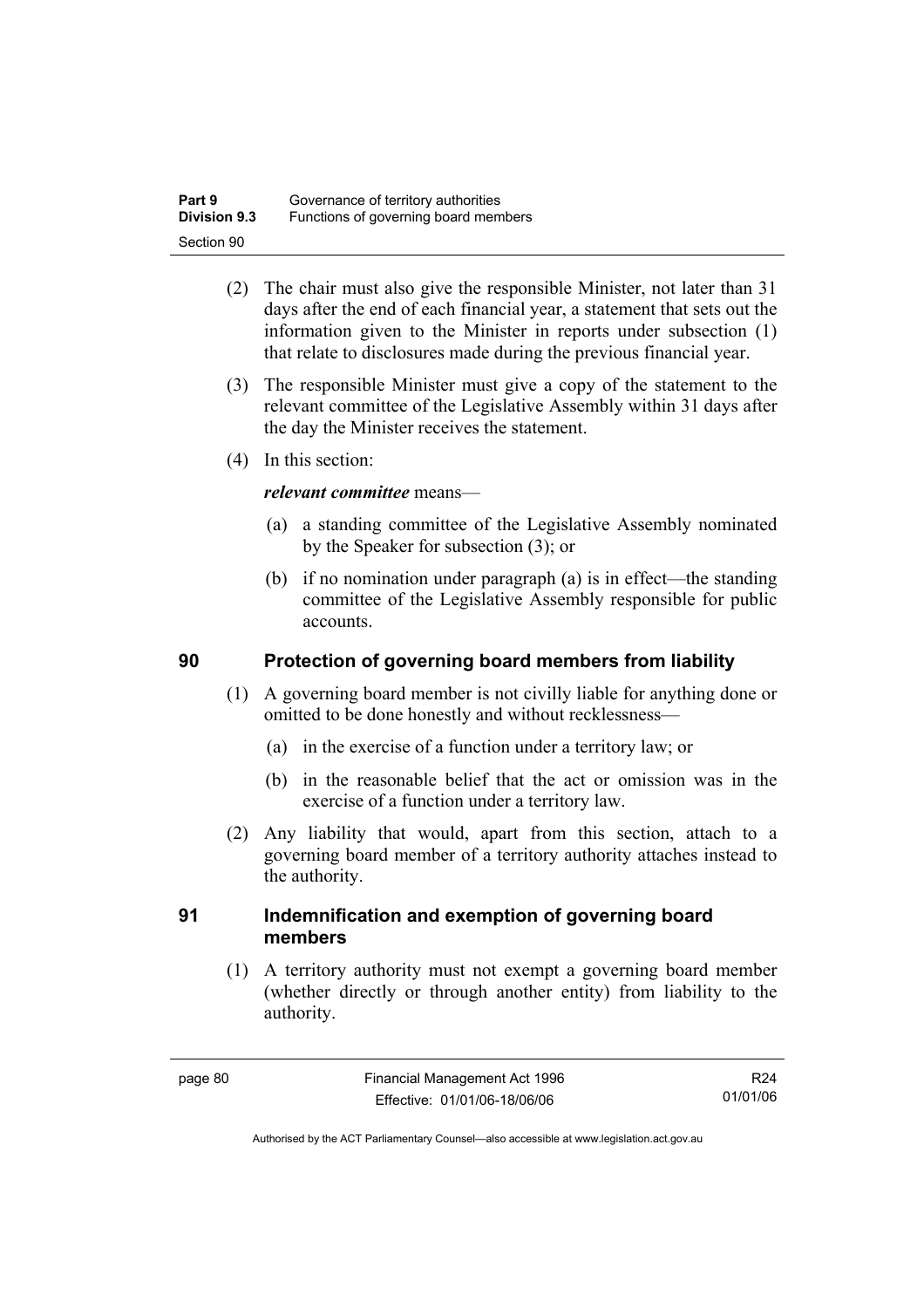- (2) A territory authority must not indemnify a governing board member (whether directly or through another entity and whether by agreement or by making a payment) against any of the following liabilities incurred as a board member:
	- (a) a liability owed to the authority;
	- (b) a liability owed to someone other than the authority that did not arise from honest conduct.
- (3) A territory authority must not indemnify a governing board member (whether directly or through another entity and whether by agreement or by making a payment) against legal costs incurred as a member if the costs are incurred—
	- (a) in defending or resisting a proceeding if the person is found to have a liability for which the person could not be indemnified under subsection (2); or
		- *Note* A governing board member is not personally liable for certain acts done or omissions made honestly and without recklessness (see s 90).
	- (b) in defending or resisting a criminal proceeding in which the person is found guilty.
- (4) In this section:

*authority* includes a subsidiary (if any) of the authority.

### **92 Compensation for exercise of functions etc**

- (1) A person may claim compensation from the Territory if the person suffers loss because of the exercise, or purported exercise, of a function under this part or the establishing Act.
- (2) Compensation may be claimed and ordered in a proceeding for compensation brought in a court of competent jurisdiction.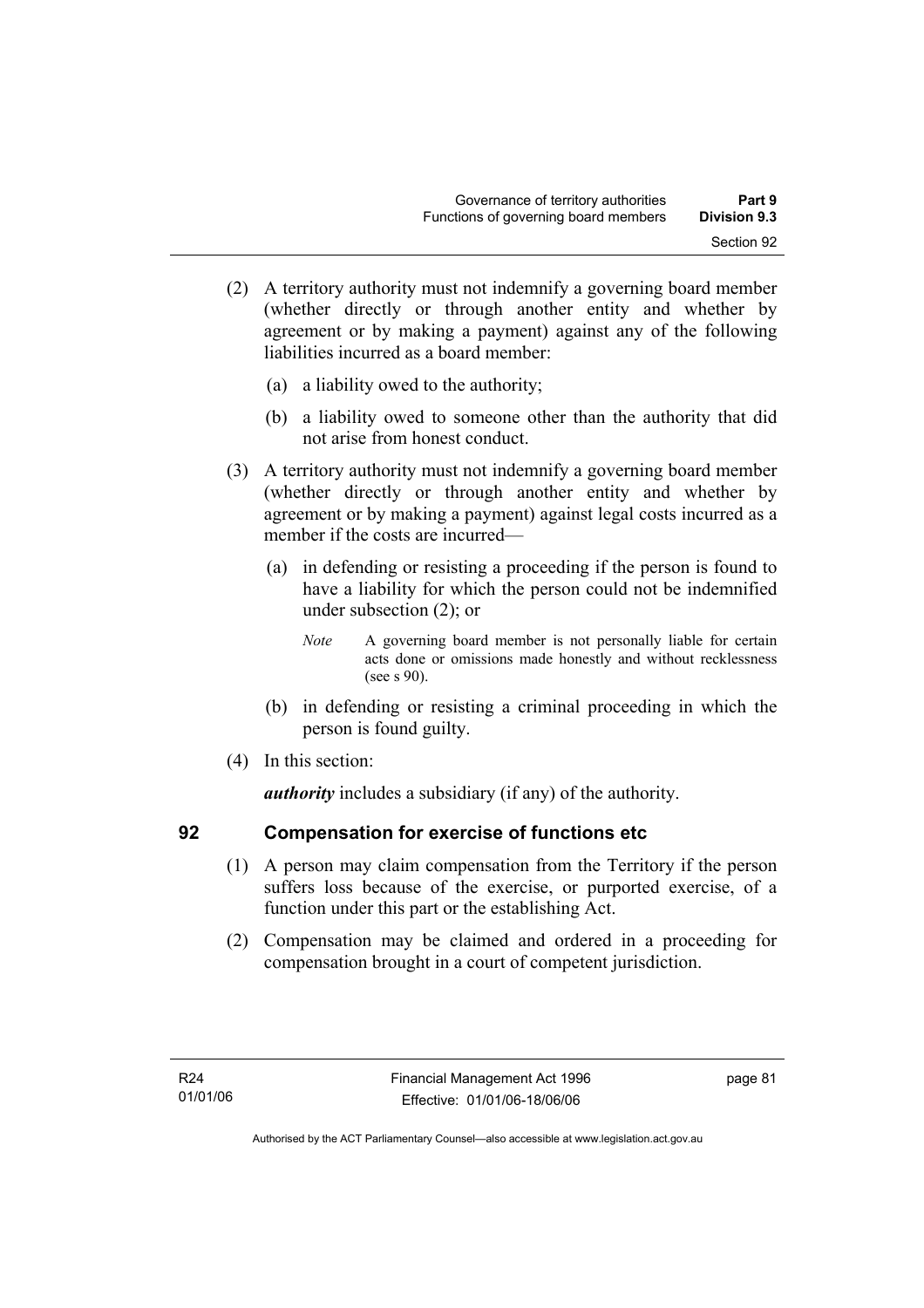| Part 9              | Governance of territory authorities |
|---------------------|-------------------------------------|
| <b>Division 9.4</b> | Governing board meetings            |
| Section 93          |                                     |

- (3) A court may order the payment of reasonable compensation for the loss or expense only if it is satisfied it is just to make the order in the circumstances of the particular case.
- (4) A regulation may prescribe matters that may, must or must not be taken into account by the court in considering whether it is just to make the order

## **Division 9.4 Governing board meetings**

## **93 Time and place of governing board meetings**

- (1) Meetings of the governing board of a territory authority are to be held when and where it decides.
- (2) However, the governing board must meet—
	- (a) at least once every 3 months; or
	- (b) if the establishing Act requires the governing board to meet more frequently—at the times required under the establishing Act.
- (3) The chair—
	- (a) may at any time call a meeting of the governing board; and
	- (b) must call a meeting if asked by the Minister or at least 2 members.
- (4) The chair must give the other members reasonable notice of the time and place of a meeting called by the chair.

## **94 Presiding member at governing board meetings**

- (1) The chair presides at all meetings at which the chair is present.
- (2) If the chair is absent and the governing board has a deputy chair, the deputy chair presides.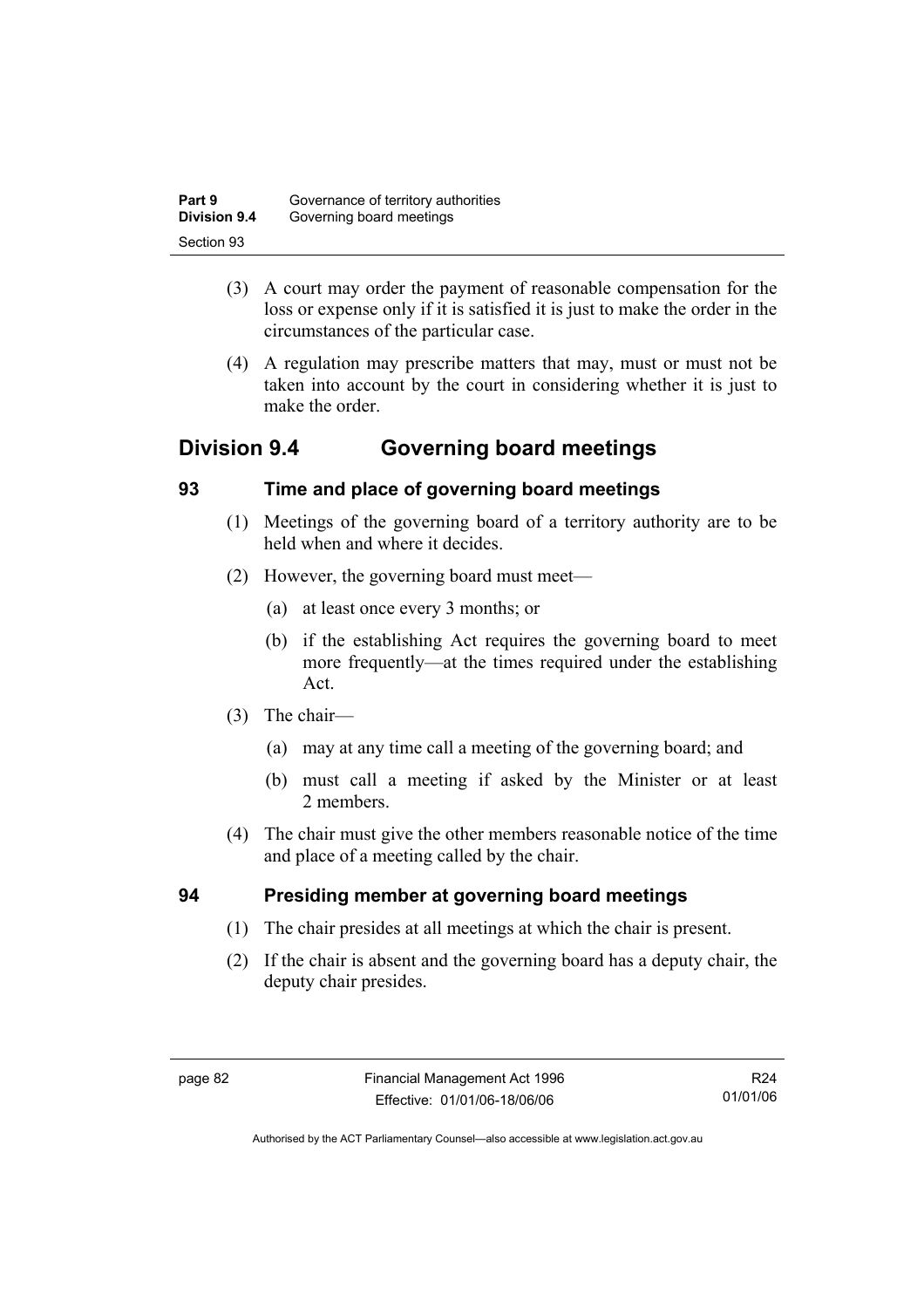- (3) If the chair and the deputy chair are absent or the chair is absent and there is no deputy chair, the member chosen by the members present presides.
- (4) However, the members must not choose the CEO to preside.

### **95 Quorum at governing board meetings**

- (1) Business may be carried on at a meeting of the governing board only if at least 1/2 the number of members appointed are present.
- (2) However, if the establishing Act for the governing board provides that a board member is a non-voting member, that board member is not counted as a member appointed or present for subsection (1).

## **96 Voting at governing board meetings**

- (1) At a meeting of the governing board each member has a vote on each question to be decided, unless the establishing Act for the board otherwise provides.
- (2) A question is decided by a majority of the votes of the members present and voting but, if the votes are equal, the member presiding has a deciding vote.

## **97 Conduct of governing board meetings etc**

- (1) The governing board may conduct its proceedings (including its meetings) as it considers appropriate.
- (2) A meeting may be held using a method of communication, or a combination of methods of communication, that allows a board member taking part to hear what each other member taking part says without the members being in each other's presence.

### **Examples**

a phone link, a satellite link

*Note* An example is part of the Act, is not exhaustive and may extend, but does not limit, the meaning of the provision in which it appears (see Legislation Act, s 126 and s 132).

| R <sub>24</sub> | Financial Management Act 1996 | page 83 |
|-----------------|-------------------------------|---------|
| 01/01/06        | Effective: 01/01/06-18/06/06  |         |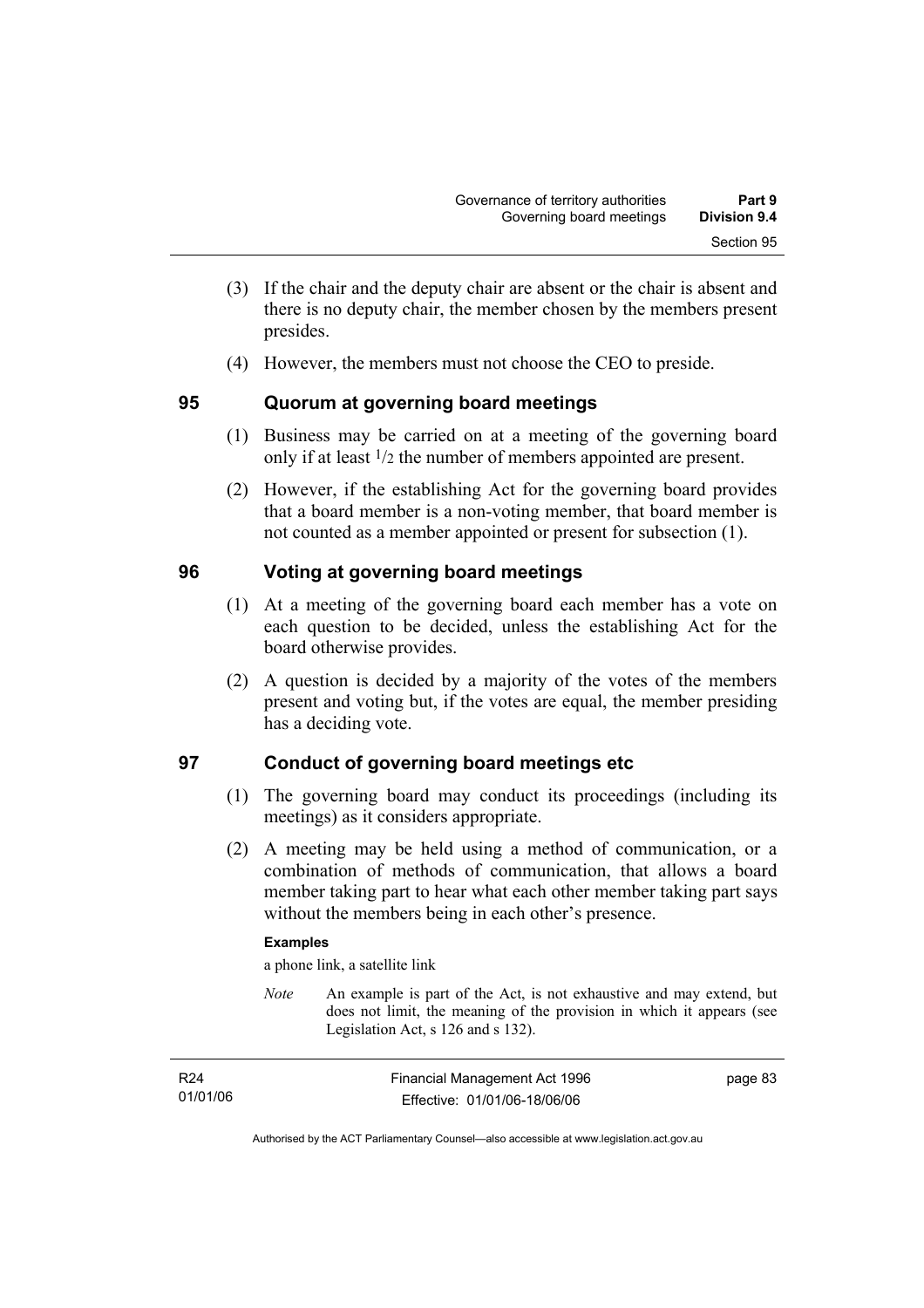| Part 9              | Governance of territory authorities                    |
|---------------------|--------------------------------------------------------|
| <b>Division 9.5</b> | Requirements and obligations for territory authorities |
| Section 98          |                                                        |

- (3) A governing board member who takes part in a meeting conducted under subsection (2) is taken, for all purposes, to be present at the meeting.
- (4) A resolution is a valid resolution of the governing board, even if it is not passed at a meeting of the board, if all members agree to the proposed resolution in writing or by electronic communication.

**Example of electronic communication**  email

(5) The board must keep minutes of its meetings.

## **Division 9.5 Requirements and obligations for territory authorities**

### **98 Limitations on authorities forming corporations etc**

- (1) A relevant territory authority must not do any of the following without the Treasurer's prior written approval:
	- (a) subscribe for, or purchase, shares in or debentures or other securities of, a corporation;
	- (b) form, or take part in the formation of, a corporation.
- (2) An approval under subsection (1)—
	- (a) must relate only to a particular corporation or proposed corporation; and
	- (b) may be given subject to the conditions or restrictions stated in the approval.
- (3) If a relevant territory authority does something mentioned in subsection (1), the authority must tell the responsible Minister within 2 weeks after the day the authority does the thing.
- (4) The responsible Minister must—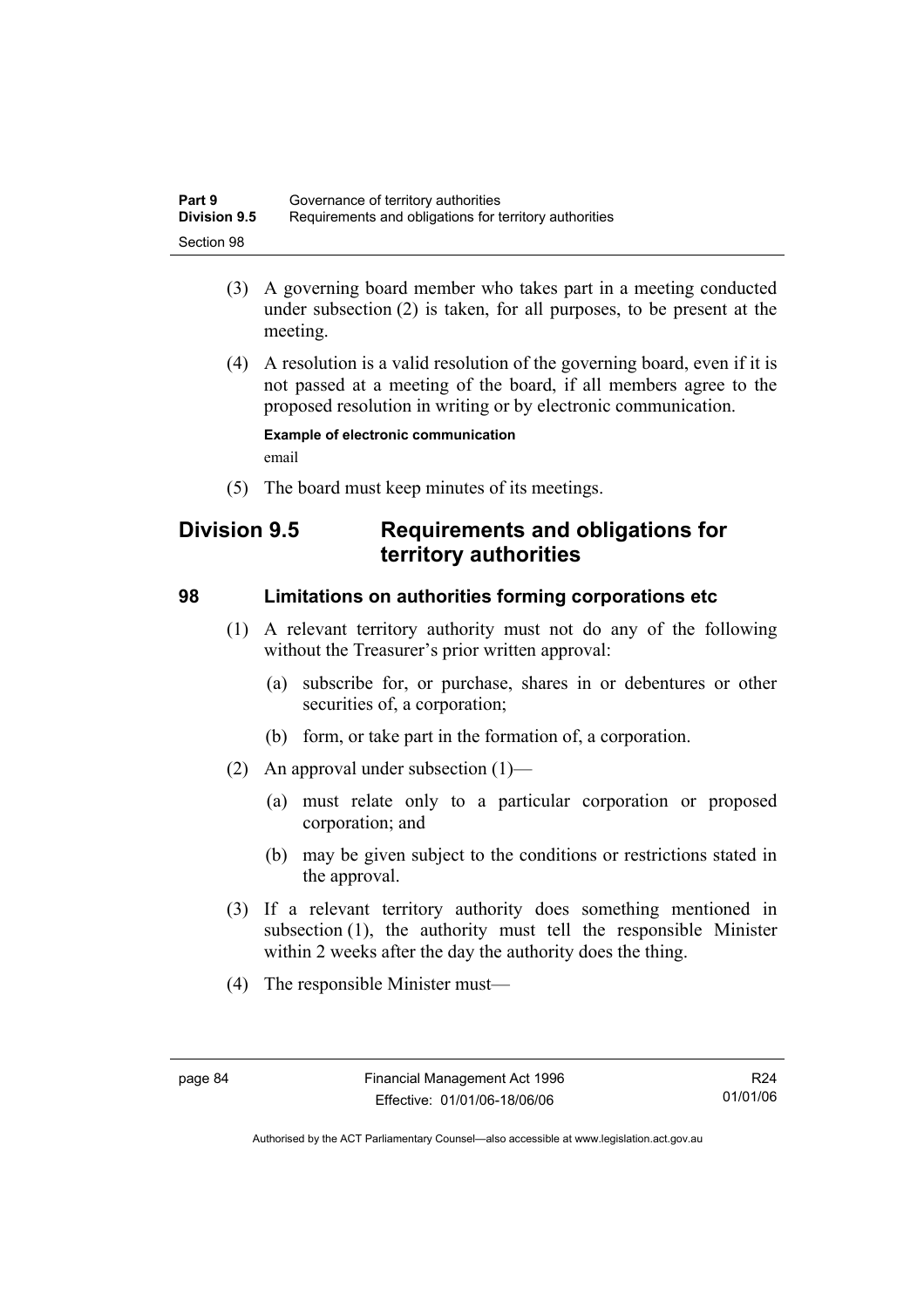- (a) prepare a written statement setting out details of, and reasons for, the relevant territory authority's action; and
- (b) present the statement to the Legislative Assembly within 6 sitting days after the day the Minister is told about the action.
- (5) A statement need not include any material that is commercially sensitive.
- (6) However, if commercially sensitive information is not included in the statement, the responsible Minister must, when presenting the statement to the Legislative Assembly, also present a further statement setting out the general nature of the information and the reason for its non-inclusion in the statement.

### **99 Limitations on authorities taking part in joint ventures and trusts**

- (1) A relevant territory authority must not take part in a joint venture or trust without the Treasurer's prior written approval.
- (2) An approval under subsection (1)—
	- (a) may apply generally or may relate to a particular proposed joint venture or trust; and
	- (b) may be given subject to the conditions or restrictions stated in the approval.
- (3) If a relevant territory authority enters into an agreement for a joint venture or trust, the authority must tell the responsible Minister within 2 weeks after the day the authority enters into the agreement.
- (4) The responsible Minister must—
	- (a) prepare a written statement setting out details of, and reasons for, the agreement; and
	- (b) present the statement to the Legislative Assembly within 6 sitting days after the day the Minister is told about the agreement.

| R24      | Financial Management Act 1996 | page 85 |
|----------|-------------------------------|---------|
| 01/01/06 | Effective: 01/01/06-18/06/06  |         |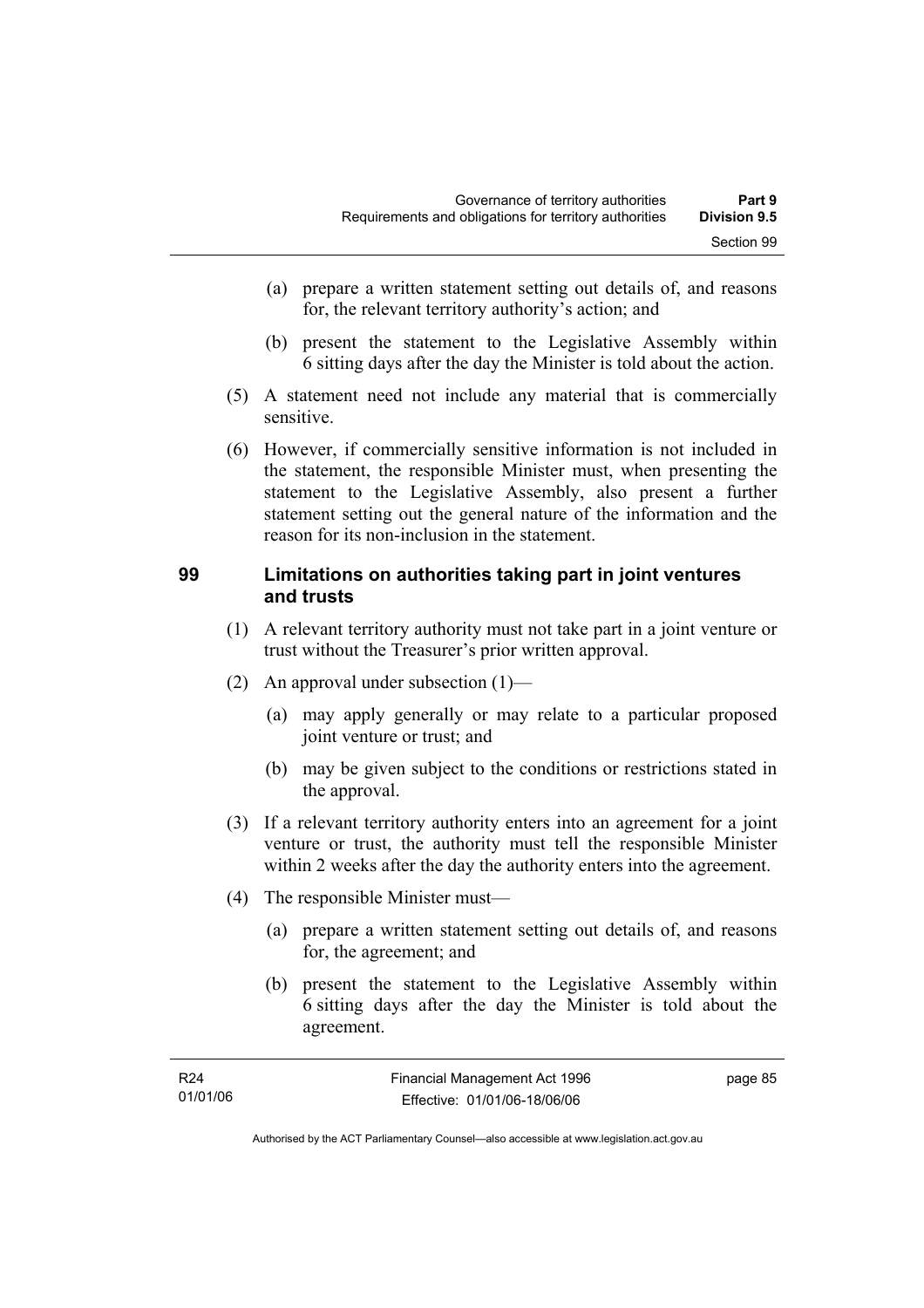| Part 9              | Governance of territory authorities                    |
|---------------------|--------------------------------------------------------|
| <b>Division 9.5</b> | Requirements and obligations for territory authorities |
| Section 100         |                                                        |

- (5) A statement need not include any material that is commercially sensitive.
- (6) However, if commercially sensitive information is not included in the statement, the responsible Minister must, when presenting the statement to the Legislative Assembly, also present a further statement setting out the general nature of the information and the reason for its non-inclusion in the statement.

### **100 Corporations, joint ventures and trusts in which authority has interest**

- (1) If a relevant territory authority has a controlling interest in a corporation, joint venture or trust, the authority must ensure that—
	- (a) the auditor-general is appointed auditor for the corporation, joint venture or trust; and
	- (b) the corporation or joint venture, or a trustee for the trust, does not do anything that the authority itself could not do.
- (2) If a relevant territory authority has an interest, other than a controlling interest, in a corporation, joint venture or trust, the authority must try to ensure that the auditor-general is appointed auditor for the corporation, joint venture or trust.
	- *Note* The *Auditor-General Act 1996*, s 14 allows the auditor-general to require a person to give to the auditor-general information and documents.
- (3) In this section—

*controlling interest*—see the *Auditor-General Act 1996*, section 5.

### **101 Obligation of authorities to tell Minister about significant events**

 (1) A relevant territory authority must, as soon as practicable, tell the responsible Minister of any significant event that affects, or seems likely to affect—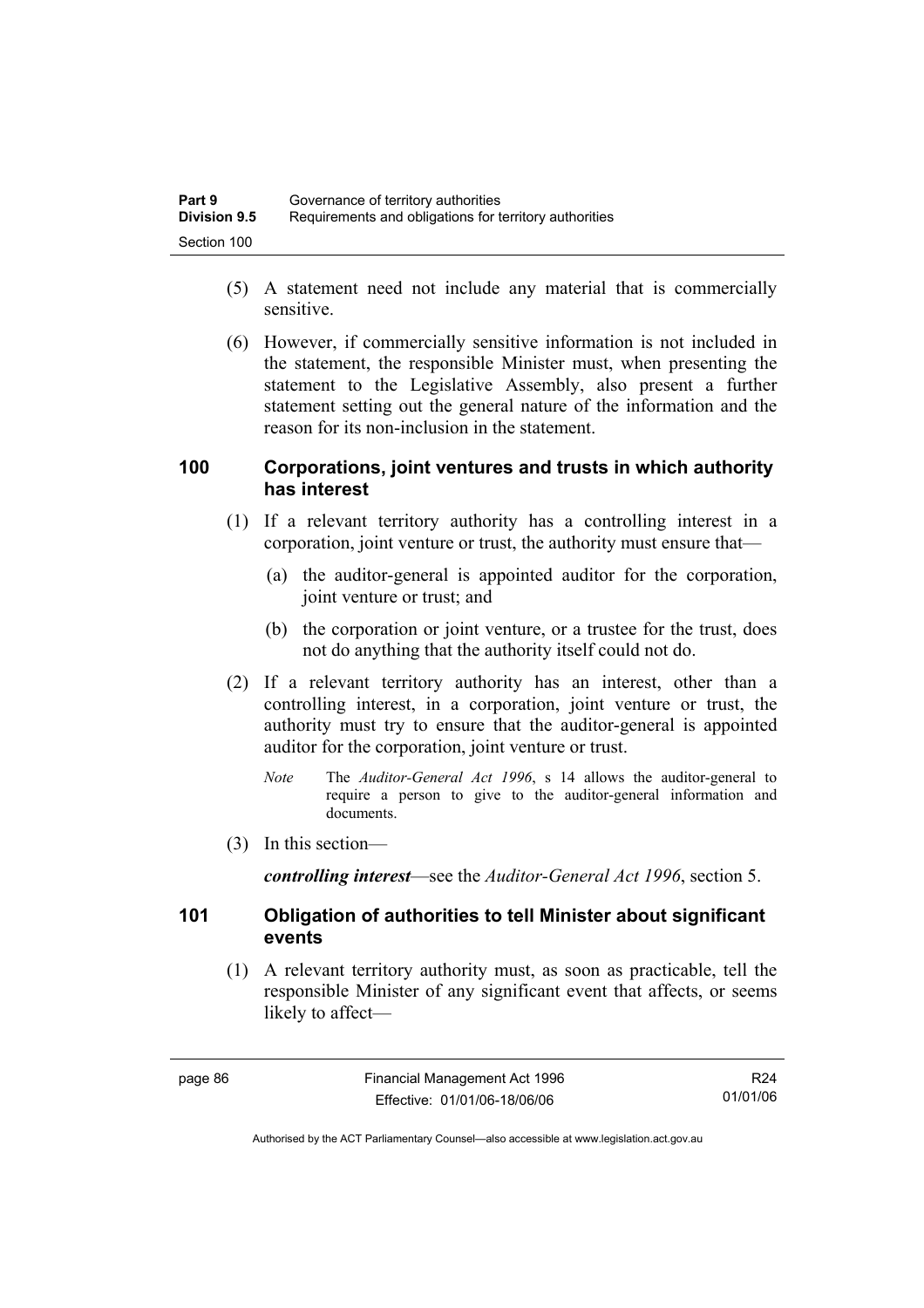- (a) the value of the authority; or
- (b) a significant part of the authority's assets; or
- (c) the performance of the authority as a whole; or
- (d) the carrying out of a significant activity of the authority.
- (2) For this section, an event, part of assets or activity is *significant* for a relevant territory authority if—
	- (a) it is significant when interpreted in accordance with accounting standards relating to materiality ordinarily used in Australia when the decision about whether it is significant is made; or
	- (b) a document published by the authority identifies it as significant (however described); or
	- (c) a memorandum of understanding or other agreement between the responsible Minister or Treasurer and the authority identifies it as significant (however described); or
	- (d) it is prescribed under the financial management guidelines.

### **102 Ministerial directions to authorities about financial etc statements**

- (1) The responsible Minister for a relevant territory authority may, in writing, direct the relevant person for the authority to give the Minister financial or other statements relating to the authority.
- (2) Without limiting subsection (1), the direction may state the form in which the statements are to be given and the period to which they must relate.
- (3) A relevant person for a relevant territory authority who receives a direction under subsection (1) must prepare the statements required by the direction and give them to the responsible Minister within 1 month after the day the person receives the direction or, if a longer period is allowed by the Minister, within the longer period.

page 87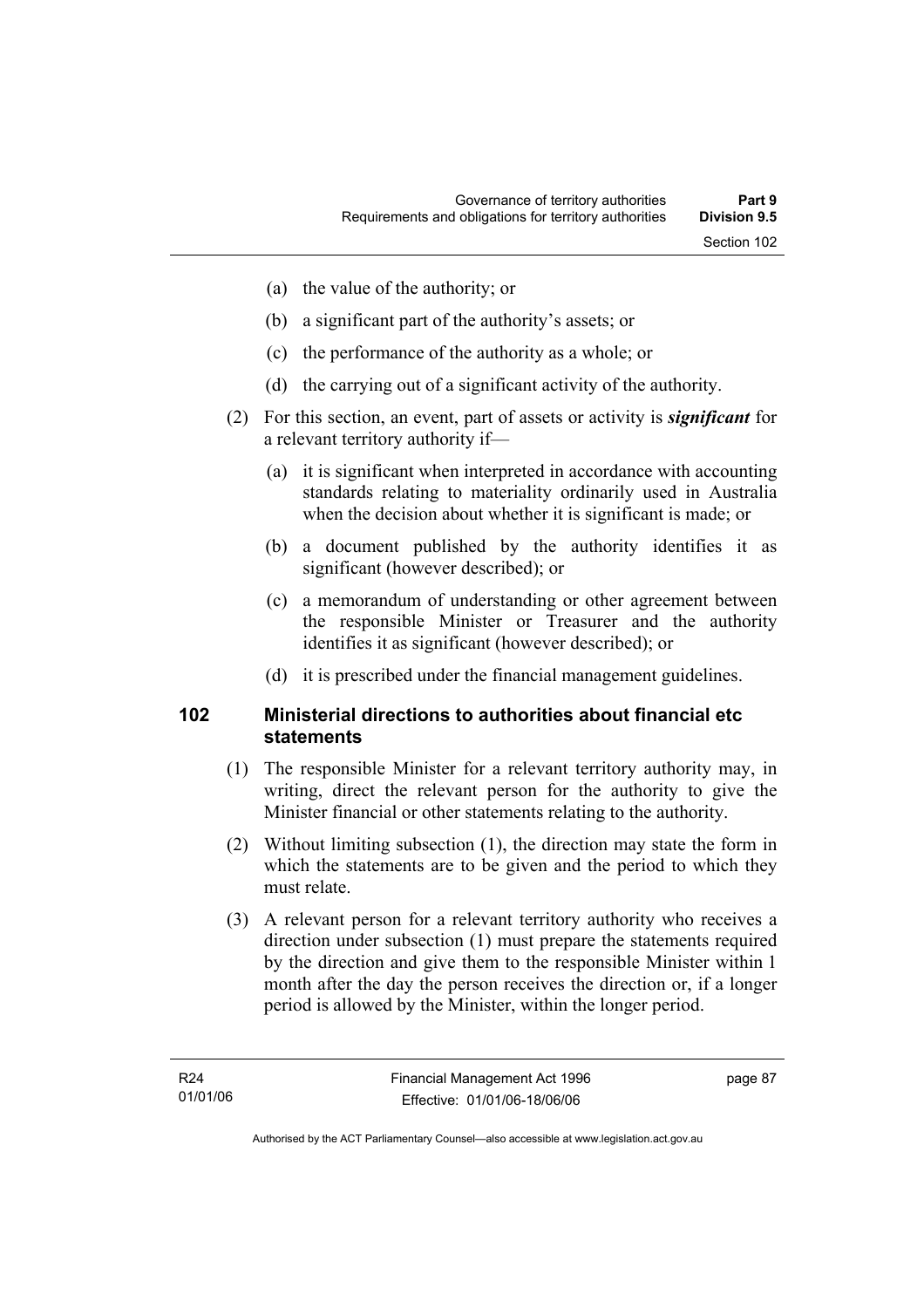| Part 9              | Governance of territory authorities                    |
|---------------------|--------------------------------------------------------|
| <b>Division 9.5</b> | Requirements and obligations for territory authorities |
| Section 103         |                                                        |

- (4) The responsible Minister must not allow a longer period under subsection (3) for complying with a direction unless satisfied that there are special circumstances that justify the longer period.
- (5) In this section:

*relevant person*, for a relevant territory authority, means—

- (a) if the authority has a governing board—the chair of the governing board; or
- (b) if the authority does not have a governing board—the chief executive officer.

### **103 Application of government policies to authorities**

- (1) The responsible Minister for a relevant territory authority may, after consulting the authority, tell the authority, in writing, the general government policies (*applicable governmental policies*) that are to apply to the authority.
- (2) A relevant territory authority must ensure that the authority complies, as far as practicable, with the applicable governmental policies.
- (3) For the *Trade Practices Act 1974* (Cwlth), this Act authorises—
	- (a) the decision to apply applicable governmental policies to an authority; and
	- (b) the doing of, or the failure to do, anything by or in relation to the authority to comply with applicable governmental policies.
- (4) A notice under subsection (1) is a notifiable instrument.
	- *Note* A notifiable instrument must be notified under the Legislation Act.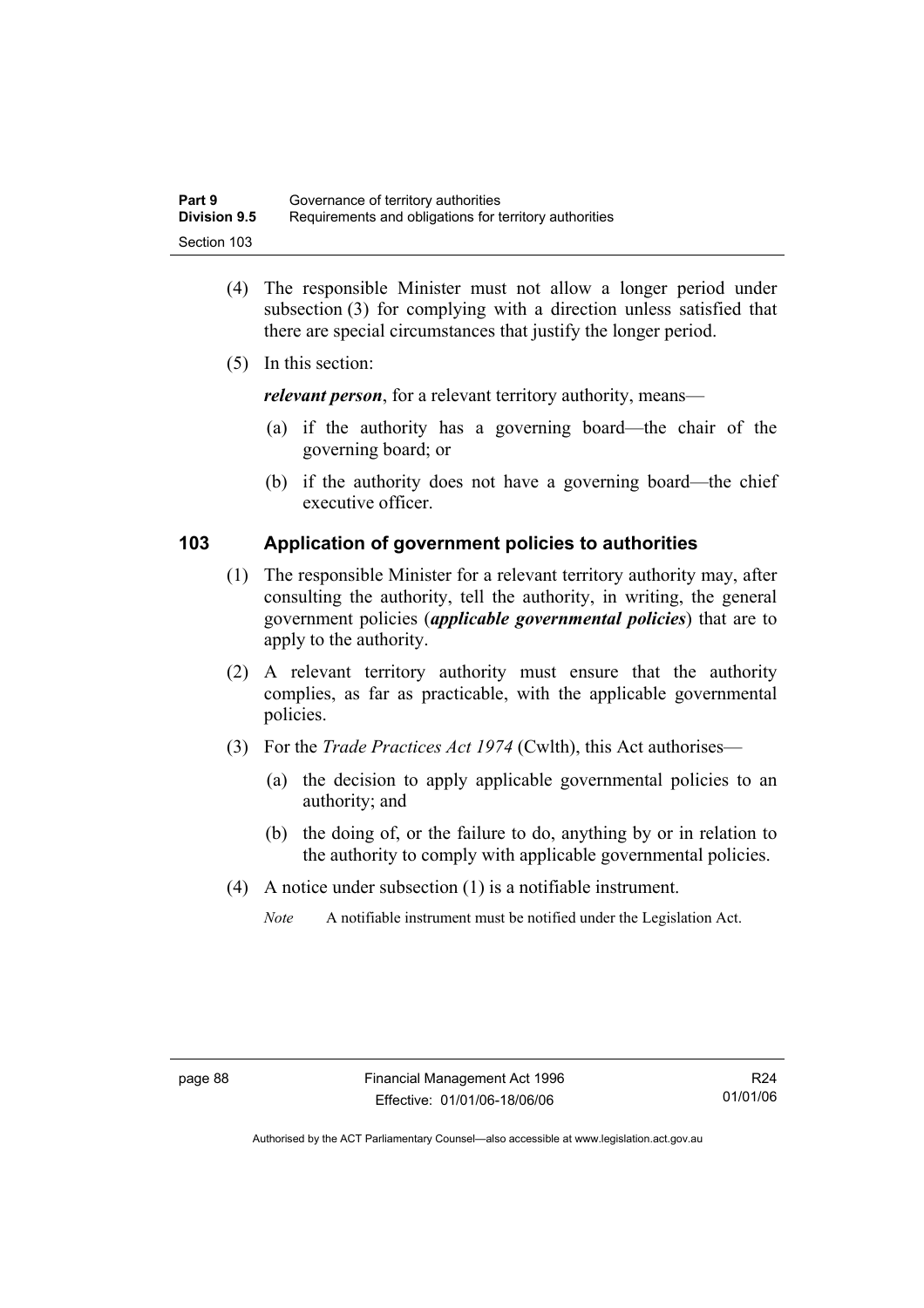# **Part 10 Miscellaneous**

### **104 Act of grace payments**

- (1) If the Treasurer considers it appropriate to do so because of special circumstances, the Treasurer may authorise the payment by a department of an amount to a person (the *payee*) although the payment of that amount (the *relevant amount*) would not otherwise be authorised by law or required to meet a legal liability.
- (2) The authorisation may provide for the relevant amount to be paid  $by-$ 
	- (a) more than 1 instalment and on the dates specified in the authorisation; or
	- (b) periodical payments of an amount, and for the period, specified in the authorisation.
- (3) An authorisation may be expressed to be subject to conditions to be complied with by the payee.
- (4) If a condition is contravened, the Treasurer may by written notice addressed to the last-known address of the payee require the payee, within 30 days of receipt of the notice, to pay an amount equal to all or part of the relevant amount.
- (5) If the payee does not pay the amount specified in the notice under subsection (4), the amount may be recovered by the Territory as a debt.
- (6) If the payment of an amount by a department is authorised under this section, the Treasurer must —
	- (a) direct that the amount be paid from an appropriate appropriation for the department specified by the Treasurer; or
	- (b) authorise payment of the amount under section 18; or

page 89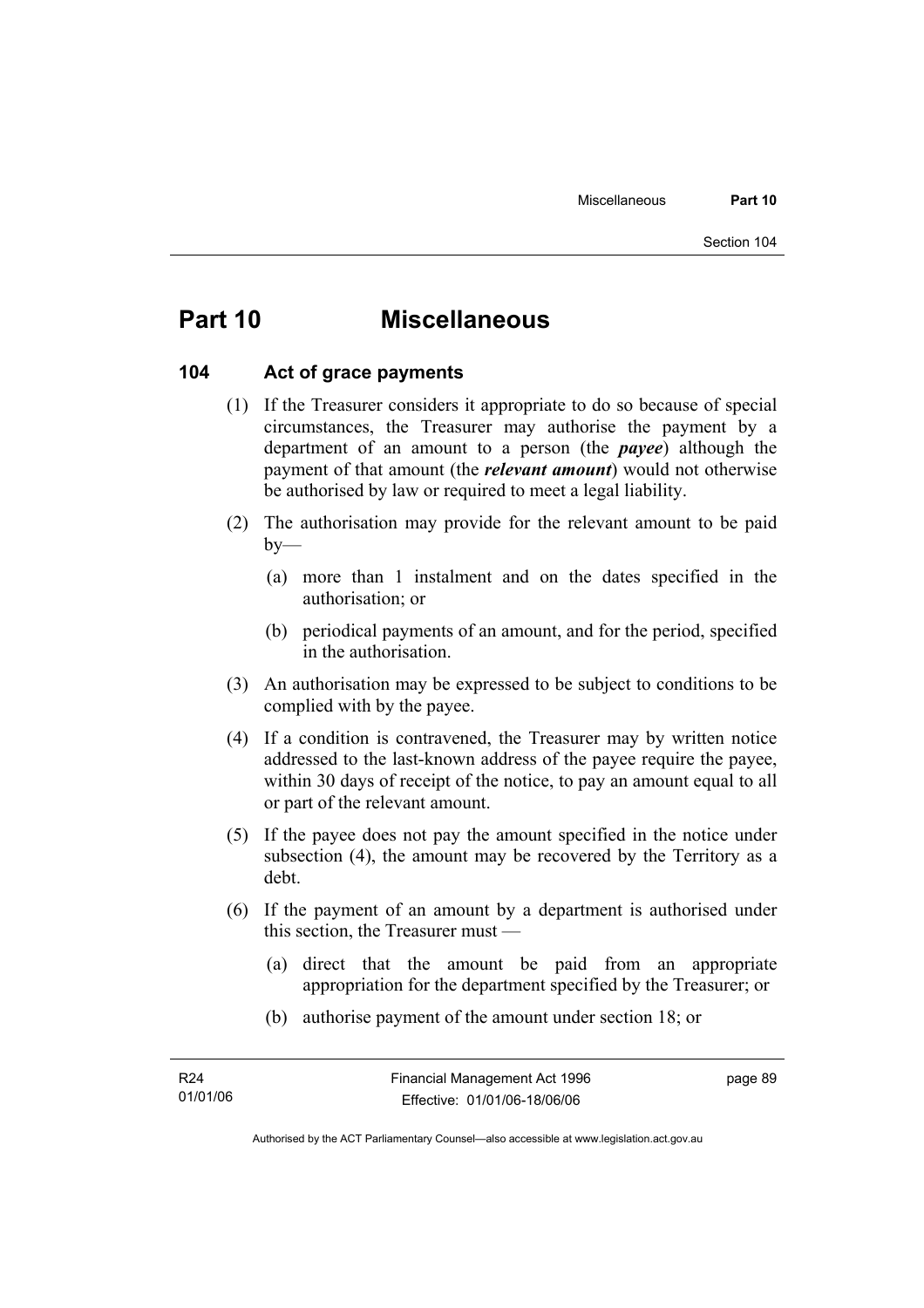#### **Part 10** Miscellaneous

Section 105

- (c) authorise payment of the amount out of the public money of the Territory.
- (7) The public money of the Territory is appropriated for subsection  $(6)$   $(c)$ .
- (8) A payment made by a department under this section must be reported in notes to the financial statements of the department that relate to the financial year when the payment was made.
- (9) The notes must indicate in relation to each payment under this section the amount and grounds for the payment.
- (10) The notes relating to a payment under this section must not disclose the identity of the payee unless disclosure was agreed to by the payee as a condition of authorising the payment.

### **105 Waiver of debts etc**

- (1) The Treasurer may, in writing, on behalf of the Territory—
	- (a) waive the Territory's right to payment of an amount payable to the Territory; or
	- (b) postpone any right of the Territory to be paid a debt in priority to another debt; or
	- (c) allow the payment by instalments of an amount payable to the Territory; or
	- (d) defer the time for payment of an amount payable to the Territory.
- (2) A waiver relating to an amount payable to the Territory by a person may be expressed to be subject to a condition that the person agrees to pay an amount to the Territory in circumstances specified in the waiver.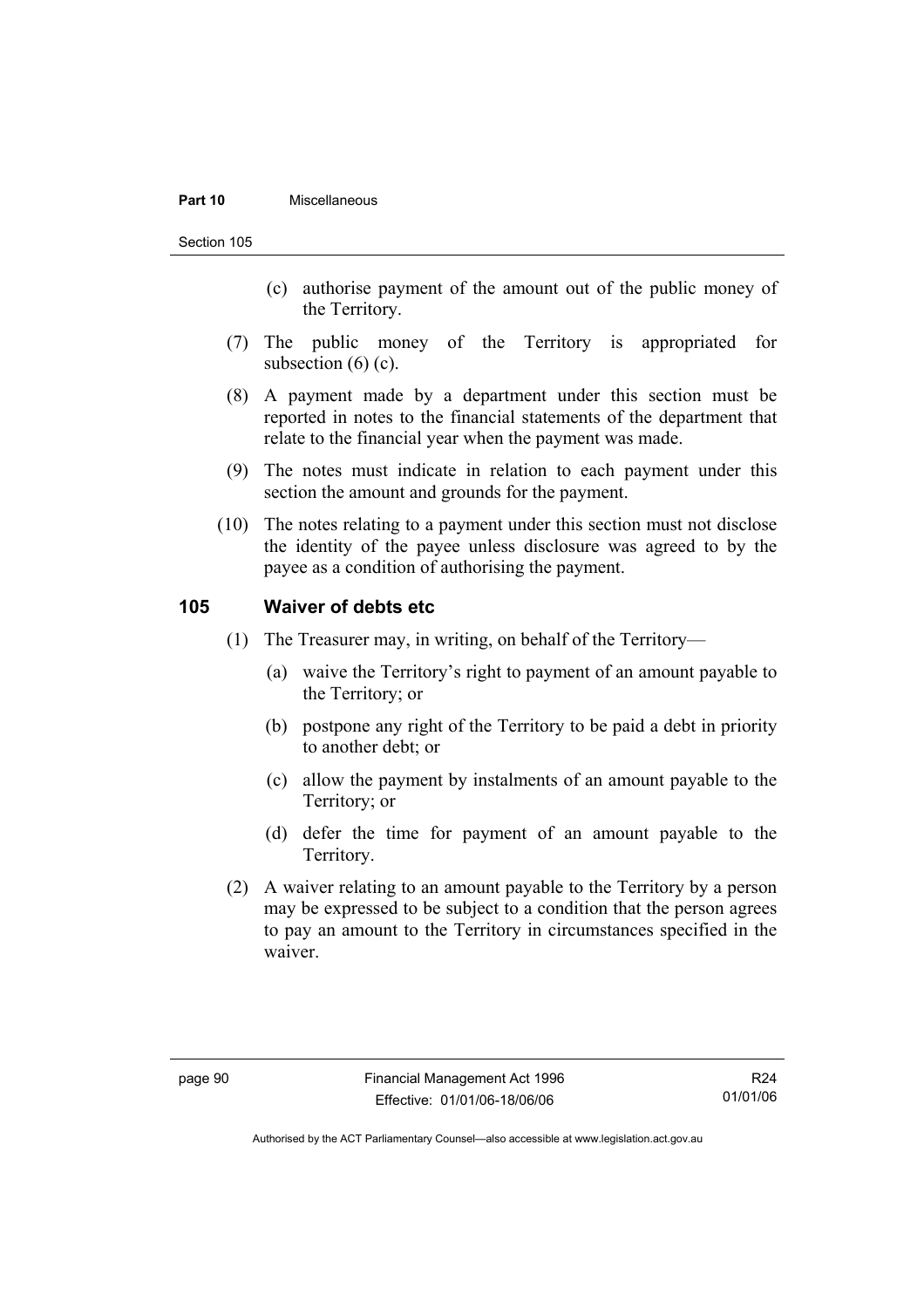(3) A waiver relating to an amount payable to the Territory must be reported in the notes to the financial statements of the relevant department that relate to the year in which the right to payment was waived.

### **106 Payments in relation to deceased estates**

- (1) If, at the time of a person's death (whether before or after the commencement of this section), the Territory owed an amount to the person, the Treasurer may pay that amount to the person who the Treasurer considers should receive the payment.
- (2) In deciding who should be paid, the Treasurer must have regard  $to$ —
	- (a) the provisions of any will of the deceased person that identify the persons entitled to property under the will; and
	- (b) the law relating to the disposition of the property of deceased people.
- (3) Before making a payment to a person, the Treasurer may require the person to produce any documents and other evidence relating to—
	- (a) the disposition of the deceased person's estate; or
	- (b) the family of the deceased person and any other people apparently entitled to share in the estate of the deceased person.
- (4) Subject to subsection (3), the Treasurer may make the payment without requiring production of probate of the will, or letters of administration of the estate, of the deceased person.
- (5) If a payment is made in relation to an amount owing to a deceased person, the Territory is discharged from any further liability in relation to that amount.
- (6) This section does not relieve the recipient of a payment from liability to deal with the money in accordance with law.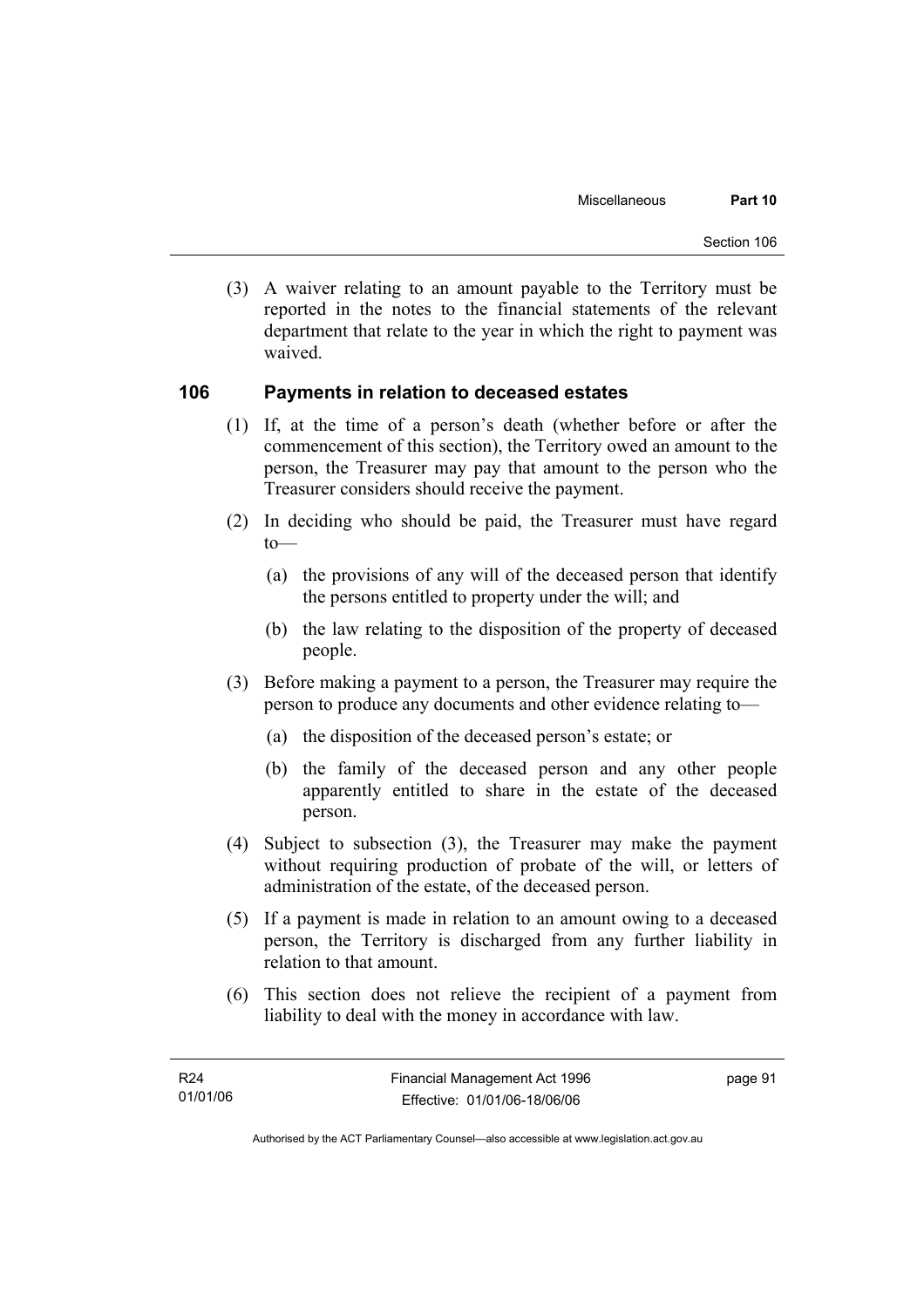#### **Part 10** Miscellaneous

Section 107

### **107 Guideline-making power**

- (1) The Treasurer may, in writing, make financial management guidelines for this Act.
- (2) A financial management guideline is a disallowable instrument.
	- *Note* A disallowable instrument must be notified, and presented to the Legislative Assembly, under the Legislation Act.

### **108 Regulation-making power**

The Executive may make regulations for this Act.

*Note* A regulation must be notified, and presented to the Legislative Assembly, under the Legislation Act.

page 92 Financial Management Act 1996 Effective: 01/01/06-18/06/06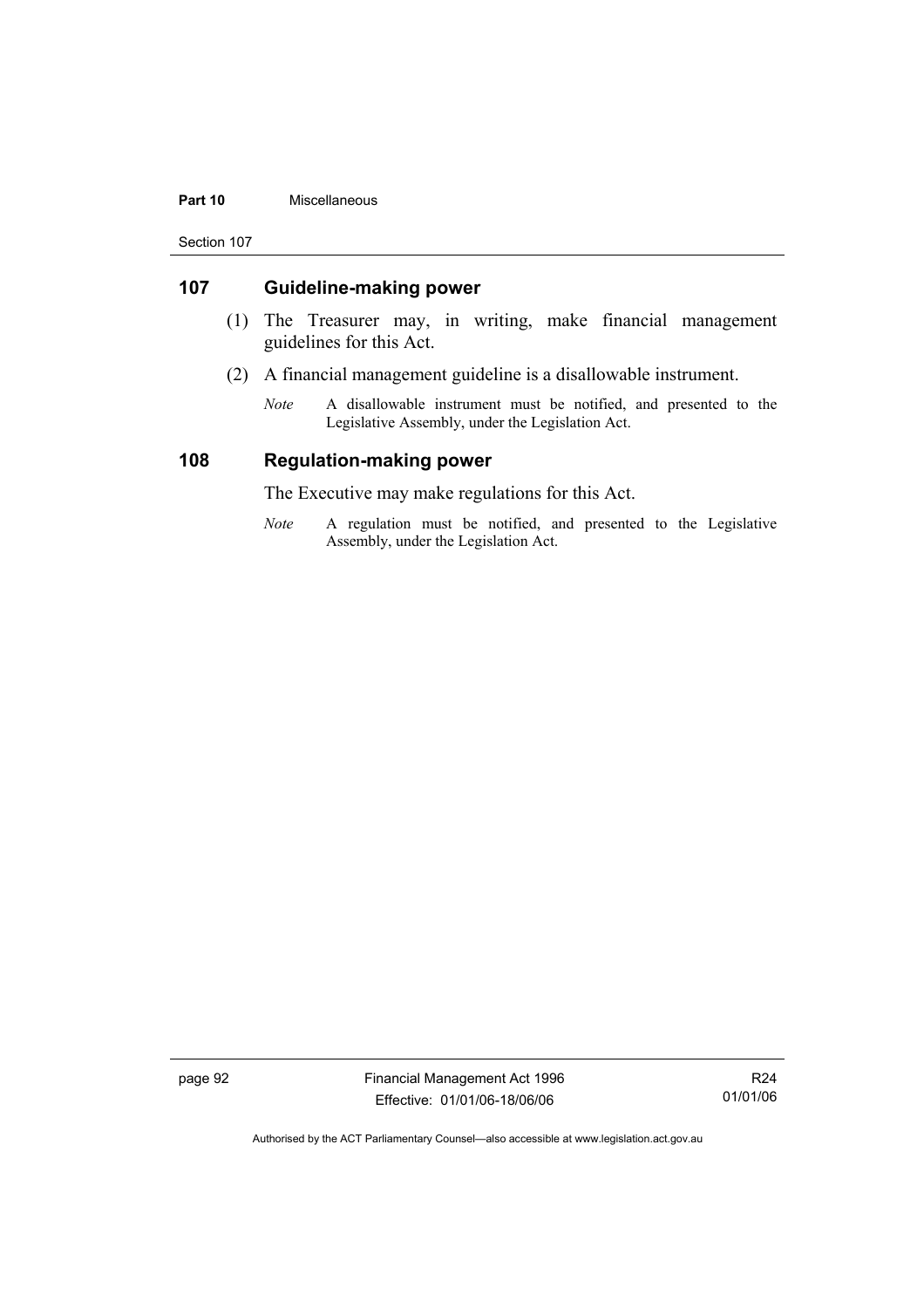page 93

# **Part 11 Transitional**

### **109 Financial Management Legislation Amendment Act 2005—provisions with 1 July 2005 application**

- (1) The 1 July 2005 sections, as in force immediately after the commencement of this section, apply in relation to the financial year that commenced on 1 July 2005 and all subsequent financial years.
- (2) In its application in relation to the financial year that commenced on 1 July 2005, section 68, as in force immediately after the commencement of this section, applies as if the reference in subsection  $(3)$  to section  $61$   $(5)$   $(d)$  included a reference to section 55 (3) (d).
- (3) In this section:

*1 July 2005 sections* means the following sections:

- section 12 (Departmental budgets)
- section 13 (Supplementary budget papers)
- section 13A (Amendment of budgets for supplementary appropriation)
- section 22 (Annual financial statements of the Territory)
- section 23 (Responsibility for annual financial statements)
- section 24 (Audit of annual financial statements)
- section 27 (Annual financial statements of departments)
- section 28 (Responsibility for annual financial statements of departments)
- section 30 (Departmental annual financial statements to be included in annual reports etc)
- section 29 (Audit of financial statements of departments)
- section 29 (Audit of financial statements of departments)
- section 30 (Departmental annual financial statements to be included in annual reports etc)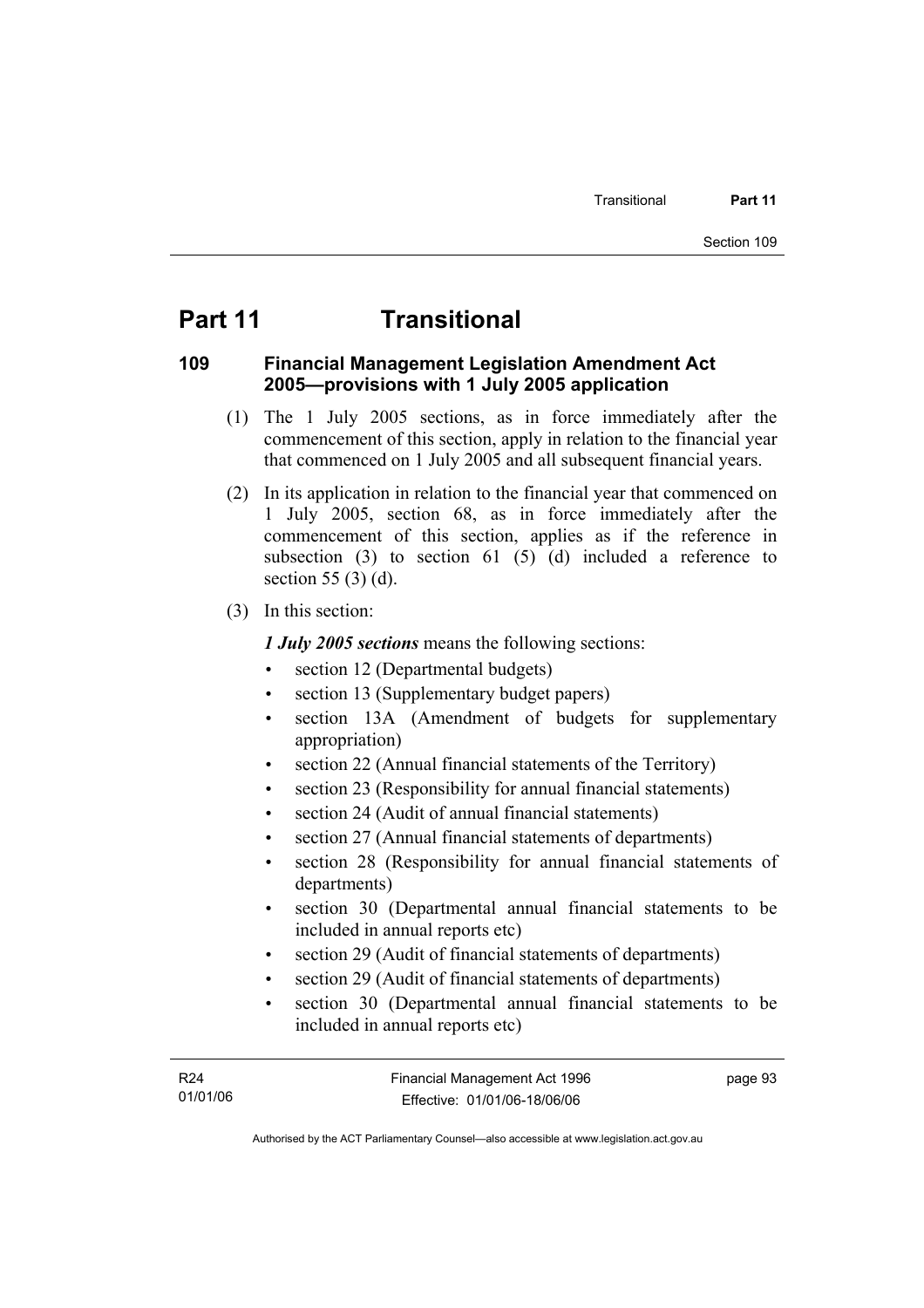#### **Part 11 Transitional**

Section 110

- section 30B (Responsibility for departmental statements of performance)
- section 30C (Scrutiny of departmental statements of performance)
- section 30D (Departmental statements of performance to be included in annual reports etc)
- section 30E (Quarterly departmental performance reports)
- section 31 (Responsibilities of chief executives of departments)
- section 63 (Annual financial statements of territory authorities)
- section 64 (Responsibility for annual financial statements of territory authorities)
- section 65 (Audit of annual financial statements of territory authorities)
- section 66 (Annual financial statements of territory authorities to be included in annual reports etc)
- section 68 (Statements of performance of territory authorities)
- section 69 (Responsibility for territory authority statements of performance)
- section 70 (Scrutiny of territory authority statements of performance)
- section 71 (Territory authority statements of performance to be included in annual reports etc).
- (4) This section expires 1 year after the day it commences.

### **110 Financial Management Legislation Amendment Act 2005—provisions with 1 July 2006 application**

- (1) The 1 July 2006 sections, as in force immediately after the commencement of this section, apply in relation to the financial year commencing on 1 July 2006 and all subsequent financial years.
- (2) Despite the amendments of this Act made by the *Financial Management Legislation Amendment Act 2005*, the following sections, as in force immediately before the commencement of this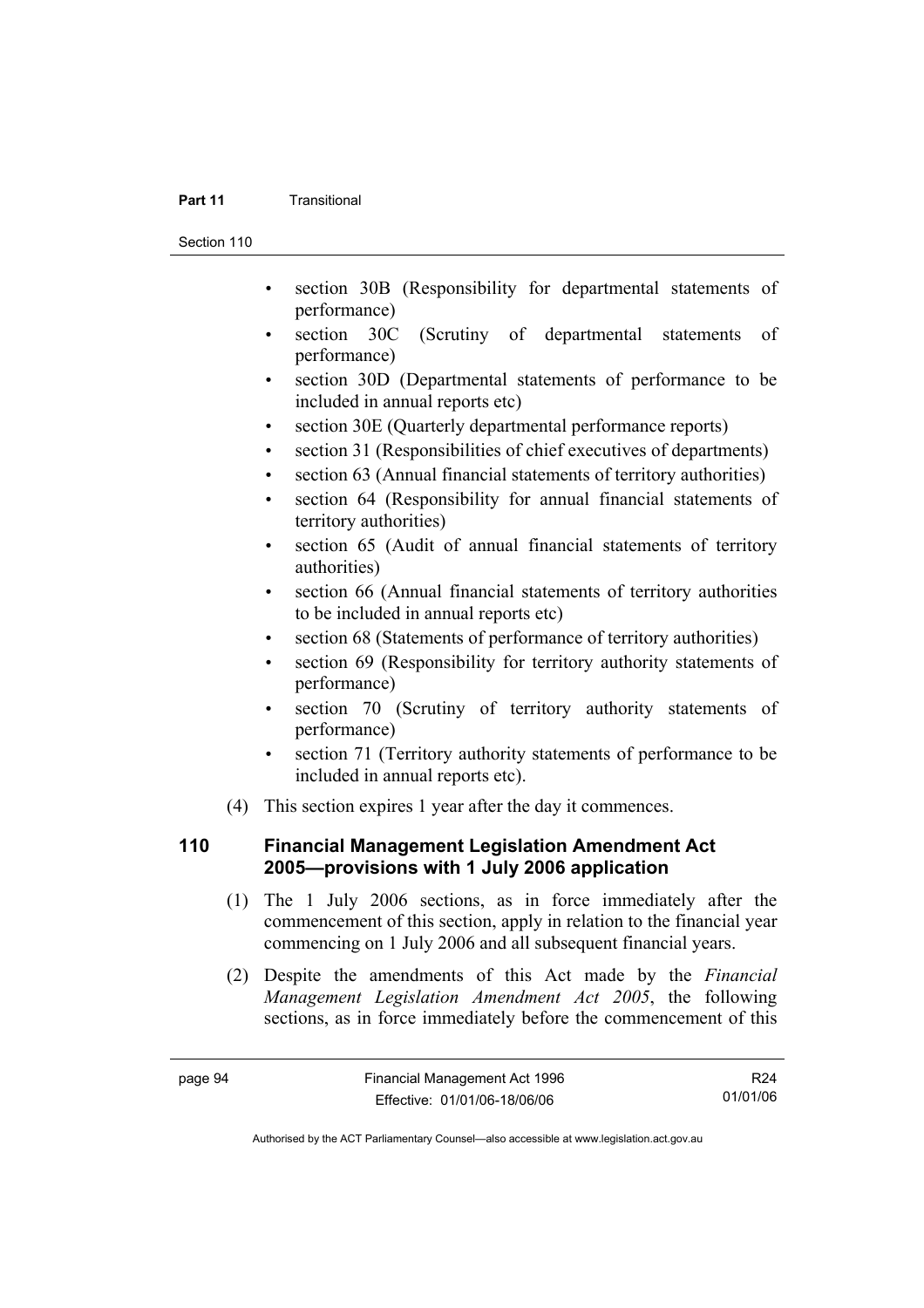section, continue to apply in relation to the financial year that commenced on 1 July 2005:

- section 10 (Budget papers)
- section 58 (Statements of intent).
- (3) In this section:

*1 July 2006 sections* means the following sections:

- section 10 (Budget papers)
- section 12A (Territory authority and territory-owned corporation budgets)
- section 61 (Territory authority statements of intent)
- section 62 (Presentation of statements of intent of territory authorities).
- (4) This section expires on the expiry of section 109.

### **M** 110A Application of Legislation Act, s 94 to certain **appointments, elections and approvals**

**M** 110B Application of Act to Health Promotion Act

### **111 Transitional regulations**

- (1) A regulation may prescribe transitional matters necessary or convenient to be prescribed because of the enactment of the *Financial Management Legislation Amendment Act 2005*.
- (2) A regulation may modify this part (including its operation in relation to another territory law) to make provision in relation to anything that, in the Executive's opinion, is not, or not adequately or appropriately, dealt with in this part.
- (3) A regulation under subsection (2) has effect despite anything elsewhere in this Act or another territory law.
- (4) This section expires 2 years after the day it commences.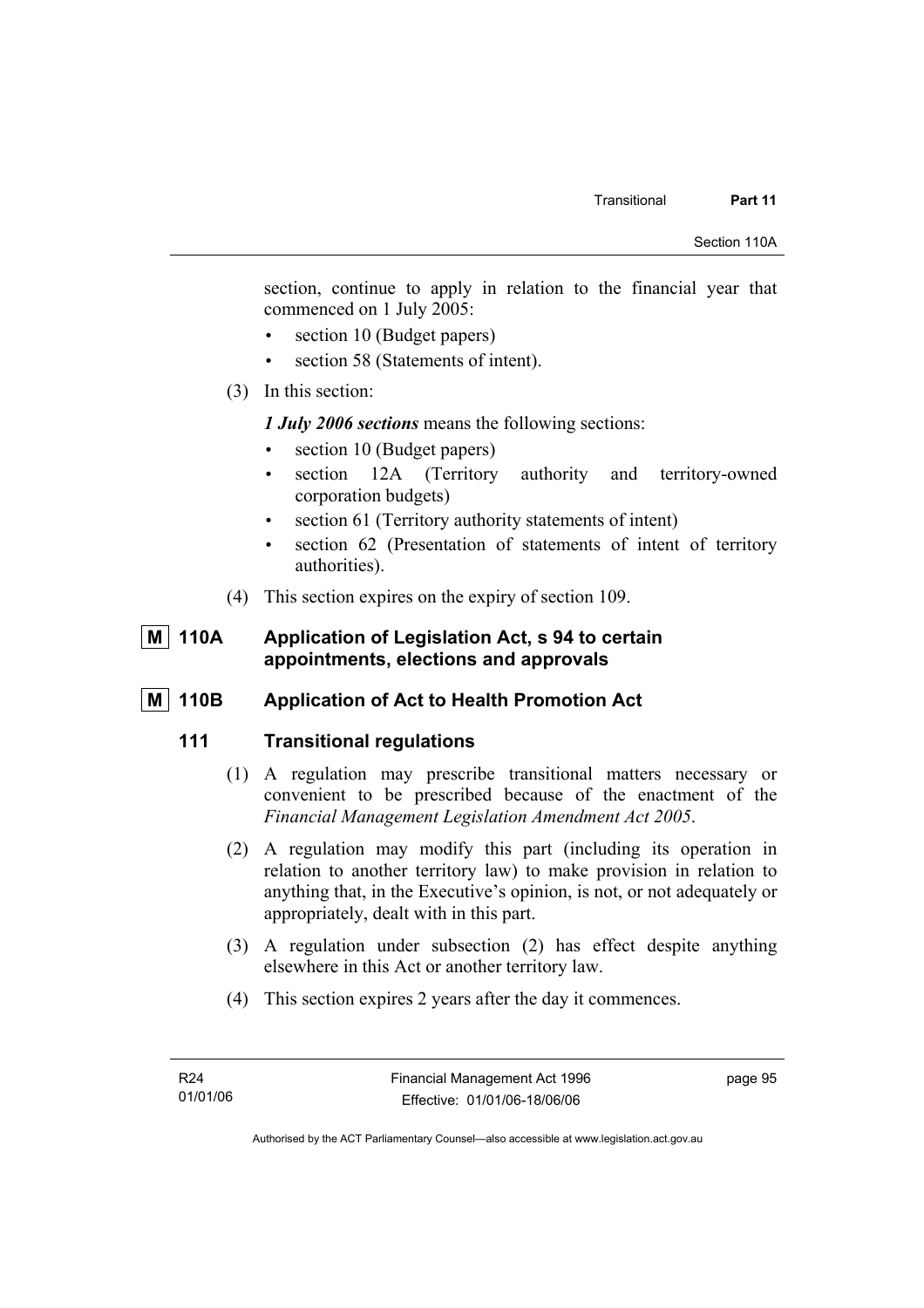# **Dictionary**

(see s 3)

- *Note 1* The Legislation Act contains definitions and other provisions relevant to this Act.
- *Note 2* For example, the Legislation Act, dict, pt 1, defines the following terms:
	- Act
		- administrative unit
		- auditor-general
		- authorised deposit-taking institution
		- chief executive (see s 163)
		- exercise
		- **function**
		- GST
		- may (see s  $146$ )
		- Minister (see s 162)
		- must (see s  $146$ )
		- person
		- Self-Government Act
		- territory-owned corporation.

*applicable governmental policies*, for a territory authority, for part 9 (Governance of territory authorities)—see section 103.

*appropriation* means an appropriation of public money by any Act including this Act.

*Appropriation Act* means an Act that makes appropriations in relation to a financial year for purposes mentioned in section 8.

*appropriation unit* means a class of outputs, or a group of output classes, for which an appropriation is made by an Appropriation Act.

*banking account* means an account with an authorised deposit-taking institution that is, or is substantially the same as, a bank account.

R24 01/01/06

Authorised by the ACT Parliamentary Counsel—also accessible at www.legislation.act.gov.au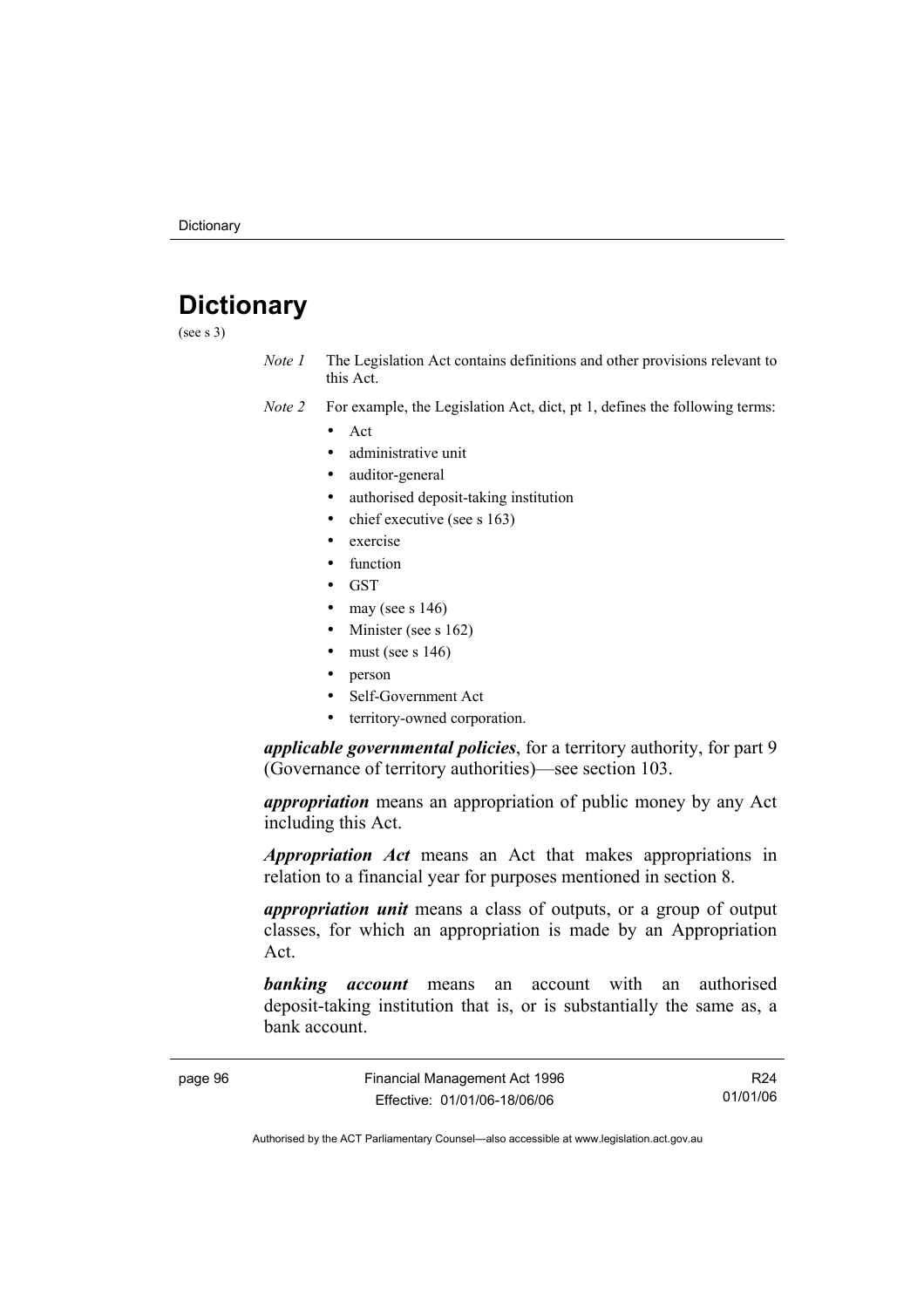*borrowing* includes—

- (a) raising money or obtaining credit, whether by dealing in securities or otherwise; and
- (b) entering into a financing lease;

but does not include using a credit card or overdraft facility, or otherwise obtaining credit, in a transaction forming part of the day-to-day operations of the Territory or a territory authority.

*budget papers* means documents presented to the Legislative Assembly under section 10 or section 13 (1).

*capital injection* means an amount provided, or to be provided, to a department, a territory authority or a territory-owned corporation for—

- (a) the purchase of assets to be held by the department or to be owned by the authority or corporation; or
- (b) the development of assets held by the department or owned by the authority or corporation; or
- (c) augmenting the assets held by the department or owned by the authority or corporation; or
- (d) reducing the liabilities of the department, the authority or the corporation;

but does not include an amount provided from an appropriation for a purpose mentioned in section  $8(1)(a)$  or (c) or (2) (a).

### *CEO*—see *chief executive officer*.

*chief executive officer* (or *CEO*), of a territory authority, means the person (however described) who is responsible for managing the affairs of the authority.

*class of outputs* means a group of outputs identified as a class by an Appropriation Act.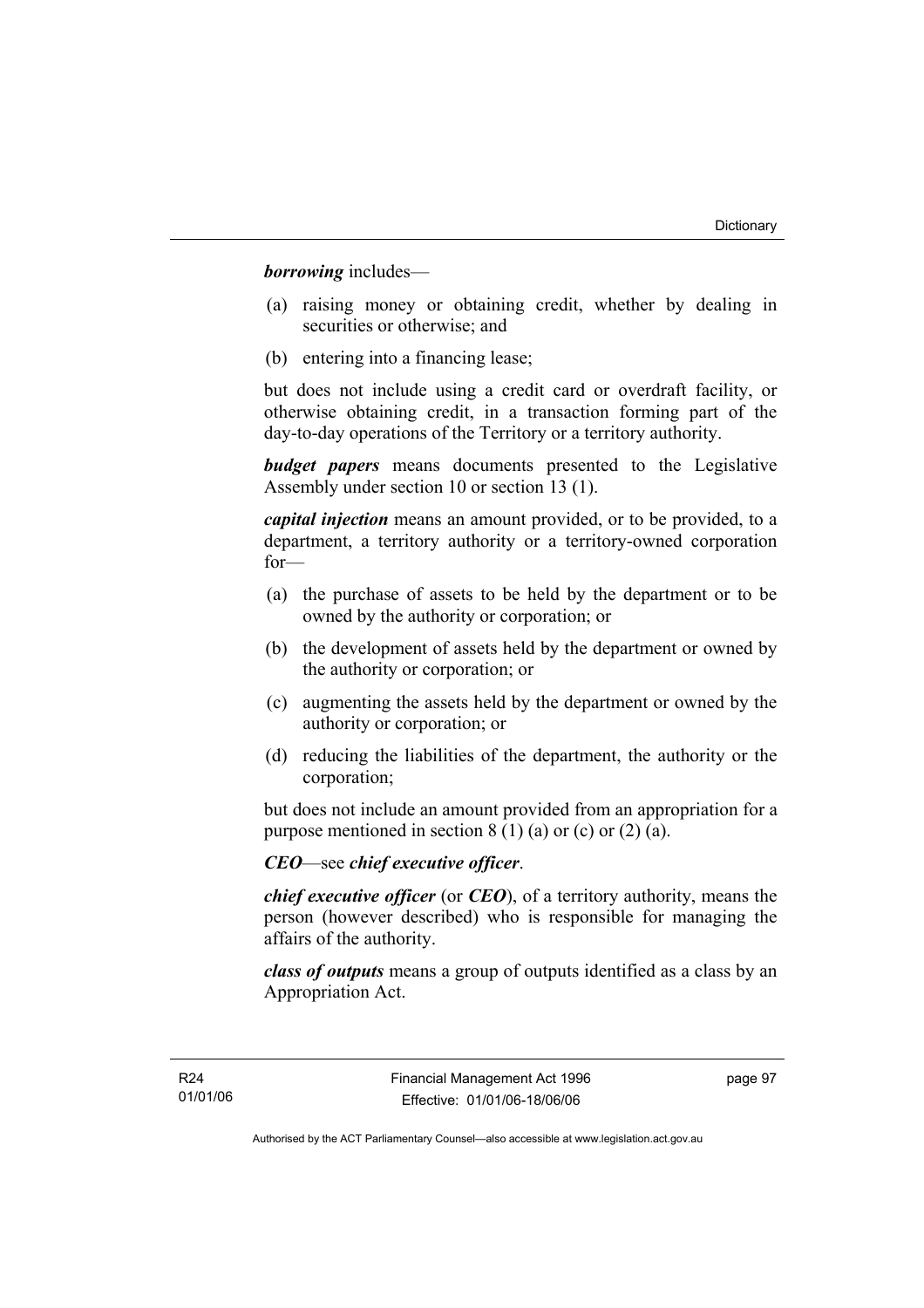*department* means—

- (a) an administrative unit (excluding any part of an administrative unit prescribed for paragraph (b) and any administrative unit forming part of a group of administrative units prescribed for paragraph (c)); or
- (b) a part of an administrative unit prescribed for this paragraph; or
- (c) a group of 2 or more administrative units prescribed for this paragraph.

*departmental banking account* means a banking account mentioned in section 34 (1).

*establishing Act*, for a territory authority, governing board or governing board member, for part 9 (Governance of territory authorities)—see section 72.

*expenses*, in relation to an output, means the expenses incurred in providing the output quantified on an accrual accounting basis and includes the overhead expenses properly attributable to the output.

*financial management guidelines* means the financial management guidelines under this Act.

*financial year*, for a territory authority, for part 9 (Governance of territory authorities)—see section 72.

#### *general government sector* means—

- (a) those organisations whose primary function is to provide services that are mainly not market orientated, are mainly for the consumption of the community generally, involve the transfer or redistribution of income, and are financed mainly through appropriation; and
- (b) those organisations that are controlled by the Territory and provide investment or other financial services.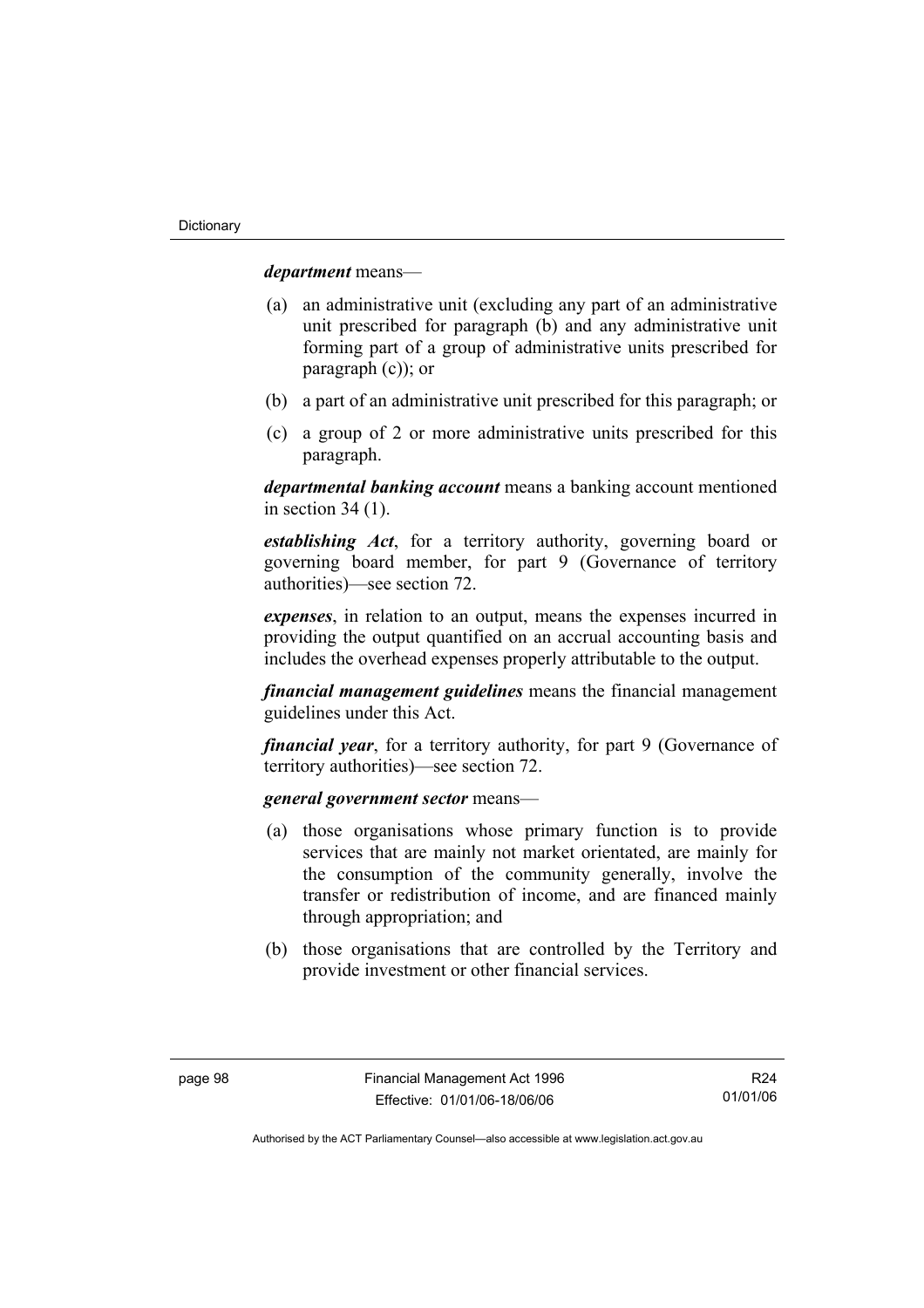*generally accepted accounting principles* means accounting principles and procedures that are—

- (a) recognised by the accounting profession as appropriate for reporting financial information relating to government, a department or a territory authority; and
- (b) consistent with this Act and any relevant Appropriation Act.

*governing board*, for a territory authority, means the governing board for the authority mentioned in section 76.

*governing board member*, for a territory authority with a governing board for part 9 (Governance of territory authorities)—see section 72.

*input tax credit*—see the *A New Tax System (Goods and Services Tax) Act 1999* (Cwlth), dictionary.

*interest* includes a dividend and any other financial return on a deposit, loan or other investment.

*invest* includes enter into a transaction or arrangement for the protection or enhancement of investments.

*Legislative Assembly secretariat*—see the *Public Sector Management Act 1994*, section 3.

*material interest*, for part 9 (Governance of territory authorities) see section 88 (4).

*outcomes* means the consequences for the community of outputs.

*outputs* means goods produced or services provided by a department or territory authority or a person producing goods or providing services on behalf of a department or territory authority.

*prescribed* means prescribed by the financial management guidelines.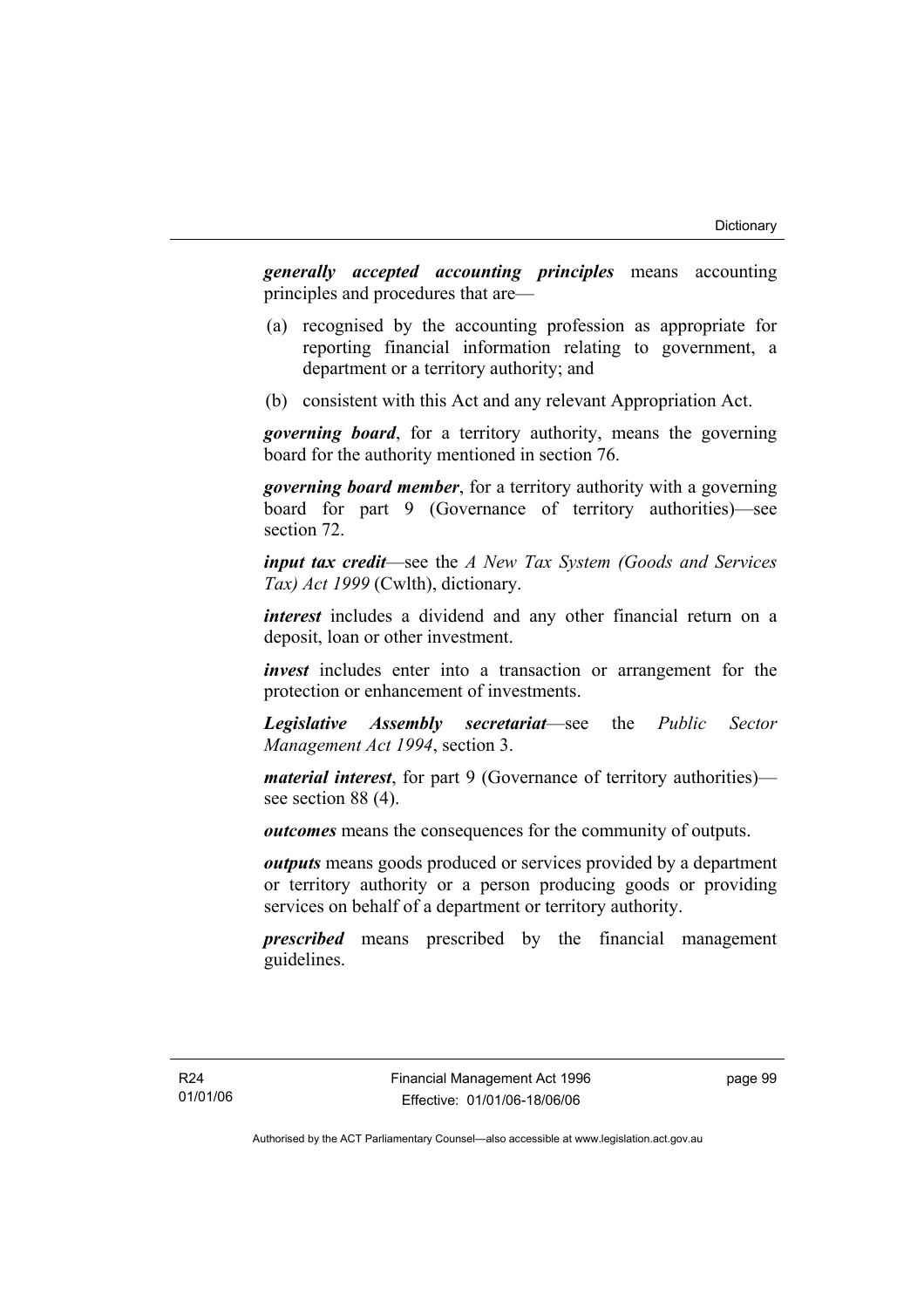*public money* means all money received by the Territory, including the proceeds of all loans raised on behalf of the Territory, but does not include—

- (a) money held by the Territory as trust money; or
- (b) money received by a territory-owned corporation or subsidiary of a territory-owned corporation; or
- (c) money received by the Territory from a territory-owned corporation or subsidiary of a territory-owned corporation for investment for the corporation or subsidiary; or
- (d) money received by a territory authority; or
- (e) money received by the Territory from a territory authority for investment for the authority; or
- (f) money received by the Territory—
	- (i) in repayment of an investment made by the Territory for a territory authority; or
	- (ii) as interest on such an investment.

*public trading enterprise sector* means those organisations whose primary function is to provide goods and services that are mainly market orientated and non-regulatory in nature and who may recover a significant part of their costs from individual consumers.

*relevant territory authority*, for part 9 (Governance of territory authorities)—see section 72.

*responsible chief executive*, in relation to a department, means—

- (a) if the department is constituted by an administrative unit or a part of an administrative unit—the chief executive of that administrative unit; or
- (b) if the department is constituted by a group of 2 or more administrative units—the person prescribed as the responsible chief executive in relation to the department.

R24 01/01/06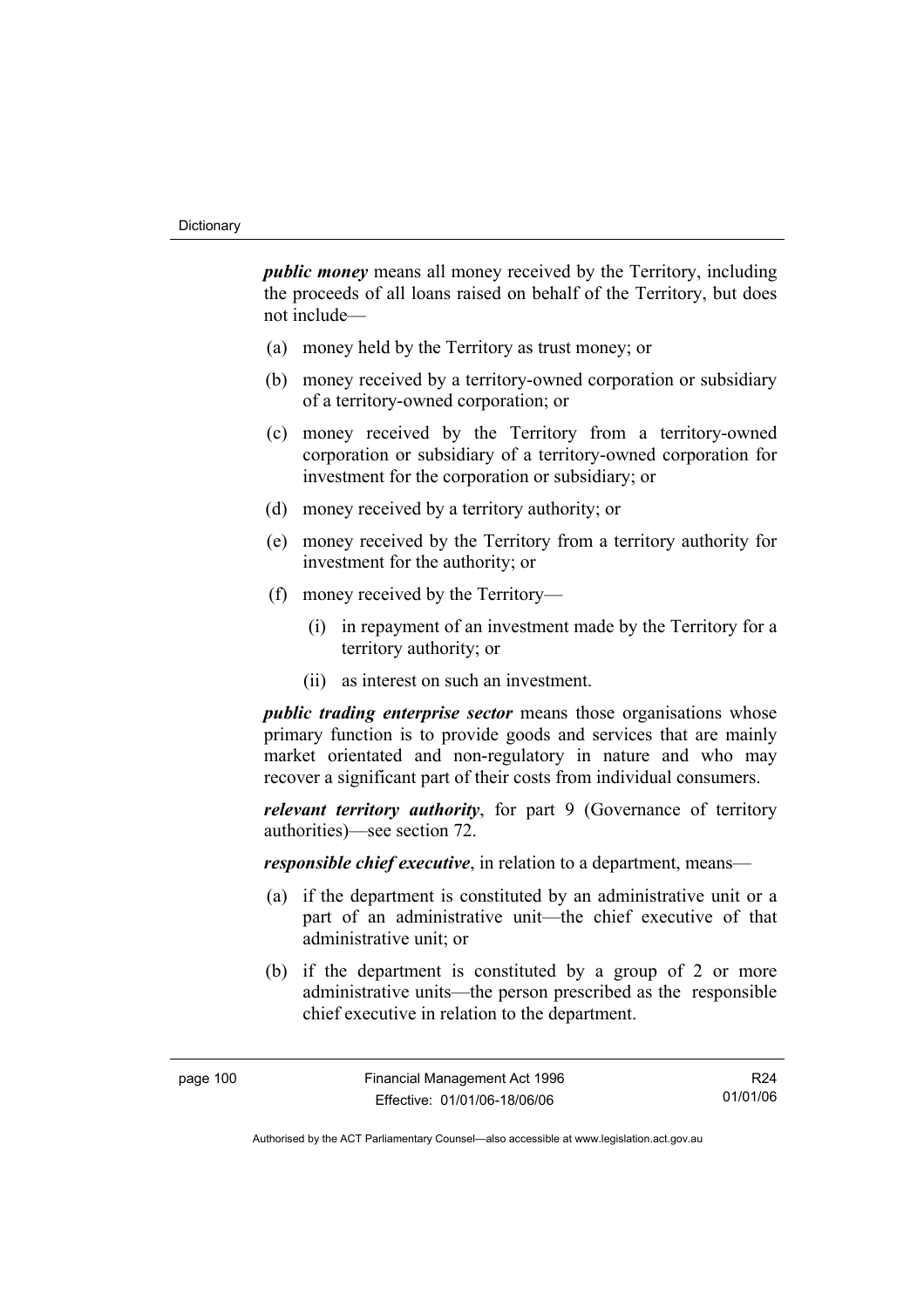# *responsible Minister* means—

- (a) in relation to a department that is constituted by an administrative unit or a part of an administrative unit—the Minister to whom responsibility for that administrative unit has been allocated under the *Public Sector Management Act 1994*, section 14; and
- (b) in relation to a department that is constituted by a group of 2 or more administrative units—the Minister prescribed as the responsible Minister in relation to the department; and
- (c) in relation to a territory authority—the Minister administering the Act under which the authority is established; and
- (d) in relation to a territory-owned corporation—the Minister administering the *Territory-owned Corporations Act 1990*.

*securities* includes stocks, debentures, notes, bonds, promissory notes, bills of exchange, and any other securities approved in writing by the Treasurer.

*statement of intent*, for a territory authority—see section 61 (1).

*subsidiary*—see the *Territory-owned Corporations Act 1990*, dictionary.

*superannuation appropriation*—see the *Territory Superannuation Provision Protection Act 2000*, dictionary.

*superannuation banking account*—see the *Territory Superannuation Provision Protection Act 2000*, section 7.

*taxable supply*—see the *A New Tax System (Goods and Services Tax) Act 1999* (Cwlth), dictionary.

*territory authority* means a body corporate established by an Act, but does not include a body declared under section 3B not to be a territory authority.

*territory banking account* means the banking account mentioned in section 33.

page 101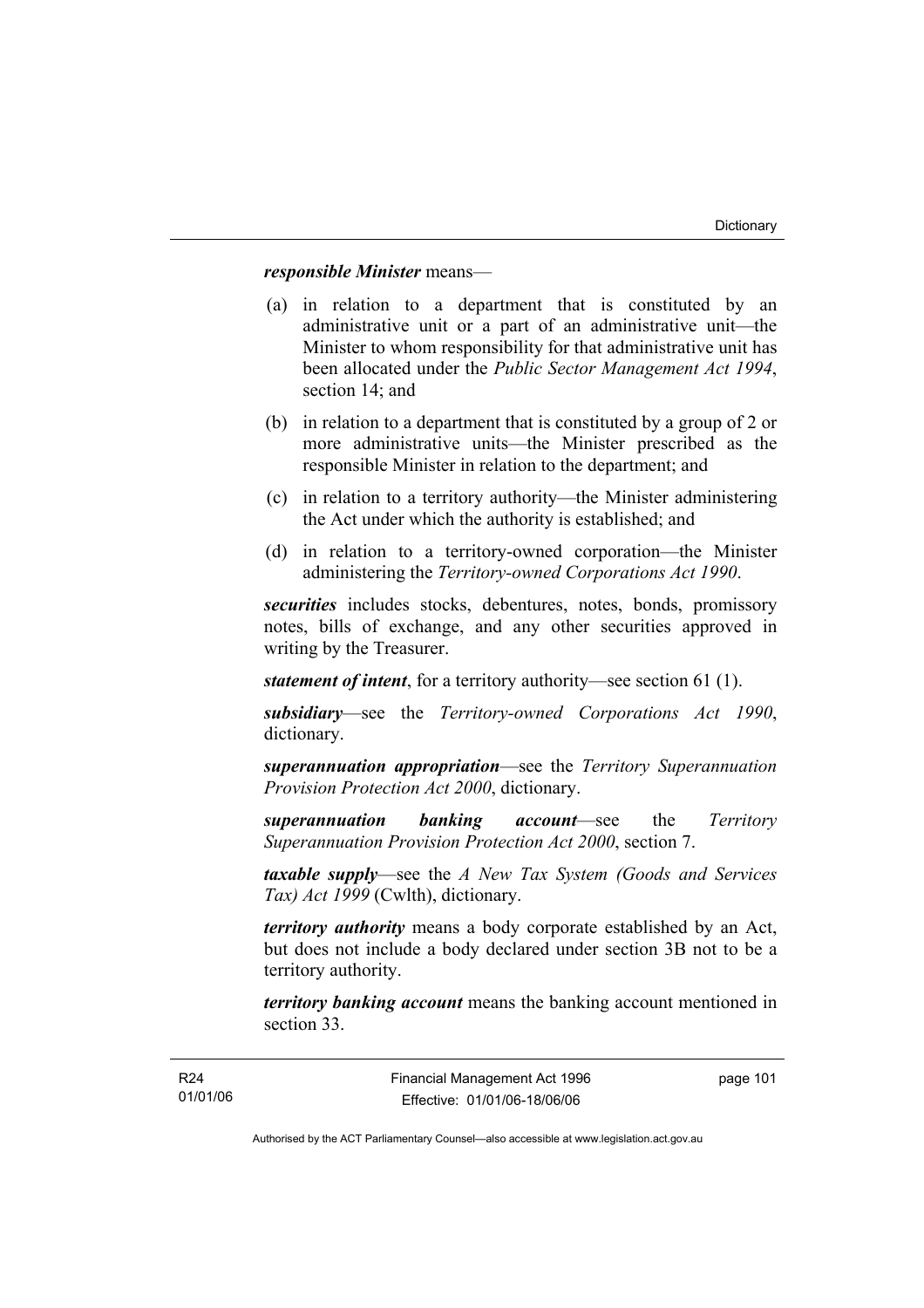*trust money* means—

- (a) money deposited with the Territory pending the completion of a transaction or the determination of a dispute and that may become repayable to the depositor or payable to the Territory or anyone else; or
- (b) all money that is paid into a territory court for possible repayment to the payee or a third party because of any Act, order, instruction or authority; or
- (c) money that belongs to or is owing to any person and is collected by the Territory because of an agreement between the Territory and that person; or
- (d) unclaimed money that is owing to or belongs to anyone and is deposited with the Territory; or
- (e) money that is paid to the Territory in trust for any other lawful purpose including interest on trust money.

page 102 Financial Management Act 1996 Effective: 01/01/06-18/06/06

R24 01/01/06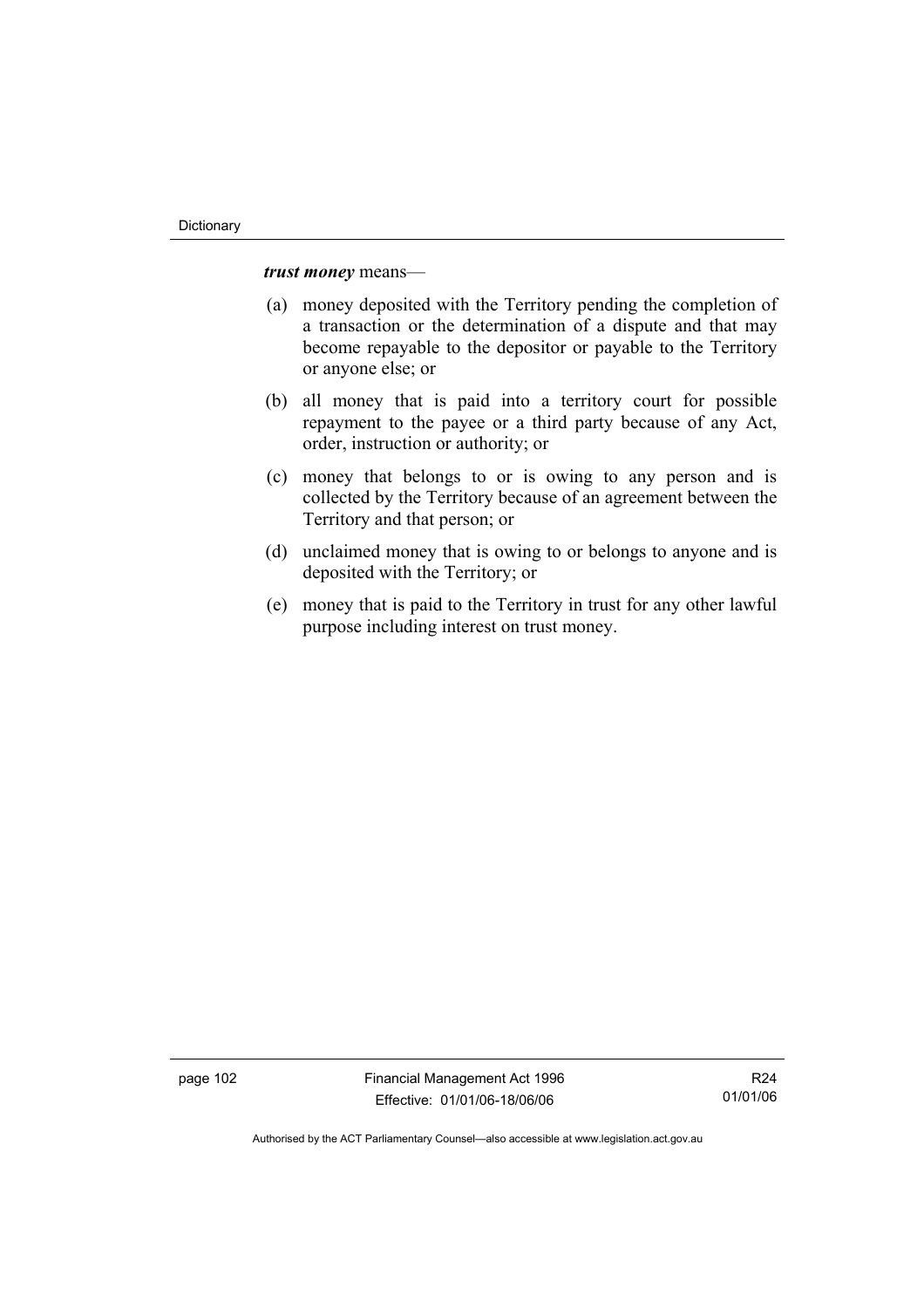# **Endnotes**

# **1 About the endnotes**

Amending and modifying laws are annotated in the legislation history and the amendment history. Current modifications are not included in the republished law but are set out in the endnotes.

Not all editorial amendments made under the *Legislation Act 2001*, part 11.3 are annotated in the amendment history. Full details of any amendments can be obtained from the Parliamentary Counsel's Office.

Uncommenced amending laws and expiries are listed in the legislation history and the amendment history. These details are underlined. Uncommenced provisions and amendments are not included in the republished law but are set out in the last endnote.

If all the provisions of the law have been renumbered, a table of renumbered provisions gives details of previous and current numbering.

The endnotes also include a table of earlier republications.

| $am = amended$                             | $ord = ordinance$                         |
|--------------------------------------------|-------------------------------------------|
| $amdt = amendment$                         | orig = original                           |
| $ch = chapter$                             | par = paragraph/subparagraph              |
| $def = definition$                         | $pres = present$                          |
| $dict = dictionary$                        | $prev = previous$                         |
| disallowed = disallowed by the Legislative | $(\text{prev}) = \text{previously}$       |
| Assembly                                   | $pt = part$                               |
| $div = division$                           | $r = rule/subrule$                        |
| $exp = expires/expired$                    | $renum = renumbered$                      |
| $Gaz = gazette$                            | $reloc = relocated$                       |
| $hda =$ heading                            | $R[X]$ = Republication No                 |
| IA = Interpretation Act 1967               | $RI =$ reissue                            |
| ins = inserted/added                       | $s = section/subsection$                  |
| $LA =$ Legislation Act 2001                | $sch = schedule$                          |
| $LR =$ legislation register                | $sdiv = subdivision$                      |
| LRA = Legislation (Republication) Act 1996 | $sub =$ substituted                       |
| $mod = modified/modification$              | SL = Subordinate Law                      |
| $o = order$                                | underlining = whole or part not commenced |
| om = omitted/repealed                      | or to be expired                          |
|                                            |                                           |

# **2 Abbreviation key**

R24 01/01/06 Financial Management Act 1996 Effective: 01/01/06-18/06/06

page 103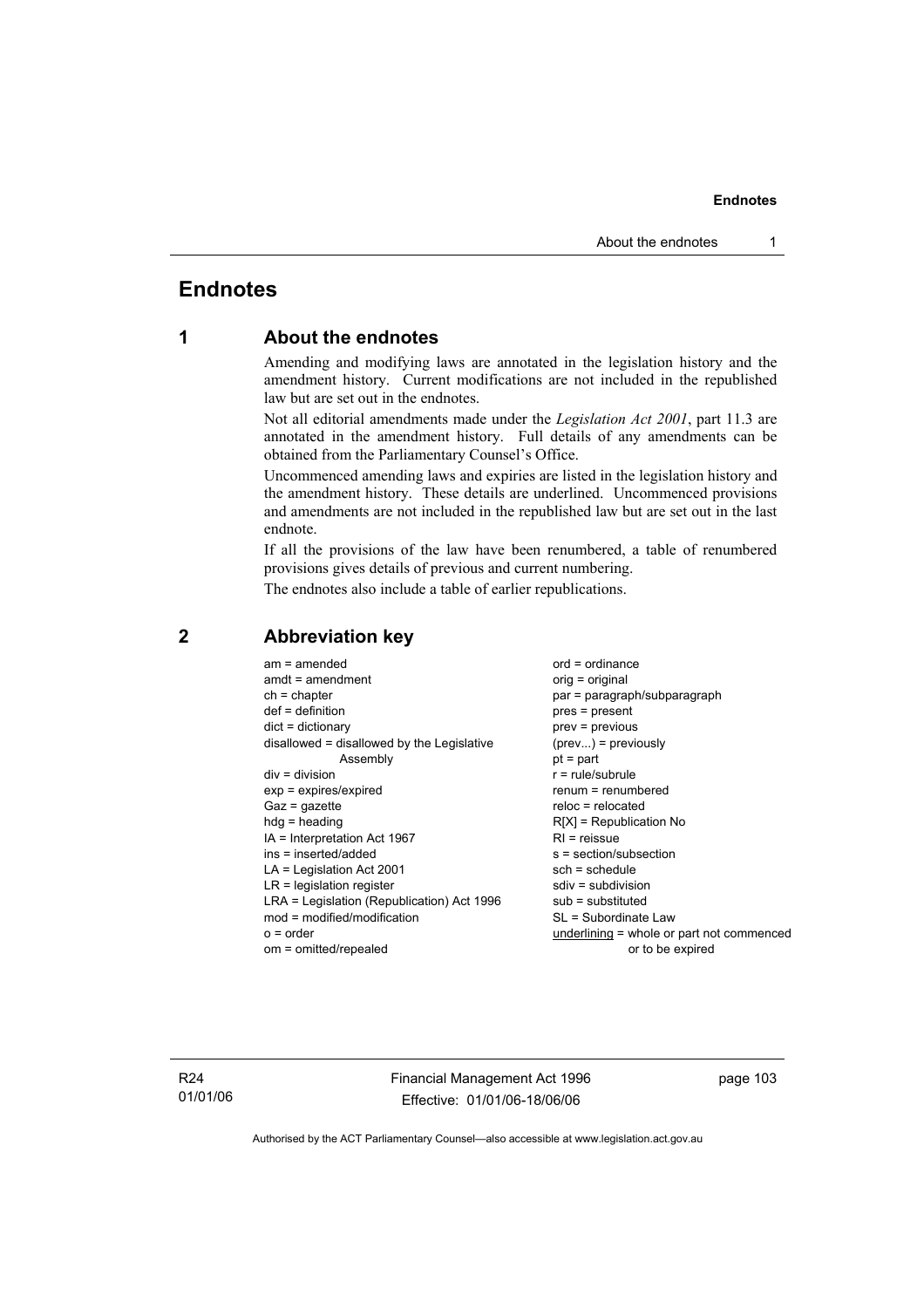| 3 | Legislation history |  |
|---|---------------------|--|
|---|---------------------|--|

# **3 Legislation history**

**Financial Management Act 1996 No 22**  notified 4 June 1996 (Gaz 1996 No 101) commenced 1 July 1996 (s 2)

as amended by

# **Financial Management (Amendment) Act 1997 No 39**  notified 1 September 1997 (Gaz 1997 No S257) commenced 1 September 1997 (s 2)

**Financial Management (Amendment) Act (No 2) 1997 No 102**  notified 24 December 1997 (Gaz 1997 No S420) ss 1-3 commenced 24 December 1997 (s 2 (1)) remainder commenced 14 January 1998 (s 2 (2) and Gaz 1998 No S24)

**Financial Management (Amendment) Act (No 3) 1997 No 124**  notified 24 December 1997 (Gaz 1997 No S420) commenced 24 December 1997 (s 2)

**Trustee (Amendment) Act 1999 No 28 sch**  notified 21 May 1999 (Gaz 1999 No S24) sch commenced 21 May 1999 (s 2)

### **Financial Sector Reform (ACT) Act 1999 No 33 sch**  notified 25 June 1999 (Gaz 1999 No S34) s 1, s 2 and dict commenced 25 June 1999 (s 2 (1)) sch commenced 1 July 1999 (s 2 (2) and Cwlth Gaz 1999 No S289)

**Appropriation Act 1999-2000 No 36 s 9**  notified 12 July 1999 (Gaz 1999 No S44) s 9 commenced 12 July 1999 (s 2)

# **Financial Management Amendment Act 1999 No 58**  notified 10 November 1999 (Gaz 1999 No 45) commenced 10 November 1999 (s 2)

page 104 Financial Management Act 1996 Effective: 01/01/06-18/06/06

R24 01/01/06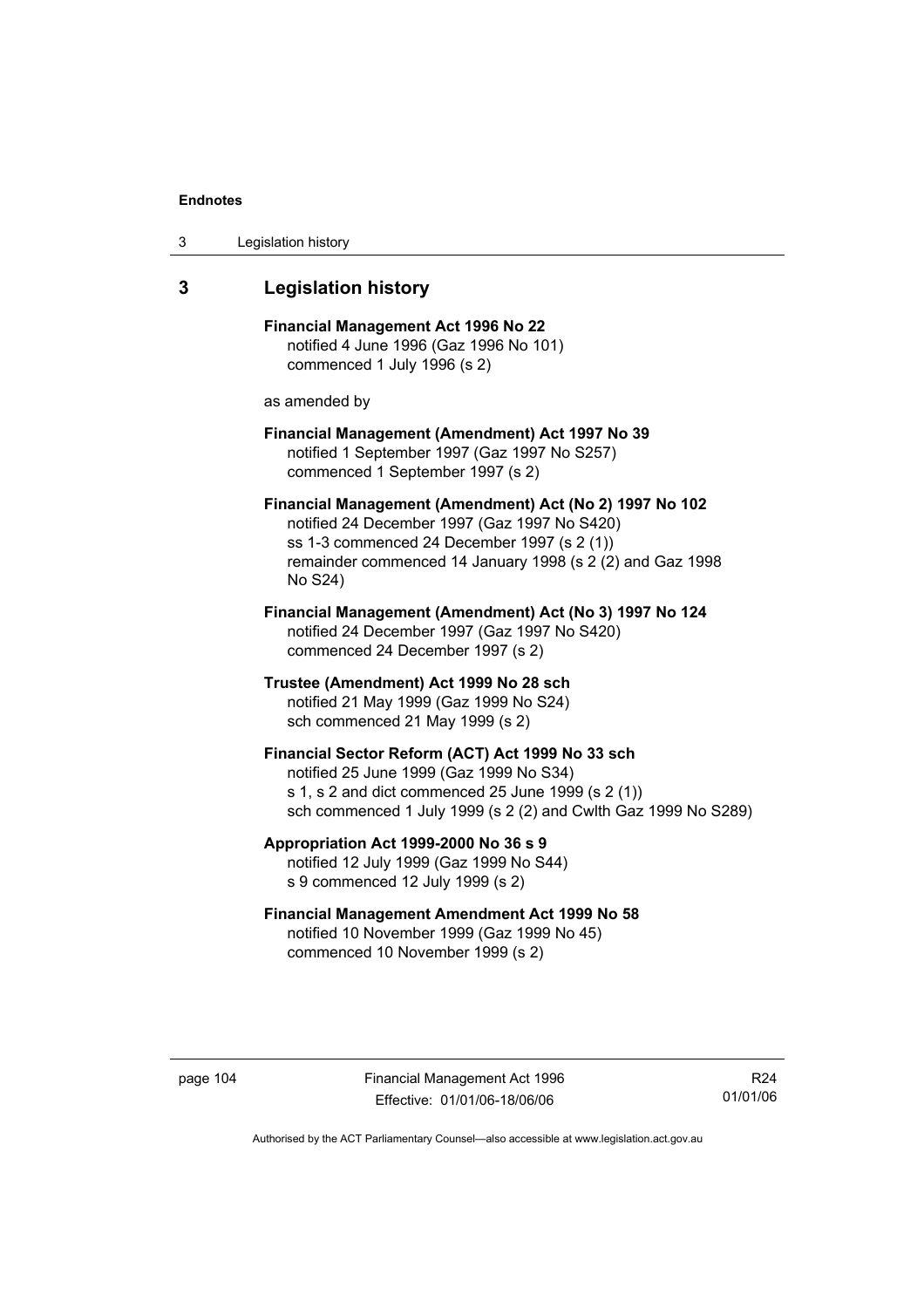# **Territory Superannuation Provision Protection Act 2000 No 21 sch**

notified 15 June 2000 (Gaz 2000 No 24) s 1, s 2 commenced 15 June 2000 (IA s 10B) sch commenced 1 July 2000 (s 2)

# **Financial Management Amendment Act 2000 No 27**

notified 30 June 2000 (Gaz 2000 No S30) s 1, s 2 commenced 30 June 2000 (IA s 10B) remainder commenced 30 June 2000 (s 2)

### **Financial Management Amendment Act 2001 No 4**

notified 8 March 2001 (Gaz 2001 No 10) s 1, s 2 commenced 8 March 2001 (IA s 10B) s 3 commenced 8 March 2001 (s 2) remainder commenced 8 September 2001 (IA s 10E)

### **Statute Law Amendment Act 2001 No 11 sch 3**

notified 29 March 2001 (Gaz 2001 No 13) commenced 29 March 2001 (s 2)

### **Financial Management Amendment Act 2001 (No 2) 2001 No 42**

notified 29 June 2001 (Gaz 2001 No S36)

- s 1, s 2 commenced 29 June 2001 (IA s 10B)
- s 3, s 4, s 6, s 7 commenced 29 June 2001 (s 2 (1))
- s 5 commenced 1 July 2001 (s 2 (2))

# **Appropriation Act 2001-2002 2001 No 43 s 12**

notified 29 June 2001 (Gaz 2001 No S36)

- s 1, s 2 commenced 29 June 2001 (IA s 10B)
- s 12 commenced 1 July 2001 (s 2)

### **Legislation (Consequential Amendments) Act 2001 No 44 pt 146**

notified 26 July 2001 (Gaz 2001 No 30) s 1, s 2 commenced 26 July 2001 (IA s 10B) pt 146 commenced 12 September 2001 (s 2 and see Gaz 2001 No S65)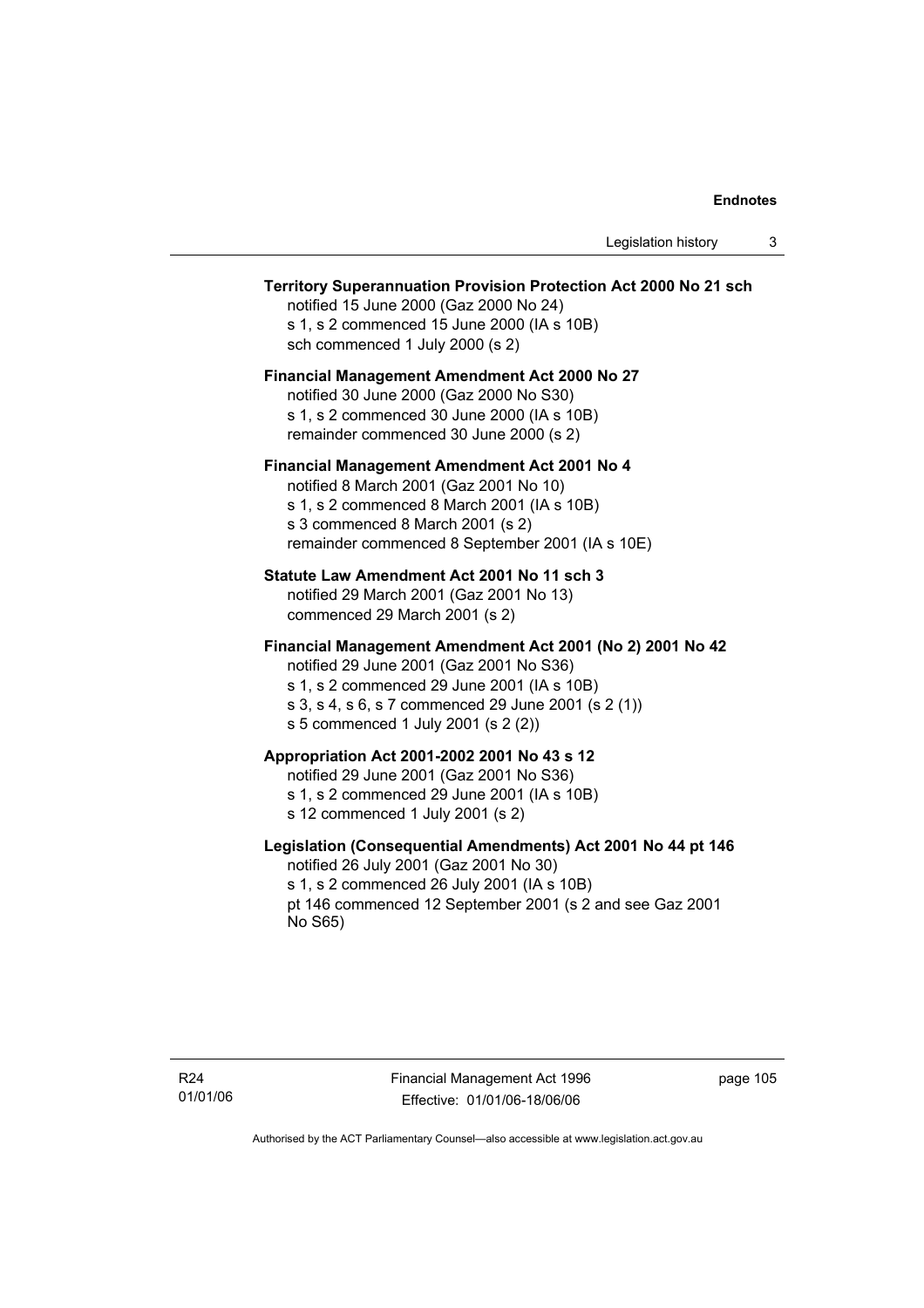| Legislation history<br>-3 |  |
|---------------------------|--|
|---------------------------|--|

### **Financial Management Legislation Amendment Act 2001 No 45 pt 2 (as am by 2002 No 30 pt 3.26)**

notified 12 July 2001 (Gaz 2001 No 28) s 1, s 2 commenced 12 July 2001 (IA s 10B) s 4 commenced 12 January 2002 (s 2 (3) and see Act 2002 No 30 amdt 3.370) pt 2 remainder commenced 12 January 2002 (LA s 79)

#### **Statute Law Amendment Act 2001 No 56 pt 3.20**

notified 5 September 2001 (Gaz 2001 No S65) commenced 5 September 2001 (s 2)

# **Financial Management Amendment Act 2001 (No 3) 2001 No 95**

notified 10 September 2001 (Gaz 2001 No S66) s 1, s 2 commenced 10 September 2001 (LA s 75) remainder commenced 1 January 2002 (CN 2001 No 6)

### **Financial Management Amendment Act 2001 (No 4) No 97**

notified LR 20 December 2001 commenced 20 December 2001 (s 2)

### **Appropriation Act 2002-2003 No 29 s 12**

notified LR 9 September 2002 taken to have commenced 30 June 2002 (s 2)

### **Statute Law Amendment Act 2002 No 30 pt 3.25**

notified LR 16 September 2002 s 1, s 2 taken to have commenced 19 May 1997 (LA s 75 (2)) amdt 3.369 taken to have commenced 31 December 2001 (s 2 (2)) pt 3.25 remainder commenced 17 September 2002 (s 2 (1))

# **Financial Management Amendment Act 2002 No 38**

notified LR 8 October 2002 s 1, s 2 commenced 8 October 2002 (LA s 75 (1)) remainder commenced 1 November 2002 (s 2 and CN2002-12)

#### **Appropriation Act 2002-2003 (No 2) A2003-9 s 9**

notified LR 7 March 2003

s 1, s 2 commenced 7 March 2003 (LA s 75 (1))

s 9 commenced 8 March 2003 (s 2)

R24 01/01/06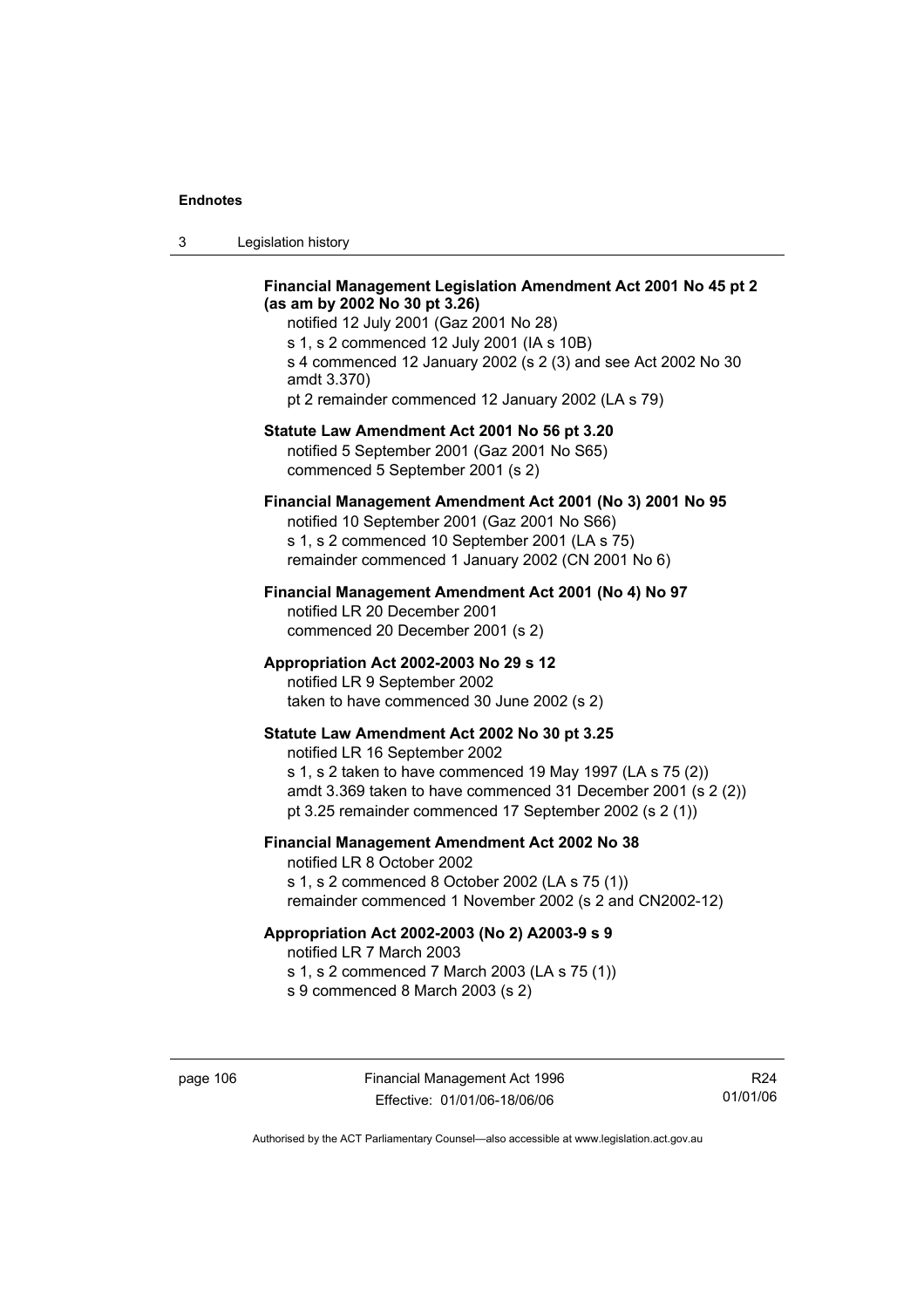#### **Financial Management Amendment Act 2003 A2003-21**

notified LR 19 May 2003 s 1, s 2 commenced 19 May 2003 (LA s 75 (1)) remainder commenced 20 May 2003 (s 2)

# **Appropriation Act 2003-2004 A2003-27**  notified LR 30 June 2003 commenced 30 June 2003 (s 2)

### **Financial Management Amendment Act 2003 (No 2) A2003-46**

notified LR 31 October 2003 s 1, s 2 commenced 31 October 2003 (LA s 75 (1)) remainder commenced 1 November 2003 (s 2)

### **Statute Law Amendment Act 2003 (No 2) A2003-56 sch 3 pt 3.9**

notified LR 5 December 2003 s 1, s 2 commenced 5 December 2003 (LA s 75 (1)) sch 3 pt 3.9 commenced 19 December 2003 (s 2)

# **Financial Management Amendment Act 2004 A2004-19**  notified LR 6 April 2004

s 1, s 2 commenced 6 April 2004 (LA s 75 (1)) remainder commenced 7 April 2004 (s 2)

#### **Financial Management Amendment Act 2004 (No 2) A2004-33**

notified LR 30 June 2004 s 1, s 2 commenced 30 June 2004 (LA s 75 (1)) remainder commenced 1 July 2004 (s 2)

### **Appropriation Act 2004-2005 A2004-35 s 12**

notified LR 30 June 2004 commenced 30 June 2004 (s 2)

### **Territory Owned Corporations Amendment Act 2004 A2004-53 sch 1**  notified LR 16 August 2004

s 1, s 2 commenced 16 August 2004 (LA s 75 (1)) sch 1 commenced 17 August 2004 (s 2)

# **Statute Law Amendment Act 2005 A2005-20 sch 3 pt 3.22**

notified LR 12 May 2005

- s 1, s 2 taken to have commenced 8 March 2005 (LA s 75 (2))
- sch 3 pt 3.22 commenced 2 June 2005 (s 2 (1))

R24 01/01/06 Financial Management Act 1996 Effective: 01/01/06-18/06/06

page 107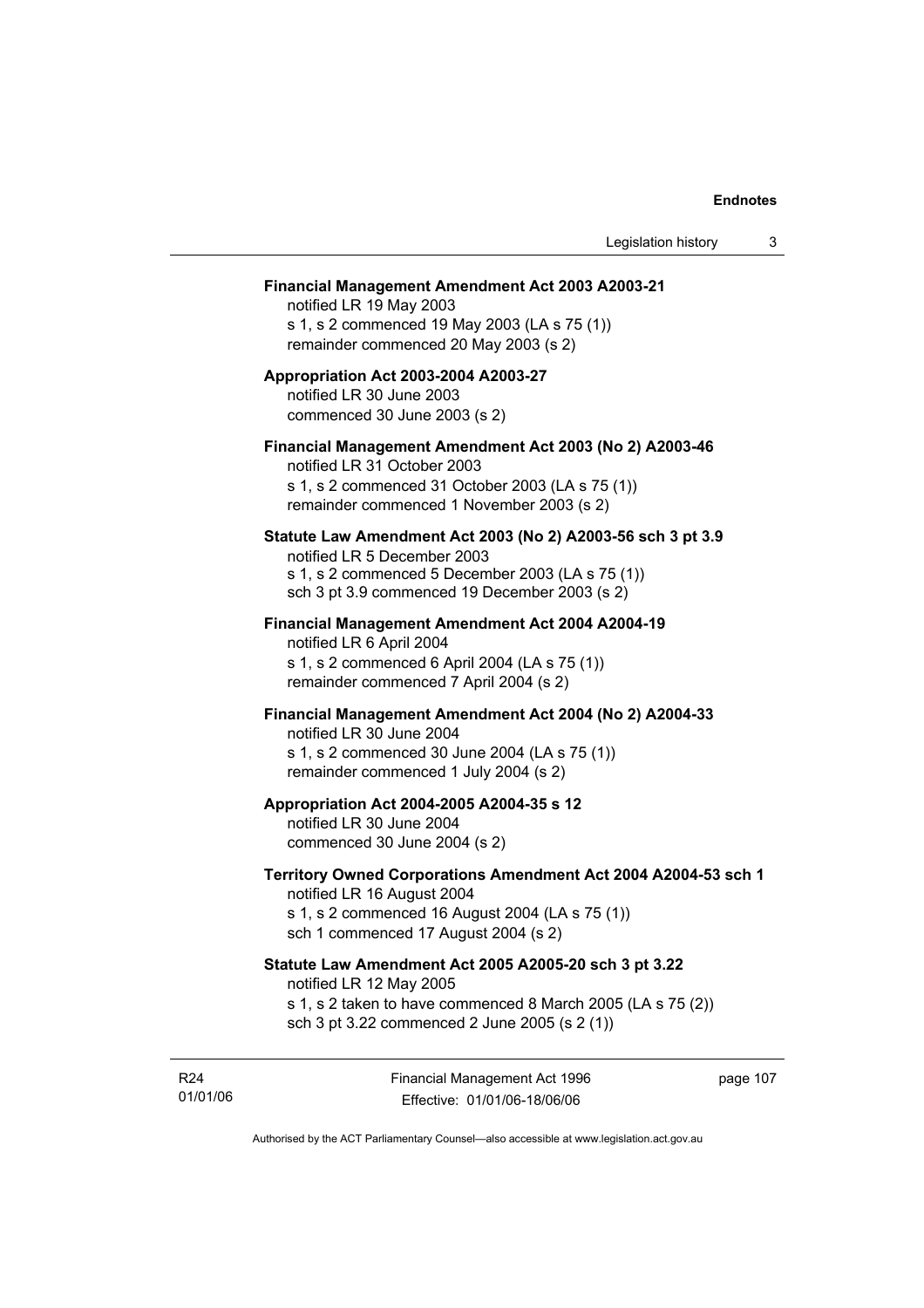4 Amendment history

# **Appropriation Act 2005-2006 A2005-32 s 12, s 13**

notified LR 1 July 2005

s 1, s 2 taken to have commenced 30 June 2005 (LA s 75 (2))

s 12, s 13 taken to have commenced 30 June 2005 (s 2)

### **Public Sector Management Amendment Act 2005 A2005-42 sch 1 pt 1.1**

notified LR 31 August 2005 s 1, s 2 commenced 31 August 2005 (LA s 75 (1)) sch 1 pt 1.1 commenced 1 September 2005 (s 2)

# **Financial Management Legislation Amendment Act 2005 A2005-52**

notified LR 26 October 2005

s 1, s 2 commenced 26 October 2005 (LA s 75 (1)) s 7, s 9, s 10, s 14, s 15, ss 17-32, s 38 (in part), s 39, s 40, s 42 (in part), s 49 commenced 27 October 2005 (s 2 (1)) remainder commenced 1 January 2006 (s 2 (2))

as modified by

### **Financial Management Regulation 2005 SL2005-42 sch 1**

notified LR 21 December 2005

s 1, s 2 commenced 21 December 2005 (LA s 75 (1))

sch 1 commenced 1 January 2006 (s 2)

# **4 Amendment history**

| Name of Act<br>s 1 | sub 2001 No 56 amdt 3.255                                                              |
|--------------------|----------------------------------------------------------------------------------------|
| s <sub>2</sub>     | Act subject to Territory Superannuation Provision Protection Act<br>sub 2000 No 21 sch |
| <b>Dictionary</b>  |                                                                                        |
| s 3 hdg            | sub 2000 No 21 sch                                                                     |
| s 3                | am 2000 No 21 sch                                                                      |
|                    | def <i>bank</i> om 1999 No 33 sch                                                      |
|                    | def banking institution ins 1997 No 102 s 4<br>om 1999 No 33 sch                       |
|                    | def Territory activities ins 1997 No 124 s 4<br>om 2001 No 95 amdt 1.3                 |
|                    | def Treasurer om 2001 No 95 amdt 1.2                                                   |
|                    | remaining defs reloc to dict 2001 No 95 amdt 1.4                                       |
|                    | sub 2001 No 95 amdt 1.5                                                                |

| page 108 | Financial Management Act 1996 | R24      |
|----------|-------------------------------|----------|
|          | Effective: 01/01/06-18/06/06  | 01/01/06 |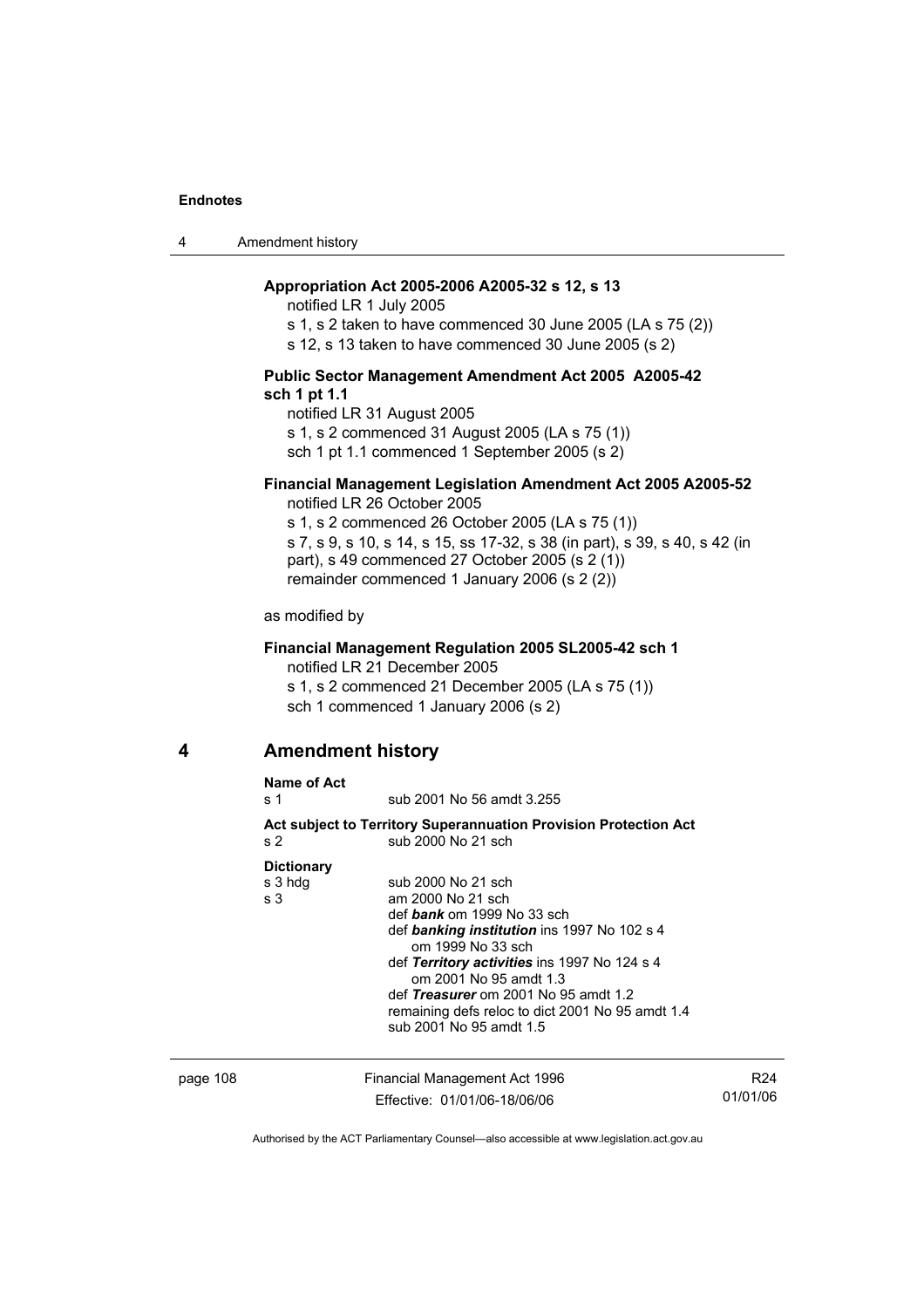| Amendment history |  |
|-------------------|--|
|-------------------|--|

# **Notes**  orig s 3A renum as s 3B 2001 No  $95$  amdt 1.6 ins 2001 No 95 amdt 1.5 **Declaration that certain bodies are not territory authorities for Act**  s 3B (prev s 3A) ins 2000 No 21 sch am 2001 No 44 amdt 1.1631, amdt 1.1632 renum as s 3B 2001 No 95 amdt 1.6 sub A2005-52 s 4 **Budget management**  pt 2 hdg sub A2003-46 s 4 **Appropriations and budgets**  div 2.1 hdg ins  $A2003-46$  s 4 **Form of appropriations**  s 8 sub A2005-52 s 5 **Net appropriations for outputs** s 9 am 2000 No 27 s 5 **Net appropriations for capital injections** s 9A ins 2000 No 27 s 6 **Appropriations for payments on behalf of Territory to be net appropriations**   $ins$  2001 No 95 s 5 **Budget papers**  s 10 am 1997 No 124 s 5; 2001 No 56 amdt 3.257; A2005-52 s 6 **Territory budgets**  s 11 am 1997 No 124 s 6; 2001 No 4 s 4; 2001 No 56 amdt 3.258; 2001 No 95 s 6 sub A2003-46 s 5 am A2005-32 s 12 **Financial policy objectives and strategies statement**  s 11A ins A2003-46 s 5 **Departmental budgets** s 12 am 1997 No 102 s 5; 1997 No 124 s 7; 1999 No 58 s 3; 2001 No 56 amdt 3.258; 2001 No 95 s 7; ss renum R6 LA (see 2001 No 95 amdt 1.7); 2002 No 38 s 4, s 5 sub A2005-52 s 7 **Territory authority and territory-owned corporation budgets**  ins 1997 No 124 s 8 am 2001 No 56 amdt 3.258; 2001 No 95 s 8 sub A2005-52 s 8

R24 01/01/06 Financial Management Act 1996 Effective: 01/01/06-18/06/06

page 109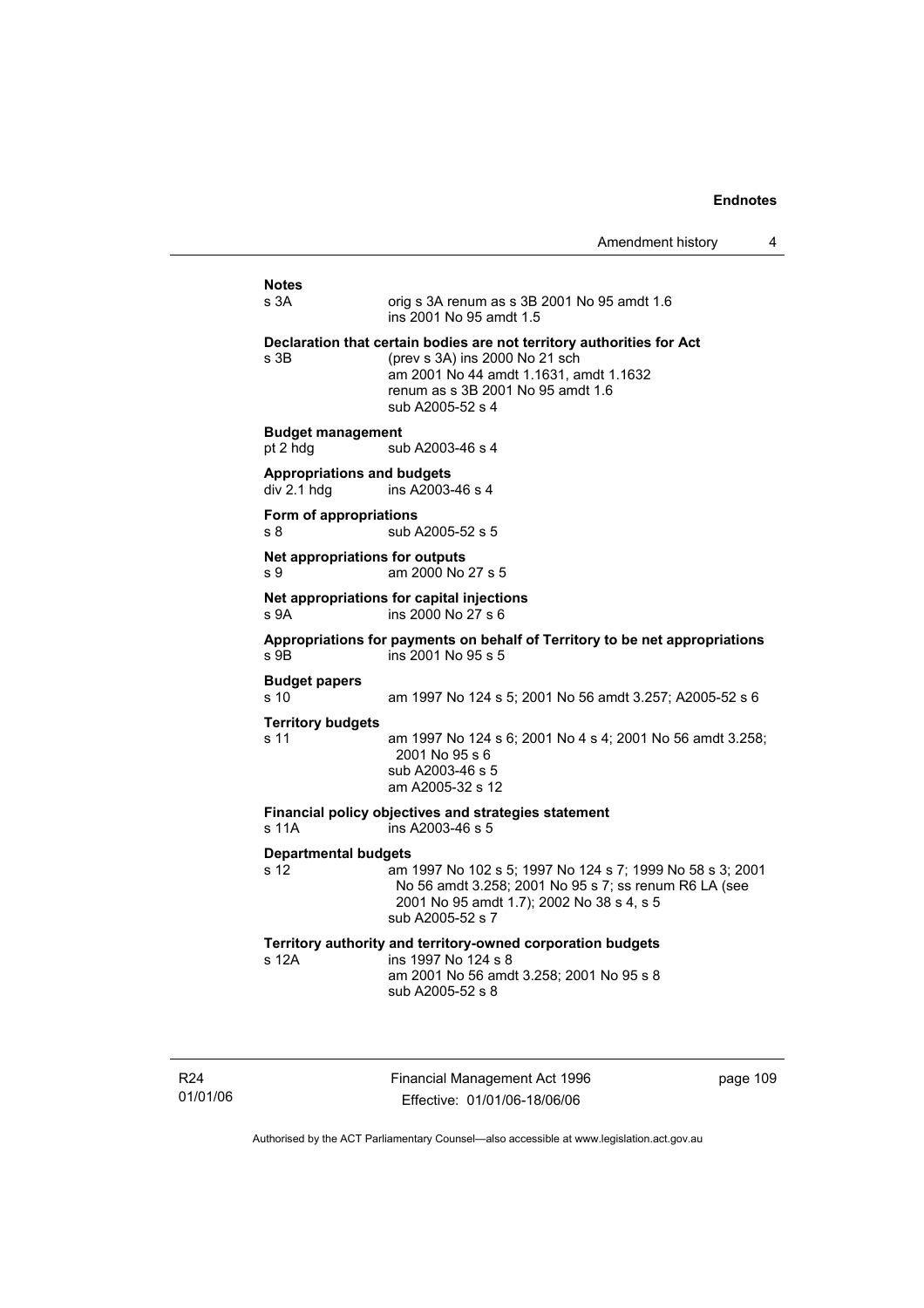4 Amendment history

| <b>Supplementary budget papers</b><br>s 13 | am 2001 No 56 amdt 3.259, amdt 3.260<br>sub 2001 No 97 s 4<br>am A2005-52 s 9                                                                                                                                    |
|--------------------------------------------|------------------------------------------------------------------------------------------------------------------------------------------------------------------------------------------------------------------|
| s 13A                                      | Amendment of budgets for supplementary appropriation<br>ins A2003-9 s 9<br>sub A2005-52 s 10                                                                                                                     |
| s 14                                       | Transfer of funds between appropriations<br>am 1997 No 102 s 6; 2000 No 21 sch; 2001 No 56 amdt 3.261                                                                                                            |
| s 15                                       | Transfer of funds within appropriations<br>am 1997 No 102 s 7; 2001 No 56 amdt 3.262                                                                                                                             |
| s 15A                                      | Reclassification of certain appropriations<br>ins 1997 No 102 s 8; 2001 No 56 amdt 3.263                                                                                                                         |
| s 16                                       | Transfer of functions after Appropriation Act passed<br>am 2000 No 21 sch; 2001 No 56 amdt 3.263<br>sub A2005-52 s 11                                                                                            |
| s 16A                                      | Amendment of budgets on transfer of functions between departments<br>ins A2003-21 s 4<br>om A2004-19 s 4                                                                                                         |
| s 17                                       | Variation of appropriations for Commonwealth grants<br>am 1997 No 102 s 9; 2001 No 56 amdt 3.264, amdt 3.265;<br>2002 No 38 s 6                                                                                  |
| s 17A                                      | Variations of appropriations for certain payments to Commonwealth<br>ins 1999 No 36 s 9<br>am 2000 No 27 s 7; 2001 No 43 s 12; 2001 No 56 amdt 3.266,<br>amdt 3.267; A2003-27 s 12; A2004-35 s 12; A2005-32 s 13 |
| <b>Treasurer's advance</b><br>s 18         | am 2001 No 56 amdt 3.268; 2001 No 97 s 5, s 6; ss renum<br>R4 LA<br>sub A2004-33 s 4<br>am A2005-20 amdt 3.153                                                                                                   |
| s 18A                                      | Assembly to be told about treasurer's advance<br>ins 1997 No 102 s 10<br>am 2001 No 56 amdt 3.269<br>om 2002 No 38 s 7<br>ins A2004-33 s 4                                                                       |
| s 19A                                      | <b>Payments for Territory GST liabilities</b><br>ins 1997 No 39 s 4<br>sub 2000 No 27 s 8                                                                                                                        |

page 110 Financial Management Act 1996 Effective: 01/01/06-18/06/06

R24 01/01/06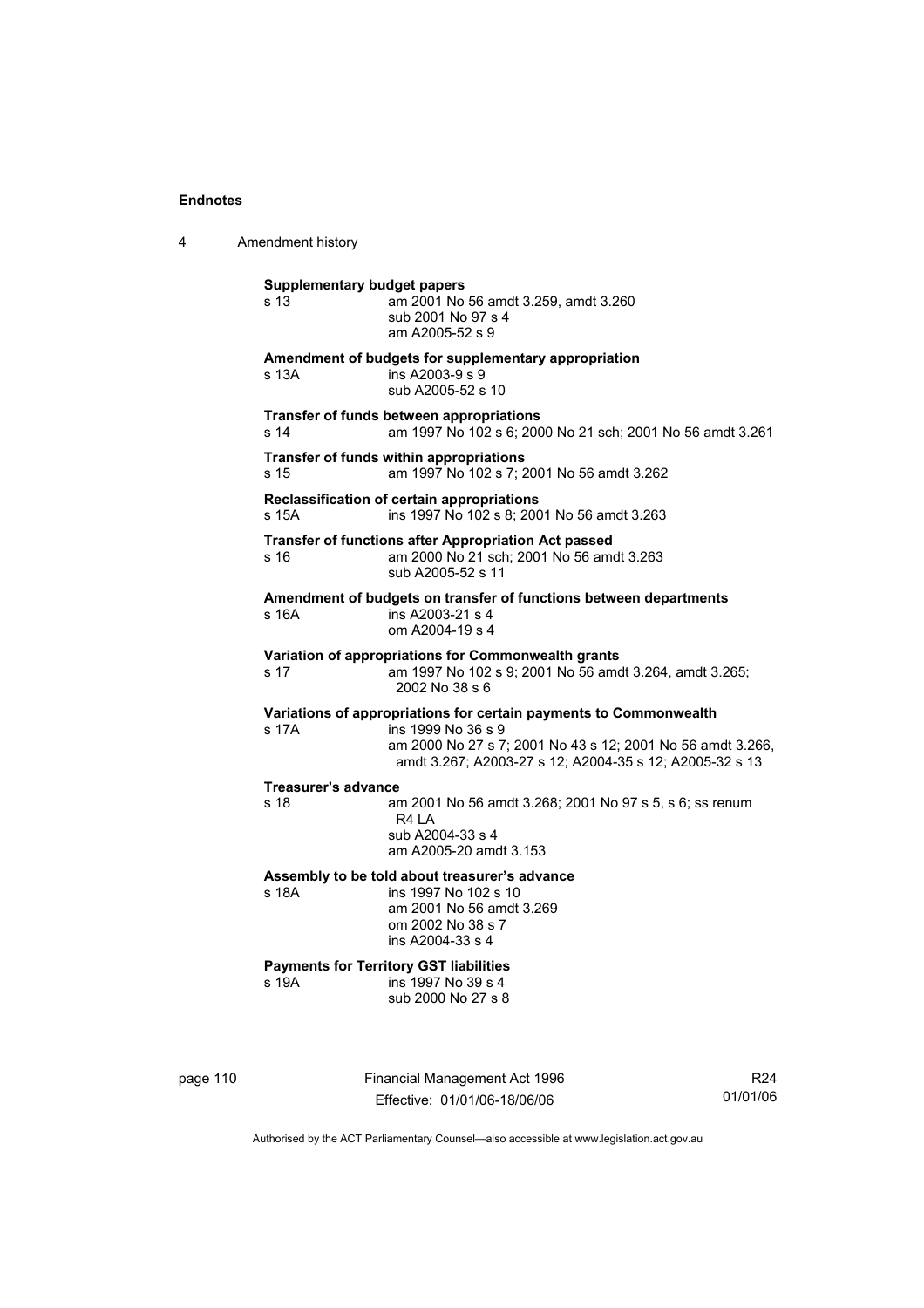| s 19B                                                    | Authorisation of expenditure of certain Commonwealth grants<br>ins 1997 No 102 s 11<br>am 2001 No 56 amdt 3.269 |
|----------------------------------------------------------|-----------------------------------------------------------------------------------------------------------------|
| s 19C                                                    | Amendment of capital injection conditions<br>ins 2002 No 38 s 8<br>sub A2005-52 s 12                            |
| <b>Amendment of performance criteria</b><br>s 19D        | ins 2002 No 38 s 8<br>sub A2005-52 s 13                                                                         |
| <b>Amendment of financial targets</b><br>s 19E           | ins 2002 No 38 s 8<br>om A2005-52 s 14                                                                          |
| <b>Amendment of budgets</b><br>s 19F                     | ins A2004-19 s 5<br>am A2004-33 s 5<br>om A2005-52 s 15                                                         |
| s 20                                                     | <b>Budgets for Legislative Assembly secretariat</b><br>am A2003-21 s 5                                          |
| div 2.2 hdg                                              | <b>Budget reviews and pre-election updates</b><br>ins A2003-46 s 6                                              |
| <b>Budget review</b><br>s 20A                            | ins A2003-46 s 6                                                                                                |
| s 20 <sub>B</sub>                                        | <b>Purpose and contents of budget review</b><br>ins A2003-46 s 6                                                |
| <b>Pre-election budget update</b><br>s 20C               | ins A2003-46 s 6                                                                                                |
| s 20D                                                    | Purpose and contents of pre-election budget update<br>ins A2003-46 s 6<br>am A2005-52 s 16                      |
| <b>Financial reports of the Territory</b><br>div 3.1 hdg | (prev pt 3 div 1 hdg) renum R3 LA (see 2001 No 95 amdt 1.11)                                                    |
| Meaning of the Territory in div 3.1<br>s 21 hdg          | am R3 LA                                                                                                        |
| s 22                                                     | Annual financial statements of the Territory<br>am 2001 No 95 s 9; A2005-52 s 17                                |
| s 23                                                     | Responsibility for annual financial statements<br>am A2005-52 s 18                                              |

R24 01/01/06 Financial Management Act 1996 Effective: 01/01/06-18/06/06

page 111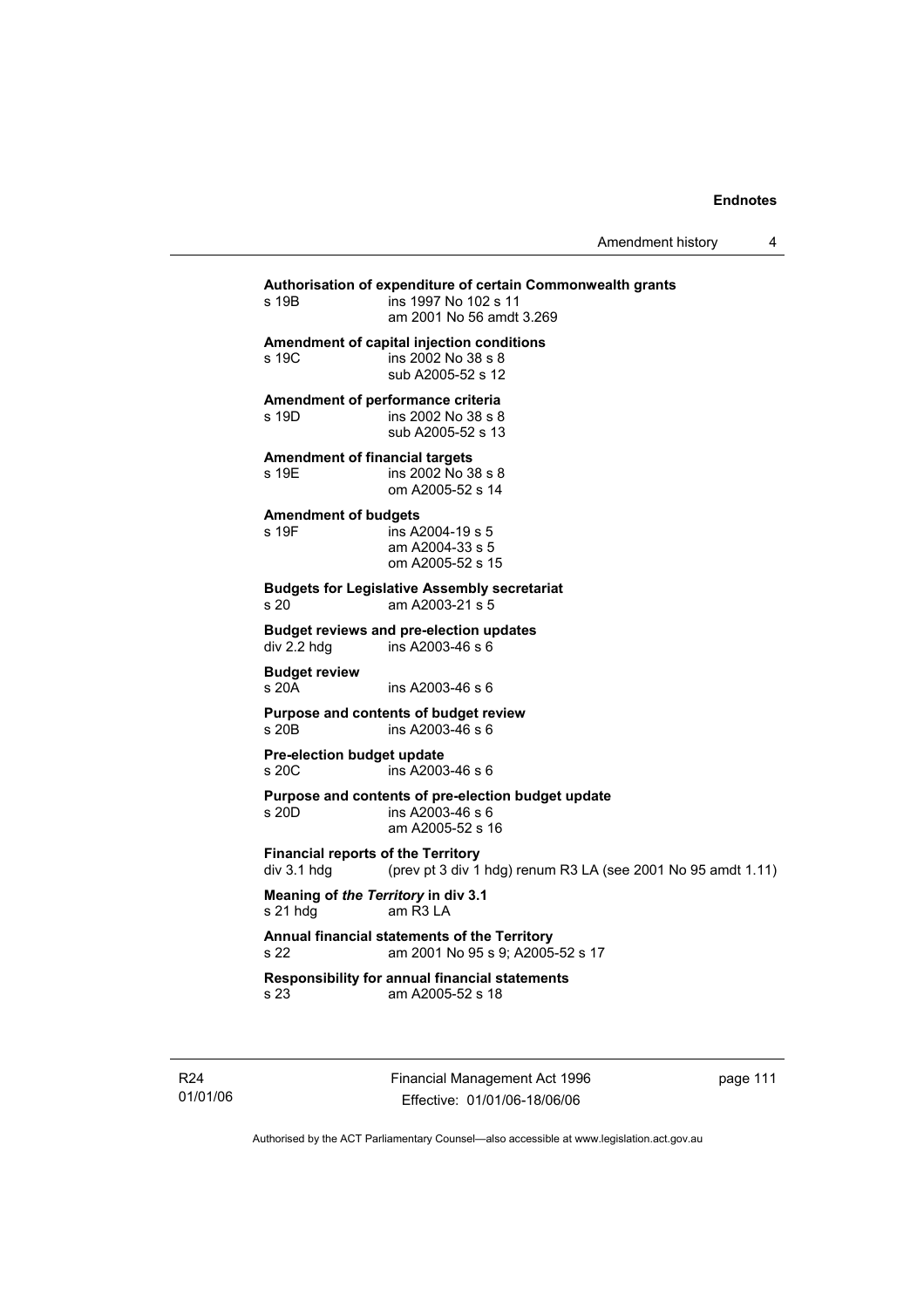| 4        | Amendment history                            |                                                                                                                                                                                                                  |                 |
|----------|----------------------------------------------|------------------------------------------------------------------------------------------------------------------------------------------------------------------------------------------------------------------|-----------------|
|          | s 24                                         | Audit of annual financial statements<br>am 2002 No 38 s 9, amdt 1.1; A2003-46 s 7; A2005-52<br>ss 19-21                                                                                                          |                 |
|          | $s$ 25 hdg<br>s 25                           | Presentation of annual financial statements to Legislative Assembly<br>sub 2002 No 38 amdt 1.2<br>am 2001 No 56 amdt 3.270; A2003-46 s 8, s 9                                                                    |                 |
|          | s 25A                                        | Quarterly departmental performance reports<br>reloc to s 30A                                                                                                                                                     |                 |
|          | <b>Periodic financial statements</b><br>s 26 | am 1997 No 124 s 10; 2001 No 42 s 4<br>(6), (7) exp 30 June 2001 (s 26 (7))<br>sub 2001 No 42 s 5; 2001 No 95 s 11                                                                                               |                 |
|          | $div$ 3.2 hdg                                | Financial reports and performance statements of departments<br>(prev pt 3 div 2 hdg) renum R3 LA (see 2001 No 95 amdt 1.11)<br>sub A2005-52 s 22                                                                 |                 |
|          | s 27                                         | Annual financial statements of departments<br>am 2001 No 56 amdt 3.272; 2001 No 95 s 12; 2002 No 38<br>ss 10-13; pars renum R10 LA (see 2002 No 38 amdt 1.5);<br>A2005-52 ss 23-26                               |                 |
|          | s 28 hdg<br>s 28                             | Responsibility for annual financial statements of departments<br>sub 2002 No 38 amdt 1.6<br>sub A2005-52 s 27                                                                                                    |                 |
|          | s 29                                         | Audit of financial statements of departments<br>sub 2002 No 38 s 14<br>am A2005-52 s 28, s 29                                                                                                                    |                 |
|          | s 29A                                        | Audit of financial statements for departments for 2000-2001<br>ins 2001 No 42 s 6<br>exp 31 December 2001 (s 29A (2))                                                                                            |                 |
|          |                                              | Departmental annual financial statements to be included in annual reports                                                                                                                                        |                 |
|          | etc<br>s 30 hdg<br>s 30                      | sub 2002 No 38 amdt 1.7<br>am 2001 No 56 amdt 3.273<br>sub A2005-52 s 30                                                                                                                                         |                 |
|          | s 30A                                        | Statements of performance of departments<br>(prev s 25A) ins 1997 No 124 s 9<br>am 2001 No 56 amdt 3.271; 2001 No 95 s 10; 2002 No 38<br>amdt $1.3$<br>reloc from s 25A 2002 No 38 amdt 1.4<br>sub A2005-52 s 31 |                 |
|          | s 30B                                        | Responsibility for departmental statements of performance<br>ins A2005-52 s 31                                                                                                                                   |                 |
| page 112 |                                              | Financial Management Act 1996                                                                                                                                                                                    | R <sub>24</sub> |

Authorised by the ACT Parliamentary Counsel—also accessible at www.legislation.act.gov.au

01/01/06

Effective: 01/01/06-18/06/06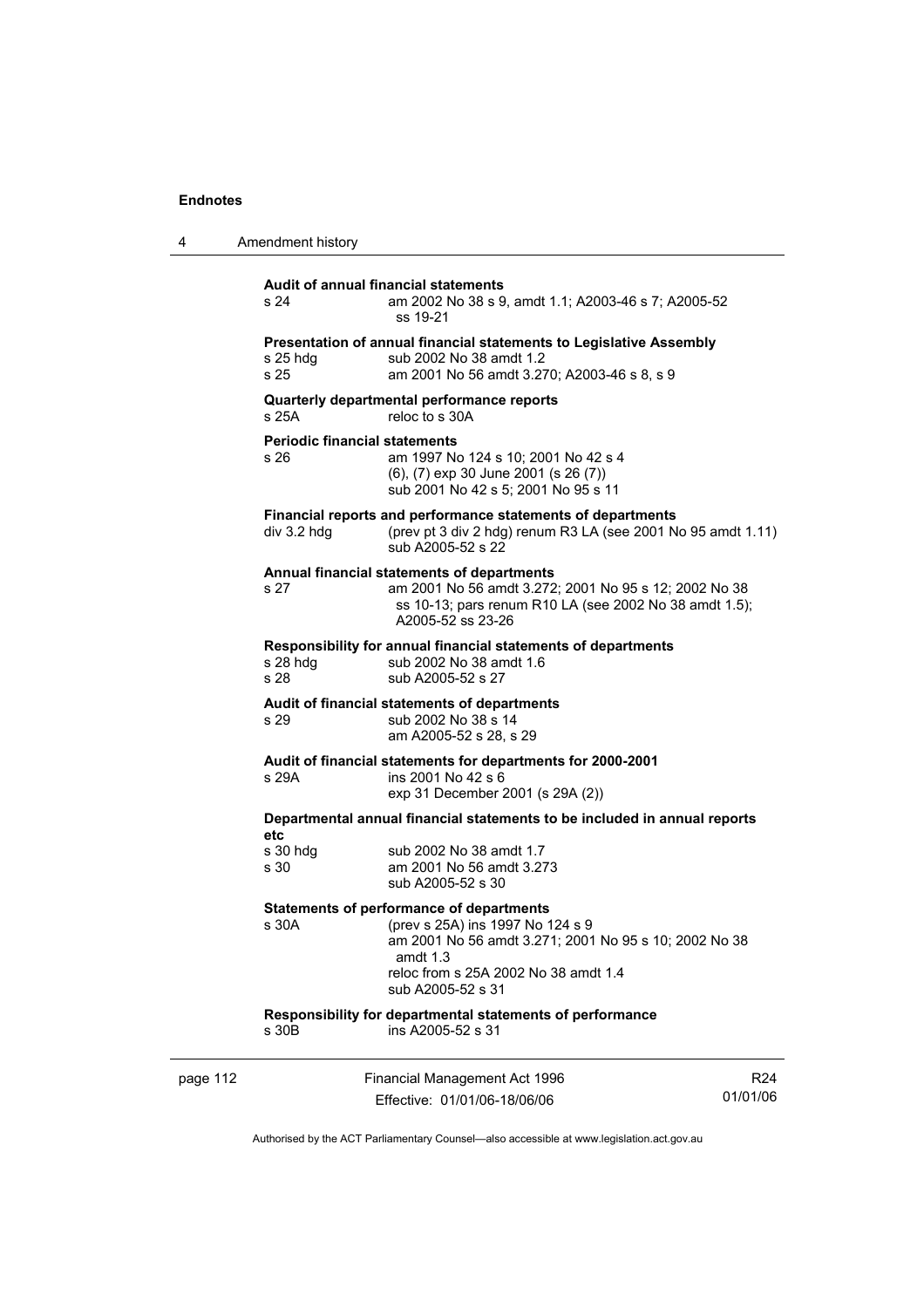| Amendment history |  |
|-------------------|--|
|-------------------|--|

|                                          | Departmental statements of performance to be included in annual reports etc                                                                                                                                |  |
|------------------------------------------|------------------------------------------------------------------------------------------------------------------------------------------------------------------------------------------------------------|--|
| s 30D                                    | ins A2005-52 s 31                                                                                                                                                                                          |  |
| s 30E                                    | Half-yearly departmental performance reports<br>ins A2005-52 s 31                                                                                                                                          |  |
| s 31                                     | Responsibilities of chief executives of departments<br>am 2002 No 38 s 15; A2005-20 amdt 3.154<br>sub A2005-52 s 32                                                                                        |  |
| s 32                                     | Agreement for the conduct of banking for Territory<br>am 1997 No 102 sch; 1999 No 33 sch                                                                                                                   |  |
| <b>Territory banking account</b><br>s 33 | am 1997 No 102 sch                                                                                                                                                                                         |  |
| s 34                                     | <b>Departmental banking accounts</b><br>am 1997 No 102 sch; 1999 No 33 sch; 2001 No 95 s 13; 2001<br>No 95 s 7; ss renum R6 LA (see 2001 No 95 amdt 1.8); 2002<br>No 38 s 16                               |  |
| s 34A                                    | Transfer of departmental banking account<br>prev s 34A renum as s 34B<br>ins 2001 No 95 s 14                                                                                                               |  |
| s 34B                                    | End of year balances of departmental banking accounts<br>(prev s 34A) ins 1997 No 102 s 12<br>renum 2001 No 95 s 15                                                                                        |  |
| s 35                                     | <b>Payments into banking accounts</b><br>am 1997 No 102 sch; 1999 No 33 sch                                                                                                                                |  |
| s 36                                     | Transfer following change in departmental responsibilities<br>am 1997 No 102 sch                                                                                                                           |  |
| s 36A                                    | Transfers from departmental banking accounts to territory banking account<br>ins 2002 No 38 s 17                                                                                                           |  |
| s 37 hdg<br>s 37                         | Payments from territory banking account<br>sub 2002 No 38 s 18<br>am 1997 No 102 sch; 2000 No 21 sch; 2001 No 95 s 16; 2002<br>No 38 s 19; ss renum R10 LA (see 2002 No 38 amdt 1.8);<br>A2005-52 ss 33-35 |  |
|                                          | Investment of certain public money                                                                                                                                                                         |  |
| s 38 hdg<br>s 38                         | sub 2000 No 21 sch<br>am 1997 No 102 sch; 1999 No 33 sch; 2000 No 21 sch; 2001<br>No 45 s 5; 2001 No 95 s 17; A2003-21 s 6, s 7; ss renum<br>R12 LA (see A2003-21 s 8)                                     |  |

R24 01/01/06

Effective: 01/01/06-18/06/06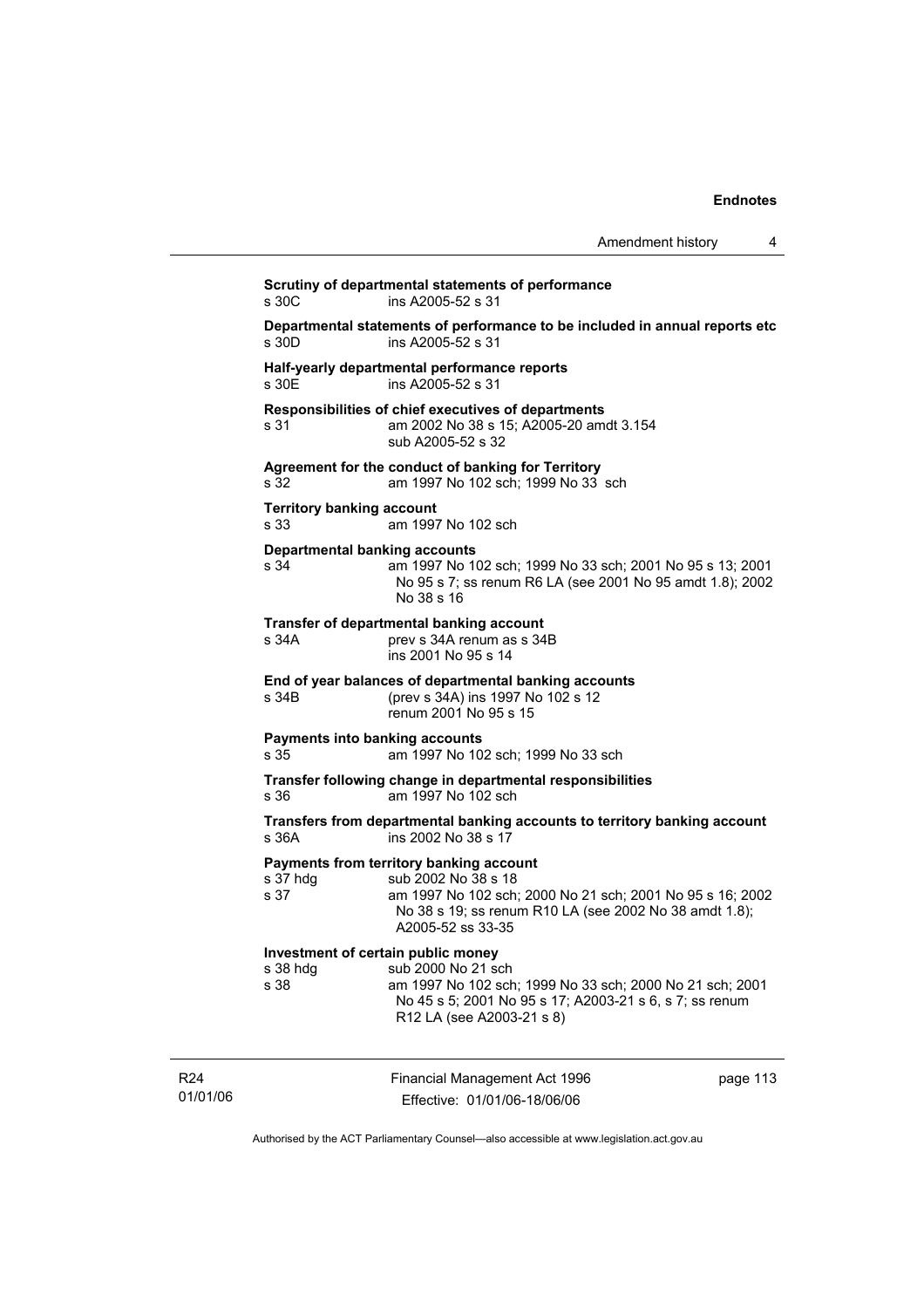| Amendment history<br>4 |  |
|------------------------|--|
|------------------------|--|

**Borrowing and guarantees**  pt 6 hdg sub 2001 No 45 s 6 **Borrowings by territory authorities to be approved**  s 42 am 2001 No 95 s 18, amdt 1.9 **Loans to be paid into territory banking account** s 45 am 1997 No 102 sch; 2001 No 95 s 19 **Payments by Treasurer**  s 46 sub 2002 No 38 s 20 **Guarantees by Territory**  s 47 am 2001 No 56 amdt 3.274 **Financial derivatives**  s 48 om 2001 No 45 s 7 **Departmental trust banking accounts** s 51 am 1997 No 102 sch; 1999 No 33 sch; 2002 No 38 s 21 **Transfer of departmental trust banking accounts**  s 51A ins A2005-52 s 36 **Transfers between trust banking accounts—changes in departmental responsibilities**  s 51B ins A2005-52 s 36 **Transfers between trust banking accounts—investment**  ins A2005-52 s 36 **Transfers between trust banking account and territory banking account**  s 52 am 1997 No 102 sch sub 2001 No 95 s 20; A2005-52 s 37 **Investment of trust money**  am 1999 No 28 sch **Unclaimed trust money**  s 53A ins 1997 No 102 s 13 am 1999 No 33 sch; 2001 No 44 amdts 1.1633-1.1635; ss renum R3 LA (see 2001 No 44 amdt 1.1636); 2001 No 95 s 21; ss renum R6 LA; 2002 No 30 amdt 3.367 **Review of decisions**  s 53B ins 1997 No 102 s 13 am 2002 No 30 amdt 3.368 **Notification of decisions**  s 53C ins 1997 No 102 s 13 **Financial provisions for territory authorities**  pt 8 hdg sub A2005-52 s 38

page 114 Financial Management Act 1996 Effective: 01/01/06-18/06/06

R24 01/01/06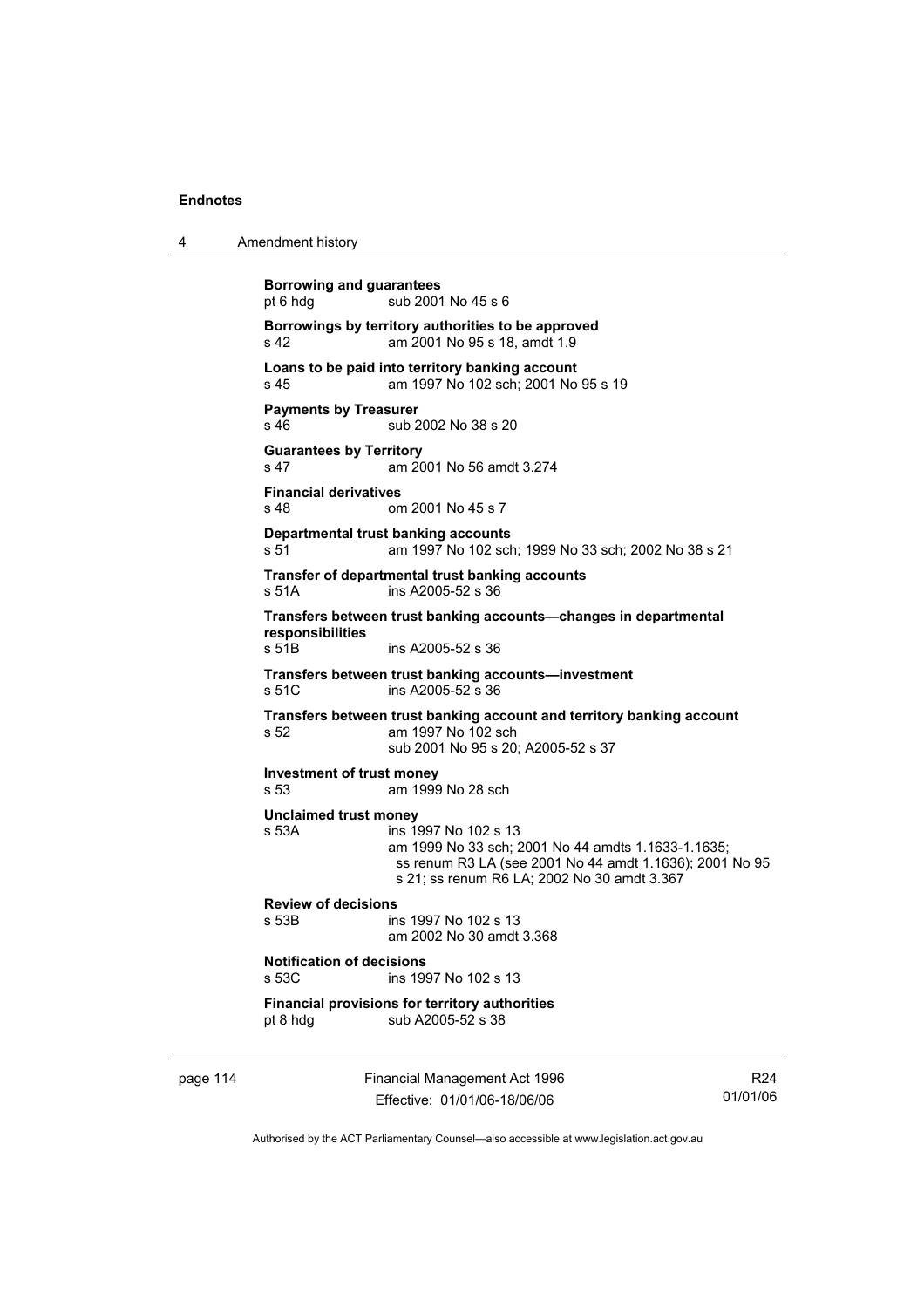|                                                    | Amendment history                                                                                                                                                                                                                             | 4        |
|----------------------------------------------------|-----------------------------------------------------------------------------------------------------------------------------------------------------------------------------------------------------------------------------------------------|----------|
| <b>Application-pt 8</b><br>s 54                    | am A2005-20 amdt 3.155<br>sub A2005-52 s 38                                                                                                                                                                                                   |          |
| s 55                                               | Responsibilities of chief executive officers of territory authorities<br>am 1997 No 102 sch; 1999 No 33 sch; 2002 No 38 s 22<br>sub A2005-52 s 38                                                                                             |          |
| s 56                                               | Responsibilities of governing boards of territory authorities<br>am 1997 No 102 sch; 1999 No 33 sch; 2001 No 45 s 8; 2001<br>No 95 s 22; 2002 No 38 s 23, s 24; A2003-21 ss 9-12; ss<br>renum R12 LA (see A2003-21 s 13)<br>sub A2005-52 s 38 |          |
| s 57                                               | <b>Banking accounts of territory authorities</b><br>am 2001 No 95 s 23<br>sub A2005-52 s 38                                                                                                                                                   |          |
| Investment by territory authorities<br>s 58        | am 2001 No 95 s 24<br>sub A2005-52 s 38                                                                                                                                                                                                       |          |
| Borrowing by territory authorities<br>s 59         | am 2001 No 95 s 25<br>om A2005-52 s 38 (see s 2 (1))<br>ins A2005-52 s 38 (see s 2 (2))                                                                                                                                                       |          |
| <b>Guarantees by territory authorities</b><br>s 60 | om A2005-52 s 38 (see s 2 (1))<br>ins A2005-52 s 38 (see s 2 (2))                                                                                                                                                                             |          |
| s 61                                               | Territory authority statements of intent<br>sub 2002 No 38 s 25<br>om A2005-52 s 38 (see s 2 (1))<br>ins A2005-52 s 38 (see s 2 (2))                                                                                                          |          |
| s 61A                                              | Audit of annual financial statements for 2000-2001<br>ins 2001 No 42 s 7<br>exp 31 December 2001 (s 61A (2))                                                                                                                                  |          |
| s 62                                               | Presentation of statements of intent of territory authorities<br>am 2001 No 56 amdt 3.275; R8 LA (see also 2002 No 38<br>amdt $1.9$ )<br>om A2005-52 s 38 (see s 2 (1))<br>ins A2005-52 s 38 (see s 2 (2))                                    |          |
| s 63                                               | Annual financial statements of territory authorities<br>sub A2005-52 s 38                                                                                                                                                                     |          |
| s 64                                               | Responsibility for annual financial statements of territory authorities<br>orig s 64 renum as s 104<br>ins A2005-52 s 38                                                                                                                      |          |
|                                                    | Financial Management Act 1996                                                                                                                                                                                                                 | page 115 |

R24 01/01/06

Effective: 01/01/06-18/06/06

page 115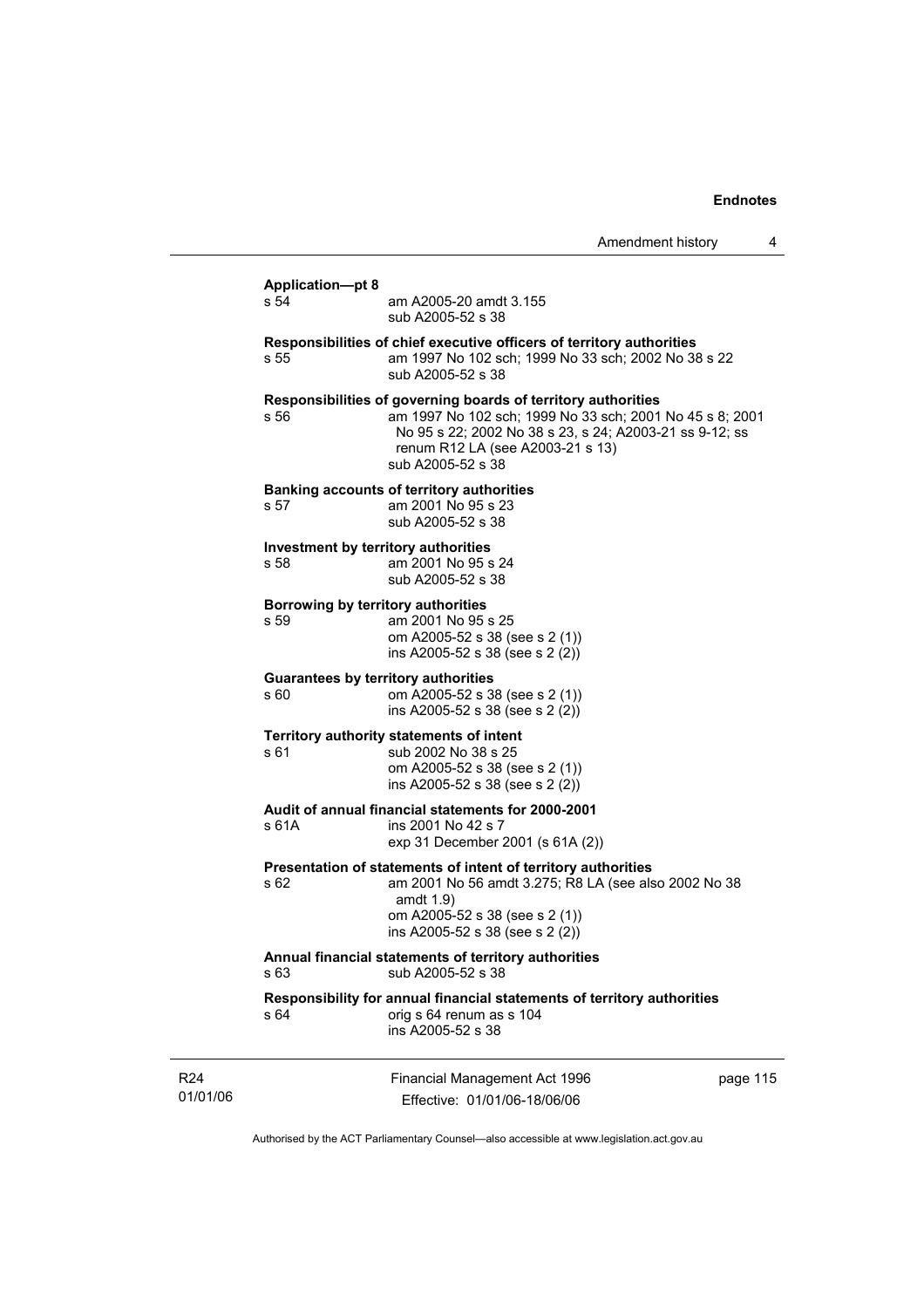4 Amendment history

**Audit of annual financial statements of territory authorities**  s 65 orig s 65 renum as s 105 ins A2005-52 s 38 **Annual financial statements of territory authorities to be included in annual reports etc**  s 66 **candidate** orig s 66 renum as s 106 ins A2005-52 s 38 **Guideline-making power**  s 66A ins 2000 No 27 s 9 om 2001 No 44 amdt 1.1637 **Treasurer may require interim financial statements etc for territory authorities** orig s 67 renum as s 107 ins A2005-52 s 38 **Statements of performance of territory authorities**  s 68 **candidate** orig s 68 renum as s 108 ins A2005-52 s 38 **Responsibility for territory authority statements of performance**  ins A2005-52 s 38 **Scrutiny of territory authority statements of performance**  s 70 ins A2005-52 s 38 **Territory authority statements of performance to be included in annual reports etc**  s 71 ins A2005-52 s 38 **Governance of territory authorities**  pt 9 hdg orig pt 9 hdg renum as pt 10 hdg ins A2005-52 s 41 **Definitions and important concepts**  div 9.1 hdg ins A2005-52 s 41 **Definitions—pt 9**  ins A2005-52 s 41 def *applicable governmental policies* ins A2005-52 s 41 def *establishing Act* ins A2005-52 s 41 def *financial year* ins A2005-52 s 41 def *governing board member* ins A2005-52 s 41 def *material interest* ins A2005-52 s 41 def *relevant territory authority* ins A2005-52 s 41 **Nature of relevant territory authorities**  s 73 ins A2005-52 s 41

page 116 Financial Management Act 1996 Effective: 01/01/06-18/06/06

R24 01/01/06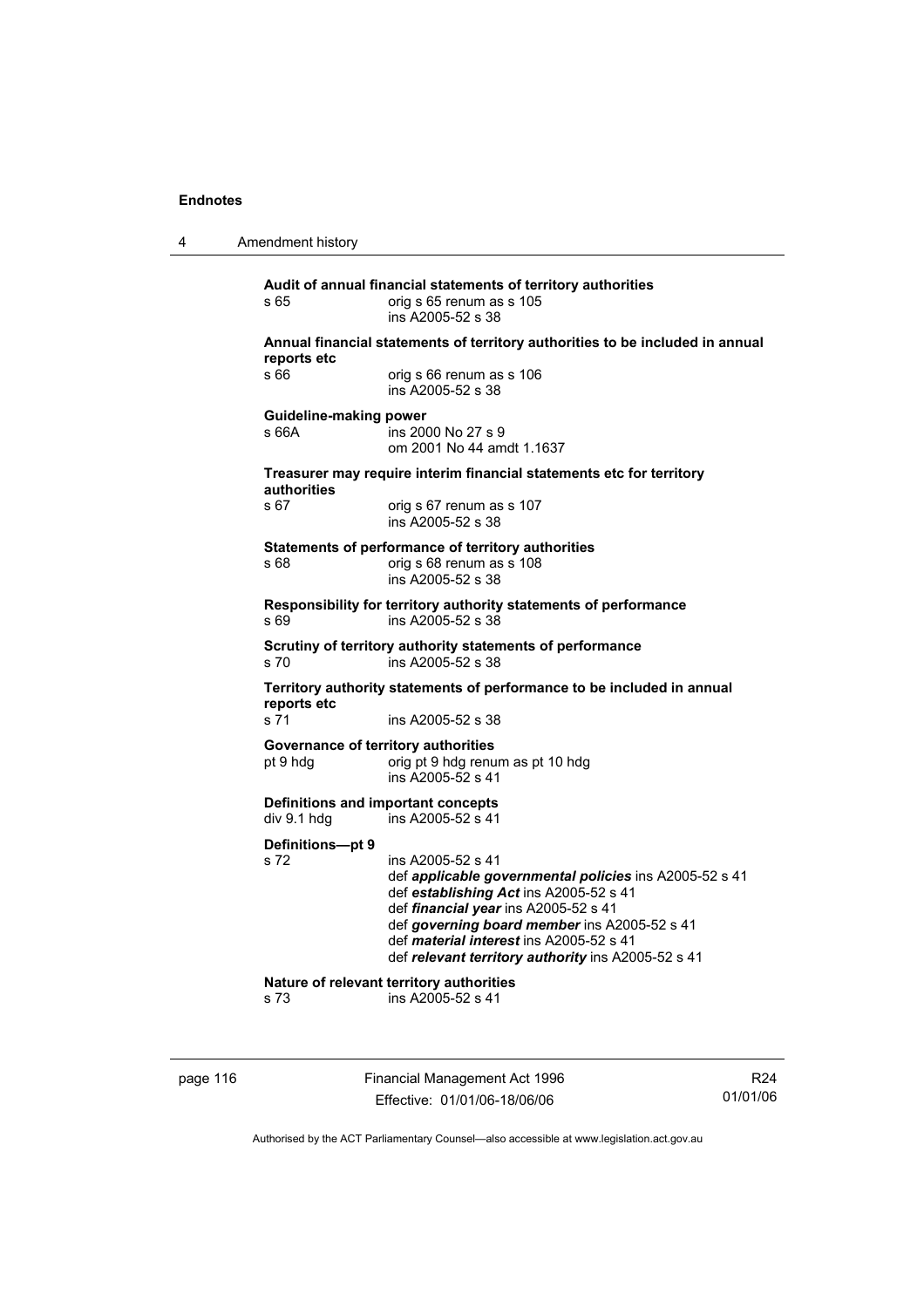```
Powers of territory authorities generally 
s 74 ins A2005-52 s 41
Execution of documents and assumptions people dealing with relevant 
territory authority may make 
s 75 ins A2005-52 s 41 
Governing board of territory authority 
s 76 ins A2005-52 s 41 
Role of governing board 
s 77 ins A2005-52 s 41 
Governing board member appointments 
div 9.2 hdg ins A2005-52 s 41
Appointment of governing board members generally 
s 78 ins A2005-52 s 41 
Appointment of chair and deputy chair 
s 79 ins A2005-52 s 41 
Appointment of CEO of authority with governing board 
s 80 ins A2005-52 s 41 
Ending board member appointments 
s 81 ins A2005-52 s 41
Functions of governing board members<br>div 9.3 hdq ins A2005-52 s 41
                ins A2005-52 s 41
Chair's functions 
s 82 ins A2005-52 s 41 
Deputy chair's functions 
                ins A2005-52 s 41
CEO's functions 
s 84 ins A2005-52 s 41 
Honesty, care and diligence of governing board members 
s 85 ins A2005-52 s 41
Conflicts of interest by governing board members 
s 86 ins A2005-52 s 41 
Agenda to require disclosure of interest item 
s 87 ins A2005-52 s 41 
Disclosure of interests by governing board members 
s 88 ins A2005-52 s 41 
Reporting of disclosed governing board interests to Minister 
s 89 ins A2005-52 s 41
```
R24 01/01/06 Financial Management Act 1996 Effective: 01/01/06-18/06/06

page 117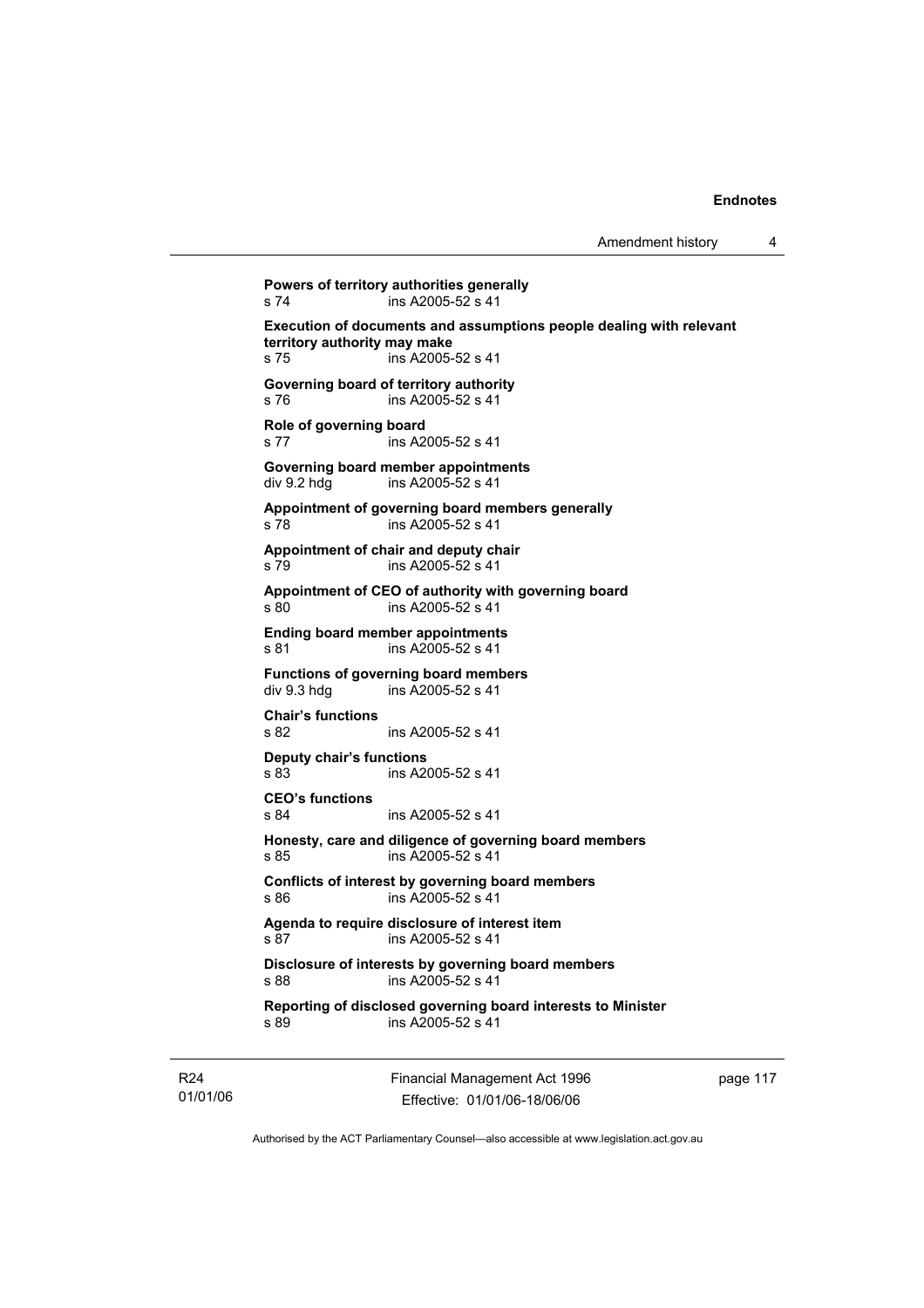4 Amendment history

|          |                                                | Protection of governing board members from liability                                                                                  |
|----------|------------------------------------------------|---------------------------------------------------------------------------------------------------------------------------------------|
|          | s 90                                           | ins A2005-52 s 41                                                                                                                     |
|          | s 91                                           | Indemnification and exemption of governing board members<br>ins A2005-52 s 41                                                         |
|          | s 92                                           | <b>Compensation for exercise of functions etc</b><br>ins A2005-52 s 41                                                                |
|          | <b>Governing board meetings</b><br>div 9.4 hdg | ins A2005-52 s 41                                                                                                                     |
|          | s 93                                           | Time and place of governing board meetings<br>ins A2005-52 s 41                                                                       |
|          | s 94                                           | Presiding member at governing board meetings<br>ins A2005-52 s 41                                                                     |
|          | Quorum at governing board meetings<br>s 95     | ins A2005-52 s 41                                                                                                                     |
|          | Voting at governing board meetings<br>s 96     | ins A2005-52 s 41                                                                                                                     |
|          | s 97                                           | Conduct of governing board meetings etc<br>ins A2005-52 s 41                                                                          |
|          | div 9.5 hdg                                    | Requirements and obligations for territory authorities<br>ins A2005-52 s 41                                                           |
|          | s 98                                           | Limitations on authorities forming corporations etc<br>ins A2005-52 s 41                                                              |
|          | s 99                                           | Limitations on authorities taking part in joint ventures and trusts<br>ins A2005-52 s 41                                              |
|          | s 100                                          | Corporations, joint ventures and trusts in which authority has interest<br>ins A2005-52 s 41                                          |
|          | s 101                                          | Obligation of authorities to tell Minister about significant events<br>ins A2005-52 s 41                                              |
|          | s 102                                          | Ministerial directions to authorities about financial etc statements<br>ins A2005-52 s 41                                             |
|          | $s$ 103                                        | Application of government policies to authorities<br>ins A2005-52 s 41                                                                |
|          | <b>Miscellaneous</b><br>pt 10 hdg              | (prev pt 9 hdg) renum A2005-52 s 39                                                                                                   |
|          | s 104                                          | Responsibility for annual financial statements of territory authorities<br>(prev s 64) am 2001 No 95 amdt 1.10<br>renum A2005-52 s 40 |
| page 118 |                                                | Financial Management Act 1996                                                                                                         |

Authorised by the ACT Parliamentary Counsel—also accessible at www.legislation.act.gov.au

R24 01/01/06

Effective: 01/01/06-18/06/06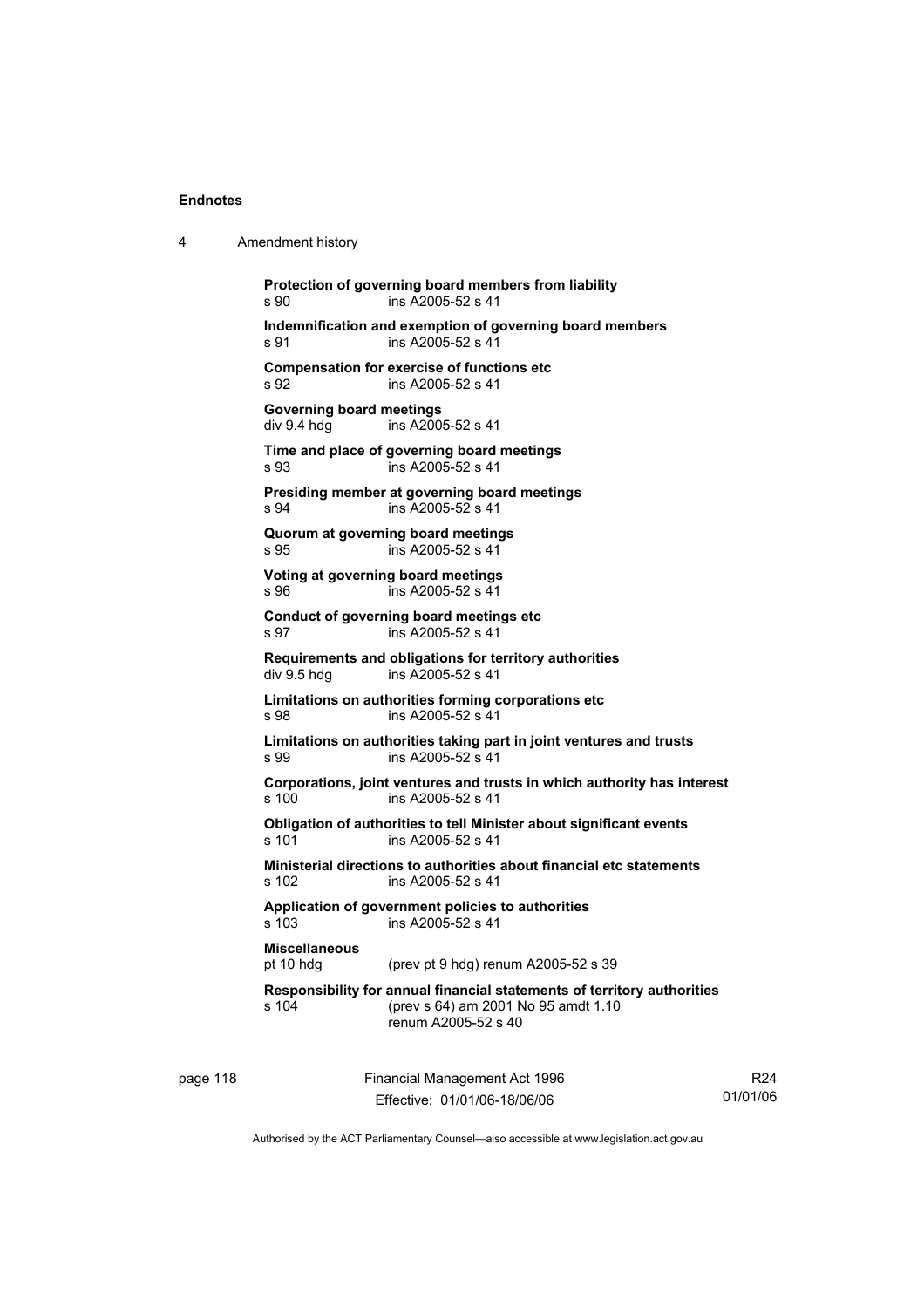| Amendment history |  |
|-------------------|--|
|-------------------|--|

**Audit of annual financial statements of territory authorities**  s 105 (prev s 65) renum A2005-52 s 40 **Annual financial statements of territory authorities to be included in annual reports etc**  (prev s 66) renum A2005-52 s 40 **Treasurer may require interim financial statements etc for territory authorities** s 107 hdg (prev s 67 hdg) sub 2000 No 27 s 10<br>s 107 (prev s 67) am 2000 No 27 s 10  $($  prev s 67) am 2000 No 27 s 10 sub 2001 No 44 amdt 1.1637 am A2003-56 amdt 3.139 renum A2005-52 s 40 **Statements of performance of territory authorities**  s 108 (prev s 68) ins 2001 No 44 amdt 1.1637 renum A2005-52 s 40 **Transitional**  pt 11 hdg ins A2005-52 s 42 **Financial Management Legislation Amendment Act 2005—provisions with 1 July 2005 application**  ins A2005-52 s 42 exp 27 October 2006 (s 109 (4)) **Financial Management Legislation Amendment Act 2005—provisions with 1 July 2006 application**  s 110 ins A2005-52 s 42 exp 27 October 2006 (s 110 (4)) **Application of Legislation Act, s 94 to certain appointments, elections and approvals**  s 110A ins as mod SL2005-42 sch 1 mod 1.1 exp 27 October 2007 (s 110A (4)) **Application of Act to Health Promotion Act**  ins as mod SL2005-42 sch 1 mod 1.1 exp 27 October 2007 (s 110B (2)) **Transitional regulations**  s 111 ins A2005-52 s 42 exp 27 October 2007 (s 111 (4))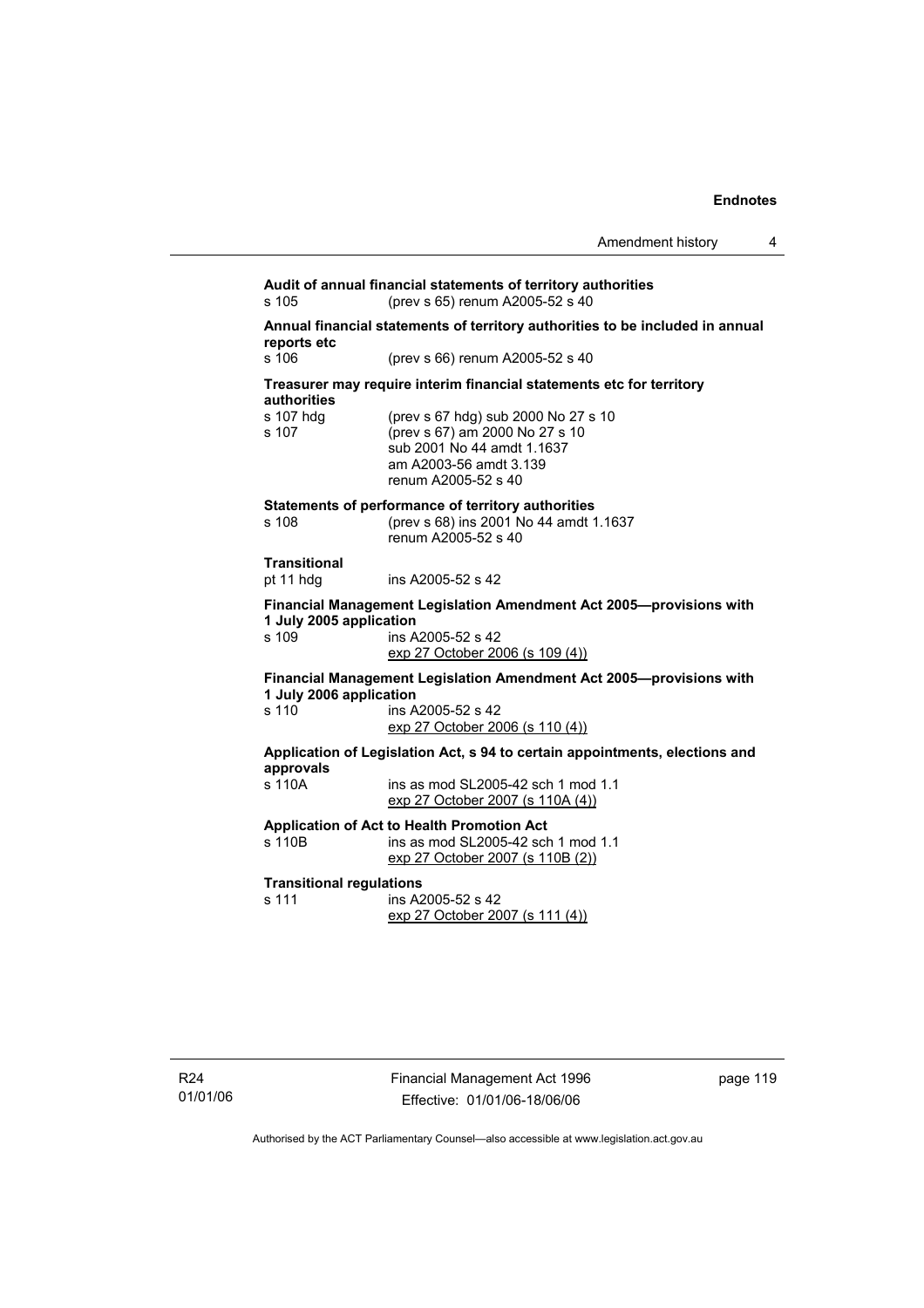| 4 | Amendment history |                                                                                                 |
|---|-------------------|-------------------------------------------------------------------------------------------------|
|   |                   |                                                                                                 |
|   | <b>Dictionary</b> |                                                                                                 |
|   | dict              | am A2005-52 s 43                                                                                |
|   |                   | def applicable governmental policies ins A2005-52 s 44                                          |
|   |                   | def appropriation reloc from s 3 2001 No 95 amdt 1.4                                            |
|   |                   | def Appropriation Act reloc from s 3 2001 No 95 amdt 1.4                                        |
|   |                   | def appropriation unit reloc from s 3 2001 No 95 amdt 1.4                                       |
|   |                   | def banking account ins 1997 No 102 s 4                                                         |
|   |                   | am 1999 No 33 sch                                                                               |
|   |                   | reloc from s 3 2001 No 95 amdt 1.4<br>def borrowing reloc from s 3 2001 No 95 amdt 1.4          |
|   |                   | def budget papers am 2001 No 56 amdt 3.256                                                      |
|   |                   | reloc from s 3 2001 No 95 amdt 1.4                                                              |
|   |                   | def capital injection reloc from s 3 2001 No 95 amdt 1.4                                        |
|   |                   | sub A2005-52 s 45                                                                               |
|   |                   | def <i>CEO</i> ins A2005-52 s 46                                                                |
|   |                   | def <i>chief executive officer</i> reloc from s 3 2001 No 95                                    |
|   |                   | amdt $1.4$                                                                                      |
|   |                   | sub A2005-52 s 47                                                                               |
|   |                   | def class of outputs reloc from s 3 2001 No 95 amdt 1.4                                         |
|   |                   | def department reloc from s 3 2001 No 95 amdt 1.4                                               |
|   |                   | def departmental banking account am 1997 No 102 sch                                             |
|   |                   | reloc from s 3 2001 No 95 amdt 1.4                                                              |
|   |                   | def establishing Act ins A2005-52 s 48                                                          |
|   |                   | def expenses reloc from s 3 2001 No 95 amdt 1.4                                                 |
|   |                   | def financial management guidelines sub 2001 No 11                                              |
|   |                   | amdt 3.125                                                                                      |
|   |                   | reloc from s 3 2001 No 95 amdt 1.4                                                              |
|   |                   | def financial year ins A2005-52 s 48                                                            |
|   |                   | def general government sector ins 1997 No 124 s 4                                               |
|   |                   | reloc from s 3 2001 No 95 amdt 1.4<br>def generally accepted accounting practice reloc from s 3 |
|   |                   | 2001 No 95 amdt 1.4                                                                             |
|   |                   | sub A2005-52 s 49                                                                               |
|   |                   | def governing board ins A2005-52 s 50                                                           |
|   |                   | def governing board member ins A2005-52 s 50                                                    |
|   |                   | def GST ins 2000 No 27 s 4                                                                      |
|   |                   | reloc from s 3 2001 No 95 amdt 1.4                                                              |
|   |                   | om A2005-52 s 51                                                                                |
|   |                   | def <i>input tax credit</i> ins 2000 No 27 s 4                                                  |
|   |                   | reloc from s 3 2001 No 95 amdt 1.4                                                              |
|   |                   | def <i>interest</i> ins 2001 No 45 s 4 (as am 2002 No 30                                        |
|   |                   | amdt 3.370)                                                                                     |
|   |                   | def <i>invest</i> ins 2001 No 45 s 4 (as am 2002 No 30 amdt 3.370)                              |
|   |                   | def Legislative Assembly secretariat sub 2001 No 95                                             |
|   |                   | amdt $1.1$                                                                                      |
|   |                   | reloc from s 3 2001 No 95 amdt 1.4                                                              |
|   |                   | sub A2005-42 amdt 1.1                                                                           |

page 120 Financial Management Act 1996 Effective: 01/01/06-18/06/06

R24 01/01/06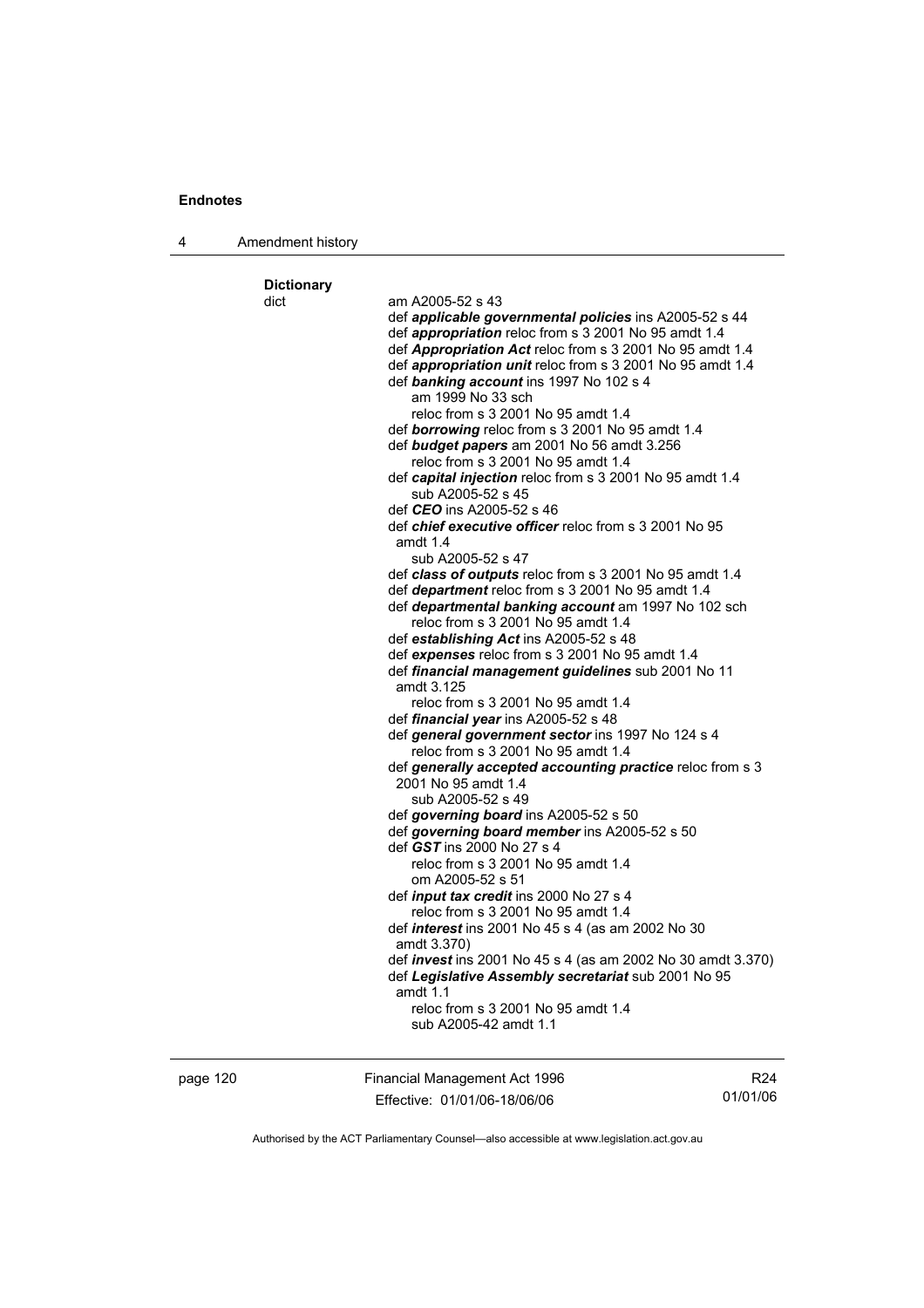def *material interest* ins A2005-52 s 52 def *outcomes* reloc from s 3 2001 No 95 amdt 1.4 def *outputs* reloc from s 3 2001 No 95 amdt 1.4 def *prescribed* reloc from s 3 2001 No 95 amdt 1.4 def *public money* am 2001 No 95 s 4 reloc from s 3 2001 No 95 amdt 1.4 am A2004-53 amdt 1.1; pars renum R19 LA (see A2004-53 amdt 1.2) def *public trading enterprise* ins 1997 No 124 s 4 reloc from s 3 2001 No 95 amdt 1.4 am A2003-21 s 14 om A2005-52 s 53 def *public trading enterprise sector* ins 1997 No 124 s 4 reloc from s 3 2001 No 95 amdt 1.4 def *relevant territory authority* ins A2005-52 s 54 def *responsible chief executive* reloc from s 3 2001 No 95 amdt 1.4 def *responsible Minister* reloc from s 3 2001 No 95 amdt 1.4 am A2005-52 s 55 def *securities* reloc from s 3 dict 2001 No 95 amdt 1.4 def *statement of intent* reloc from s 3 2001 No 95 amdt 1.4 sub A2005-52 s 56 def *subsidiary* ins A2004-53 amdt 1.3 def *superannuation appropriation* ins 2000 No 21 sch reloc from s 3 2001 No 95 amdt 1.4 def *superannuation banking account* ins 2000 No 21 sch reloc from s 3 2001 No 95 amdt 1.4 def *taxable supply* ins 2000 No 27 s 4 reloc from s 3 2001 No 95 amdt 1.4 def *territory authority* am 2000 No 21 sch; 2001 No 95 amdt 1.3 reloc from s 3 2001 No 95 amdt 1.4 def *territory banking account* am 1997 No 102 sch reloc from s 3 2001 No 95 amdt 1.4 def *trust money* reloc from s 3 2001 No 95 amdt 1.4 def *warrant* am 1997 No 102 sch reloc from s 3 2001 No 95 amdt 1.4 om 2002 No 38 amdt 1.10

R24 01/01/06 Financial Management Act 1996 Effective: 01/01/06-18/06/06

page 121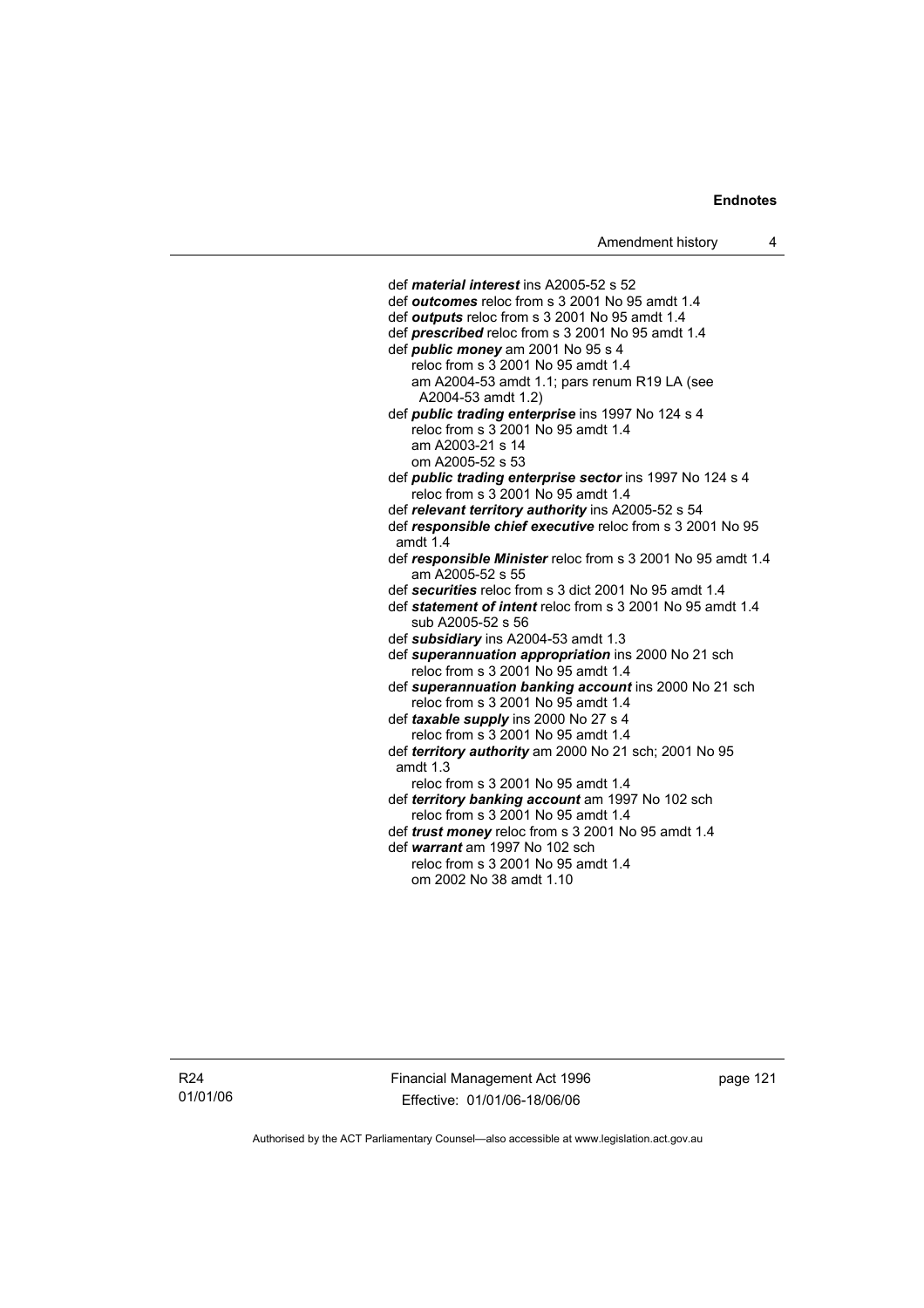# **5 Earlier republications**

Some earlier republications were not numbered. The number in column 1 refers to the publication order.

Since 12 September 2001 every authorised republication has been published in electronic pdf format on the ACT legislation register. A selection of authorised republications have also been published in printed format. These republications are marked with an asterisk (\*) in column 1. Electronic and printed versions of an authorised republication are identical.

| <b>Republication No</b> | <b>Amendments to</b> | <b>Republication date</b> |
|-------------------------|----------------------|---------------------------|
| 1                       | Act 1997 No 124      | 31 January 1998           |
| $\overline{2}$          | Act 1999 No 58       | 10 November 1999          |
| 3                       | Act 2001 No 56       | 12 September 2001         |
| 4                       | Act 2001 No 97       | 20 December 2001          |
| 5                       | Act 2001 No 97       | 31 December 2001          |
| 5(RI)                   | Act 2001 No 97 ‡     | 19 September 2002         |
| 6                       | Act 2001 No 97       | 4 January 2002            |
| 6(RI)                   | Act 2001 No 97 ±     | 19 September 2002         |
| $7^*$                   | Act 2001 No 97       | 14 January 2002           |
| 7(RI)                   | Act 2001 No 97 ‡     | 19 September 2002         |
| 7A                      | Act 2001 No 97 ‡     | 19 September 2002         |
| 8                       | Act 2001 No 97       | 1 July 2002               |
| 8(RI)                   | Act 2001 No 97 ±     | 19 September 2002         |
| 9*                      | Act 2002 No 30       | 19 September 2002         |
| 10                      | Act 2002 No 38       | 1 November 2002           |
| 11                      | A2003-9              | 8 March 2003              |
| 12                      | A2003-21             | 20 May 2003               |
| 13                      | A2003-27             | 30 June 2003              |
| 14                      | A2003-46             | 1 November 2003           |

page 122 Financial Management Act 1996 Effective: 01/01/06-18/06/06

R24 01/01/06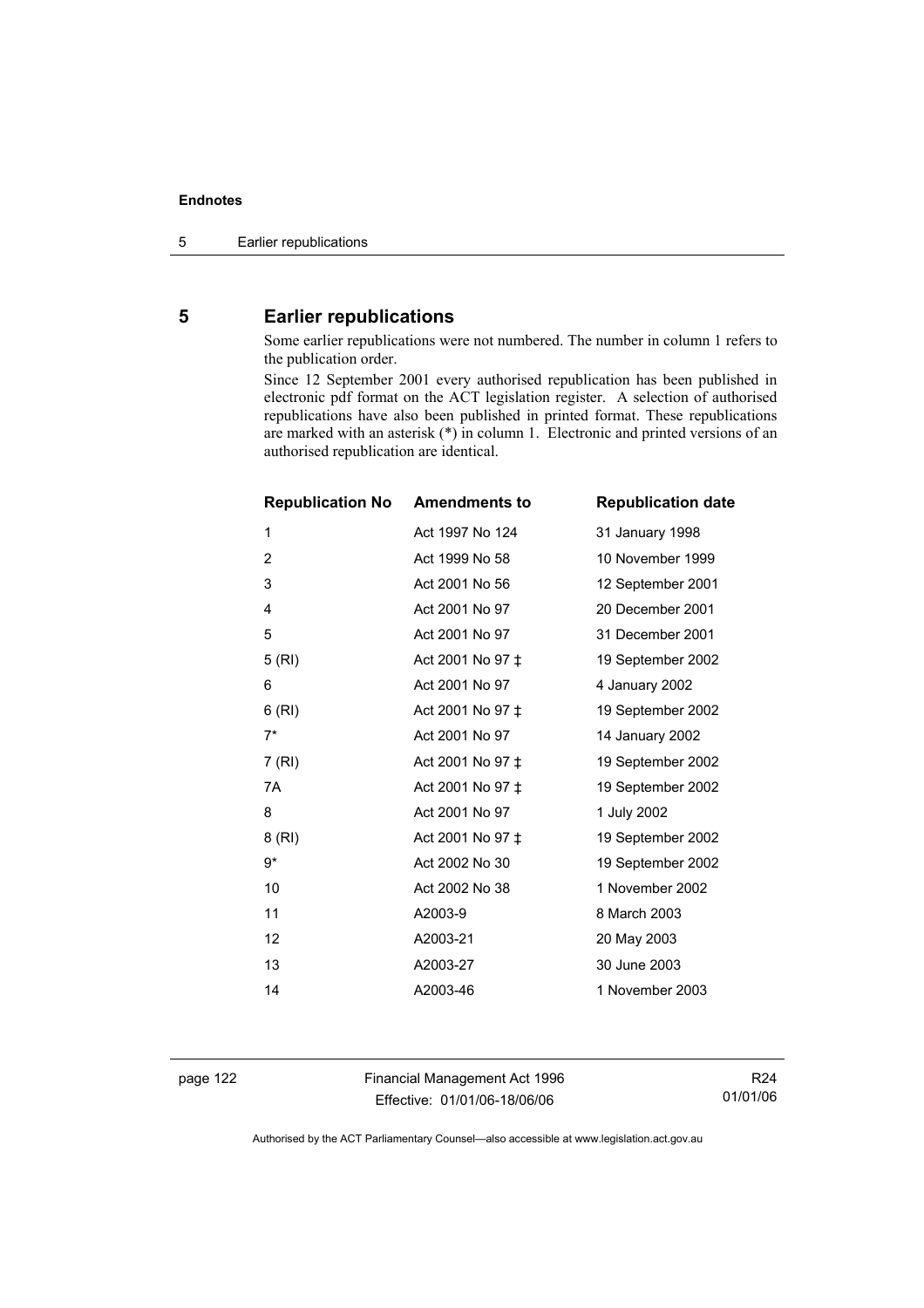| <b>Republication No</b>                               | <b>Amendments to</b> | <b>Republication date</b> |  |
|-------------------------------------------------------|----------------------|---------------------------|--|
| 15                                                    | A2003-56             | 19 December 2003          |  |
| 16                                                    | A2004-19             | 7 April 2004              |  |
| 17                                                    | A2004-35             | 30 June 2004              |  |
| 18                                                    | A2004-35             | 1 July 2004               |  |
| 19                                                    | A2004-53             | 17 August 2004            |  |
| 20                                                    | A2005-20             | 2 June 2005               |  |
| 21                                                    | A2005-32             | 1 July 2005               |  |
| 22                                                    | A2005-42             | 1 September 2005          |  |
| 23                                                    | A2005-52             | 27 October 2005           |  |
| t includes retrospective amendments by Act 2002 No 29 |                      |                           |  |

‡ includes retrospective amendments by Act 2002 No 30

# **6 Modifications of republished law with temporary effect**

The following modifications have not been included in this republication:

# **Financial Management Regulation 2005 SL2005-42 sch 1**

# **Schedule 1 Modification of Act**

(see s 3)

# **[1.1] New sections 110A and 110B**

*insert* 

# **110A Application of Legislation Act, s 94 to certain appointments, elections and approvals**

- (1) This section applies to the following:
	- (a) an appointment in force immediately before 1 January 2006 under an amended Act;